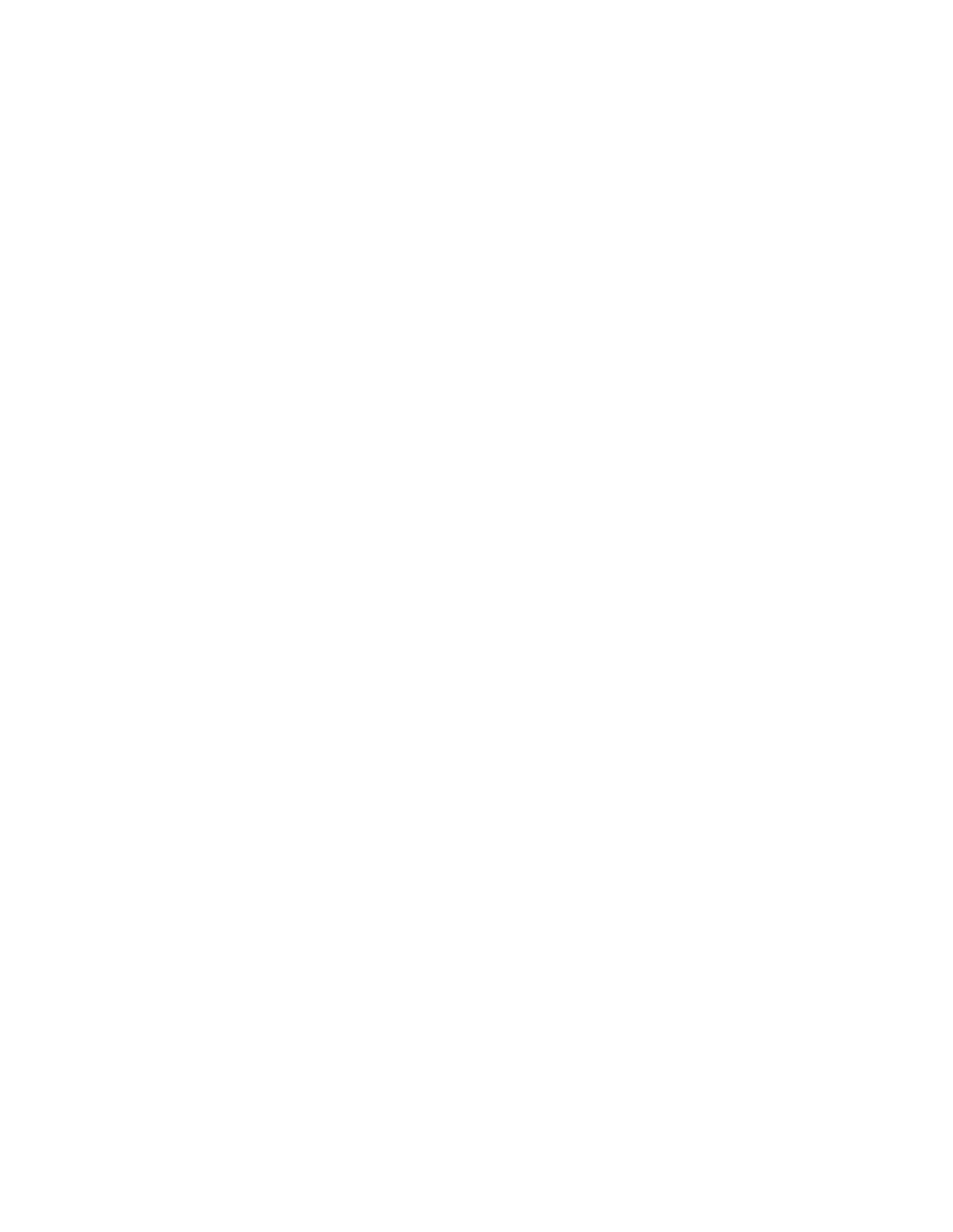# **Table of Contents**

| Wednesday Night, April 6, 2022                                                                             |
|------------------------------------------------------------------------------------------------------------|
| Wednesday Night, April 13, 2022                                                                            |
| Wdnesday Night, April 20, 2022                                                                             |
| Wednesday Night, April 27, 2022                                                                            |
| Lesson 5: Alleged Historical and Scientific Discrepancies in the Bible  25<br>Wednesday Night, May 4, 2022 |
| Wednesday Night, May 11, 2022                                                                              |
| Lesson 7: Alleged Bible Contradictions Related to Personal Failures  39<br>Wednesday Night, May 18, 2022   |
| Lesson 8: More Reasons for Alleged Bible Discrepancies  44<br>Wednesday Night, May 25, 2022                |
| Wednesday Night, June 1, 2022                                                                              |
| 56<br>Wednesday Night, June 8, 2022                                                                        |
| Wednesday Night, June 15, 2022                                                                             |
| Wednesday Night, June 22, 2022                                                                             |
| Wednesday Night, June 29, 2022                                                                             |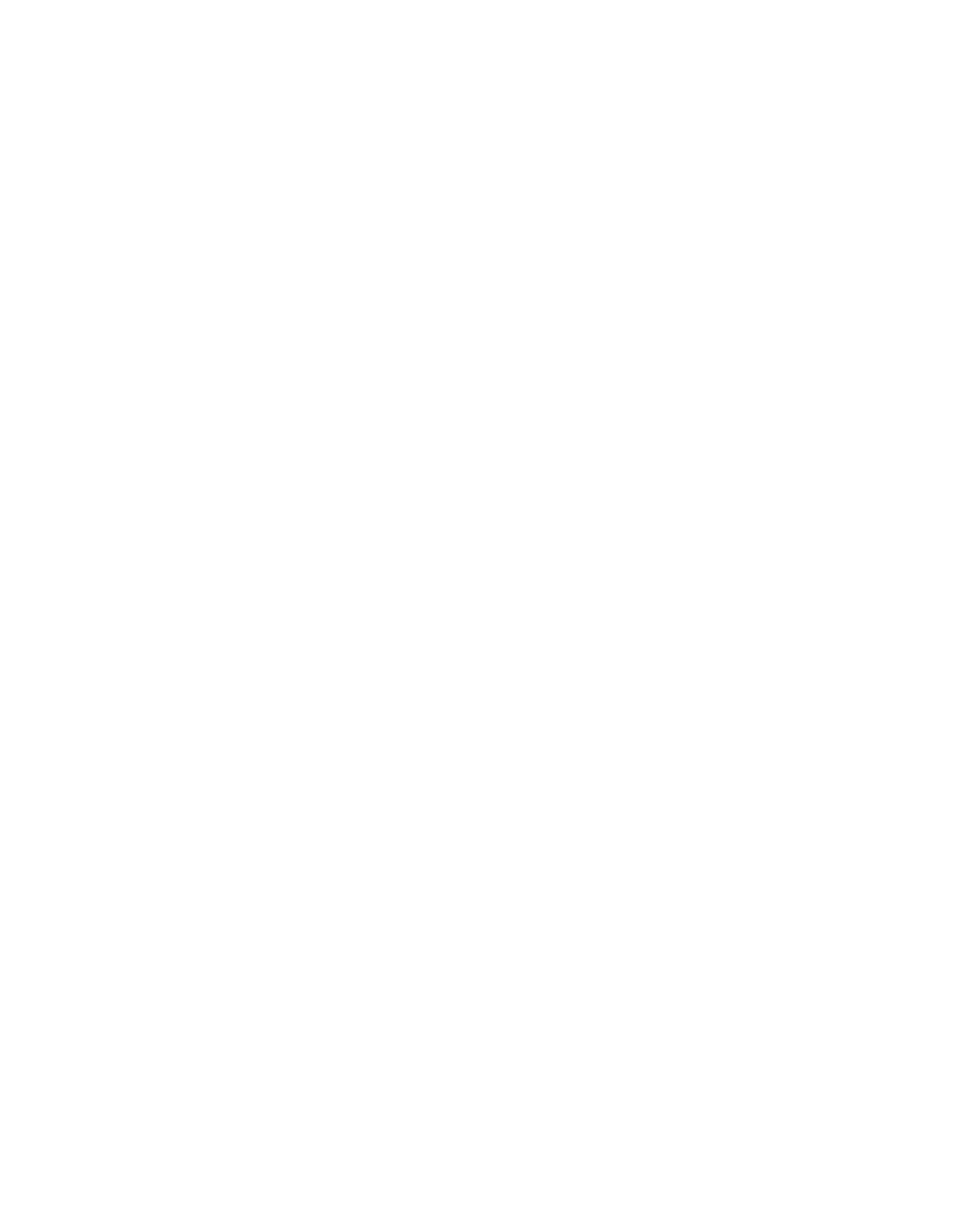# **The Inerrancy of the Bible**

Some in this generation are rejecting the Bible as God's Word, because they assume that the Bible is filled with so many obvious discrepancies and errors, it would be impossible to believe it has a divine origin. They will ask such questions as: "How can you possibly believe a book that's full of errors?" Or they will claim: "Well, everybody knows the Bible has errors. You know, being so old and all..it has to."

How can people learn to trust the Bible as the inerrant Word of God? How can students of the Bible accept it as inspired when they are told they can not know which parts of the Bible to believe or not believe? Skeptics attack the Bible claiming its prophecies have failed, its history is not historical, its science is unscientific, its stories are myths, its facts are fables, its "truths" are not trustworthy. Historical inaccuracies, internal contradiction, or factual errors of any sort would leave us without confidence. In fact, without confidence in the Bible being God's Word how can one accept it's authority for their lives or accurately explain the Will of God.

Stephen T. Davis wrote, "I believe that the Bible is or ought to be authoritative for every Christian in all that it says on any subject unless and until he encounters a passage which after careful study and for good reason he cannot accept." (Stephen T. Davis, The Debate About the Bible (Philadelphia: Westminster Press, 1977), 116). This makes every individual reader the authority over the Bible based on their subjective reasoning.

#### **Attacks on the Credibility of the Bible**

In their interesting book, *Surveying the Religious Landscape: Trends in U.S. Beliefs*, George Gallup Jr. and D. Michael Lindsay addressed the shift in the attitudes of Americans toward the Bible. They stated: "More Americans are moving toward an interpretation of the Bible as a book of fables, history, and moral precepts. ...Attempts at demythologizing the Bible that have been ongoing in the academy for years seem to be moving more and more from the classroom to the pews.... As recently as 1963, two persons in three viewed the Bible as the actual word of God, to be taken literally, word for word. Today, only one person in three still holds to that interpretation" (1999, p. 36).

Assaults on the veracity of the Bible has been going on for centuries, if not millennia. In 1800 the French Institute in Paris had issued a list of 82 errors in the Bible which they believed wold destroy Christianity. The famous French atheist Voltaire wrote, "One hundred years from my day there will not be a Bible in the earth except one that is looked upon by an antiquarian curiosity seeker." The American atheist Robert Ingersoll in a speech in 1881 said, "The inspiration of the Bible depends upon the ignorance of the gentleman who reads it" (quoted from Jonathon Green, The Cassell Dictionary of Cynical Quotations).

#### **Biblical Claim of Inerrancy**

The Bible claims verbal and plenary inspiration. Paul wrote, *"All Scripture is given by inspiration of God,* (2 Tim. 3:16). The Greek term for *"inspiration"* literally means "Good-breathed or "form the mouth of God." The Psalmist declared, *"The entirety of Your word is truth, And every one of Your righteous judgments endures forever"* (Psalm 119:160). God's words are not only true individually but also viewed together as a whole they are true.

The prophets of the Old Testament clearly believed their writings came from God. David claimed, *"The Spirit of the Lord spoke by me, And His word was on my tongue"* (2 Sam. 23:2). Isaiah wrote, *"And*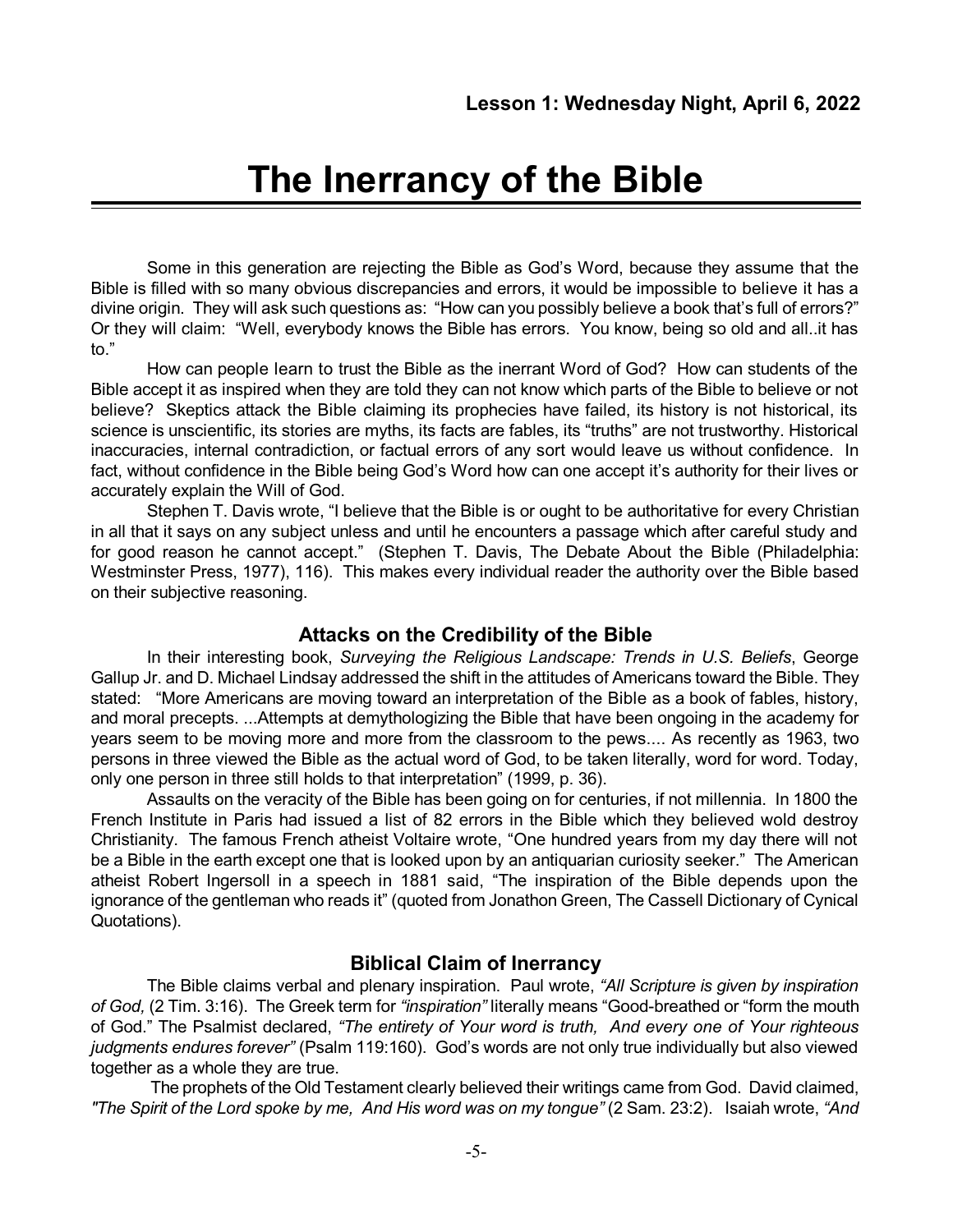I have put My words in your mouth; I have covered you with the shadow of My hand, That I may plant *the heavens, Lay the foundations of the earth, And say to Zion, 'You are My people.'"* (Is. 51:16). Likewise Jeremiah declared, *"Then the Lord put forth His hand and touched my mouth, and the Lord said to me: "Behold, I have put My words in your mouth"* (Jer. 1:9). The phrases *"Thus saith the Lord"* or *"The word of the Lord came to me saying..."* occur at least 600 times in the Old Testament. All the writers of the Old Testament understood that they were reiterating not their words but God's words.

Jesus unquestionably believed Scripture to be inerrant. *"For assuredly, I say to you, till heaven* and earth pass away, one jot or one tittle will by no means pass from the law till all is fulfilled" (Mt. 5:18). *"If He called them gods, to whom the word of God came (and the Scripture cannot be broken)"* (Jn. 10:35).

The Authors of the New Testament books and letters claimed to be inspired. The apostle Paul declares in 1 Cor. 2 that his speech is the "demonstration of the Spirit and of power" and the "wisdom of God" (2:4,7). He explains that what he says is *"not in words which man's wisdom teaches but which the Holy Spirit teaches"* (2:13). Peter wrote, *"But the word of the Lord endures forever." Now this is the word which by the gospel was preached to you"* (1 Pet. 1:25). They must have been either lying or insane or both. And if this was written by deceiving fanatics, then what hope is there for ever finding meaning and purpose in this world?

#### **Law of Non-Contradiction**

The law of non-contradiction, which is the basis of all logical thinking, states that a thing cannot be both a and non-a at the same time, in the same place, and in the same manner. It cannot be both snowing and not snowing at the same time in the same location. Or A does not equal Non A. Jesus died by crucifixion both at Jerusalem and at Nazareth at the same time would be a contradiction.

However, two statements can differ from each other without being contradictory. Something is contradictory when "either of two propositions related in such a way that it is impossible for both to be true or both to be false."

The Bible says that God cannot contradict Himself. *"God ...who cannot lie"* (Tit. 2:2). *"It is impossible for God to lie"* (Heb. 6:17,18). Therefore if the Bible is God's Word it must be inerrant.

The Bible is either the inerrant Word of God or else it is an imperfect writing by fallible men. All Scripture is from God and partakes of his perfection or a big lie. Therefore, the Bible cannot contain error. Josh McDowell: "If every utterance in the Bible is from God and God is a God of truth, … then the Bible must be wholly truthful, or inerrant … An attack on the inerrancy of the Bible is an attack on the character of God" [The New Evidence That Demands a Verdict (Nashville: Thomas Nelson Publishers, 1999), p. 338].

#### **Original Manuscripts Were Inerrant**

Why is there mistakes or variation in some manuscripts? Did the human authors make mistakes? Did they misunderstand God's inspiration in some cases? Or did mistakes creep in later during copying and translating?

The original text of the Bible does not teach any error. Inerrancy is claimed only for the original manuscripts (autographs) of all the Biblical books and not for later copies or translations of them."...the wealth of manuscripts, and above all the narrow interval of time between the writing and the earliest extant copies, make by far the best attested text of any ancient writing in the world." (John A.T. Robinson, Can We Trust the New Testament? (Grand Rapids: William B. Eerdmans, 1977), 36). Certainly no such thing as an infallible English or French or Spanish etc. translation of the Bible.

Most textual differences, such as spelling differences, do not affect the message being communicated in the Bible.

Recent discoveries of Biblical texts show that the Bible is substantially the same as when it was written; for example: the Dead Sea scrolls. The Bible is still in agreement with the earliest manuscripts on all issues, despite thousands of years of copying and translating.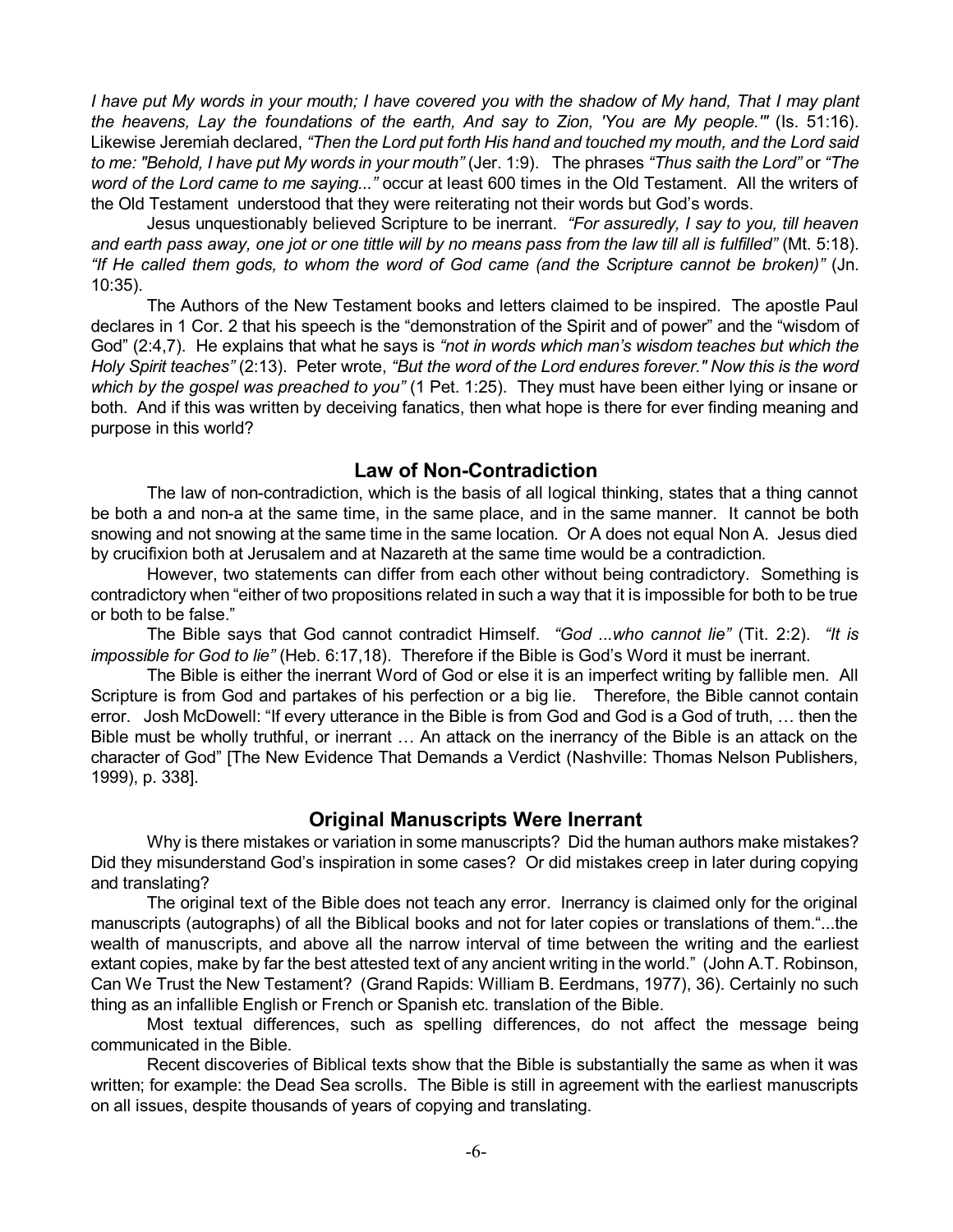Many Bible difficulties result from a minor error on the part of a copyist in the transmission of the text. Error in the Old Testament have resulted from the poor reading of the vowels; Hebrew was originally written in consonants only.

Variations exist among the different manuscripts. The alternative readings listed in the footnotes of your Bible are not contradictions. They are simply instances in which translators were unsure of the correct reading. Acts 7:16 says that the sepulcher of Shechem, where Joseph was buried, was brought by Abraham. In comparing Joshua 34:32 with Genesis 23:2-20 and 33:19, we see that Abraham bought the cave of Machpelah, whereas the field of Shechem was purchased by Jacob.

Overwhelming manuscript evidence exists demonstrating the New Testament has not been corrupted from its original form. All four Gospel accounts of Jesus' life were written within the time of the apostles who walked and talked with Jesus. All four of these Gospels are found in the Chester Beatty Papyri written in about 250 AD. They speak to the perfect accuracy and preservation of the Gospel for the past two thousand years. Over 5,300 manuscripts from the second to the fifteenth centuries all affirm the preservation of the New Testament. The John Ryland Fragment dated between 117-138 AD shows that the verses from John 18 have not been corrupted. Even if the New Testament had been corrupted by subsequent generations the 86,000 quotations of the New Testament by early Christian writers would have exposed this corruption and could be used to restore an accurate copy.

Only God could produce an inerrant book. "To err is human" but to fail to err would be Divine. If the Bible is an integrated whole that contains no contradictions, errors of fact, or inconsistencies among its various human writers, it must be from God.

#### **Questions:**

- 1. Why do so many reject the Bible as the Word of God?
- 2. What did Voltaire claim concerning the Bible?
- 3. What does the term *"inspiration"* mean?
- 4. How often do the phrases *"thus saith the Lord"* or *"The word of the Lord came to me saying..."* appear in the Old Testament?
- 5. What does Jesus statement mean "and the Scriputre cannot be broken" in John 10:35?
- 6. What is Law of Non-Contradiction? Give an example of your own.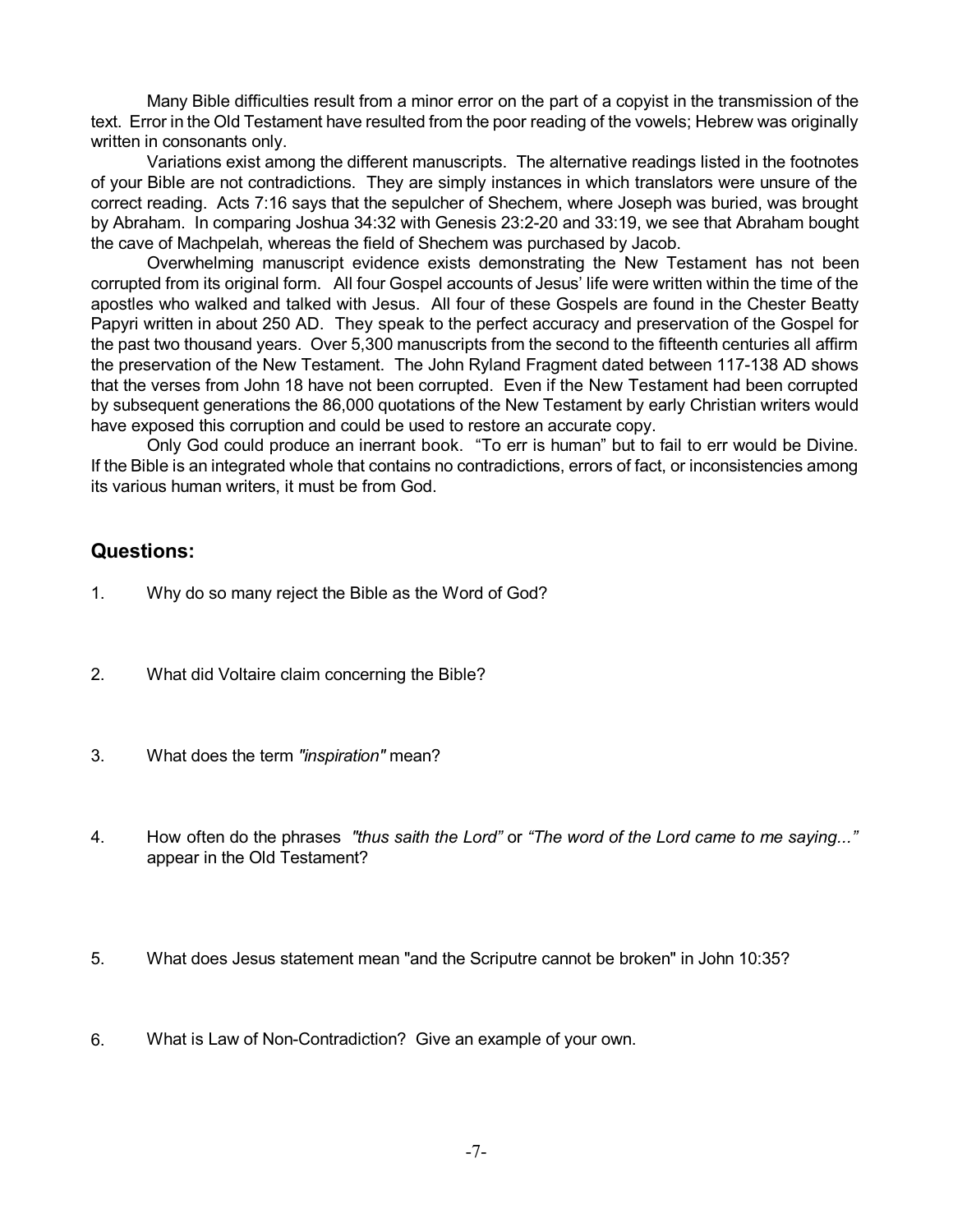- 7. When do two statements become contradictory?
- 8. If God cannot lie or it is impossible for Him to lie can He contradict Himself in the Bible? Explain.
- 9. If the Bible is filled with errors, what would this tell us about God?
- 10. What are autographs of the Bible?
- 11. Do variations in spellings of words in manuscripts mean the God's Word has errors and contradictions? Explain.
- 12. What do the writings of the early Christians have to do with the accuracy of the New Testament?

#### **Application and Discussion:**

1. Explain why only God could have written an inerrant book.

**Homework:** Go to lesson 13 and start making a list of Bible difficulties which you have come across.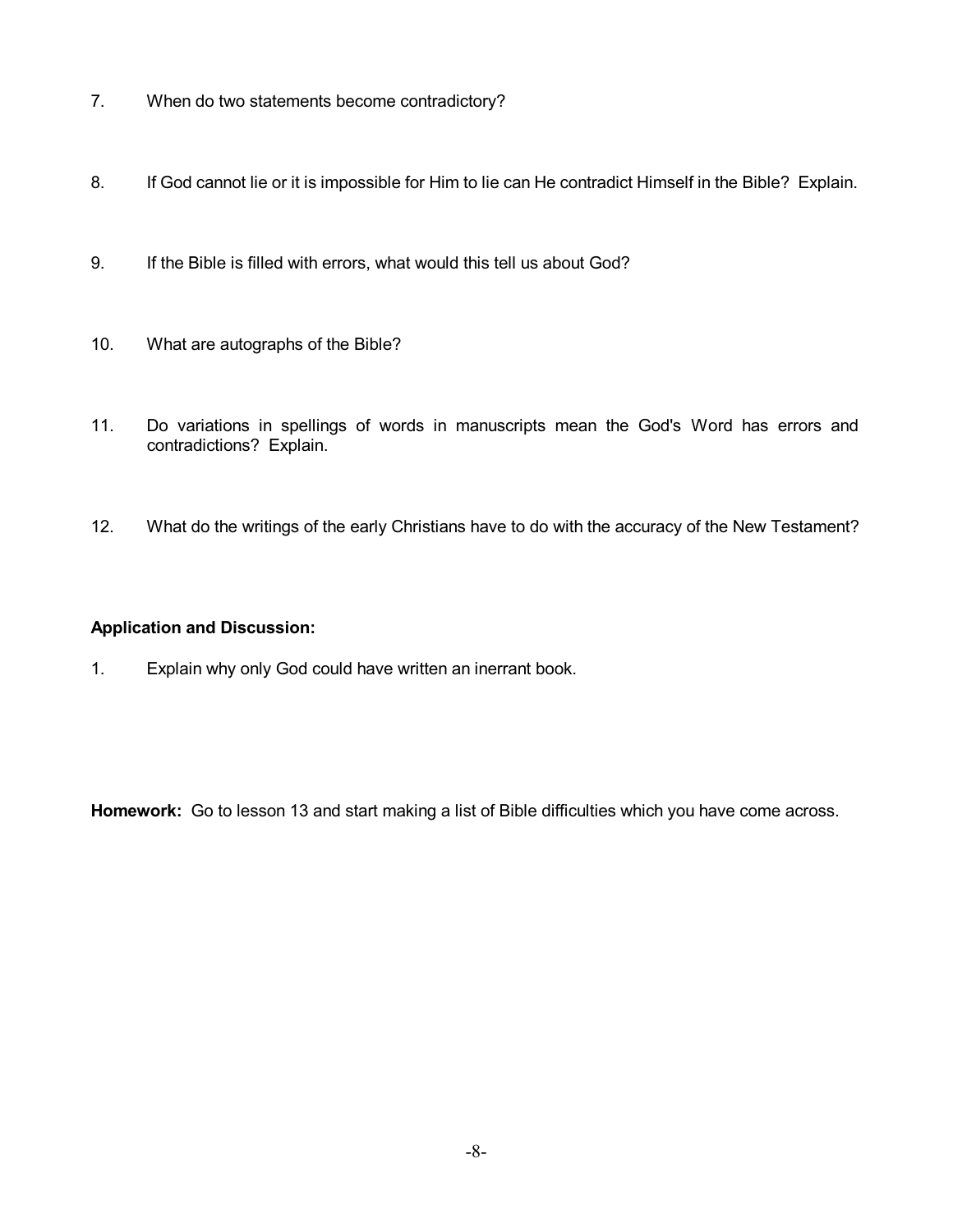# **How to Approach Bible Difficulties**

# **Introduction**

## **A. "The Bible is Filled with Errors"**

- 1. Paul Rader in 1930 offered a thousand dollars to anyone who could come up with one single proof that the Bible contradicts one demonstrated scientific fact in any domain: history, geology, archaeology, astronomy, physics, chemistry, ethnology, etc. He never paid out the thousand dollars.
- 2. What Shall We define as "error"?
- 3. Verbal Plenary Inspiration
	- a. **2 Tim. 3:16** *All Scripture is given by inspiration of God,*
	- b. **Ps. 119:160** *The entirety of Your word is truth, And every one of Your righteous judgments endures forever.*
	- c. Verbal inspiration means that every word of Scripture is God-given.
	- d. Plenary means that "all parts" of the Bible are divinely authoritative.
- **B. Recommended Procedures in Dealing with Bible Difficulties**
	- 1. People want to employ a different set of rules in examining the Bible.

# **I. Give the Bible the Benefit of the Doubt**

- A. If a Bible student is determined to find error in the Bible, he will find it. It is a self**fulfilling prophecy.**
	- 1. **Tit. 1:2** *God, who cannot lie*
	- 2. **Romans 3:4** *Certainly not! Indeed, let God be true but every man a liar.*

## **B. "The principle of charity"**

- 1. Begin by giving the author the benefit of the doubt.
- 2. We would do well to search diligently for a solution.
- 3. We hold it innocent until proved guilty. The accuser must prove error.
- 4. Before Jumping to conclusions or convulsions.
- 5. Appear to be contradictory.
- 6. A Little Imagination It doesn't take a lot of imagination to think of a solution.
- **C. The Bible is the most accurate historical record of ancient history available.**
	- 1. As an international panel of 34 scholars concluded in a 1987 study titled "The Historical Reliability of the Gospels: "It is fair to say that all the alleged inconsistencies among the Gospels have received at least plausible solutions."
	- 2. The passage contains a demonstrable error. Our inadequate knowledge about the circumstances.
	- 3. Historical and archaeological studies of "errors" have a wait-and-see attitude.
	- 4. One of the greatest discoveries that a man could ever make is to discover that God might possibly know more than man does, that God might possibly be right and he, the man, might be wrong.
- **D. Look first for a possible harmonization.**

# **II. Never Assume Human Views Are Correct**

**A. When the Bible and another Source Contradicted it is Assumed the Bible is Wrong**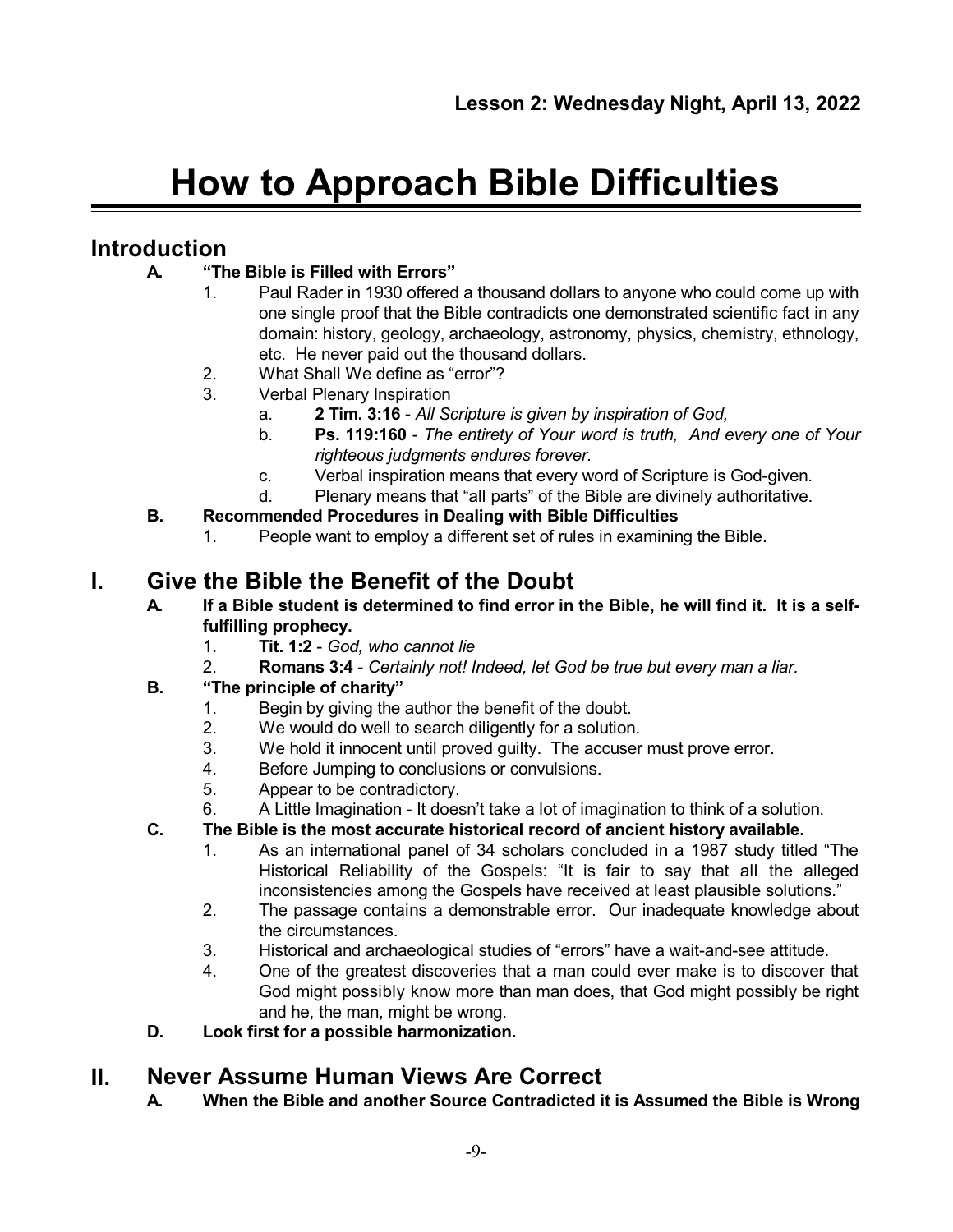- 1. Whenever a pagan record disagrees with the Biblical account, it must be the Hebrew author that was in error.
- 2. When the Bible and another book of ancient history do not agree critics assume that the other record is more accurate.
- 3. It is a violation of the rules of evidence to assume that the Bible statement is wrong every time it disagrees with a secular inscription or manuscript of some sort.
- 4. Bible is itself an archaeological document of the highest caliber.

#### **B. Sometimes an ancient source flatly contradicts a Biblical one.**

- 1. Jospehus, who places the revolutionary Theudas before the revolutionary Judas the Galilean.14
- 2. **Acts 5:36** *For some time ago Theudas rose up, claiming to be somebody. A number of men, about four hundred, joined him. He was slain, and all who obeyed him were scattered and came to nothing.*
- 3. Josephus dates a Theudus in AD 65, a full decade after Gamaliel speaks in the book of Acts.
- 4. Does not correspond with our knowledge of Luke's historical trustworthiness. It is far more probable that Luke is referring to another insurrectionist named Theudus otherwise unknown to us and who lived before Judas.

#### **C. The Assyrian Siege of Jerusalem**

- 1. Ancient regimes did not often publish embarrassing or self-incriminating information. **2 Ki. 19:35** - *And it came to pass on a certain night that the angel of the LORD went out, and killed in the camp of the Assyrians one hundred and eighty-five thousand; and when people arose early in the morning, there were the corpses—all dead.*
- 2. Pagan kings practiced self-laudatory propaganda.
- 3. While Assyria's King Sennacherib was besieging Jerusalem (701 BC), his army suffered catastrophic loss at the hand of the Lord.
- 4. Sennacherib boastful word were recorded in cuneiform in the Taylor Prism (before 681 BC).
- 5. "As for Hezekiah, the Judean who did not submit to my yoke, I surrounded and conquered 46 of his strong-walled towns and innumerable small settlements around them by means of earth ramps and siege engines and attack by infantry men...He himself I shut up in Jerusalem, His royal city, like a bird in a cage."
- 6. Admits he failed to breach the walls of Jerusalem.
- 7. Political spin Greek history Herodous (484-425 BC).

# **III. Remember Difficulties Do Not Equal Contradictions**

#### **A. The Bible Admits to Difficulties**

- 1. **2 Pet. 3:16** *as also in all his epistles, speaking in them of these things, in which are some things hard to understand, which untaught and unstable people twist to their own destruction, as they do also the rest of the Scriptures.*
- 2. Daniel fasted for three weeks chapter ten of Daniel because of the complexity of his visions.
- 3. When our finite mind tries to understand the infinite mind, there is bound to be difficulty.
- 4. Some verse are in fact hard to understand, and misunderstanding such verses can be destructive.

#### **B. A distinction between a contradiction and a difference.**

- 1. Verses can be difficult to understand without being contradictory.
- 2. The difficulties are but mountains yet to be scaled and lands yet to be conquered.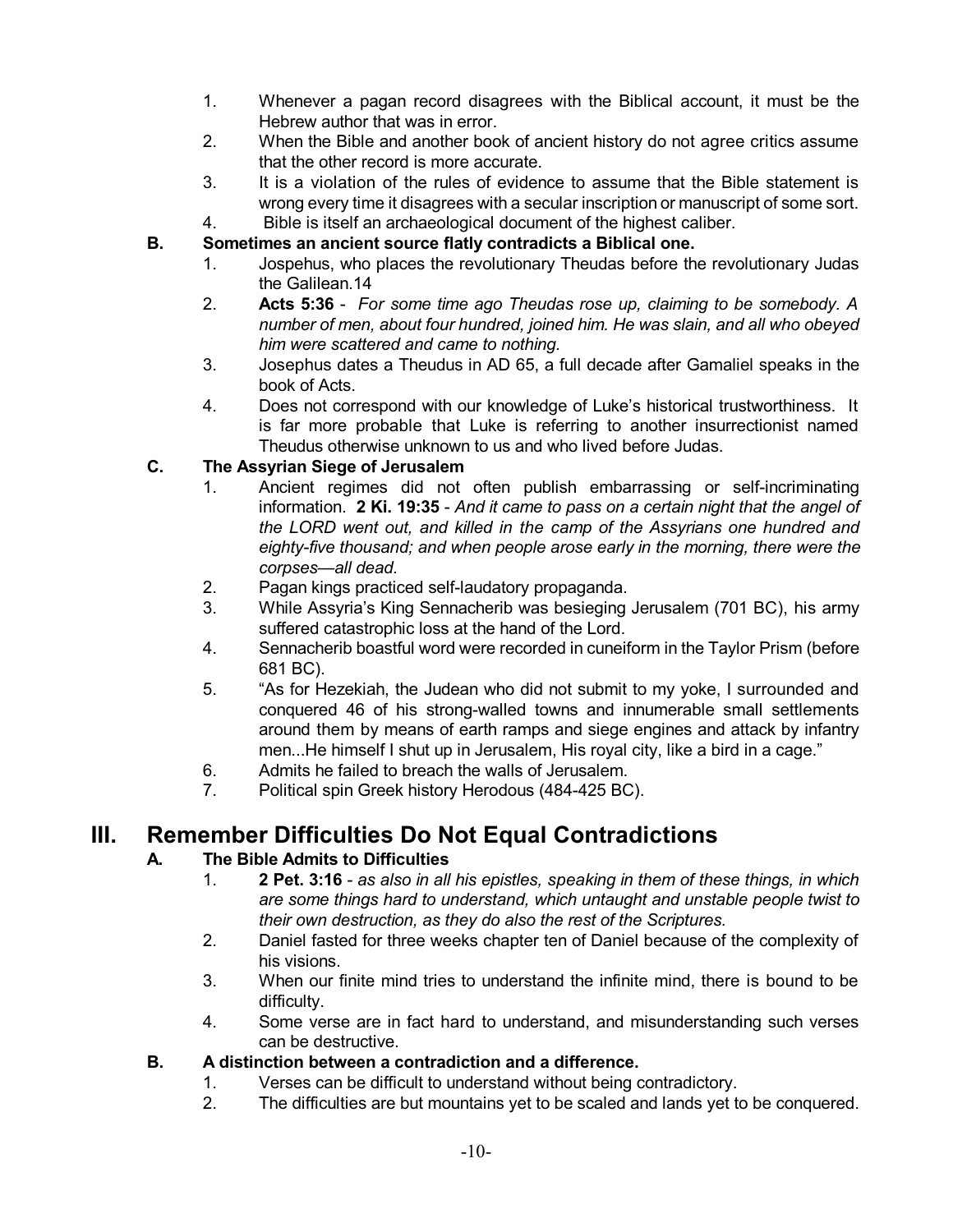3. When we cannot solve a problem we admit it. We do not conclude, however, that it cannot be solved.

## **C. Hard Work Pays Off**

- 1. **2 Tim. 2:15** *"study"* means to give diligence
- 2. State in simple terms the alleged contradiction.
- 3. List all key elements that seem to indicate a conflict.
- 4. When the plain sense makes good sense, seek no other sense.
- **D. Doesn't Matthew make a mistake by attributing a prophecy to Jeremiah when it actually was given by Zechariah?**
	- 1. **Matthew 27:9,10** *9 Then was fulfilled what was spoken by Jeremiah the prophet, saying, "And they took the thirty pieces of silver, the value of Him who was priced, whom they of the children of Israel priced, 10 and gave them for the potter's field, as the Lord directed me."*
	- 2. **Zech. 11:12,13** *12 Then I said to them, "If it is agreeable to you, give me my wages; and if not, refrain." So they weighed out for my wages thirty pieces of silver. 13 And the Lord said to me, "Throw it to the potter"--that princely price they set on me. So I took the thirty pieces of silver and threw them into the house of the Lord for the potter.*
	- 3. Jeremiah's priority in the Talmud.
		- a. Jeremiah was placed first in the ancient rabbinic order of prophetic books.
		- b. Matthew was then quoting from the collection of the books of the prophets.
		- c. The same thing is done in Luke 24:44 where Psalms is used when the entire third division of the Hebrew canon is in mind.
	- 4. Matthew is combining two prophecies.
		- a. Zechariah says nothing concerning the buying of a field, but Jeremiah states that the Lord appointed him to buy a field (Jer. 32:5-8).
		- b. Both (valley, Jeremiah 19; field, Matthew 27) become burial grounds and their names are changed to remind the people of God's judgment. [This is] confirmed by the traditional location of the potter's field...within the alley of Hinnom where Jeremiah pronounced his judgment by changing its name to "valley of slaughter." 23/66

# **IV. Consider the Context**

## **A. Errors caused by taking verses out of context.**

1. "One can prove anything by the Bible"

## **B. Context**

- 1. Means "to weave together"
- 2. Pay close attention to the context. Every word in the Bible is part of a sentence, every sentence is part of a paragraph, every paragraph is part of a book, and every book is part of the whole of Scripture.
- 3. Scripture interprets Scripture.
- 4. Verse
- 5. Paragraph
- 6. Chapter
- 7. Book
- 8. Bible

#### **C. Consider The Whole of What the Bible teaches**

- 1. Faith only
- 2. Baptism
- 3. Grace only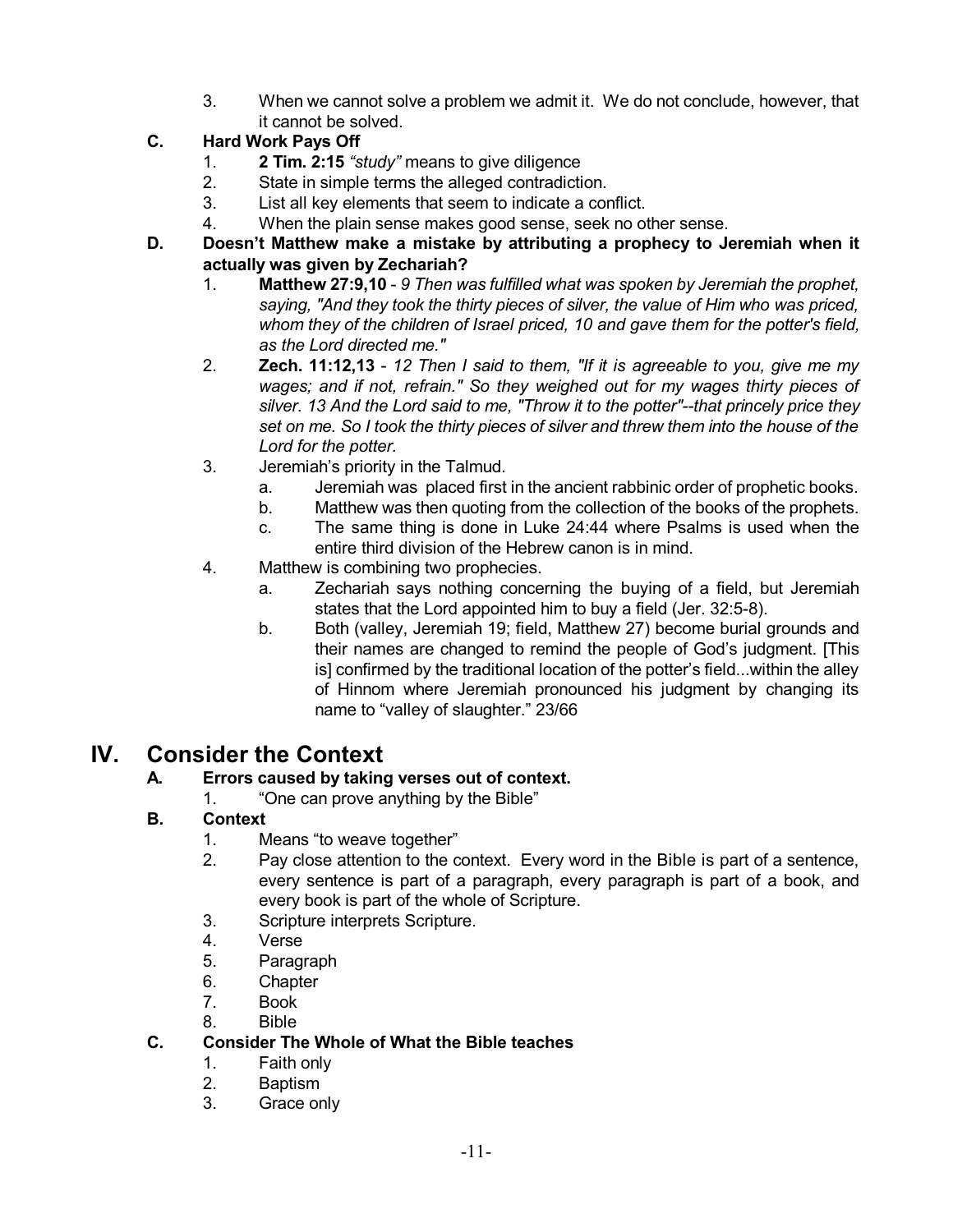- 4. Love of God Only
- **D. What?**
	- 1. Allegory of the Vine and the Branches,
	- **2. Jn. 15:1-8** *1 "I am the true vine, and My Father is the vinedresser. 2 Every branch in Me that does not bear fruit He takes away; and every branch that bears fruit He prunes, that it may bear more fruit. 3 You are already clean because of* the word which I have spoken to you. 4 Abide in Me, and I in you. As the branch *cannot bear fruit of itself, unless it abides in the vine, neither can you, unless you abide in Me. 5 "I am the vine, you are the branches. He who abides in Me, and I in him, bears much fruit; for without Me you can do nothing. 6 If anyone does not abide in Me, he is cast out as a branch and is withered; and they gather them and throw them into the fire, and they are burned. 7 If you abide in Me, and My words abide in you, you will ask what you desire, and it shall be done for you. 8 By this My Father is glorified, that you bear much fruit; so you will be My disciples.*
	- 3. One denomination is a "branch" of the church and theat all denominations (branches) are pleasing to God.
	- 4. Jesus plainly teaches that a branch is a man, 6
	- 5. **1 Cor. 1:10** *Now I plead with you, brethren, by the name of our Lord Jesus Christ, that you all speak the same thing, and that there be no divisions among you, but that you be perfectly joined together in the same mind and in the same judgment.*

#### **E. Who?**

1. **Ps. 14:1** - *"There is no God." They are corrupt, They have done abominable works,*

# **V. Identify the Correct Genre**

## **A. Failure to Distinguish Genres of Literature**

- 1. Historical narrative/epic: Genesis and the first half of Exodus, Numbers, Joshua, Judges, Ruth, 1 and 2 Samuel, 1 and 2 Kings, 1 and 2 Chronicles, Ezra, Nehemiah, Esther, Jonah, and possibly Acts
- 2. Law: the last half of Exodus; also Leviticus, Deuteronomy
- 3. Wisdom: Job, Proverbs, Ecclesiastes
- 4. Poetry: Psalms, Song of Solomon, Lamentations
- 5. Prophecy: Isaiah, Jeremiah, Ezekiel, Daniel, Hosea, Joel, Amos, Obadiah, Jonah, Micah, Nahum, Habakkuk, Zephaniah, Haggai, Zechariah, Malachi
- 6. Apocalyptic: Daniel, Revelation
- 7. Gospel: Matthew, Mark, Luke, John, and possibly Acts
- 8. Epistle (letter): Romans, 1 and 2 Corinthians, Galatians, Ephesians, Philippians, Colossians, 1 and 2 Thessalonians, 1 and 2 Timothy, Titus, Philemon, Hebrews, James, 1 and 2 Peter, 1, 2, and 3 John, Jude

## **B. Much of the Bible is poetry - some 40%**.

- 1. **Ps. 58:3** *The wicked are estranged from the womb; They go astray as soon as they are born, speaking lies.*
- 2. Unbelievers actually begin lying before they are born. The language is hyperbolic.
- 3. When the psalms refer to God as a rock. The psalms often use such metaphors.
- 4. Hebrew poetry do not use the standards of English poetry to judge.
- C. Failure to interpret them according to their correct genre has resulted in fantastic interpretations.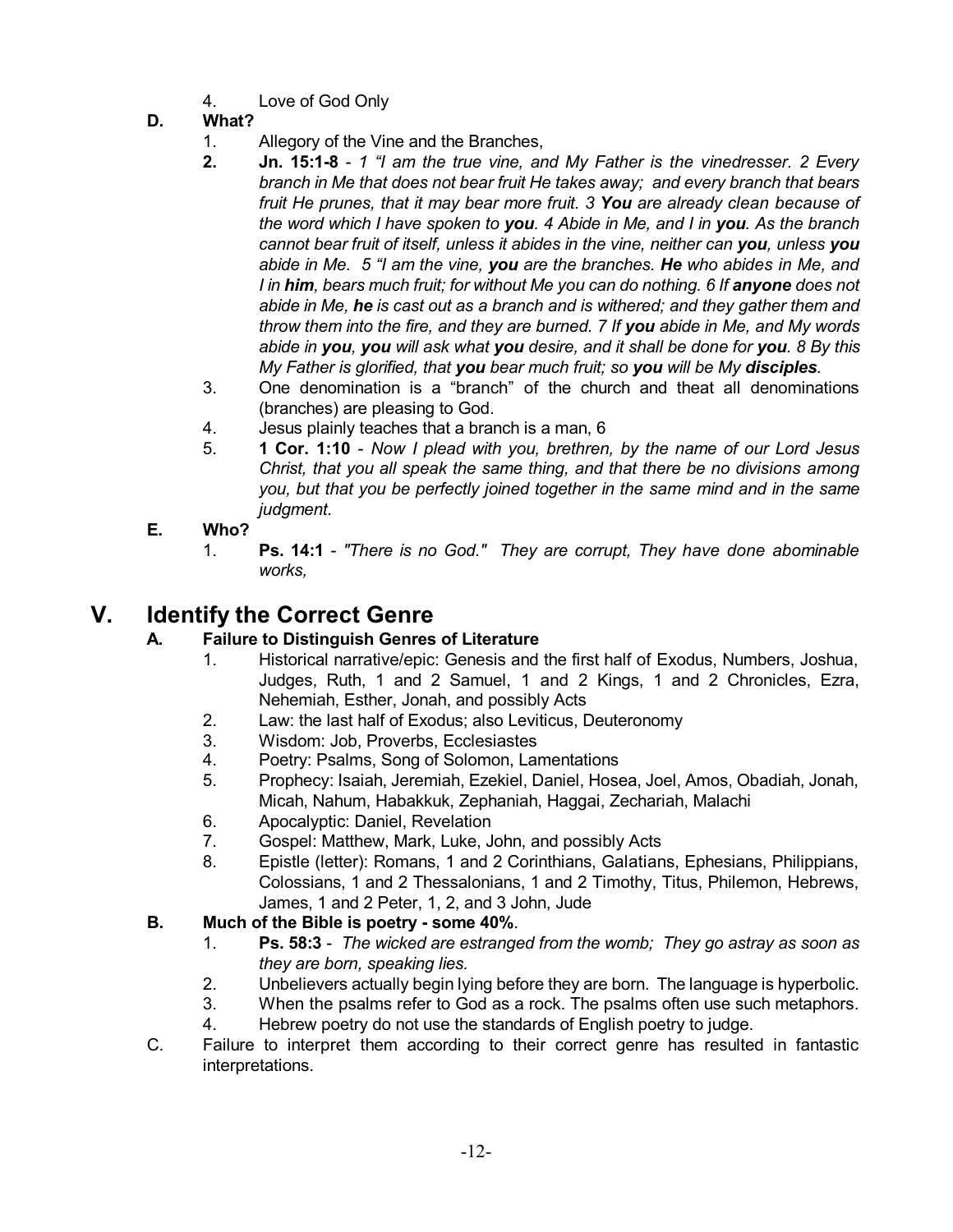# **VI. Consult Bible References**

# **A. Research:**

- 1. Research necessary areas. This may include original languages, culture, and sentence structure.
- 2. Difficulties Resolved Through better Information
- 3. Consult history and culture. Western mind-set. Jewish marriage rites, burial rites, family practices, farm practices, business practices, the monetary system, methods of warfare, slavery, the treatment of captives, and religious practices.
- 4. Ethiopian *"How can I, unless someone explains it to me?"* So Philip sat with him and explained everything to him, **Acts 8**:27-31

#### **B. Books to consult.**

- 1. **2 Tim. 4:13** *Bring the cloak that I left with Carpus at Troas when you come—and the books, especially the parchments.*
- 2. Many of these can be found FREE on-line such as the Blue Letter Bible
- 3. Bible Computer Software
- 4. Translations consult more than one
- 5. Strong's Concordance to find verses: one another
- 6. Bible Dictionaries and Encyclopedias: Lucifer
- 7. Commentaries
- 8. Timelines
- 9. Bible Handbooks: Introductions to the books of the Bible
- 10. Word Studies in Hebrew and Greek

# **Conclusion**

1. Be fully persuaded in your own mind that an adequate explanation exists, even though you have not yet found it. How a bumble bee can fly when some scientists have claimed its wings are insufficient to support it in flight?

#### **Questions:**

- 1. In your own words what is "verbal plenary inspiration"?
- 2. True False If a Bible student is determined to find error in the Bible, he will find it. It is a self-fulfilling prophecy.
- 3. What is the principle of charity in relation to the inerrancy of the Bible?
- 4. Who is more likely to be right on a subject God or man? Explain.
- 5. True False When the Bible and a human source contradict, it is normally assumed that the Bible is wrong.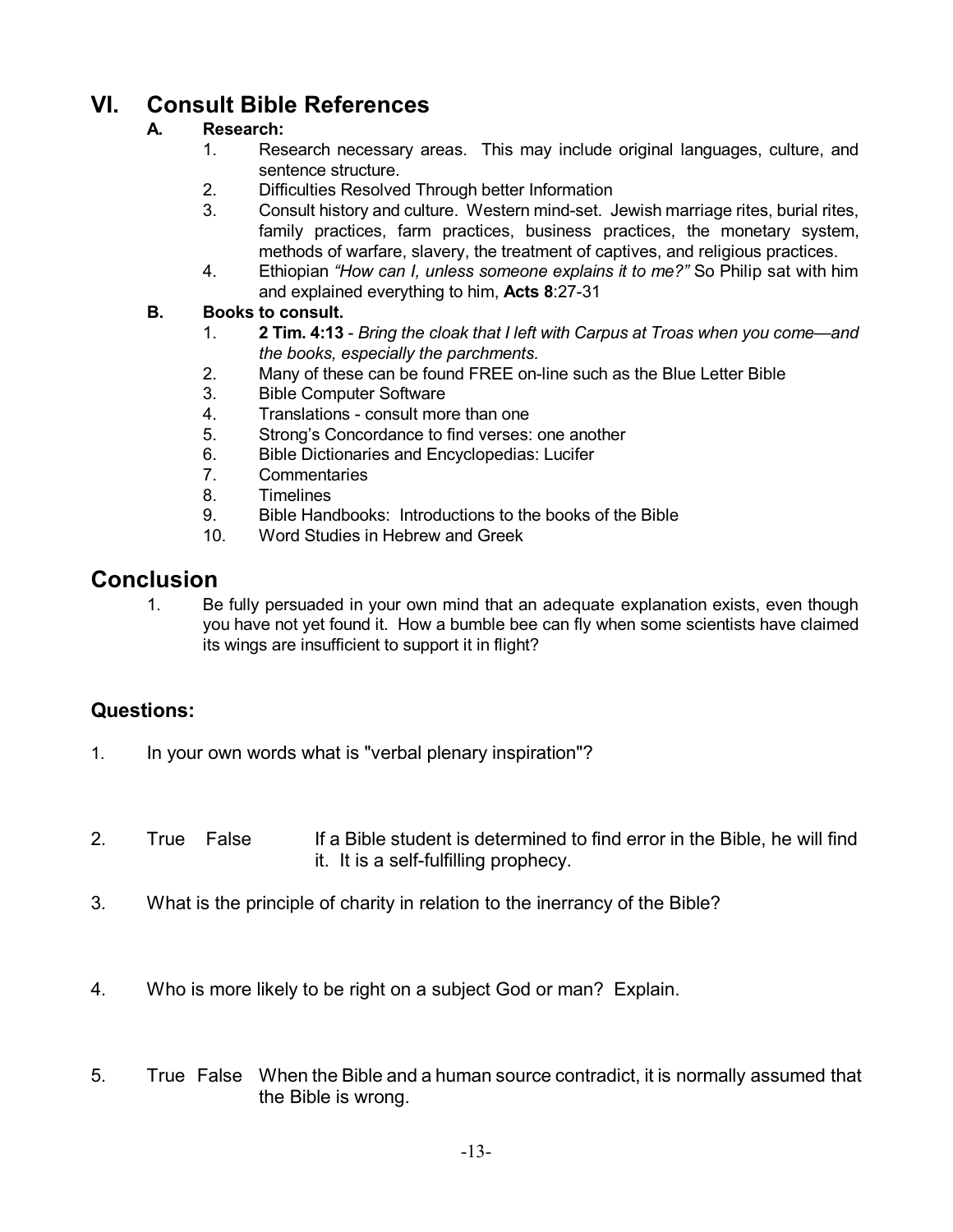- 6. How does Josephus contradict Acts 5:36?
- 7. Why do you think Sennacherib failed to mention the destruction of his army of 185,000 recorded in 2 Kings 19:34 in the Taylor prism?
- 8. Does the Bible admit that there are some passages difficult to understand?
- 9. What does the word *"study"* mean in 2 Timothy 2:15?
- 10. Doesn't Matthew make a mistake by attributing a prophecy to Jeremiah when it actually was given by Zechariah?
- 11. What is the context of a word or phrase in the Bible?
- 12. What are the branches in the context of John 15:1-8?
- 13. What is the literary genre of Psalms?
- 14. What is the literary genre of Revelation?

#### **Application & Discussion:**

1. How does context help resolve the problem of those who claim the Bible teaches "faith only" or "grace only" salvation?

**Homework:** Go online and find free translations you can compare verses with, a Bible Concordance to find verses, Bible Dictionaries and Encyclopedias too look up words and various subjects, commentaries to get a different viewpoint from other Bible students, timelines, Bible Handbooks and word studies in Hebrew and Greek.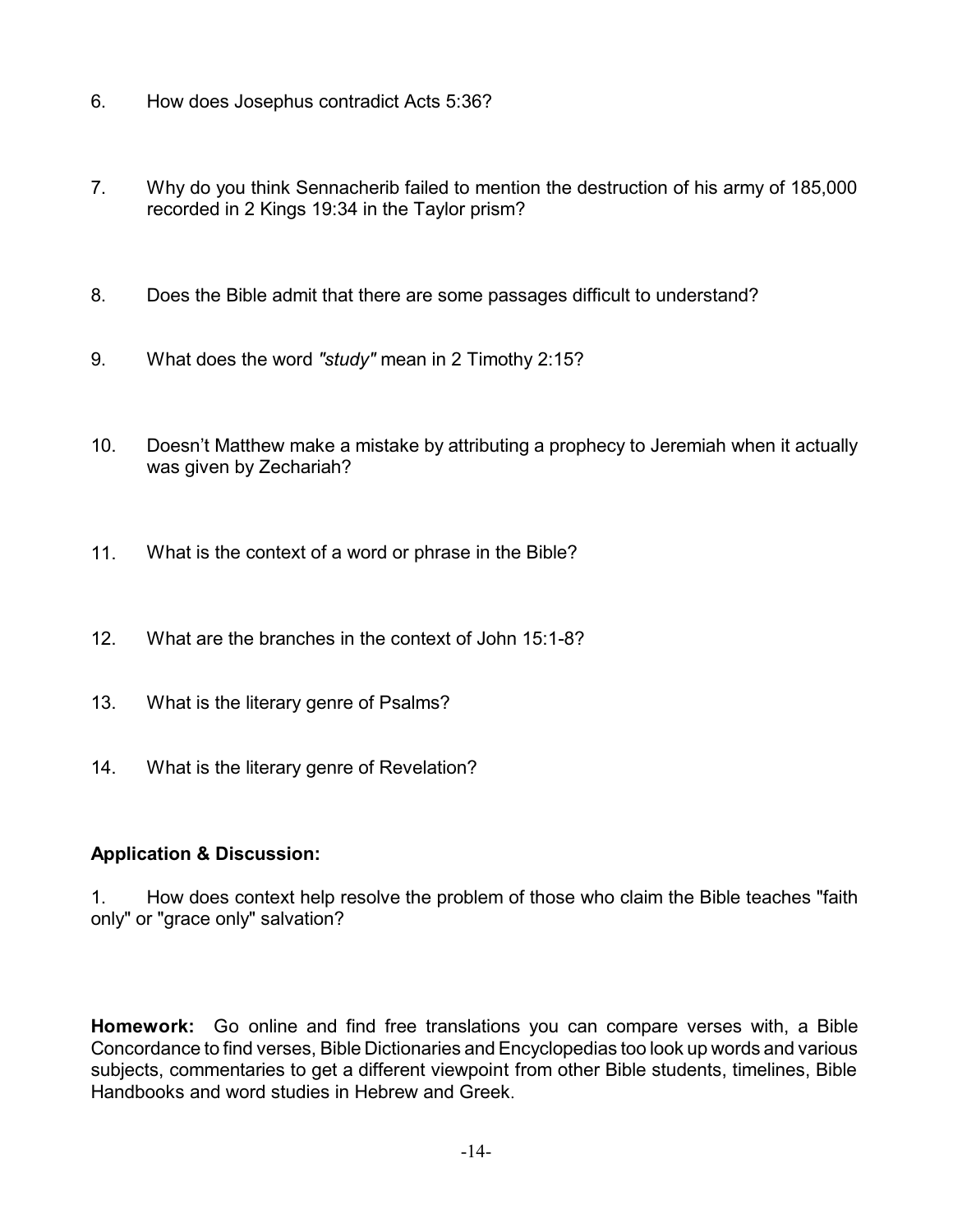# **Biblical Terms Must Be Defined By Their Context**

# **Introduction**

## **A. Multiple Meaning Riddles**

- 1. What has a horn and delivers milk? A milk truck!
- 2. What has a tongue but cannot talk? A shoe!
- 3. Why do leopards have a hard time hiding? –They are always spotted !
- 4. How do you fix a broken pizza? Tomato paste !
- 5. Which object is king of the classroom?- A ruler !
- 6. A double entendre or adianoeta which means word or expression that has two different meanings.

## **B. The Word "strike"**

- 1. "The prospectors made a strike yesterday up in the mountains."
- 2. "The union went on strike this morning."
- 3. "The batter made his third strike and was called out by the umpire."
- 4. "Strike up the Star Spangled Banner."
- 5. "The fisherman got a good strike in the middle of the lake."
- **C. Homographs** are words that are spelled the same but may or may not be pronounced differently.

# **I. Levite**

## **I. People from the Tribe of Levi**

- 1. A member of the tribe of Levi but not descended from Aaron and, if male, chosen to assist the Temple priests.
- 2. **Ex. 2:1** *Now a man from the family of Levi married a Levite woman.* (HCSB)

# **B. Servants of the Temple**

1. **Num. 4:2,3** - *"Take a census of the sons of Kohath from among the children of Levi, by their families, by their fathers' house, 3 from thirty years old and above, even to fifty years old, all who enter the service to do the work in the tabernacle of meeting.*

# **II. Church**

## **A. God's People Called Out Into Kingdom**

- 1. From ekklesia
- 2. Local
	- a. **1 Th. 1:1** *Paul, Silvanus, and Timothy, To the church of the Thessalonians in God the Father and the Lord Jesus Christ:*
	- b. **Rom. 16:16** *The churches of Christ greet you.*
- 3. Universal
	- a. **Matt. 16:18b** *on this rock I will build My church, and the gates of Hades shall not prevail against it.*
- **B. A Gathering or Congregating of People**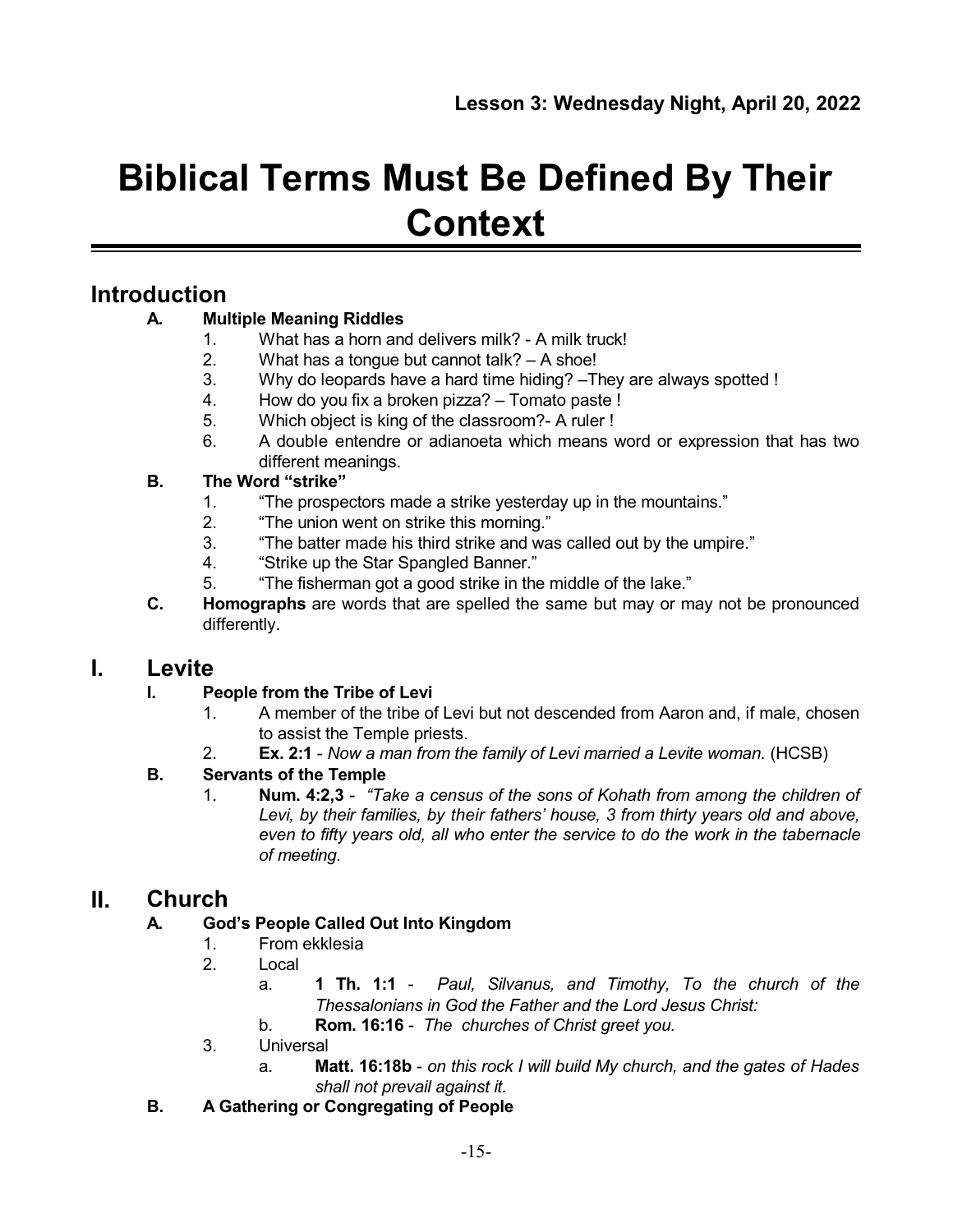- 1. **Acts 7:38** *"This is he who was in the congregation in the wilderness with the Angel who spoke to him on Mount Sinai, and with our fathers, the one who received the living oracles to give to us,*
- 2. **Acts 19:39** *But if you have any other inquiry to make, it shall be determined in the lawful assembly.*
- 3. **Heb. 2:12** *saying: " I will declare Your name to My brethren; In the midst of the assembly I will sing praise to You."* quoting Psalm 22:22

# **III. Elder**

## **A. Older Person**

1. **1 Tim. 5:1,2** - *1 Do not rebuke an older man, but exhort him as a father, younger men as brothers, 2 older women as mothers, younger women as sisters, with all purity.*

## **B. Leader Among the Jewish Religious Leaders**

1. **Luke 7:3** - *So when he heard about Jesus, he sent elders of the Jews to Him, pleading with Him to come and heal his servant.*

## **C. Leader in the Community or Jews**

1. **Matt. 16:21** - *From that time Jesus began to show to His disciples that He must go to Jerusalem, and suffer many things from the elders and chief priests and scribes, and be killed, and be raised the third day.*

## **D. Leader in the Church**

- 1. **1 Tim. 5:17** *And this report about Him went throughout all Judea and all the surrounding region.*
- 2. **Tit. 1:5** *For this reason I left you in Crete, that you should set in order the things that are lacking, and appoint elders in every city as I commanded you*

# **IV. Shepherd**

## **A. Keeper of Sheep**

1. **John 10:2-4** - *2 But he who enters by the door is the shepherd of the sheep. 3 To him the doorkeeper opens, and the sheep hear his voice; and he calls his own sheep by name and leads them out. 4 And when he brings out his own sheep, he goes before them; and the sheep follow him, for they know his voice*.

## **B. God and Christ**

1. **Heb. 13:20** - *Now may the God of peace who brought up our Lord Jesus from the dead, that great Shepherd of the sheep, through the blood of the everlasting covenant,*

## **C. Leader in the Church**

- 1. **Eph. 4:11** *And He Himself gave some to be apostles, some prophets, some evangelists, and some pastors and teachers,*
- 2. **Acts 20:28** *Therefore take heed to yourselves and to all the flock, among which the Holy Spirit has made you overseers, to shepherd the church of God which He purchased with His own blood.*

# **V. Overseer**

## **A. Government Administrator**

- 1. **Gen. 41:34** *Let Pharaoh do this, and let him appoint officers over the land, to collect one-fifth of the produce of the land of Egypt in the seven plentiful years.*
- 2. Greek word appears 6 times in the NT
- **B. Christ**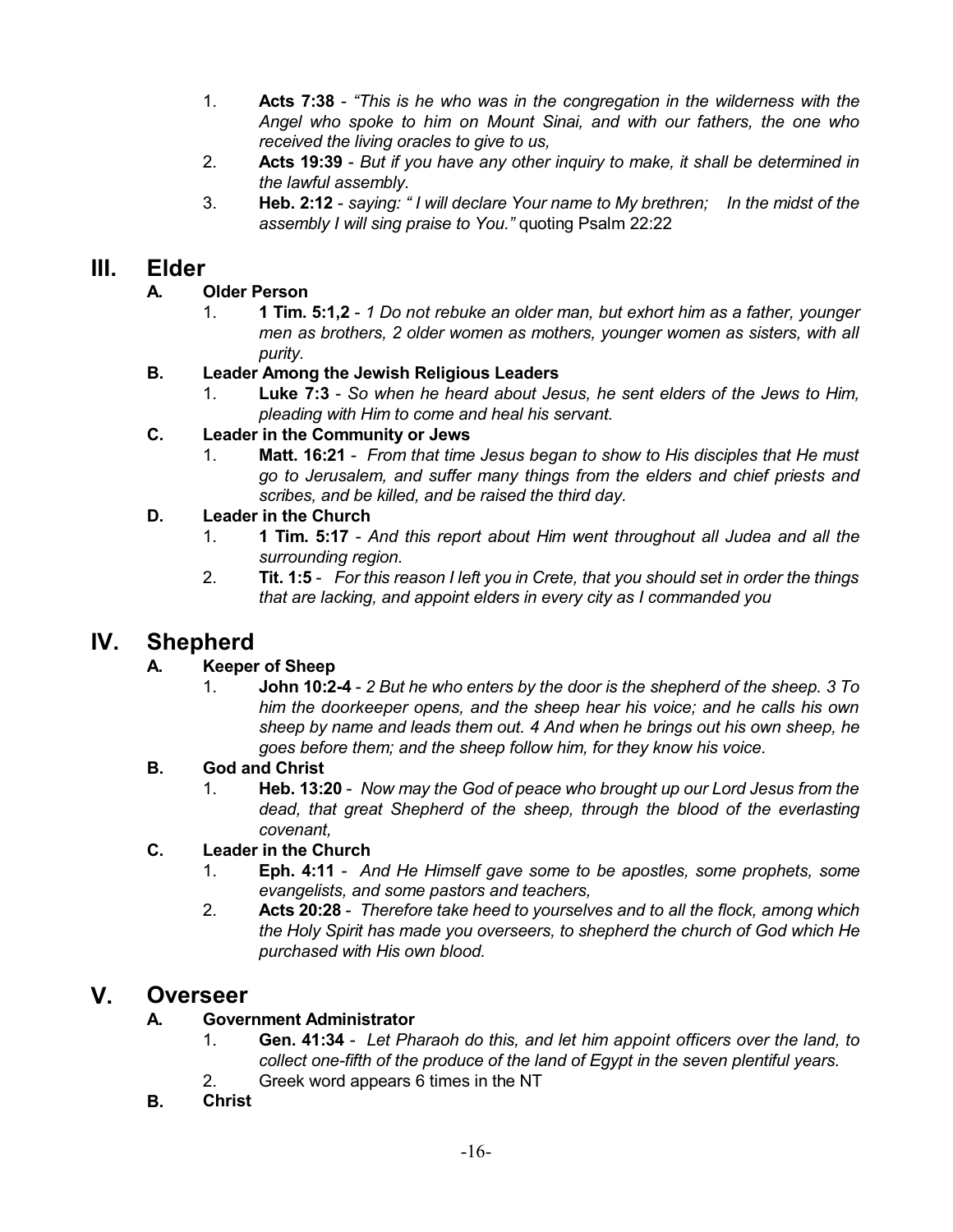1. **1 Pet. 2:25** - *For you were like sheep going astray, but have now returned to the Shepherd and Overseer of your souls.*

#### **C. Leader in the Church**

- 1. **Phil. 1:1b** *To all the saints in Christ Jesus who are in Philippi, with the bishops and deacons:*
- 2. **1 Tim. 3:1** *This is a faithful saying: If a man desires the position of a bishop, he desires a good work.*

# **VI. Servant**

#### **A. A Slave**

- 1. From the Greek term *diakonos*
- 2. **Jn. 2:5,6** *5 His mother said to the servants, "Whatever He says to you, do it." 6 Now there were set there six waterpots of stone, according to the manner of purification of the Jews, containing twenty or thirty gallons apiece.*

#### **B. Christ**

1. **Rom. 15:8** - *Now I say that Jesus Christ has become a servant to the circumcision for the truth of God, to confirm the promises made to the fathers,*

#### **C. A Christian Slave**

1. **Eph. 6:21** - *But that you also may know my affairs and how I am doing, Tychicus, a beloved brother and faithful minister in the Lord, will make all things known to you;*

#### **D. A Servant of the Church**

- 1. **1 Tim. 3:8** *Likewise deacons must be reverent, not double-tongued, not given to much wine, not greedy for money,*
- 2. **Phil. 1:1b** *To all the saints in Christ Jesus who are in Philippi, with the bishops and deacons:*

#### **E. Deaconess**

1. **Rom. 16:1** - *I commend to you Phoebe our sister, who is a servant of the church in Cenchrea,*

# **VII. Breaking of Bread**

## **A. Eating a Common Meal**

1. **Acts 2:42,46** - *42 And they continued steadfastly in the apostles' doctrine and fellowship, in the breaking of bread, and in prayers.46 So continuing daily with one accord in the temple, and breaking bread from house to house, they ate their food with gladness and simplicity of heart,*

## **B. Eating a Spiritual Meal**

1. **Acts 20:7,11** - *7 Now on the first day of the week, when the disciples came together to break bread, Paul, ready to depart the next day, spoke to them and continued his message until midnight. 11 Now when he had come up, had broken bread and eaten, and talked a long while, even till daybreak, he departed.*

# **VIII. Laying on of Hands**

## **A. Blessing Someone**

1. **Matt. 19:15** - *And He laid His hands on them and departed from there.*

#### **B. Healing Someone**

1. **Mark 1:31,41** - *31 So He came and took her by the hand and lifted her up, and immediately the fever left her. And she served them.41 Then Jesus, moved with compassion, stretched out His hand and touched him, and said to him, "I am*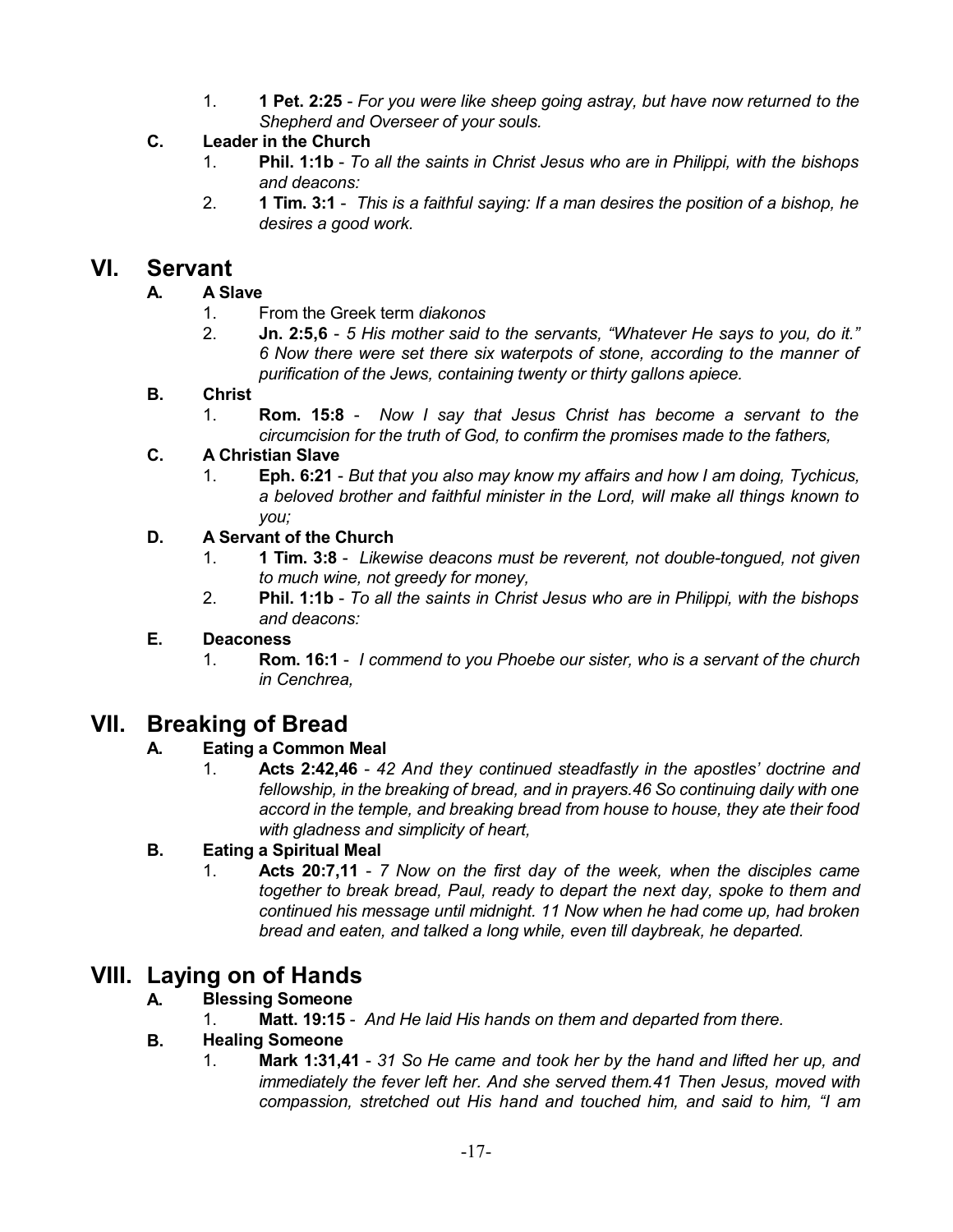*willing; be cleansed."*

#### **C. Giving Someone a Spiritual Gift**

1. **Acts 8:17,18** - *17 Then they laid hands on them, and they received the Holy Spirit. 18 And when Simon saw that through the laying on of the apostles' hands the Holy Spirit was given, he offered them money,*

#### **D. Appointing Someone to a Position**

- 1. **Acts 6:6** *whom they set before the apostles; and when they had prayed, they laid hands on them.*
- 2. **Acts 13:2,3** *the Holy Spirit said, "Now separate to Me Barnabas and Saul for the work to which I have called them." 3 Then, having fasted and prayed, and laid hands on them, they sent them away.*

#### **E. Arresting Someone**

1. **Acts 5:18** - *and laid their hands on the apostles and put them in the common prison*.

# **Conclusion**

- **A. World**
	- 1. The Physical World God created.
	- 2. **John 3:16** *For God so loved the world that He gave His only begotten Son, that whoever believes in Him should not perish but have everlasting life.*
	- 3. **1 John 2:15** *Do not love the world or the things in the world. If anyone loves the world, the love of the Father is not in him.*

# **Questions:**

- 1. What is an adianoeta or double entendre?
- 2. List all the other means of the word "lead" you can find. Use a dictionary.
- 3. What is a homograph?
- 4. List to different types of Levites?
- 5. True False The word "church" always refers to a religious gathering of Christians in the Bible?
- 6. Which is NOT a Biblical use of the term "elder" in the New Testament?
	- a) older person
	- b) leader among the Jewish religious leaders
	- c) missionary
	- d) leader in the community of Jews
	- c) qualified leader in the church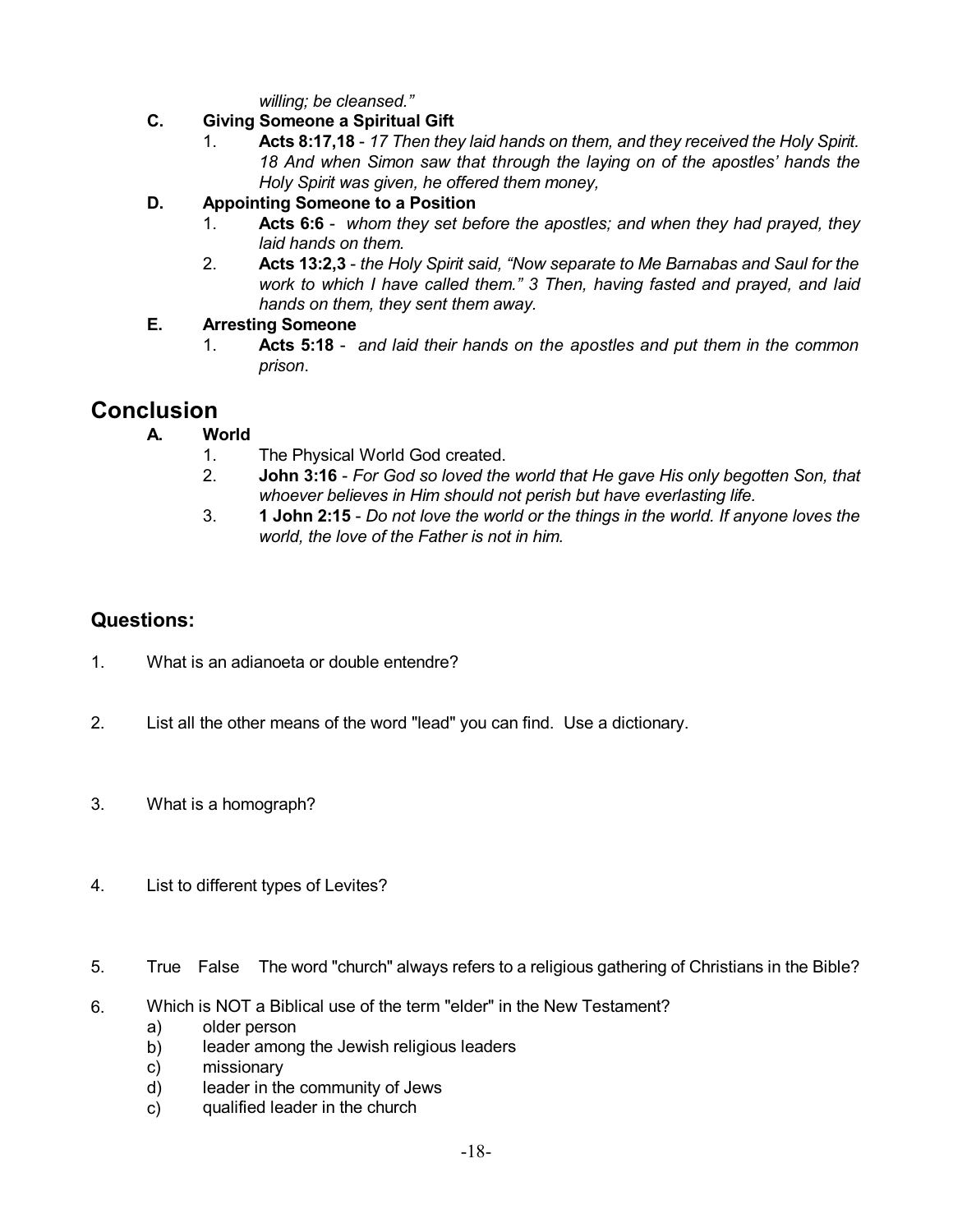- 7. To whom does *"shepherd"* refer to in Ephesians 4:11 and Acts 20:28?
- 8. To whom does the term *"overseer"* refer to in the New Testament?
- 9. How is it that a Christian can be called a *"slave"*?
- 10. How can one tell whether the phrase *"breaking of bread"* refers to partaking of the Lord's Supper or eating a common meal?
- 11. Matching: Laying on of Hands [remember to check the context]

| <b>Healing Someone</b>           | Matt. 19:15 - And He laid His hands on them and<br>departed from there.                                                                                                                                                                                                     |
|----------------------------------|-----------------------------------------------------------------------------------------------------------------------------------------------------------------------------------------------------------------------------------------------------------------------------|
| Giving Someone a Spiritual Gift  | Acts 6:6 - whom they set before the apostles; and<br>when they had prayed, they laid hands on them.                                                                                                                                                                         |
| Appointing Someone to a Position | Acts 5:18 - and laid their hands on the apostles<br>and put them in the common prison.                                                                                                                                                                                      |
| <b>Arresting Someone</b>         | Acts 8:17,18 - 17 Then they laid hands on them,<br>and they received the Holy Spirit. 18 And when<br>Simon saw that through the laying on of the<br>apostles' hands the Holy Spirit was given, he<br>offered them money,                                                    |
| <b>Blessing Someone</b>          | Mark 1:31,41 - 31 So He came and took her by the<br>hand and lifted her up, and immediately the fever<br>left her. And she served them.41 Then Jesus,<br>moved with compassion, stretched out His hand<br>and touched him, and said to him, "I am willing; be<br>cleansed." |

#### **Application & Discussion:**

1. In come transactions Phoebe is refered to as a "deaconess" of the church in Cenchrea. Does this prove that there is an office in the local congregation of deaconess? Explain.

**Homework:** Find other words or phrase that have multiple meaning in the Bible.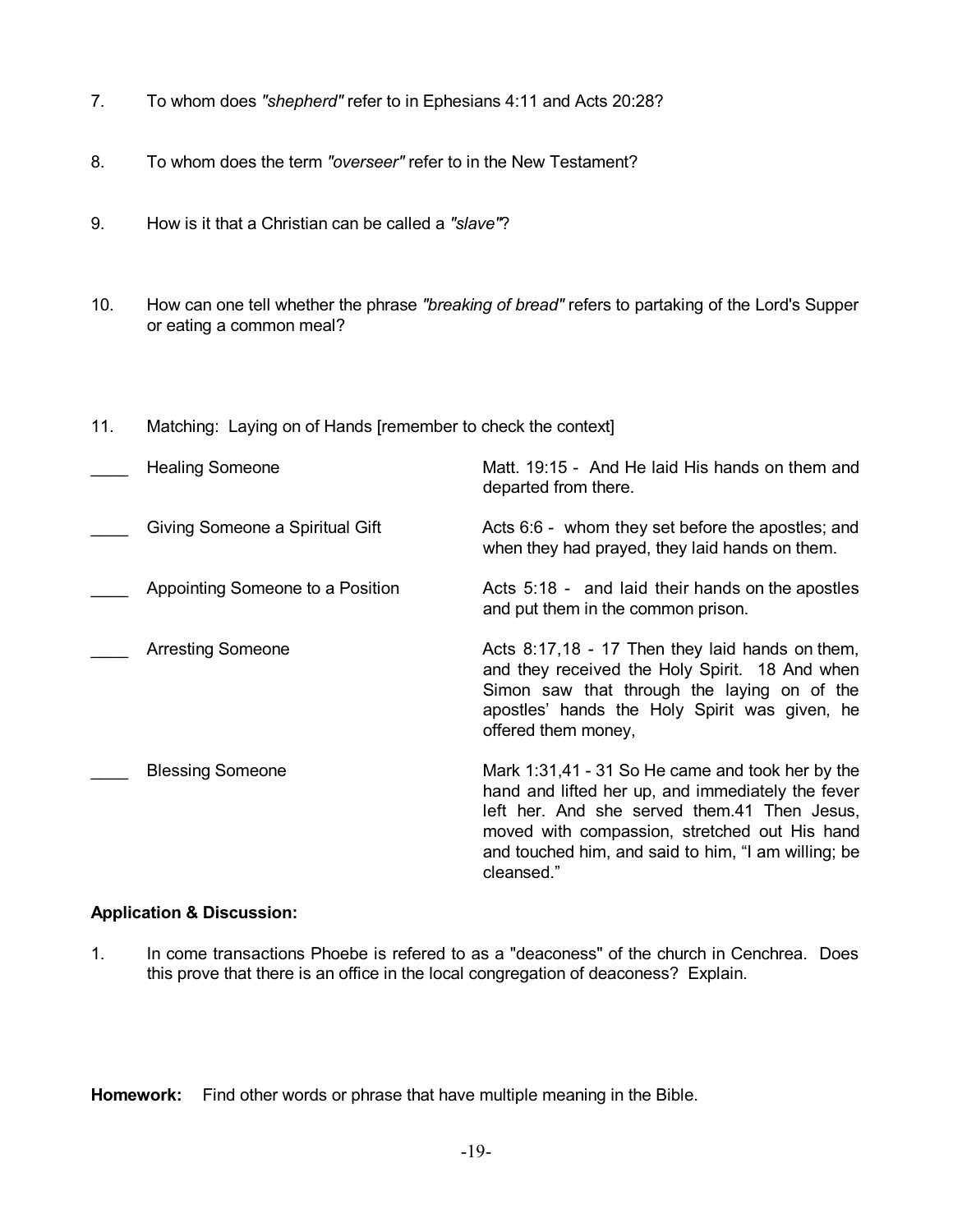# **Bible Difficulties Involving Translations**

# **Introduction**

## **A. Typos in the History of the English Bible**

- 1. The of the Ten Commandments stated "Thou shalt commit adultery" in a 1631 edition of the KJV.
- 2. The Camel's Bible of 1823 took the nickname form the misprint in Genesis 24:61, church read, "And Rebekah arose, and her camels" instead of "her damsels".
- 3. A Bible printed in Oxford, England, in 1792 has been dubbed the Denial Bible. In this Bible Philip is said to be the disciple who denied Jesus in Luke 22;35, rather than Peter.
- 4. Produced during the reign of King Charles I in the 1600s, Psalm 14:1 reads, "The fool hath said in his heart, There is a God."
- 5. In the 1970 first edition of the King James II New Testament, John 1:5 reads, "And the light shines in the darkness, and the darkness overcomes it."
- 6. The Unrighteous Bible of 1653 said, "Know ye not that the unrighteous shall inherit the Kingdom of God" 1 Cor. 6;9.
- B. If a book, say, on WWI had some errors, it might not affect the book as a whole. The author might have written a rather competent history. The Bible receives no such consideration.

# **I. Errors in Translations of the Bible**

## **A. Who Killed Goliath, David or Elhanan?**

- 1. **1 Sam. 17:50 -** So David prevailed over the Philistine with a sling and a stone, and struck the Philistine and killed him. But there was no sword in the hand of David.
- 2. **2 Samuel 21:19 Masoretic text** *Elhanan the son of Yaare-oregim the Bethlehemite killed Golith the Gittie, the shaft of whose spear was like a weaver's beam."*
- 3. **1 Chr. 20:5** *Again there was war with the Philistines, and Elhanan the son of Jair killed Lahmi the brother of Goliath the Gittite, the shaft of whose spear was like a weaver's beam. (NKJV)*
- 4. 2 Samuel is apparently missing "brother of."
- 5. Through the science of textual criticism.
- 6. Come to a near certainty as to what the original text must have said.
- 7. Only the original manuscripts are inspired and inerrant. Manuscript copies are inspired and inerrant to the extent that they reflect the original documents.

## **B. Is the King James Version Inspired?**

- 1. If is was good enough for Matthew it is good enough for me.
- 2. The KJV Bible was first published in 1611. Subsequent printings or editions corrected a number of translation errors (in 1612, 1613, 1616, 1660, 1683, 1727, 1762, 1769, and 1873).
- 3. Edited editions:
	- 1. John 20:17 *"touch me not"* should be "do not keep on holding me"
	- 2. 1 Th. 5:22; "abstain from all appearance of evil" should be "every form of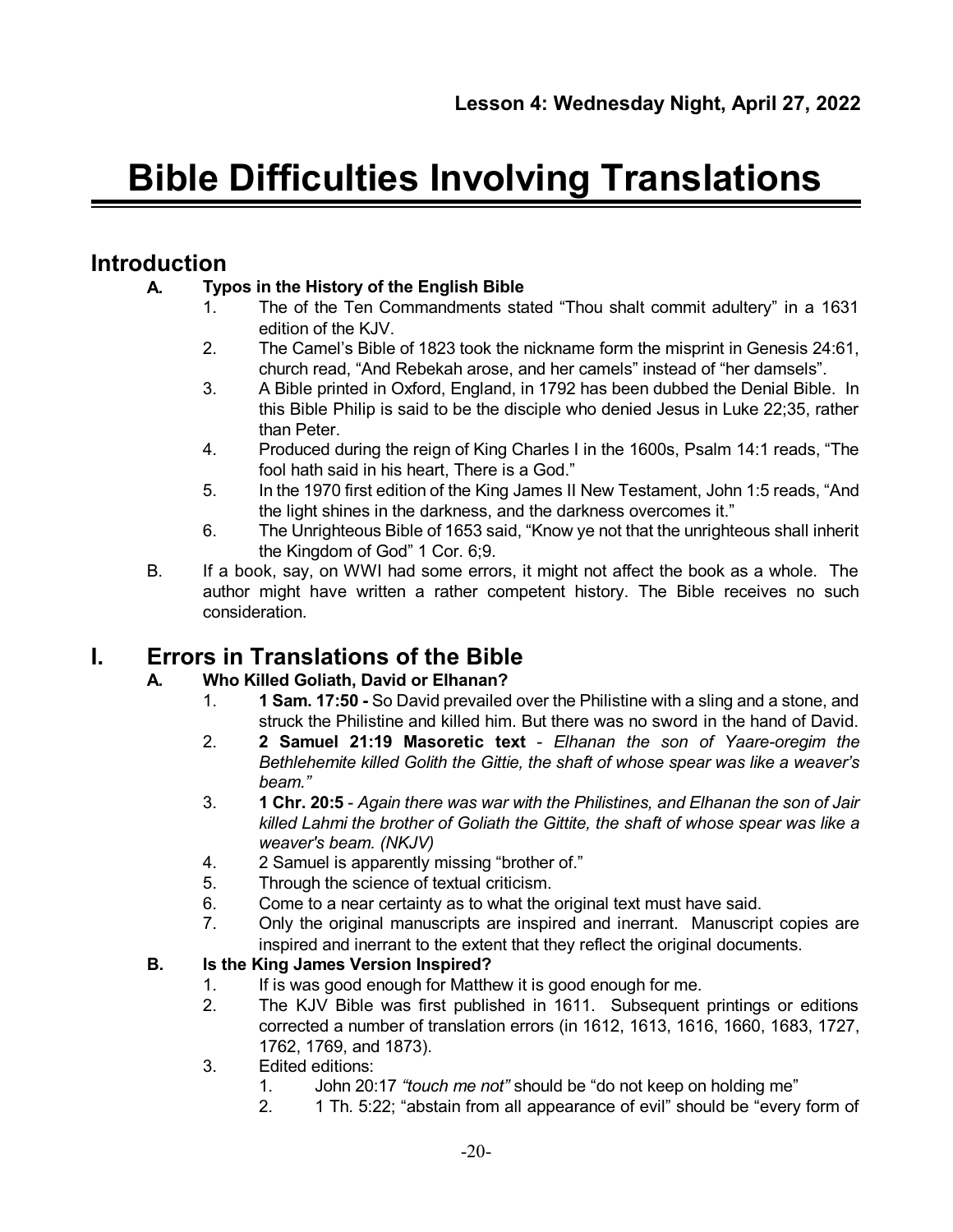evil".

3. *"Then cometh Judas"* in Matt. 26:36 *"Then cometh Jesus".*

#### **C. Differences in Modern Versions**

- 1. The word translated disciples in Acts 11:26 is rendered "believers" in the paraphrased Living Bible. There is of course, no contradiction in the original text.
- 2. **Ps. 100:3 (NIV) -** "It is he who made us, and we are his." The Hebrew word for "his" was mistaken for the word "not" because of a common spelling variant.
- 3. **Psalms 100:3 (NKJV)** *It is He who has made us, and not we ourselves; We are His people and the sheep of His pasture.*

# **II. Use of Archaic Language**

## **A. Living Languages Change**

- 1. Some alleged discrepancies occur because of the way that language has changed.
- 2. Hebrew has changed very little over the centuries.
- 3. English is a language undergoing constant major change.
- 4. The divergence between British and American English.
- 5. "Thee" and "thou"
- 6. A term of respect. In fact, the use of "thou" is much more specific. It is used to refer to the close friend or relative. A Lancastrian father would refer to his school friends as "thee" but to his teacher as "you." Therefore, to refer to God as "thou", while certainly not being disrespectful, implies a degree of intimacy usually associated with families or close friends.

#### **B. "Replenish"**

- 1. **Gen. 1:28** *Then God blessed them, and God said to them, "Be fruitful and multiply; fill the earth and subdue it; have dominion over the fish of the sea, over the birds of the air, and over every living thing that moves on the earth."*
- 2. Tyndale uses the word "fill".
- 3. in 1611 replenish meant to fill completely.
- 4. The word replenish did not imply doing something against as many words beginning with re do. Its etymology is common with the word replete, which still today carries no connotation of a repeated action.

#### **C. Prevent**

- 1. KJV translators chose the best English words at the time.
- 2. **Ps. 88:13, KJV -** *But unto thee have I cried, O LORD; and in the morning shall my prayer prevent thee.*
- 3. **Ps. 88:13, NKJV** *- But to You I have cried out, O Lord, And in the morning my prayer comes before You.*
- 4. In 1611, the word prevent meant to come before.

## **D. Mansion**

- 1. **Jn. 14:2 (KJV)** *In my Father's house are many mansions: if it were not so, I would have told you. I go to prepare a place for you.*
- 2. **Jn. 14:2 - (NKJV)** *In My Father's house are many mansions; if it were not so, I would have told you. I go to prepare a place for you.*
- 3. English Standard Version reads: *In my Father's house are many rooms. If it were not so, would I have told you that I go to prepare a place for you?*

#### **E. Wine**

- 1. English: wine
- 2. Greek: oinos
- 3. Hebrew: yayin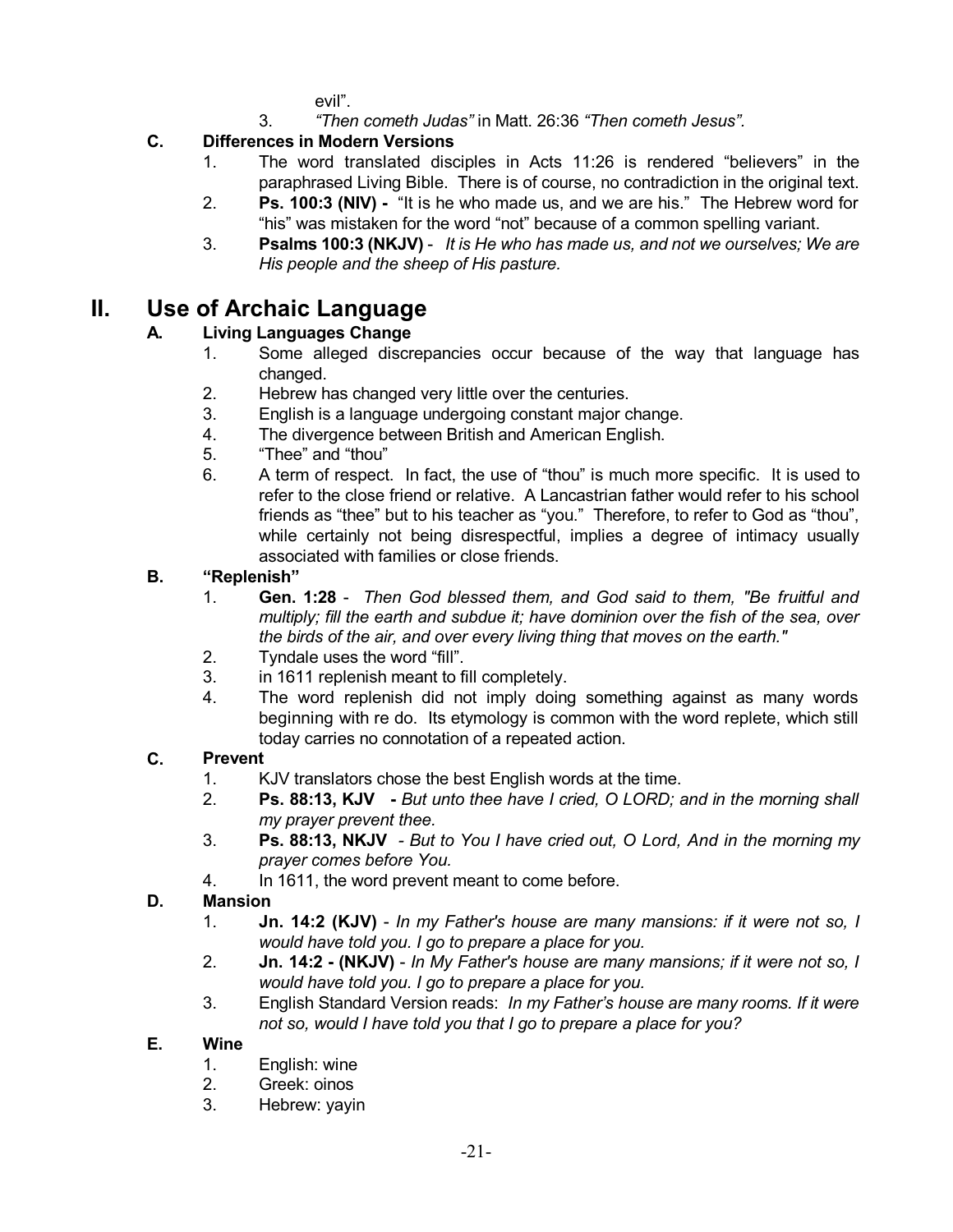- 4. Latin: vin
- 5. Originally meant "grape juice"

# **III. Inadequate Translation of Words**

## **A. Did the Early Church observe Easter?**

- 1. **Acts 12:4 (KJV)** *And when he had apprehended him, he put him in prison, and delivered him to four quaternions of soldiers to keep him; intending after Easter to bring him forth to the people.*
- 2. **Acts 12:4 (NKJV)** *So when he had arrested him, he put him in prison, and delivered him to four squads of soldiers to keep him, intending to bring him before the people after Passover.*

## **B. Did Samuel sleep in the Temple?**

- 1. How could the young Samuel have been sleeping in the Temple when the Temple was not built until much later?
- 2. **1 Sam. 3:3 (KJV)** *And ere the lamp of God went out in the temple of the LORD, where the ark of God was, and Samuel was laid down to sleep;*
- 3. **1 Sam. 3:3 NKJV** *and before the lamp of God went out in the tabernacle of the Lord where the ark of God was, and while Samuel was lying down,*
- 4. The Heb. word is "hekal" the word is lit. as large building or edifice.
- 5. Samuel was sleeping in the holy of holies. The NKJV gets it correct. He was lying down in this very holy place.
- 6. Because the translation is not as accurate.

## **C. Did Christ Spend Three Days in Hell?**

- 1. **Acts 2:27 (KJV)** *Because thou wilt not leave my soul in hell, neither wilt thou suffer thine Holy One to see corruption.*
- 2. **Acts 2:27 (NKJV)** *For You will not leave my soul in Hades, Nor will You allow Your Holy One to see corruption.*
- 3. "Hell" is the place of eternal punishment. "Hades" is the place where souls go after death and await the resurrection from the dead. Hades includes a place of torment and paradise.

# **IV. Difficulty Transcribing Numbers**

# **A. Approximate Numbers**

- 1. The Bible often uses round numbers and other approximations.
- 2. **Matt. 14:21** "about 5000 men"only adult males are reckoned.
- 3. **Acts 2:41; 4:4** *41 Then those who gladly received his word were baptized; and that day about three thousand souls were added to them. 4 However, many of those who heard the word believed; and the number of the men came to be about five thousand.*
- 4. Israelites As Slaves
	- a. Genesis 15:13 God predicts that the Israelites *"will be enslaved and oppressed four hundred years"* yet Exodus 12:41:
	- b. A general rounded-off figure in one place but an exact one, "to the very day" (Ex. 12:41).

## **B. Mistranslation**

- 1, A number referred to in one Old Testament account sometimes differs from that recorded in another account. The Hebrew language letters are used for numbers.
- 2. How should the 40,000 stalls in these verse be reconciled tot he parallel reference in 2 Chronicles 9:25 to 4000 stalls?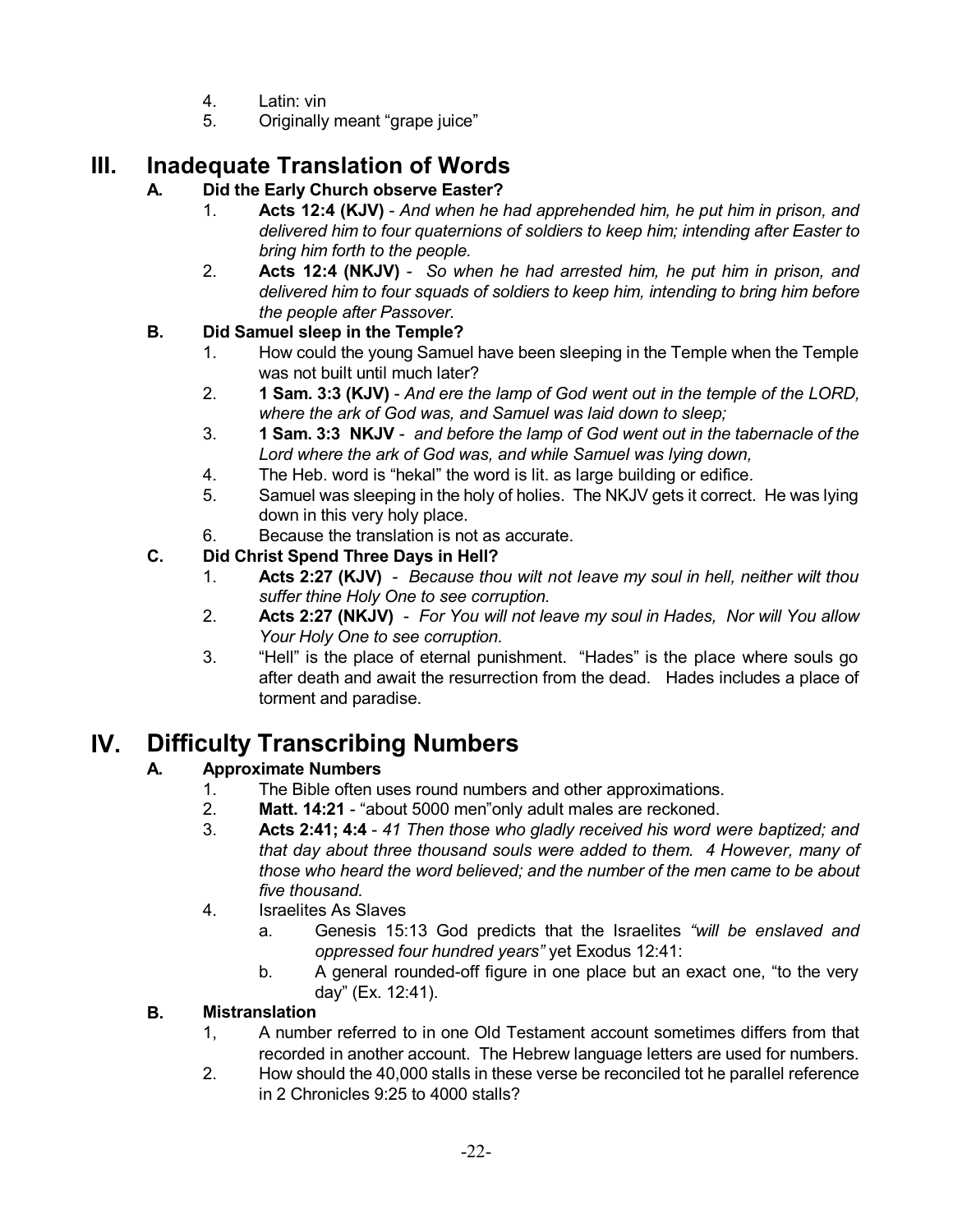- a. **1 Ki. 4:26** *Solomon had forty thousand stalls of horses for his chariots, and twelve thousand horsemen.*
- b. **2 Chr. 9:25** *Solomon had four thousand stalls for horses and chariots, and twelve thousand horsemen whom he stationed in the chariot cities and with the king at Jerusalem.*
- c. In Hebrew language, the number 40,000 looks very similar to 4000. The ratio of horses to chariots is much more reasonable in the account in 2 Chronicles 9:25.
- 3. How many did David Kill?
	- a. **2 Sam. 10:18** *Then the Syrians fled before Israel; and David killed seven hundred charioteers and forty thousand horsemen of the Syrians, and struck Shobach the commander of their army, who died there.*
	- b. **1 Chr. 19:18** *Then the Syrians fled before Israel; and David killed seven thousand charioteers and forty thousand foot soldiers of the Syrians, and killed Shophach the commander of the army.*
- 4. How many did David Kill?
	- 1. **2 Sam. 10:18** *Then the Syrians fled before Israel; and David killed seven hundred charioteers and forty thousand horsemen of the Syrians, and struck Shobach the commander of their army, who died there.*
	- 2. **1 Chr. 19:18** *Then the Syrians fled before Israel; and David killed seven thousand charioteers and forty thousand foot soldiers of the Syrians, and killed Shophach the commander of the army.*
	- 3. In the war against Hadadezer of Zobah, David won a significant victory near Hamath.
	- 4. The word for chariotry (rekeb) omitted in 2 Sam. 8:4.
	- 5. But in all probability the Chronicles figure is right and the Samuel numbers should be corrected to agree with it.

#### **C. Additional Information**

- 1. Why are 24,000 said to have died at Ball-Peor, while 1 Cor. 10:8 reports it as 23,000?
	- a. **1 Cor. 10:8** *Nor let us commit sexual immorality, as some of them did, and in one day twenty-three thousand fell;*
	- b. 1 Cor. Speaks of the number of people who died in a single day.
	- c. Num. 25 refers to the total number of casualties.
	- d. Paul affirms that 23,000 died in the incident of the golden calf, while Ex. 32:28 places the figure at 3000. Ex. 32 records only those killed by the sword.
	- e. 1 Cor. 10 refers to those killed by the sword as well as a plague.

# **Conclusion**

- 1. Mistranslated? There are actually very few real mistranslations.
- 2. Robert Dick Wilson: "I have come to the conviction that no man knows enough to attack the veracity of the Old Testament. Every time when anyone ha ben able to get together enough documentary "proofs" to undertake an investigation, the Biblical facts in the original text have victoriously met the test. 14:21
- 3. As Charles Hage says, these matters have no more to do with e totality of the text than a tiny streak of sandstone appearing here and there in the marble of the Parthenon would affect the entire building. 14.17
- 4. Two or three little rips and an insignificant patch in an ancient royal robe could in no wise detract from the august origin and prestige of the garment. If it looked flamboyantly new,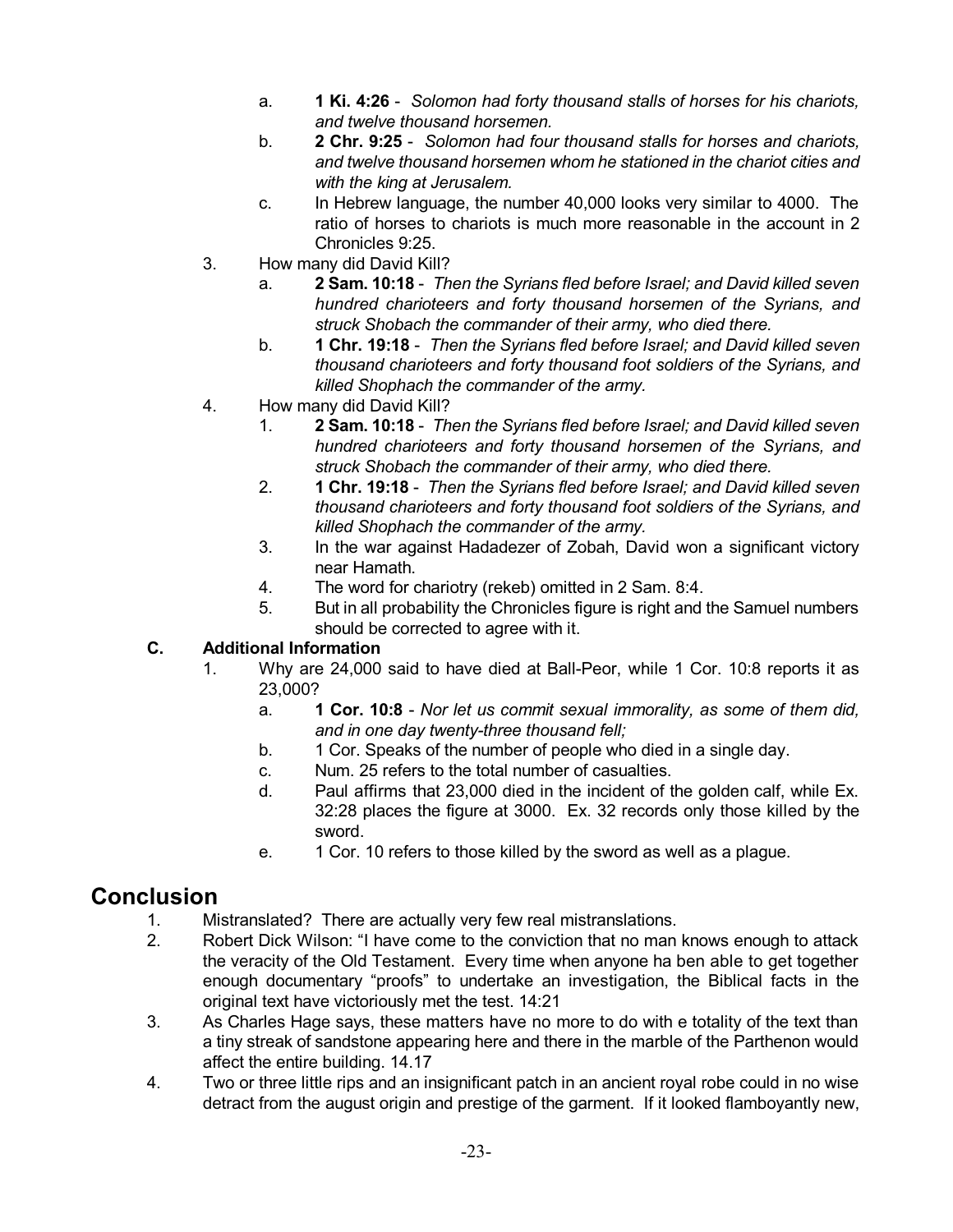its age and authenticity might well be open to question.

## **Questions:**

- 1. How would typos reflect negatively on the inerrancy of the Bible?
- 2. Who killed Goliath, David or Elhanan?
- 3. Is the King James Version inspired? Explain.
- 4. Explain the variation in translations of Psalm 100:3 in the New International Version and the New King James Version.
- 5. What is the meaning of *"replenish"* as used in Genesis 1:28, King James Version?
- 6. What is the meaning of the term *"mansion"* as used in John 14:2?
- 7. True False The term "wine" always refers to an alcoholic beverage when used in the Bible.
- 8. Did Christ spend three days in hell before His resurrection from the dead? Explain.
- 9. Why is there such a problem with translating numbers in the Bible?
- 10. Explain the difference between the number killed in Numbers 25 and 1 Corinthians 10:8.

#### **Application & Discussion:**

1. Is the use of *"easter"* in the King James Version a correct translation of the words used in the original Greek manuscripts. [see tract on "No Easter Egg Hunt, Today" in the foyer].

**Homework:** Explore the translation you normally use. Find apparent contradictions known to your English version of the Bible.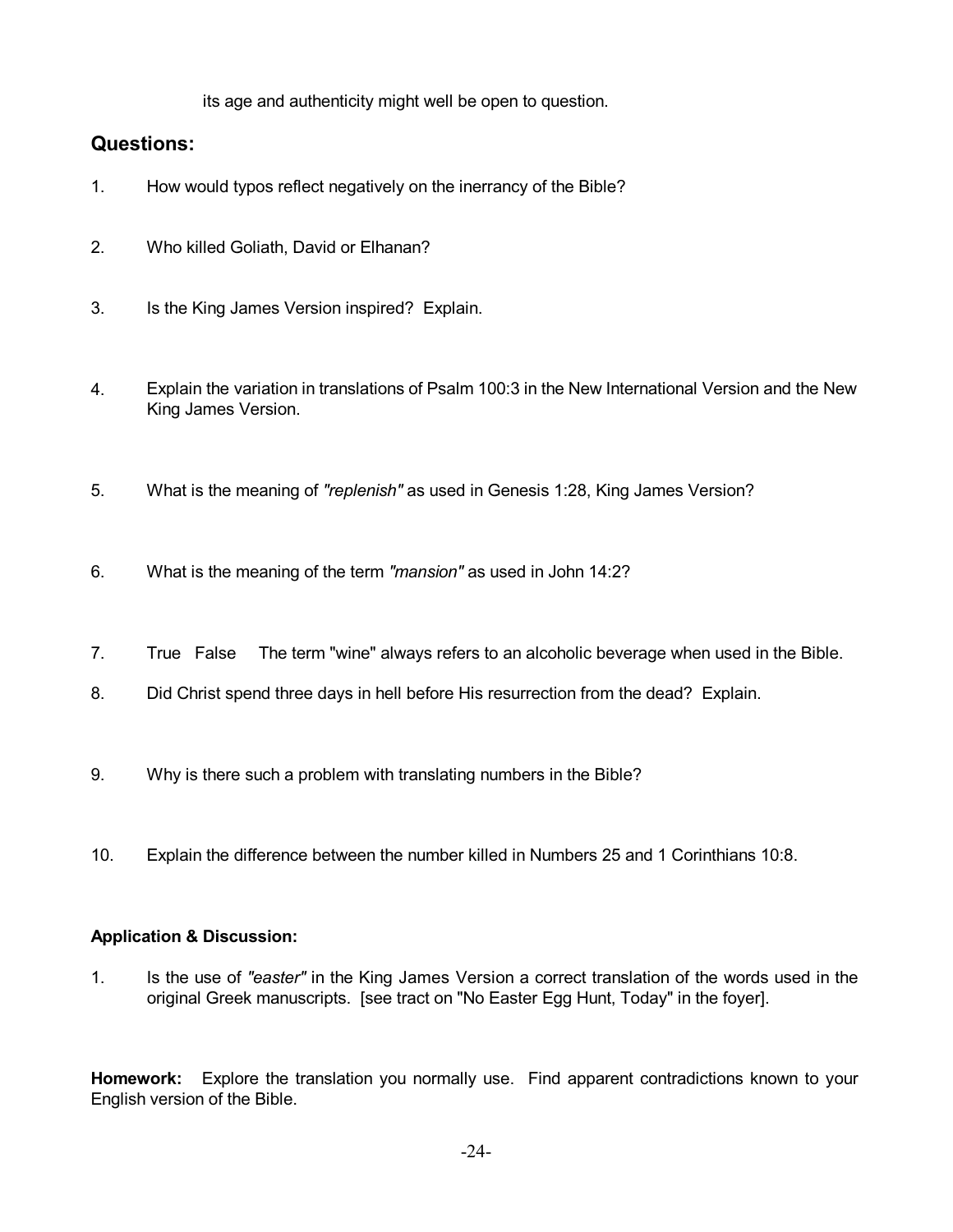# **Alleged Historical and Scientific Discrepancies in the Bible**

# **Introduction**

## **A. Two Views:**

- 1. *Time* magazine quotes John Van Seters of the University of North Carolina: "there was no Moses, no crossing of the sea, no revelation on Mount Sinai."
- 2. "It must be extremely significant that, in view of the great mass of corroborative evidence regarding the Biblical history of these periods, there exists today not one unquestionable find of archaeology that proves the Bible to be in error at any point" (Henry M. Morris, The Bible and Modern Science, [Chicago: Moody Press, 1956]).
- 3. The word archaeology literally means "study of ancient things." Biblical archaeology a study of ancient things related to biblical people, places, and things.
- 4. Proves the accuracy and reliability of numerous customs, places, names, and events that the Bible mentions.

# **I. Alleged Historical Discrepancies in the Bible**

#### **A. The Hittites**

- 1. Critics derided the Bible because of its frequent references to the Hittites 47 times.
	- a. Time of Abraham, Gen. 23:10-20
	- b. Uriah the Hittite
- 2. 1906 archaeologists unearthed massive amounts of archaeological evidence Hittite nation (1600-717 BC).
- 3. University of Pennsylvania offers a masters degree in Hittite language, and the University of Chicago offers a PhD in Hittite studies.47 times
- 4. Then, in 1906 excavations were begun at Bogazkoy (90 miles east of Ankara, Turkey), which proved to be the capital of the Hittitite empire.
- 5. The University of Chicago even offers a doctorate in Hittite Studies.

## **B. Handwriting during the time of Moses**

- 1. Not only do we have proof that before the year 2000 BC the Babylonians and the inhabitants of Ur of the Chaldees knew how to write, but men have also found the tables of square roots and cubes which they used in their schools.
- 2. Code of Hammurabi was written during the time of Abraham.

#### **C. Sodom and Gomorrah**

- 1. Genesis 13:12,13 The five Cities of the Plain included Sodom, Gomorrah, Zoar, Admah and Zeboim.
- 2. University of Rome excavators, Giovanni Pettinato and Paolo Matthiae have translated tablets taken from the ruins and report that on one of the tablets a trade list is recorded which includes the Cities of the Plain.
- 3. Archibald Sayce translated an Akkadian poem describing cities that were destroyed in a rain of fire, written from the view of a person who escaped the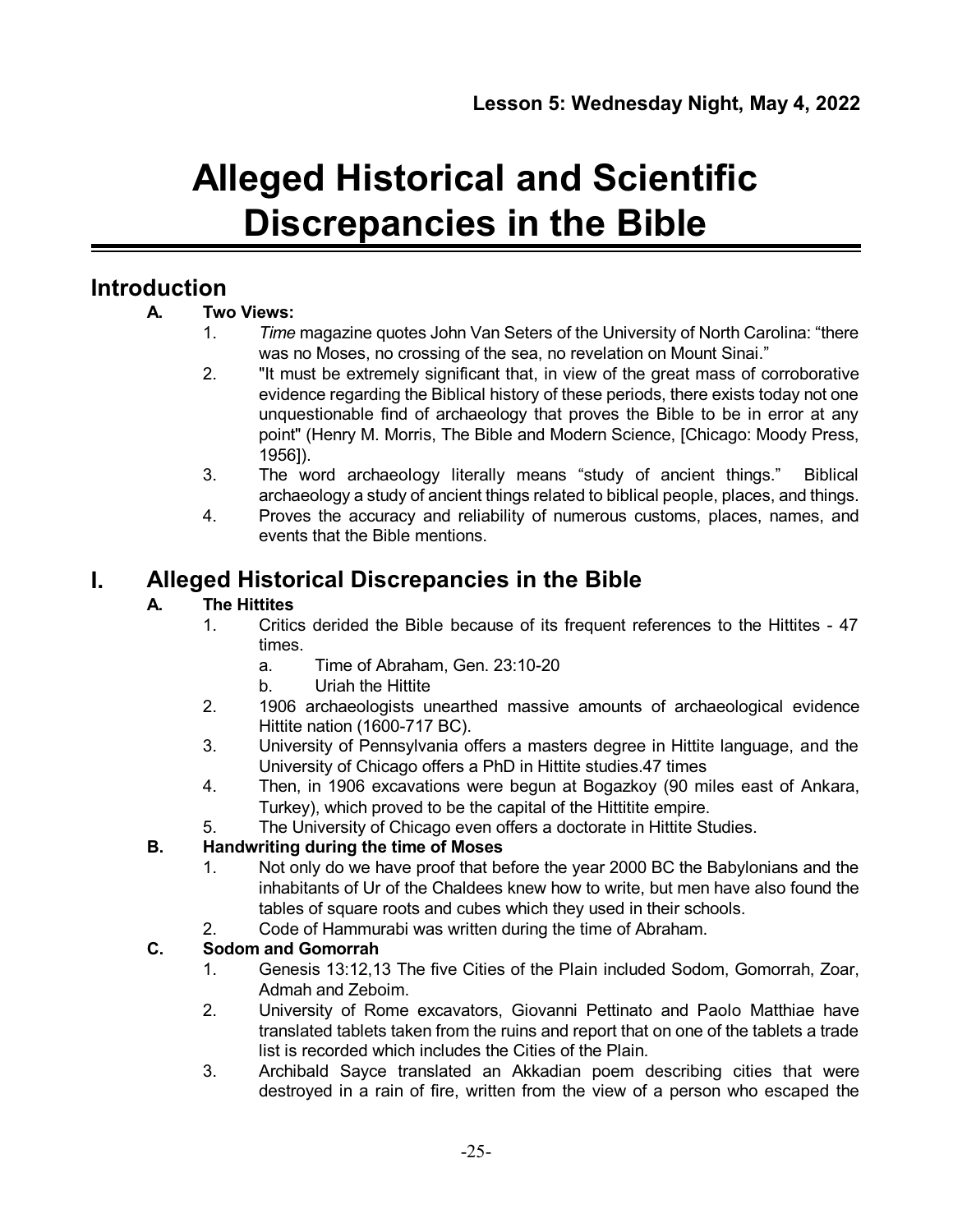destruction; the names of the cities are not given

4. Archaeologists found that buildings used to bury the dead were burned by a fire that started on the roof.

## **D. Noah's World-Wide Flood**

- 1. 300 floods myths from around the world.
- 2. Fossil graveyards around th world attest to the universal flood of Noah's day.

#### **E. Nineveh. Capital of Assyria**

- 1. **Jonah 3:3** *So Jonah arose and went to Nineveh, according to the word of the Lord. Now Nineveh was an exceedingly great city, a three-day journey in extent.*
- 2. Voltaire ridicules the biblical description of that phantom metropolis.
- 3. The city was immense, the palace of Ashurbanipal, having seventy-one halls and rooms, with a library, still intact, containing 21,000 cuneiform texts.

#### **F. Pharoah Shishak**

- 1. The Old Testament mentions an Egyptian Pharaoh named Shishak (or Shechonk), who attacked Jerusalem in the time of King Rehoboam (2 Chron. 12:2).
- 2. Archaeologists have found Shishak's record of this military campaign inscribed on a wall in a temple in Karnak in Egypt.
- 3. The Bible claims that he did not capture Jerusalem, but imposed a heavy tribute on the people there. The record in Egypt says exactly the same thing.

#### **G. Sargon and Tartan**

- 1. **Is. 20:1** *In the year that Tartan came to Ashdod, when Sargon the king of Assyria sent him, and he fought against Ashdod and took it,*
- 2. 1842 at Khorsabad (a suburb of Nineveh), otta, the consul of France, discovered Sargon's own palace.
- 3. "Tartan" the title of the top general of the Assyrian army.

## **H. Belshazzar**

- 1. **Dan. 5:1** *Belshazzar the king made a great feast for a thousand of his lords, and drank wine in the presence of the thousand.*
- 2. Nabonidus was quartered at Tema in North Arabia at the time of Cyrus's invasion of Babylonia. His son, Belsharzzar, who was in charge of Babylon itself.
- 3. Excavations at Ur turned up an inscription of Nabunaid containing a prayer, first for himself, then for his firstborn son, Bel-shar-usur. Such prayers were offered only for the reigning monarch.
- 4. Belshazzar had been forgotten by the time of Herodotus (ca. 450 BC), it is clear that the author or Daniel 5 must have written this work a good deal earlier than 450 BC.
- 5. "The third place in the kingdom."
- 6. Belshazzar was under his father Nabonidus and consequently could offer only the third place,

#### **I. Quirinius**

- 1. **Luke 3:1** *1 Now in the fifteenth year of the reign of Tiberius Caesar, Pontius Pilate being governor of Judea, Herod being tetrarch of Galilee, his brother Philip tetrarch of Iturea and the region of Trachonitis, and Lysanias tetrarch of Abilene,*
- 2. An inscription found at Tiber and later substantiated by another from Antioch establishes that Quirinius twice governed Syria as imperial legate. The first time was between 10 and 7 B.C. Quirinius was the military governor. Text does not give him a title.

## **J. Returning to Home Town for Roman Census**

1. "Gaius Vivius, perfect [Roman officer] of Egypt. Because of the approaching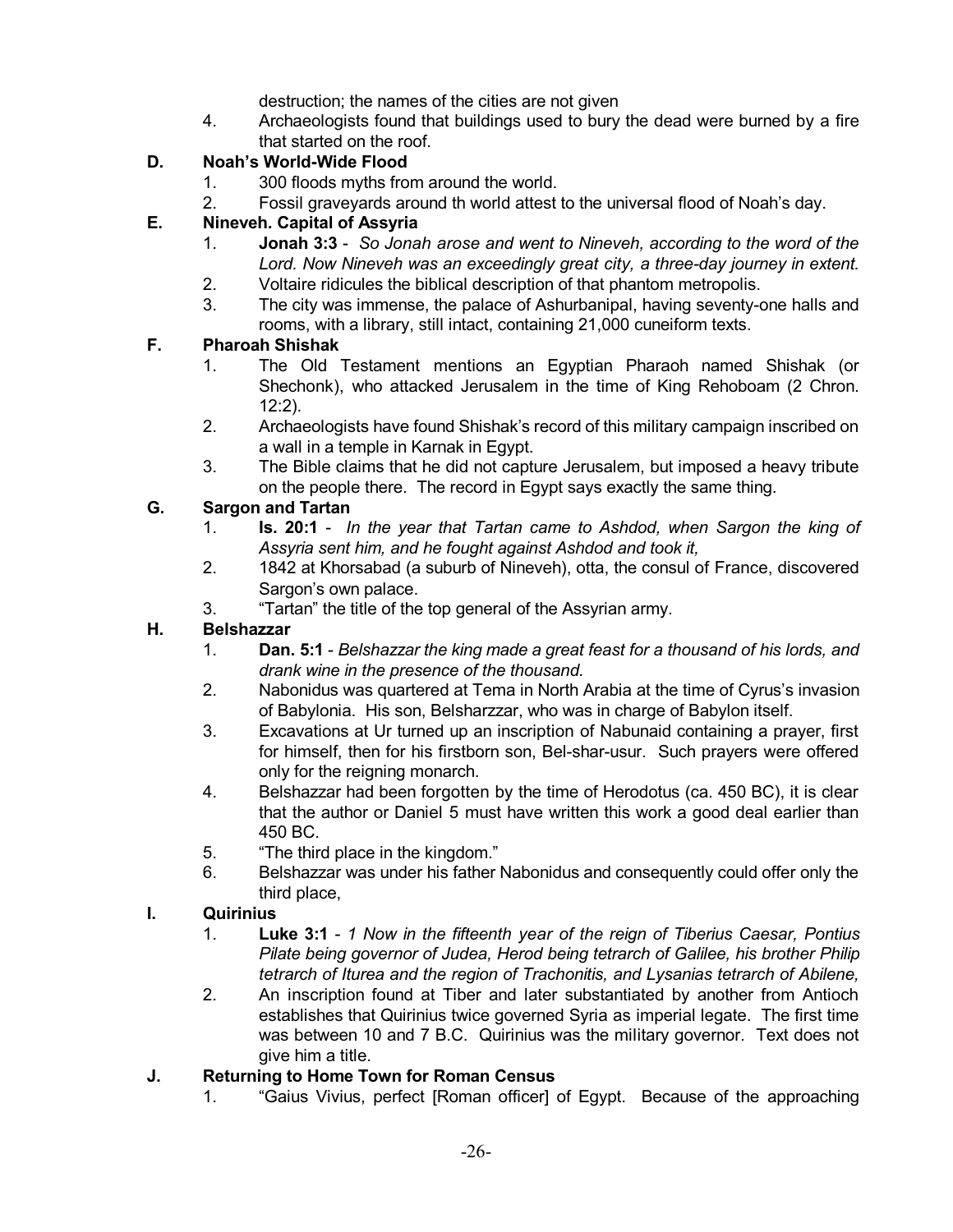census it is necessary for all those residing for many cause away from their own districts to prepare to return at once to their own governments, in order that they may complete the family administration of enrollment for each so that they may retain the tilled lands belonging to them." Robert Boyd, Handbook of Practical Apologetics, 185,6

- **K. Jacob's Well, Jn. 4:12**
- **L. The grave box of Caiaphas, Jn. 9:7**

#### **M. Pontius Pilate**

1. A stone discovered at a Roman theater in Caesrea bears the name of Pontius Pilate

#### **N. Pool of Bethseda**

- 1. John's Gospel mentions a healing at the Pool of Bethesda in Jerusalem. According to John, this pool had five porches.
- 2. For centuries, no one found evidence of any such place. Then in 1888 diggers found the remains of a public bathhouse in Jerusalem that had fiver porches (colonnades).

#### **O. Altar to Unknown God**

1. An altar to "an unknown god" was found in Athens (Acts 17:23).

#### **P. Absence of evidence is not evidence of absence.**

- 1. Every time an archaeologist stabs the earth with his spade and uncovers an artifact from Bible times it supports the Bible.
- 2. Just because modern archeology lacks evidence of the existence of a person place, event or thing mentioned in the Bible does not serve a proof of a historical error.

# **II. Alleged Scientific Discrepancies**

#### **A. Does the Bible Teach the Earth is Flat?**

- 1. Passages under questions
	- a. **Gen. 15:17** *And it came to pass, when the sun went down and it was dark, that behold, there appeared a smoking oven and a burning torch that passed between those pieces.*
	- b. **Gen. 19:23** *The sun had risen upon the earth when Lot entered Zoar.*
	- c. **Rev. 7:1** "Four corners" to the earth,
- 2. Phenomenological Language
	- a. "Have you ever seen a beautiful sunset?"
	- b. The effect to the sun disappearing over the edge of the earth as it rotated away form the sun.
	- c. The sun only appears to "rise" and set"?
	- d. If that charge is just, then it equally apples to our century.
	- e. Perfectly acceptable phenomenal terminology. A common figure of speech. The terms sunrise and sunset are phenomenological - that is, they describe phenomena as they appear rather than as they truly are. The Bible uses popular expressions rather than technical language to express ideas.
	- f. Precise scientific terminology was not the medium of communication.
	- g. The Bible speaks of the ends of the earth without implying that the earth is flat and square.
	- h. Science and its terminology are constantly changing and if the Bible had been written in the terminology of the science yesterday, it would be outmoded today and if it were written in the terminology of science today,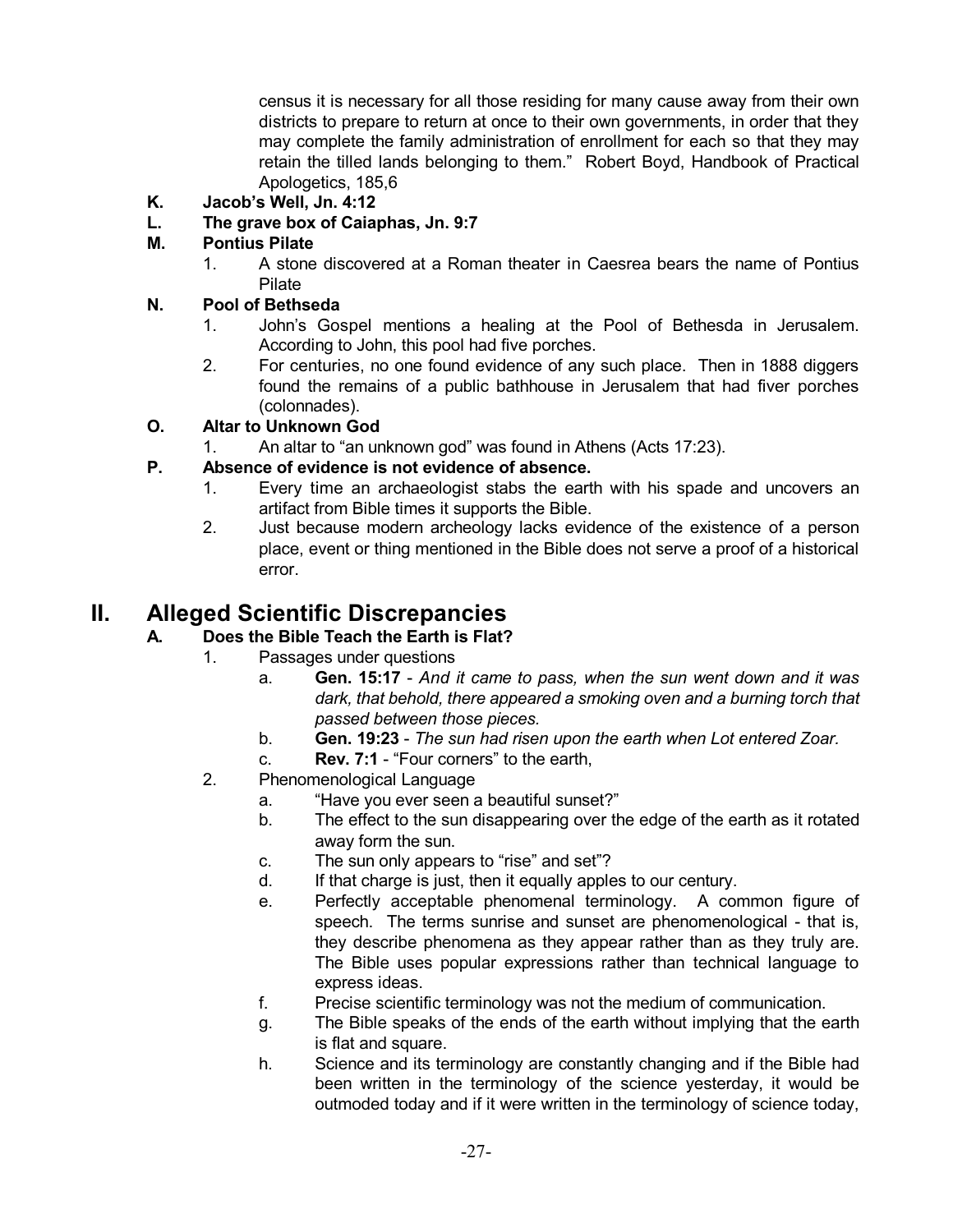it would be out of date a few years sense.

- I. We still speak of sunrise. North pole is "on top' of the earth and Australia is "down under".
- j. The words for "east" and "west" in most of the Semitic languages are literally "place of rising" and "place of setting."
- k. The word for "corners" means "wings".
- l. To indicate the four directions: north, south, east, west..
- 3. The Bible Teaches Earth is a sphere
	- 1. But as for the shape of the earth, all speak of hte earth as a hug "circle", "disk" or possibly even "sphere".
	- 2. **Job. 22:14** *Thick clouds cover Him, so that He cannot see, And He walks above the circle of heaven.'*
	- 3. **Prov. 8:27** *When He prepared the heavens, I was there, When He drew a circle on the face of the deep,*
	- 4. **Is. 40:22** *It is He who sits above the circle of the earth, And its inhabitants are like grasshoppers, Who stretches out the heavens like a curtain, And spreads them out like a tent to dwell in.*

## **B. Rabbits Chewing the Cud?**

- 1. **Lev. 11:5** *the rock hyrax, because it chews the cud but does not have cloven hooves, is unclean to you;*
- 2. **Lev. 11:6** *the hare, because it chews the cud but does not have cloven hooves, is unclean to you;*
- 3. Chew the chud lit. "raising up what has been swallowed"
- 4. True ruminants normally have four stomachs.
- 5. Neither the hyrax nor the hare can be called ruminants. So convincing is this appearance that even Linnaeus at first classed them as ruminants.
- 6. A practical guide for the ordinary Israelite as he was out in the wilds looking for food.
- 7. They did not have hooves at all and therefore cold not meet the requirements for clean food.
- 8. Refection, in which indigestible vegetable matter absorbs certain bacteria and is passed as droppings and then eaten again. The term chewing the cud is not to be taken in its modern technical sense.

## **C. Are Bats Really Birds?**

- 1. In the Book of Leviticus, bats are described as birds, Lev. 11:13-20
- 2. The KJV uses the word "fowls" instead of "birds."
- 3. The KJV also describes insects as "fowls" in verse 20. Heb. word is owph. Although "bird" is usually a good translation of owph, it more accurately means "has a wing."
- 4. Bats and birds are naturally grouped together.
- 5. Both are flying animals.

## **D. Is the mustard seed really the smallest of all seeds?**

- 1. **Matt. 13:31,32** *Another parable He put forth to them, saying: "The kingdom of heaven is like a mustard seed, which a man took and sowed in his field, 32 which indeed is the least of all the seeds; but when it is grown it is greater than the herbs and becomes a tree, so that the birds of the air come and nest in its branches."*
- 2. Knowledgeable botanist.
- 3. The black mustard
- 4. It is highly questionable whether Jesus was discussing all plat life on planet Earth.
- 5. Palestinians planted anything that bore a smaller sed than that of the black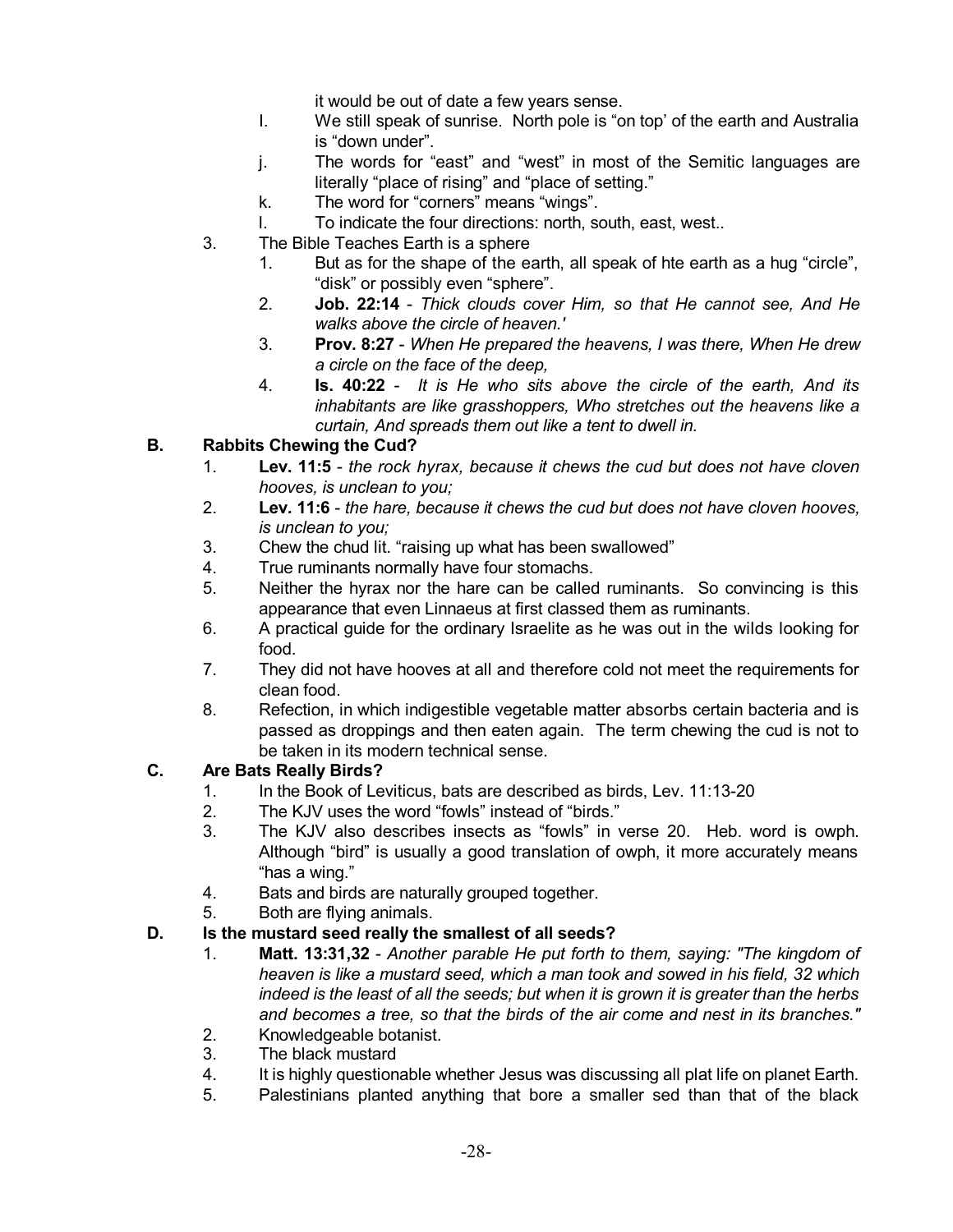mustard.

6. Some mustard plants grow to a height of ten feet; if so, its branches would certainly be suited for smaller birds to nest in.

## **E. The number of the stars.**

- 1. **Gen. 15:5** *Then He brought him outside and said, "Look now toward heaven, and count the stars if you are able to number them." And He said to him, "So shall your descendants be."*
- 2. **22:17** *blessing I will bless you, and multiplying I will multiply your descendants as the stars of the heaven and as the sand which is on the seashore; and your descendants shall possess the gate of their enemies.*
- 3. Estimate by the astronomer Ptolemy, number exactly 1,022 Now who was it that rightly described the number of astral bodies as incalculable?

#### **F. Geocentricism**

- 1. An immobile earth as center of the universe.
- 2. When the Roman Church condemned Galileo for teaching the rotation of the earth.
- 3. The church also defended the geocentric model against the heliocentric theory.
- 4. Galileo Galilei (1564-1642) put it well: "The Holy Spirit intended to teach us in the Bible how to go to heaven, not how the heavens go."
- 5. God speaks to us through the Scriptures, not in order to make us mathematicians or biologists or historians but in order to make us children of our Heavenly Father.
- 6. The point was not to correct current notions of cosmology, geography, or medicine.
- 7. The Bible was not given as a textbook on science. When the Bible touches on biology or other scientific matters, it is accurate.

# **Conclusion**

- A. In Paris's Louvre museum there is a library with three and a half miles of bookshelves that hold thousands of science books.
- B. Thought to be accurate in their day but contained incorrect information. Proof that even learned humans make volumes of mistakes.
- C. Dr. H. L. Willmington of Liberty University: "In 1861, the french Academy of Science produced brochure of fifty-one Scientific Acts which supposedly contradicted the Bible. These were used by atheists of the day in ridiculing Christians. Today, all fifty-one of those facts are unacceptable to modern scientists." (That Manuscript from Outer Space, p. 108).

# **Questions:**

- 1. How would you define "Biblical Archaeology"?
- 2. What are the two views of the Bible in regard to scientific facts and Historical accuracy?
- 3. At one time scholars rejected the Bible's claims about the existence of the Hittites. Now they all full accept they were a people during Biblical times. What changed?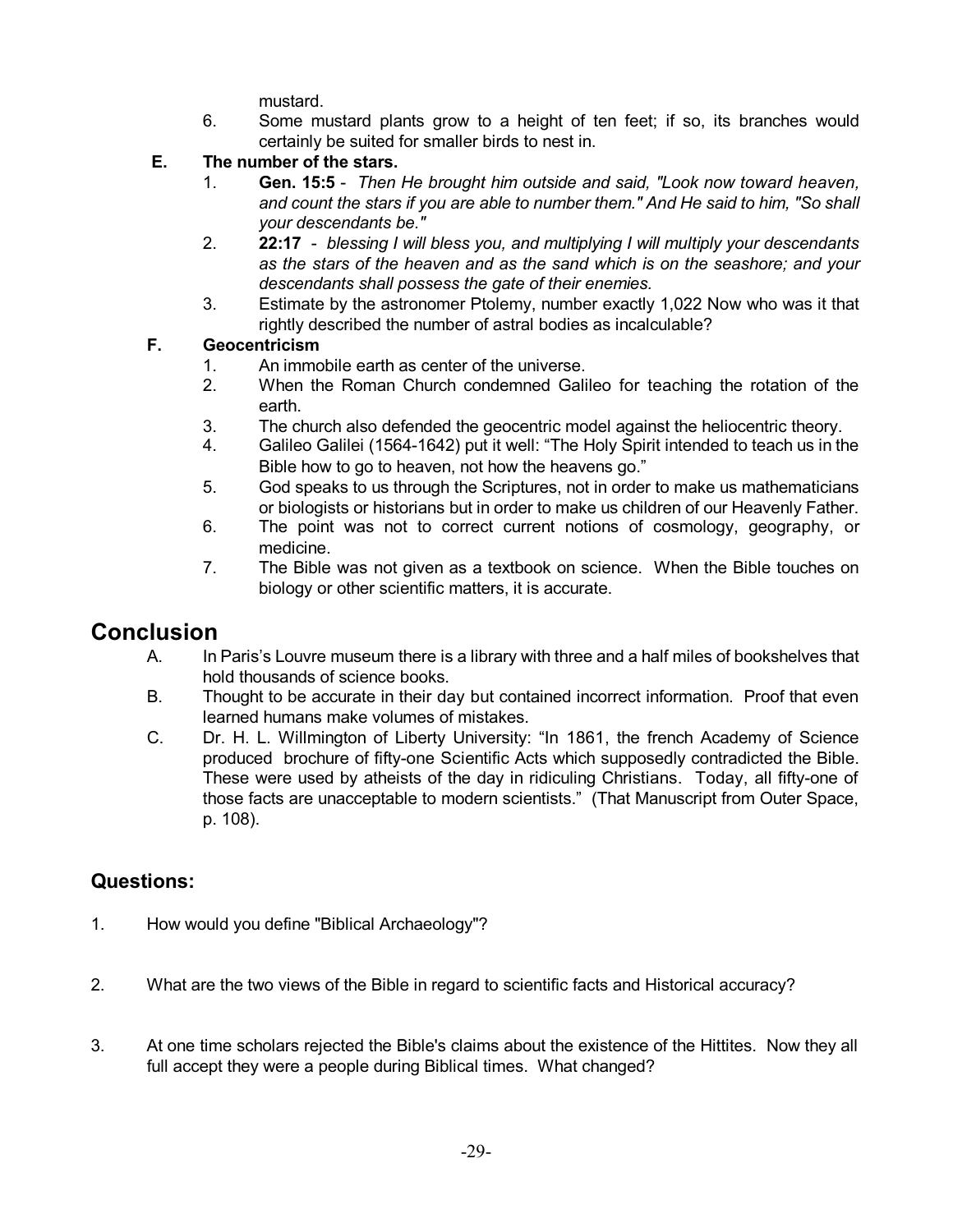- 4. What evidence is there that handwriting existed in the time of Moses?
- 5. What two extra-biblical evidence is there to support the world-wide flood of Noah's day?
- 6. What evidence exist for the support of quirinius in Luke 3:1?
- 7. True False There is no archeological evidence to support the existence of Pontius Pilate in the time of Jesus.
- 8. Explain: Absence of evidence is not evidence of absence.
- 9. Does the Bible teach the earth is flat? Explain.
- 10. Does the Bible claim the mustard seed is the smallest of seeds throughout all of nature?
- 11. Does the Bible teach that the earth is the center of the universe? Did Galileo contradict the Bible? Explain.

#### **Application & Discussion:**

1. Make a list of persons, places, things, and events which have been rejected as unscientific or historical discrepancies that you have come across over the years. Explain how these are not errors on the part of God.

2, Who created nature or the laws of science?

**Homework:** Make of list of persons, places, events or things which the Bible knew about before modern history and archeology. Also make a list of those laws of nature the Bible knew about long before modern science discovered these laws.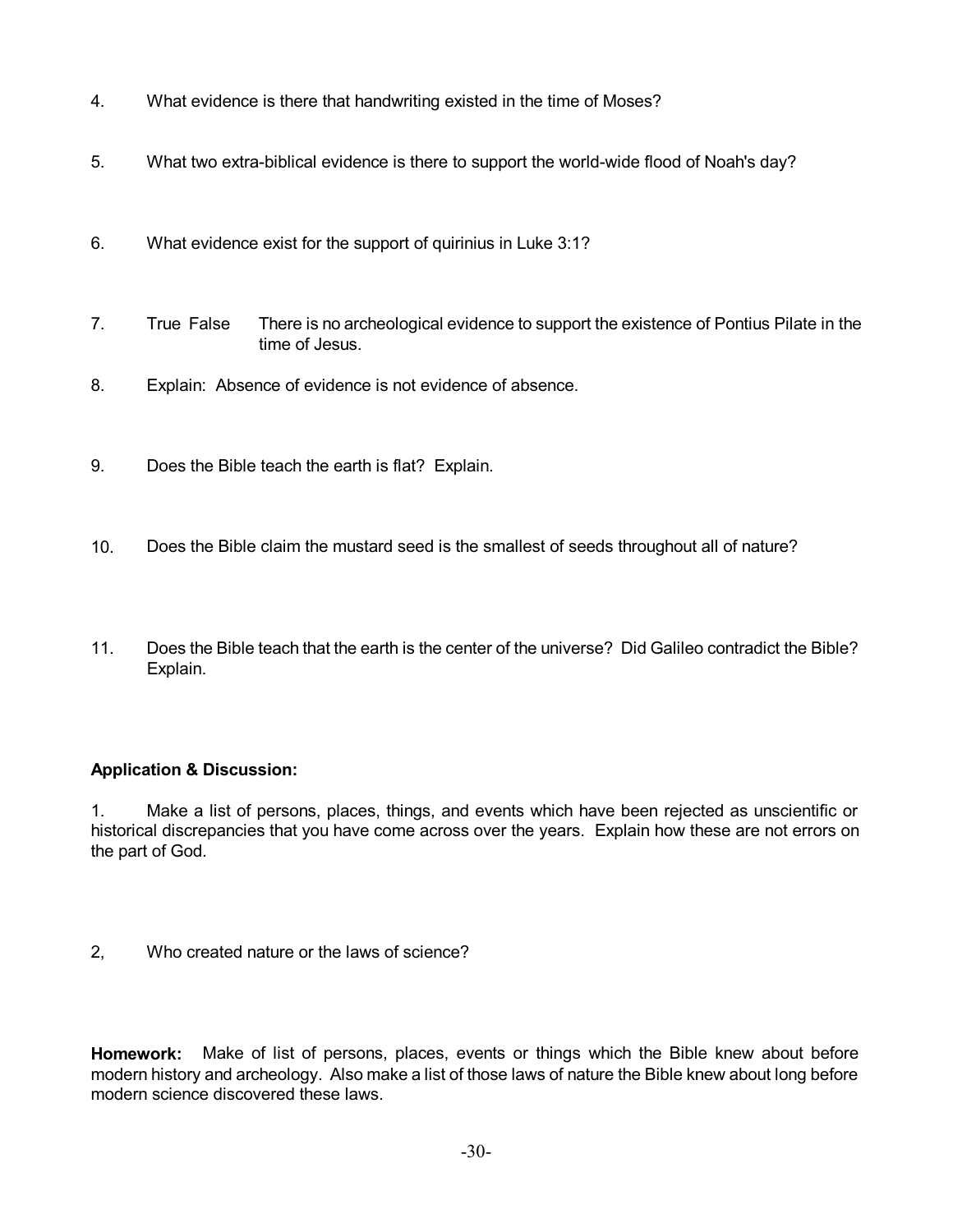# **Failure to Reconcile Parallel Accounts**

# **Introduction**

## **A. Mormon Elders Why they Need the Book of Mormon**

- 1. Because the Bible is filled with errors but not the Book of Mormon.
- 2. What did Paul's Companion's hear?
	- a. **Acts 9:7** *And the men who journeyed with him stood speechless, hearing a voice but seeing no one.*
	- b. **Acts 22:9** *And those who were with me indeed saw the light and were afraid, but they did not hear the voice of Him who spoke to me.*
	- c. Did they hear the Voice from heaven or did they not?
	- d. In the original Geek, however, there is not real contradiction between these two statements.
	- e. Hearing a sound as a noise and hearing a voice as thought-conveying message.
	- f. Paul's companions heard the Voice as a sound.
	- g. Paul alone heard it intelligibly.
- 3. Acts 22:9 says that they saw the light, but Acts 9:7 make sit clear that they did not see the Person who displayed Himself in that light.

#### **B. Critics or Students?**

- 1. In Matt. 9:34, why did the people of the city beg Jesus to leave?
	- a. In Luke's account of this story he tells us why. *"The whole multitude of the surrounding region of the Gadarenes asked Him to depart from them, FOR THEY WERE SEIZED WITH GREAT FEAR. And He got into the goat and returned."* (Luke 8:37).
	- b. When studying the synoptic Gospels (i.e., Matthew, Mark, and Luke) it is good to compare parallel accounts to gain additional information.
- 2. Don't the resurrection accounts repeatedly contradict themselves? Do not the many discrepancies in the four Resurrection narratives cast doubt on the historicity of he resurrection itself?
- 3. Those who read the Bible in order to criticize it will always be able to find something that seems to support their belief that the Bible is filled with errors.
- 4. A Bible student who read and study with the extent to first investigate these alleged discrepancies.
- 5. The first group are looking for mistakes whereas the second group is looking for the truth.

# **I. Examples of Harmonizing Parallel Accounts**

## **A. Harmonizing the two creations, Gen. 1 and 2**

- 1. This furnishes the starting point for the "documentary theory".
- 2. **2:4** *This is the history of the heavens and the earth when they were created, in the day that the Lord God made the earth and the heavens,*
- 3. **Gen. 2:19** *Out of the ground the Lord God formed every beast of the field and every bird of the air, and brought them to Adam to see what he would call them. And whatever Adam called each living creature, that was its name.*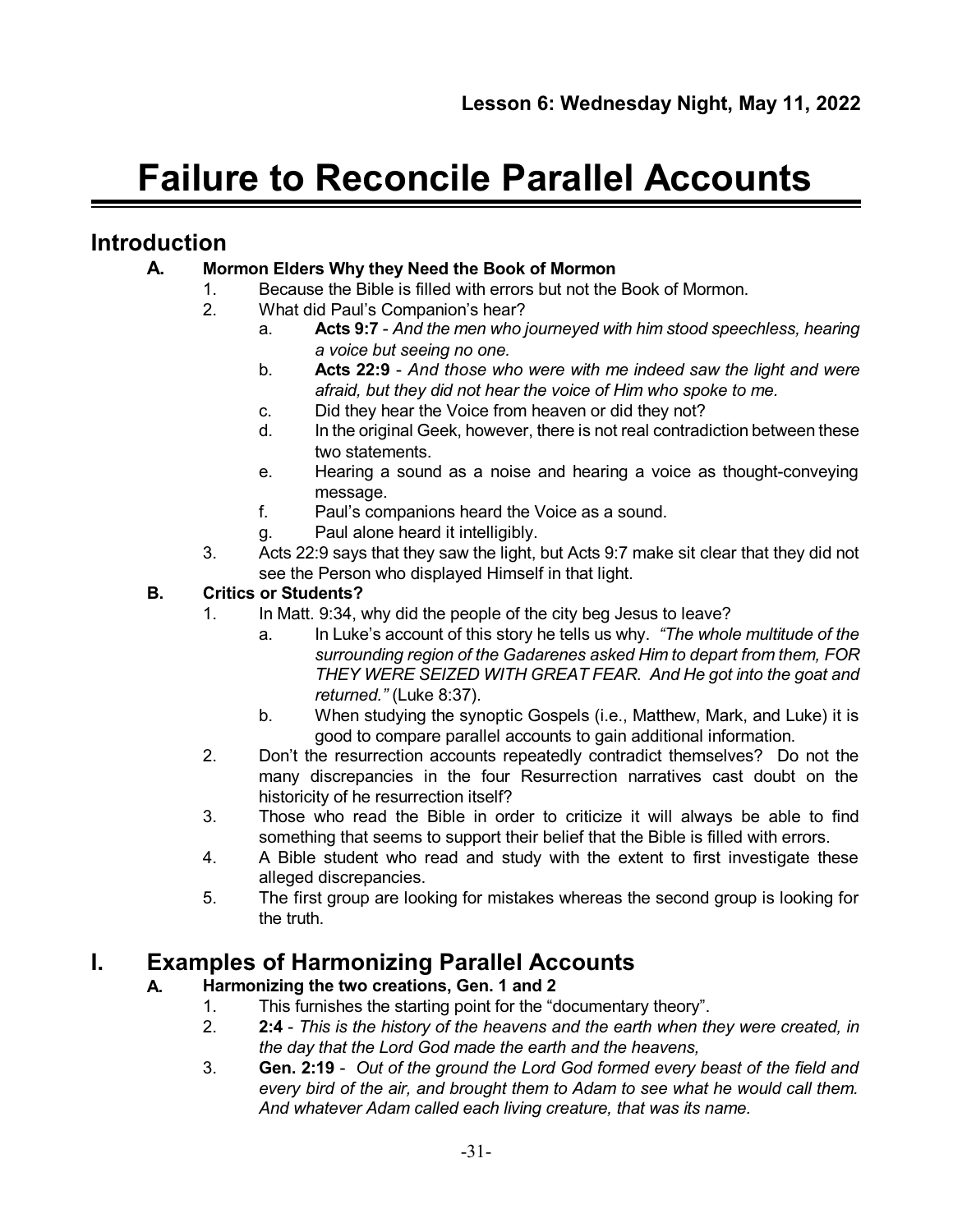- a. NIV "had formed"
- b. Tyndale "had made"
- 4. Not necessarily chronological. Otherwise, it would be as though God created man (7) before having made a place to put him (8); or else He would have had a place him in th garden at two different times (8 and 15).
- **B. How many Animals on the Ark: 2 or 7?**
	- 1. **Gen. 6:19** *And of every living thing of all flesh you shall bring two of every sort into the ark, to keep them alive with you; they shall be male and female.*
	- 2. **Gen. 7:2,3** *You shall take with you seven each of every clean animal, a male and his female; two each of animals that are unclean, a male and his female; 3 also seven each of birds of the air, male and female, to keep the species alive on the face of all the earth.*
	- 3. Having seven of the clean species is perfectly evident: they were to be used for sacrificial worship after the flood.
	- 4. **Gen. 8:20** *Then Noah built an altar to the Lord, and took of every clean animal and of every clean bird, and offered burnt offerings on the altar.*
	- 5. Rendered extinct by their being sacrificed on the altar.

#### **C. Who Encouraged David to Number the People**

- 1. God incited the king O.T. number the people.
	- a. **2 Sam. 24:1** *Again the anger of the Lord was aroused against Israel, and He moved David against them to say, "Go, number Israel and Judah."*
- 2. Satan is responsible for having done it.
	- a. **1 Ch. 21:1** *Now Satan stood up against Israel, and moved David to number Israel.*
- 3. God Allowed Satan to Tempt David
	- a. **Job 1:12** *And the Lord said to Satan, "Behold, all that he has is in your power; only do not lay a hand on his person." So Satan went out from the presence of the Lord.*
	- b. **2:6** *And the Lord said to Satan, "Behold, he is in your hand, but spare his life."*

#### **D. Who was Jotham's father: King Uzziah or King Azariah?**

- 1. **Matt. 1:9** *Uzziah begot Jotham, Jotham begot Ahaz, and Ahaz begot Hezekiah.*
- 2. Matt. 1:9 speaks of *"Uzziah the father of Jotham"*
- 3. **1 Chr. 3:12** *Amaziah his son, Azariah his son, Jotham his son,*
- 4. 2 Kings 15; 1-7 called him Azariah
- 5. vv. 32,34 call him Uzziah.
- 6. Azariah is referred to as Jotham's father (2 Ki. 15:1-7).
- 7. Later in 2 Kings, he is referred to as Uzziah (15:32,34). Likewise he was referred to elsewhere as Uzziah (2 Chronicles 26; 27:2; Is. 1:1; 6:1; 7:1).
- 8. Azariah means "God has helped." Uzziah means "God is my strength." 4

## **E. Harmonizing the Two Genealogies of Jesus**

- 1. Matthew's Genealogy, Matt. 1:1-16
	- a. Matthew wrote to Jews and offered his legal lineage through Joseph
	- b. Matthew deals with the legal title to the throne of David.
	- c. Under Jewish law and tradition, any claim of Davidic descent and title to the Davidic throne would have to be established through the father's side of the family.
	- d. The "of whom was born Jesus" (Matt. 1:16) includes a feminine relative pronoun, clearly indicating that Jesus was the physical child of Mary and that Joseph was not His physical father.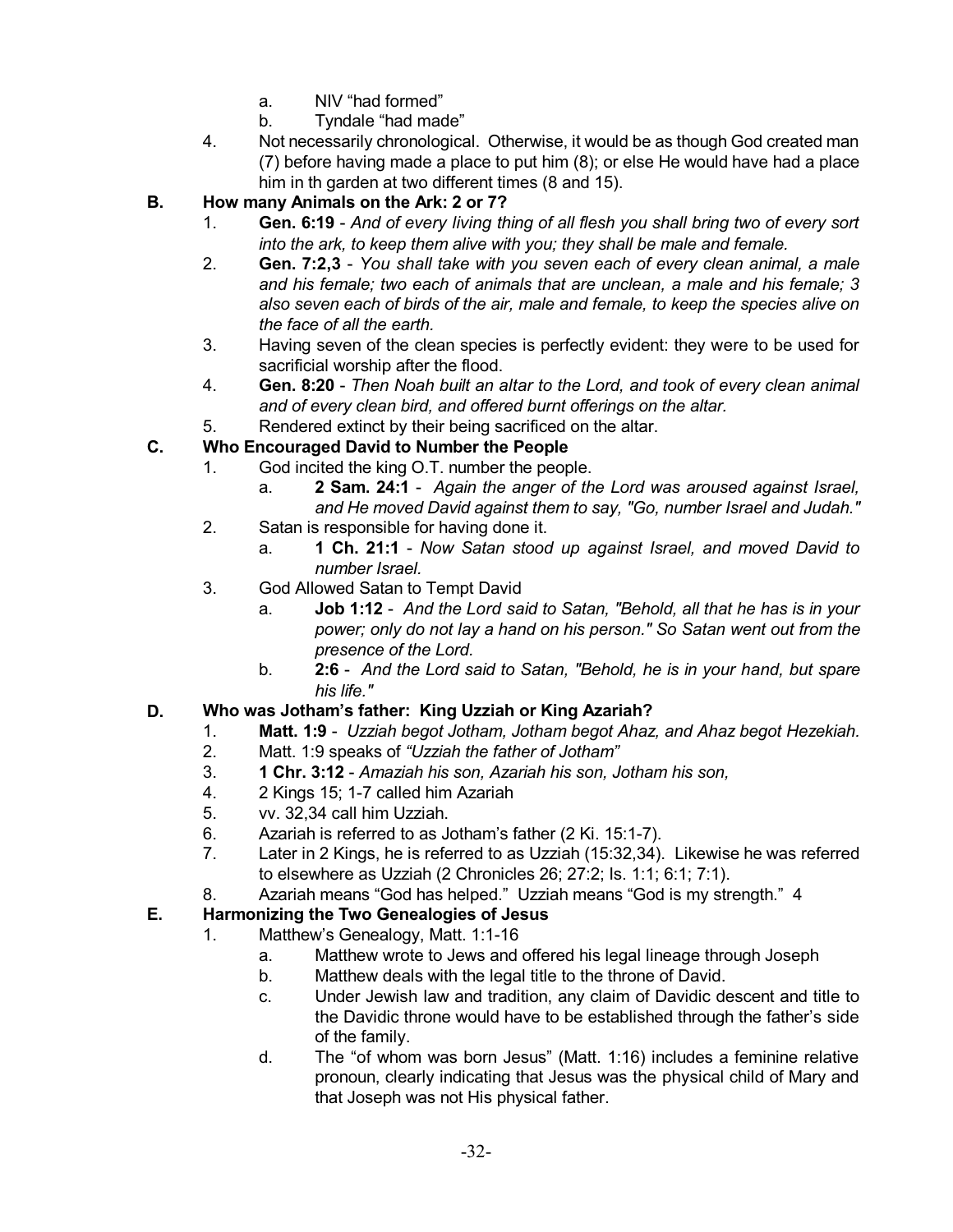- e. Matthew The Greek word for "Was the father of" (traditionally, "begat") egenneesen - is used in the entire genealogy from Abraham to Joseph. Instead, Joseph is called the "husband of Mary." 6
- f. Matthew obviously did not list every individual in the genealogy. Jewish reckoning did not require.
- g. Matthew written to Jews promised Messiah.
- h. A fulfillment of the Abrahamic covenant (Gen. 12:1-3) and the Davidic covenant (2 Sam. 7:12-14).
- 2. Luke's Genealogy, Lk. 3:23-38
	- a. Luke wrote to Gentiles and gave his actual descent though Mary.
	- b. Luke's genealogy traces Marry's lineage.
	- c. Luke declares categorically that Christ had no human father; thus the meaning is that He was the grandson of Heli, the father of Mary.
	- d. Joseph was mentioned as the "son" of Heli, who was his father-in-law.
	- e. Jesus was the Son of man.
	- f. Luke's genealogy was concerned with the Messiah as related to the entire human race.
	- g. Luke was a Gentile and connected Jesus with the entire world through Adam.
	- h. **Gen. 3:15** *And I will put enmity Between you and the woman, And between your seed and her Seed; He shall bruise your head, And you shall bruise His heel."*
- 3. There is one genealogy for each of Jesus' human parents.
	- 1. Luke on the ancestry of Mary, the human progenitor of Jesus.
	- 2. Matthew male line to Joseph. Jesus was the legal heir of Joseph.
	- 3. Ancient genealogies did not need to be complete.

#### **F. Harmonizing the Temptations of Jesus**

- 1. Matt. 4:5-7
	- a. Turn stone into bread
	- b. Pinnacle of the Temple
	- c. Kingdoms of the world
- 2. Luke 4:5-12
	- a. Turn stone into bread
	- b. Kingdoms of the world
	- c. Pinnacle of the Temple
- 3. A Sequencing Contradiction?
- 4. Neither claim to be giving a chronological order of events.

#### **G. Healing of the Centurion's Servant**

- 1. Who came to Jesus, a centurion or Jewish elders?
- 2. In Matt. 8:5-13 a centurion approached Jesus directly to request the healing of his sick servant.
- 3. Luke 7:2 some elders of the jews were sent.
- 4. The centurion's servant In Matthew the centurion personally asks Jesus to heal his servant, whereas in Luke we read that he sent some elders of the Jews to put the question of Jesus. 3

#### **H. Who asked to the Seats Next Jesus Throne?**

- 1. Who approached Jesus about James and John?
- 2. Matt. 20;20,21 indicates that the mother of James and John.
- 3. Mark 10:35 states that it was James and John themselves.
- 4. Mother presented it first, followed by the sons.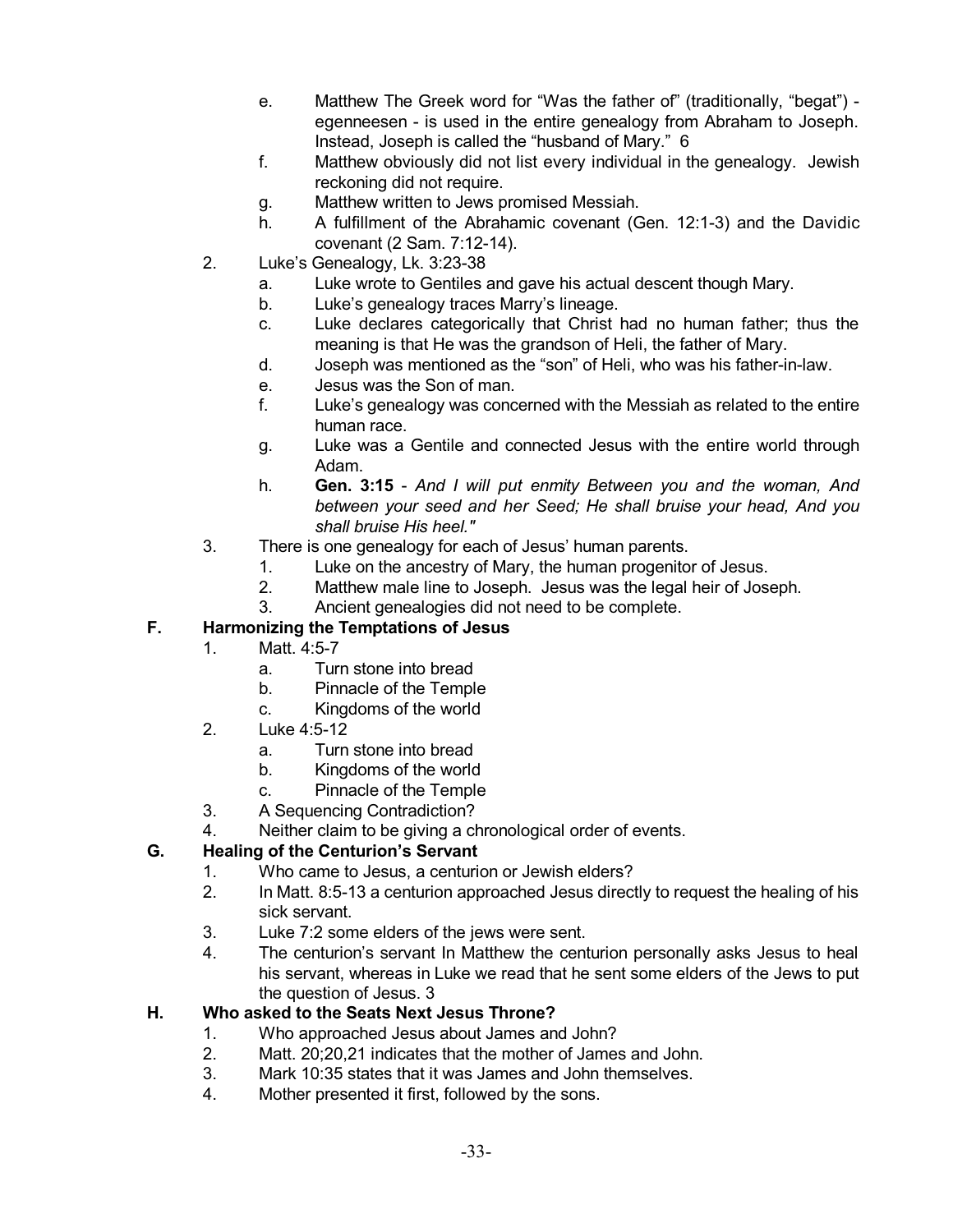#### **I. Healing of the Blind Men at Jericho (Matt. 20:29-34; Mark 10:46-52; Lk. 18:35-43)**

- 1. How many blind men?
	- a. Matthew reports two blind men.
	- b. Mark and Luke mention only one.
	- c. Mark gives the name "Bartimaeus"
	- d. There would be a contradiction only if Mark and Luke had said there was only one blind man involved.
- 2. Entering or Leaving Jericho?
	- a. Matt. 20:29 indicates that Jesus and his disciples were leaving Jericho when he healed two blind men.
	- b. Luke mentions one blind man but indicates Jesus was entering Jericho.
	- c. Mark names the blind man (Baritmaeus), and Luke indicates a "certain blind man," indicating that one of them had some distinction.
- 3. Four possibilities.
	- a. The healing took place as Jesus was leaving old Jericho and was nearing new Jericho. The Old Testament city of Canaanite Jericho was near the New Testament city of the same name. Jesus was simply going from one to the other.
	- b. Two blind men in need of healing. If the blind men were healed between the two Jerichos. The second blind man may have joined him somewhere along the route.
	- c. The blind men pled with Jesus as He entered, but they did not receive their actual healings until Jesus was leaving Jericho.
	- d. Jesus healed on blind man as He was entering Jericho,, and healed two other blind men as he was leaving Jericho.
	- e. The difficulties are not without the possibility of a plausible solution. It would therefore be presumptuous for a critic to use this as a case of proved error in the bible.
	- f. Non contradiction but are complementary.

## **J. When did Jesus Curse the Fig Tree?**

- 1. The Fig Tree A Sequencing Contradictions?
- 2. Jesus went straight to the Temple to expel the "money changers" (Matt. 21:10-12).
- 3. He does not speak of "cursing the fig tree" until verse 18.
- 4. Mark, on the other hand, seems to indicate that the "Temple incident" occurred after the cursing of the fig tree (Mark 11:12-16).
- 5. Matthew tended to place importance on topics.
- 6. Both Agree that Jesus went immediately to the Temple upon his arrival on Palm Sunday.
- 7. Both Agree that the cursing of the fig tree occurred the day after Jesus' entry into Jerusalem, when he was on his way back to the Temple.

## **K. The Thieves on the Cross**

- 1. Matthew mentions both thieves as speaking against Christ (Matt. 27:44),
- 2. whereas Luke mentions only one thief as speaking against Him (Lk. 23;9ff). Matthew's mentioned the initial attitude of both thieves.
- 3. Luke's purpose, highlight the repentance and salvation of one of the thieves.

## **L. How many angels at Jesus' Tomb?**

- 1. Matthew says an angel came down, opened the tomb, then sat on the stone. His appearance was like lightning, and he was dressed in white clothes,
	- a. **Matt. 28:2** *And behold, there was a great earthquake; for an angel of the Lord descended from heaven, and came and rolled back the stone from*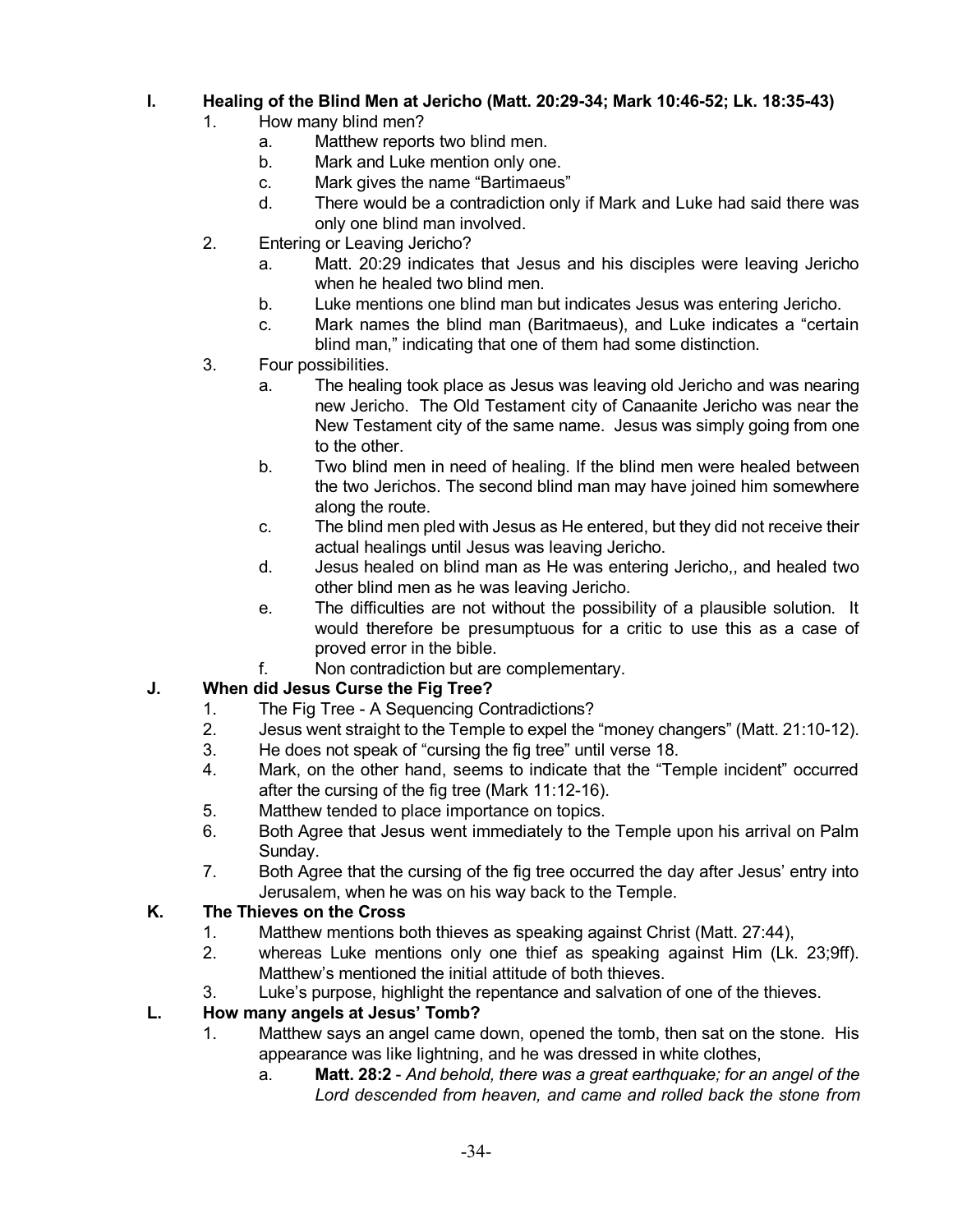*the door, and sat on it.*

- 2. Mark ways a young man dressed in a white robe was sitting on the right,
	- a. **Mk. 16:5** *And entering the tomb, they saw a young man clothed in a long white robe sitting on the right side; and they were alarmed.*
- 3. Luke says two men in clothes that gleamed like lightning stood beside them (the women
	- a. **Luke 24:4** *And it happened, as they were greatly perplexed about this, that behold, two men stood by them in shining garments.)*
- 4. John says two angels were seen at the head and foot of where Jesus had been laid. This was after the earlier trip and after Peter and John had visited
	- a. **Jn. 20:11,12** *But Mary stood outside by the tomb weeping, and as she wept she stooped down and looked into the tomb. 12 And she saw two angels in white sitting, one at the head and the other at the feet, where the body of Jesus had lain.*
- 5. Matthew and Mark mention one angel, yet Luke and John mention two.

## **M. How many women at Jesus Tomb?**

- 1. Matthew says Mary Magdalene and the other Mary (Matt. 28:1)
- 2. Mark says Mary Magdalene, Mary the mother of James, and Salome (Mk. 16:1).
- 3. Luke says "the women" Lk. 24:10).
- 4. John says Mary Magdalene, Jn. 20:1
- 5. "The writer of the John gospel describes Mary Magdalene was accompanied by 'Mary the mother of James and Joseph'" 79/138
- 6. John focused on Mary Magdalene alone, while Matthew focused on the group.
- 7. None of the Gospels say that only Mary Magdalene went to the tomb.

## **N. How did Judas Die?**

- 1. How would you explain the inaccuracy between Judas "went away and hanged himself" in Matthew 27:5 and "falling headlong, he burst open" in Acts 1:18?
	- a. **Matthew 27:5** *Then he threw down the pieces of silver in the temple and departed, and went and hanged himself.*
	- b. **Acts 1:18** *(Now this man purchased a field with the wages of iniquity; and falling headlong, he burst open in the middle and all his entrails gushed out.*
- 2. Matthew does not say that Judas did not fall; neither does Peter say that Judas did not hang himself.
- 3. The word "prenes" used in Acts 1:18 for Judas is a controversial expression. It can means "fell down," but several specialist suggest the meaning "swollen" or "distended."
- 4. Judas hanged himself on a tree on the edge of a precipice that overlooked the valley of Hinnom. After he hung there for a time, the limb of the tree snapped or the rope gave way and Judas fell down the ledge, mangling his body in the process.
- 5. The fall could have been before or after death as either wold fit this explanation. Rocky terraces 25 to 40 feet in height and almost perpendicular.
- 6. This is unlikely from the most severe of falls unless some degree of decomposition and distension had already occurred.
- 7. Neither account alone is complete. Taken together, we have a full picture of what happened to Judas.

# **II. Benefits of Harmonizing Parallel Accounts**

**A. Clearer Picture of Events**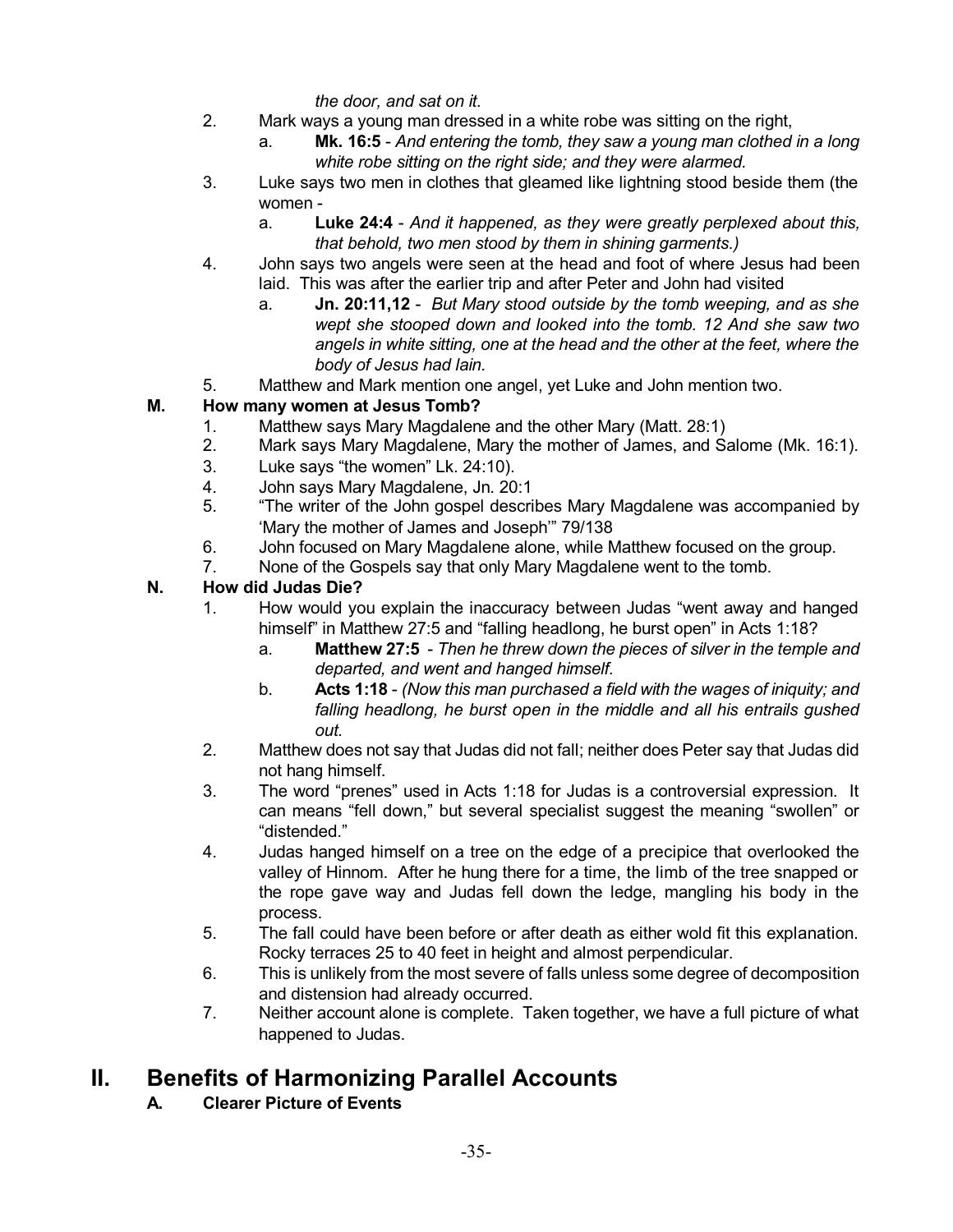- 1. clarity to a historical event
- 2. The differences, however, add depth, meaning, and insight.
- 3. Viewed the transaction from a slightly different perspective. We gain a fuller understanding of the event.
- 4. Two sides of a Coin
- 5. By putting the different accounts together, one often comes up with a more complete picture of the episode than any one account could provide.
- 6. No individual Gospel writer gives every detail about what happened.
- 7. In no way does it logically follow that a partial account is a false account.

#### **B. Added Credibility with addition witnesses.**

- 1. Verbal exactness in paraphrasing is not a contradiction. In your own words tell the iurv...
- 2. There is a benefit to having both similarities and differences in eyewitness accounts.
- 3. Witness1: "a lady was hit by a truck. Two men watched on the sidewalk. One was about 5'10" and wore a black shirt; the other was tall and wore a red shirt."
- 4. Witness 2.
- 5. Three witnesses to an event who testified about it in court would hardly be expected to give their testimony with precise verbal agreement.
- 6. "Cookie cutter" group.
- 7. The information was identical. Thus collusion.
- 8. Just as journalists who each cover the same story may report different details.
- 9. Inerrancy does not require verbal agreement in parallel accounts of the same event.

#### **C. Different Chronology of events**

- 1. The chronology indicates no contradiction.
- 2. Chronology is not necessarily critical.
- 3. Just as in a court of law today, witnesses often relate different events in different events in different time frames.

#### **D. Addressed different readers for different purposes**

- 1. Synopitic Gospels
- 2. One author's purpose may be different form that of another.
- 3. No details given in one Gospel contradict a detail given in another Gospel.

# **Conclusion**

- A. Any attorney who has faced the task of piecing together apparently conflicting courtroom testimony can understand how difficult it is to reconcile an apparent contradiction between two witnesses.
- B. In 1983 Gerd Heidemann a reporter for the German magazine Stern claimed to have uncovered 60 volumes of secret diaries of Adolf Hitler. There were anachronisms, repeated historical slips, and inconsistencies in the manuscripts.
- C. The Bible does not contradict itself about the Plan of Salvation.

# **Questions:**

- 1. Why do more claim that all men today need the book of Mormon and not just the Bible?
- 2. Explain the apparent contradiction between Acts 9:7 and Acts 22:9.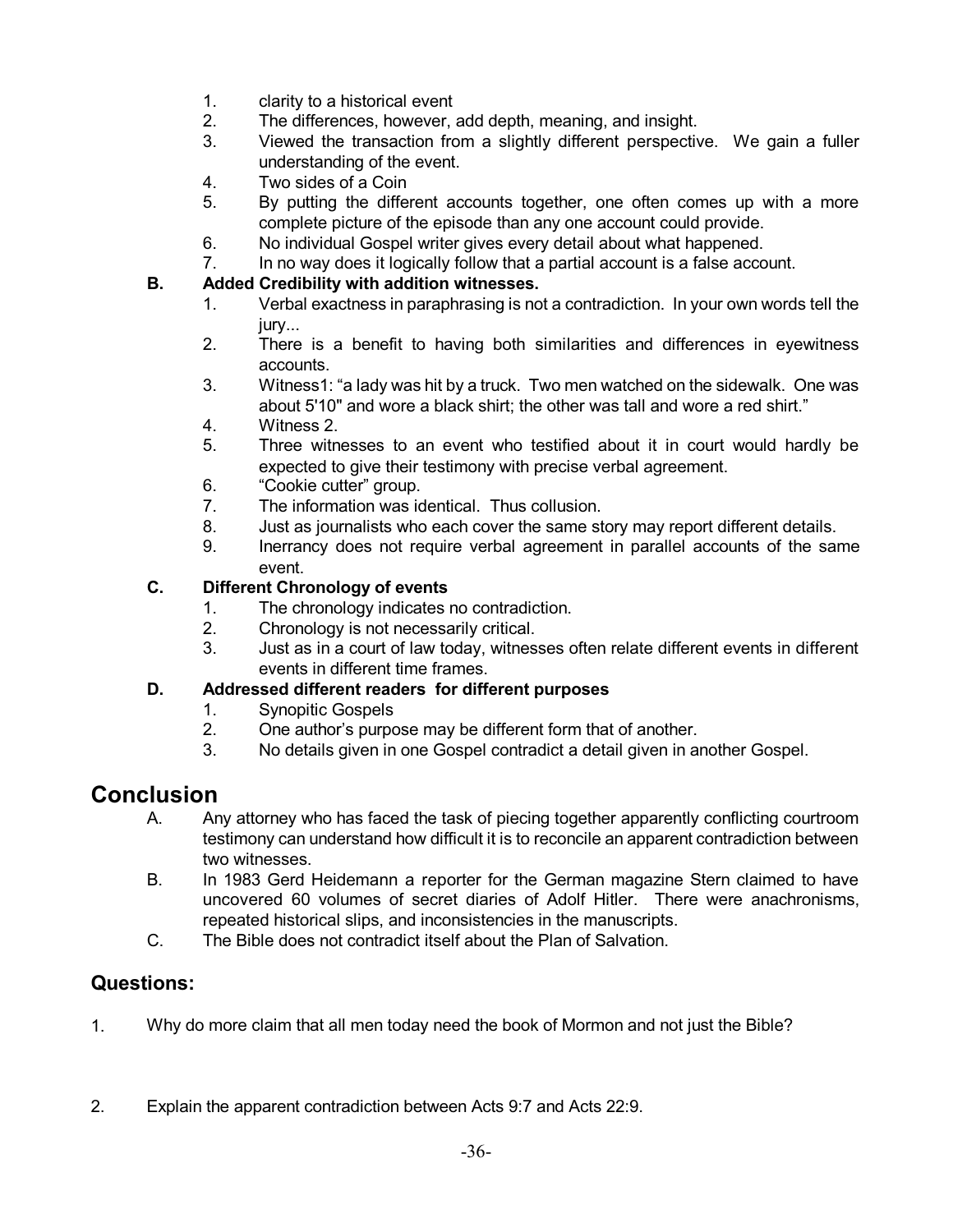- 3. What is the difference between someone who reads the Bible as a critic and others who read it as a student?
- 4. Are there two accounts of the creation: one is Genesis chapter one and the other in chapter two? Explain.
- 5. True False Noah only brought the animals into the ark two by two one male and one female. [defend your answer]
- 6. Who encouraged David to number the people of Israel? Why is it said that God as behind David numbering the people?
- 7. Who was Jotham's father: King Uzziah or King Azariah?
- 8. How can one harmonize the genealogy of Jesus in Matthew's account with the one in the Gospel of Luke?
- 9. Is the difference in Matthew's and Luke's sequence of the temptation of Jesus a contradiction? Explain.
- 10. How many blind men to you think Jesus healed at Jericho?
- 11. How many angels were there at the tomb of Jesus?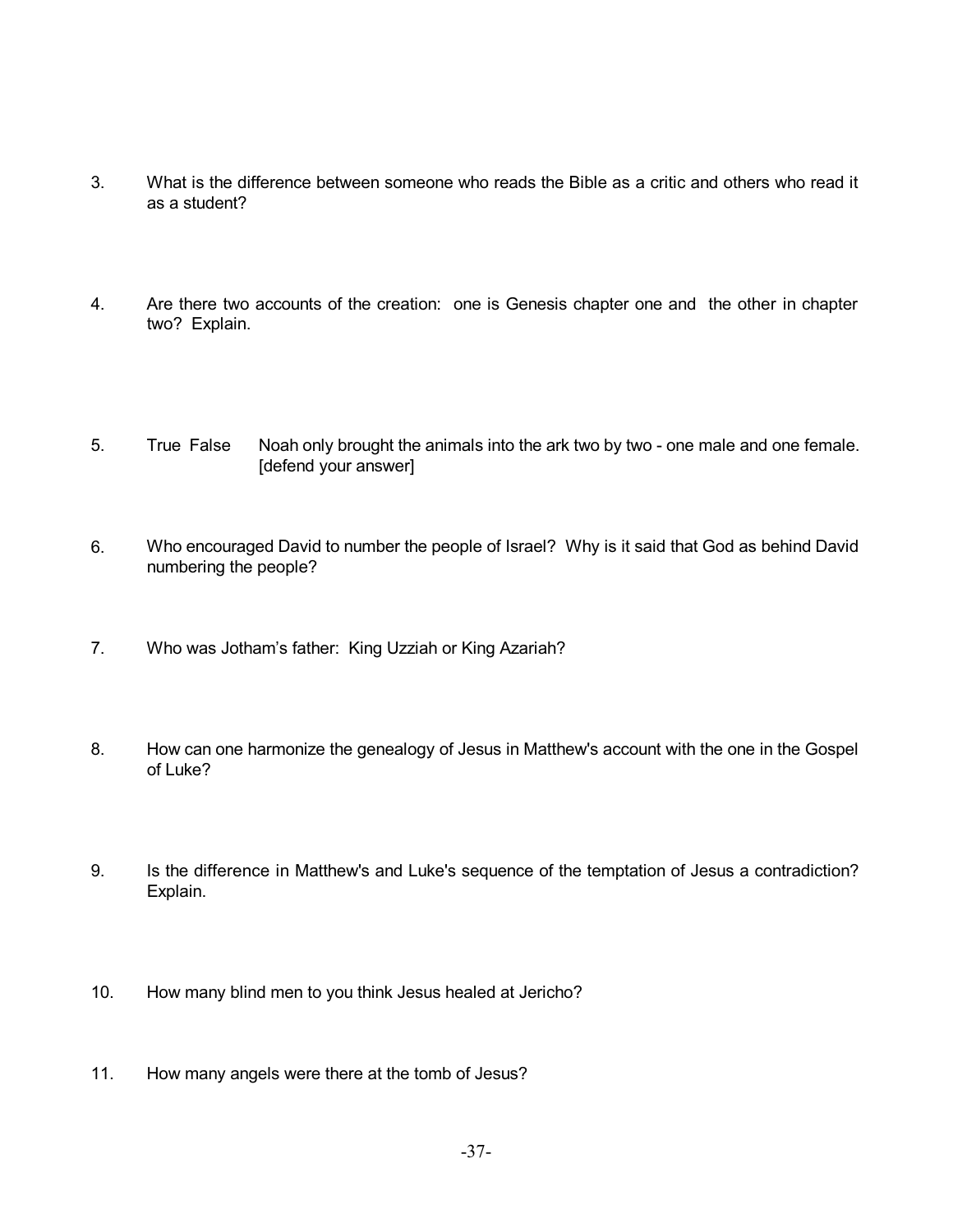12. What are the benefits of taking the time in Bible study to harmonize parallel accounts?

## **Application & Discussion:**

1. To be saved from sin the New Testament teaches that the sinner must hear the Word of God, believe its testimony that Jesus is God, repent of their sins, and confess verbally and publicly their belief in Jesus and be baptized to wash away their sins. However, no one passages teaches on five of these steps. How can a study of various accounts of conversions in Acts help demonstrate these five steps in the plan of salvation?

**Homework:** Obtain a copy of the harmony of the Gospels and read the parallel passages of Matthew, Mark, Luke and John to gain a full understanding of each event.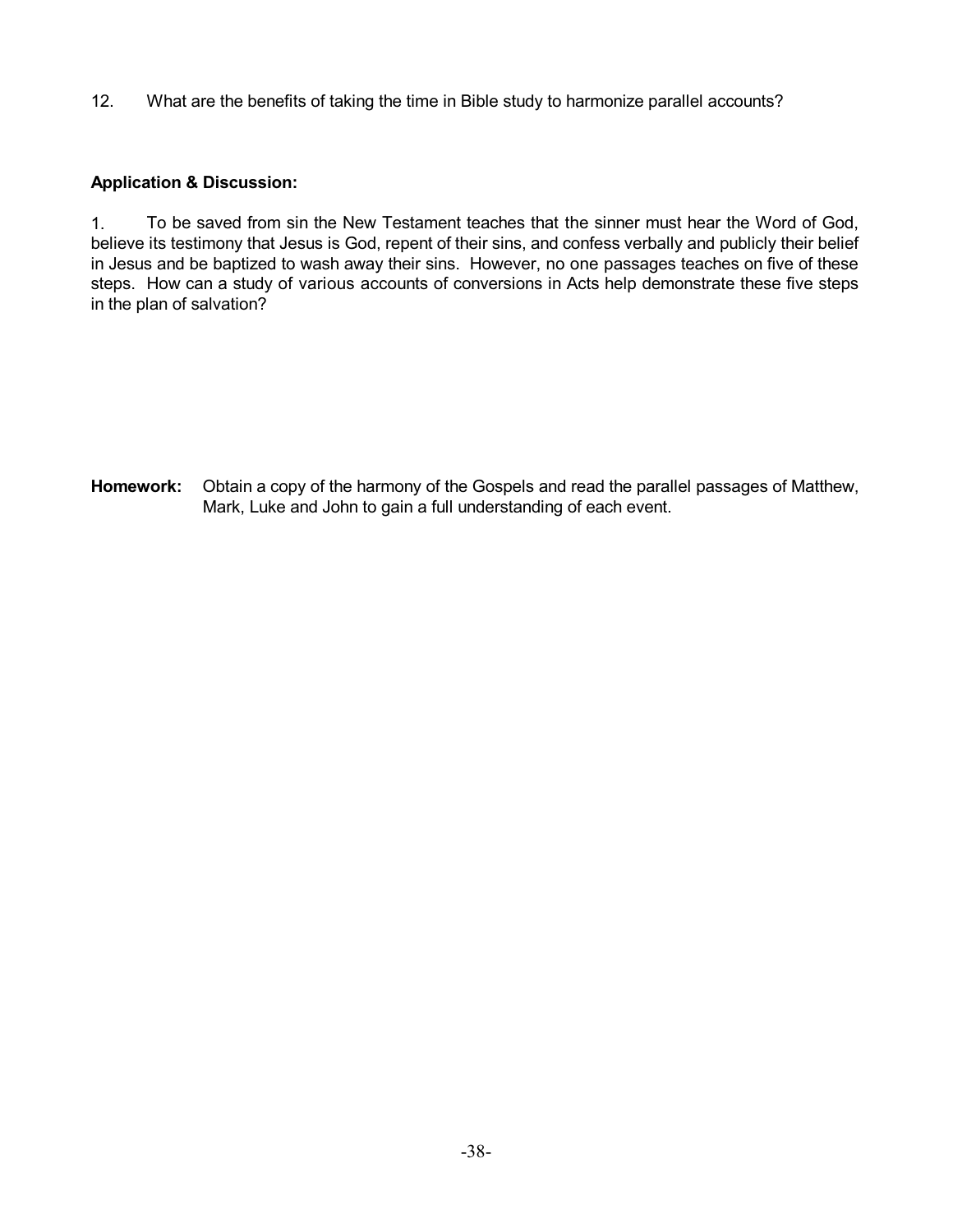# **Alleged Bible Contradictions Related to Personal Failures**

# **Introduction**

## **A. Often Difficulties Arise from our Personal Failures**

- 1. Illustration: The Church began in 33 AD because it was listed in the margin of a New King James Version in Acts 2.
- 2. Remember reference verses are not always correct passages to help in understanding the text currently being read.

# **I. Personal Presumptions**

## **A. Date of Creation**

- 1. God created the world in 4004 BC
- 2. Largely calculated by means of th names that are given in the genealogies in Genesis.
- 3. The Bible never states when the earth was created; 4004 BC
- 4. James Ussher, the Anglican Archbishop deduced that the first day of creation began at nightfall preceding Sunday, October 23, 4004 BC
- 5. Beginning in the early 1700s, the notes in many King James Bibles included this date.
- 6. The Chronicon of Eusebius (early 4th century) dated creation to 5228 BC
- 7. Jerome (c. 380, Constantinople) dated creation to 5199 BC.

## **B. Author of Deuteronomy**

- 1. In Dt. 34 we read of the death of Moses which is remarkable if Moses wrote all of Deuteronomy.
- 2. **Deut. 34:6** *So Moses the servant of the Lord died there in the land of Moab, according to the word of the Lord. 6 And He buried him in a valley in the land of Moab, opposite Beth Peor; but no one knows his grave to this day.*
- 3. **Deut. 34:12** *But since then there has not arisen in Israel a prophet like Moses, whom the Lord knew face to face, 11 in all the signs and wonders which the Lord sent him to do in the land of Egypt, before Pharaoh, before all his servants, and in all his land, 12 and by all that mighty power and all the great terror which Moses performed in the sight of all Israel.*
- 4. There are timing issues in the text that do not seem to fit right if Moses is the author.
- 5. There are references to the division of the land of Canaan that was not a reality until after it was conquered and recorded in Joshua 13-19.
- 6. There are references to Moses, his ministry, and his works that seem to be best understood as someone, later, eulogizing Moses.
- 7. Psalms of David, but David did not write all of them.
- 8. Solomon did nor write all of Proverbs

## **C. Number of Wisemen**

- 1. Three wisemen. It only mentions three different gifts.
- 2. **Matthew 2:11** *And when they had come into the house, they saw the young*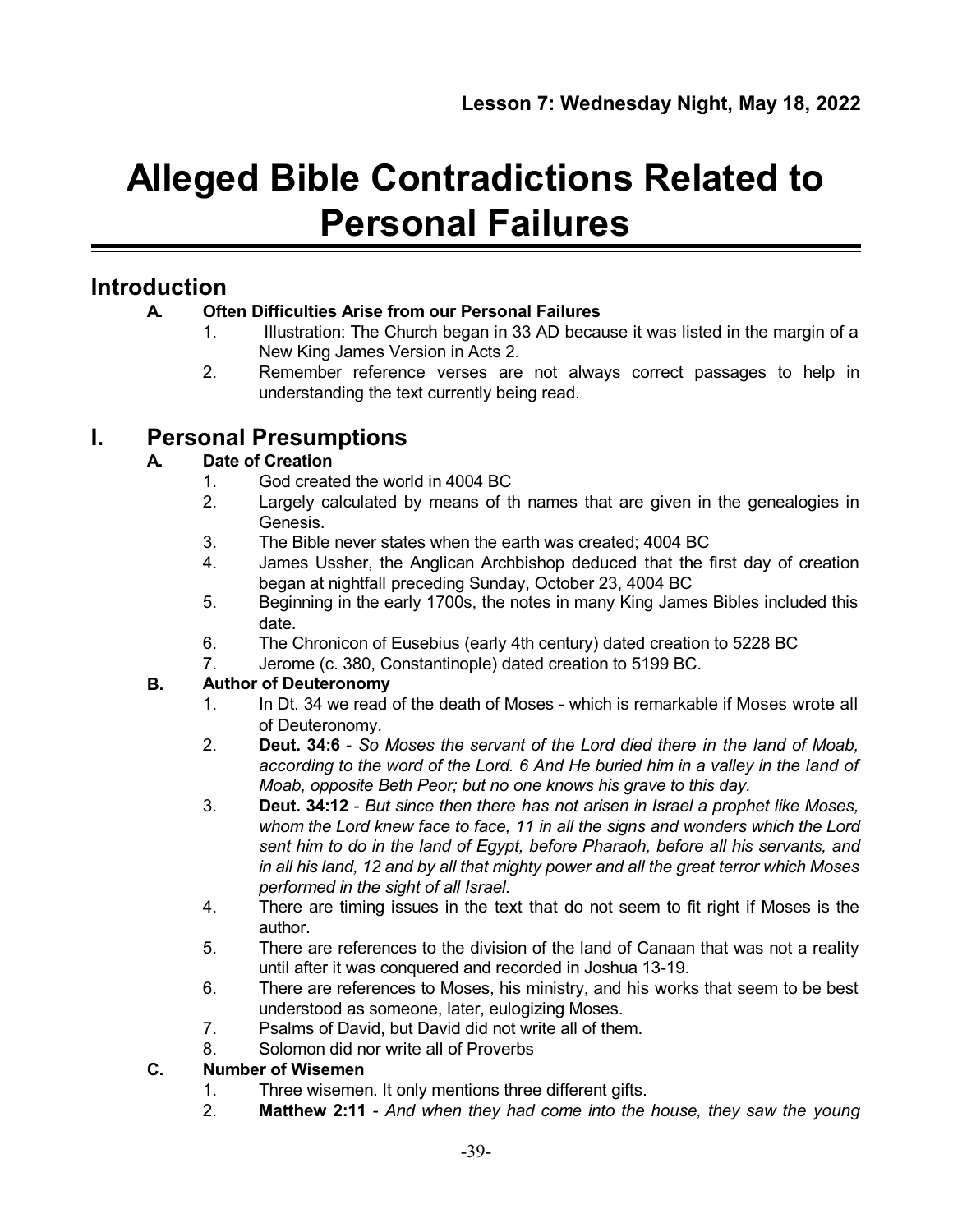*Child with Mary His mother, and fell down and worshiped Him. And when they had opened their treasures, they presented gifts to Him: gold, frankincense, and myrrh.*

- 3. The magi were men who
	- a. read and believed God's Word,
	- b. sought Jesus,
	- c. recognized the worth of Christ,
	- d. humbled themselves to worship Jesus,
	- e. obeyed God rather than man.

# **II. Failure to Accept the Miraculous**

## **A. Jonah and the Whale**

- 1. Jonah Everybody knows that the throat of a whale is so narrow that no man could possibly go down it.
- 2. The Bible never says "whale". A great fish.
	- a. **Jonah 1:17** *Now the Lord had prepared a great fish to swallow Jonah. And Jonah was in the belly of the fish three days and three nights.*
- 3. "Whale" the Greek refers to a "sea monster," while the Hebrew story expressly states that God "prepared a great fish" The word "whale" is not used either in the Greek New Testament story or in the Hebrew Old Testament story.
- 4. Jonah exhibits a literary style befitting a historical account, not myth, parable or allegory.
- 5. Second Kings 14:25 lists Jonah as an actual Jewish prophet.
- 6. Jesus Himself certainly took the story to be literally true. Matt. 12 and Luke 11.
	- a. **Matt. 12:40** *For as Jonah was three days and three nights in the belly of the great fish, so will the Son of Man be three days and three nights in the heart of the earth.*
- 7. Jonah's preservation within the body of the fish was miraculous, as was the creature's unique bout of nausea.
- 8. God had power to create the universe. He could not intervene within the created order. Miraculous acts of God are logically possible.
- 9. One time there came home form Sunday School a little boy who said to his father that he did not believe the Sunday School lesson that day. When the father asked the lad what the lessons was about, the little boy replied that it concerned Jonah and the whale and that he did not believe the story. The father took the little boy on his knee and said: "Son, I also have difficulty with that story. You tell me your difficulty and I will tell you mine." The little boy replied: "Well, Daddy, my difficulty is that I just do not believe such a thing ever happened. I do not believe that a man could live in the stomach of a whale for three days and come out alive." The father then replied "Son, by difficultly with the story is not quite what yours is. My difficulty is this: I cannot understand how God could make a whale. If I could understand those two things, it would be very easy for me to understand how God could put the two together." Could Jonah Really Have Survived in the Belly of a Whale?

## **B. Without Miracles the Bible is just another Book**

- 1. "Miracle" is a signature of God.
- 2. Bible without miracles would be a Bible without God
- 3. Miracles are a stumbling block to the naturalist
- 4. The problem is philosophical, not scientific, in nature.
- 5. If God exists, then He is free to work.
- 6. The question of miracles is an historical one. The scientist observes, tests, and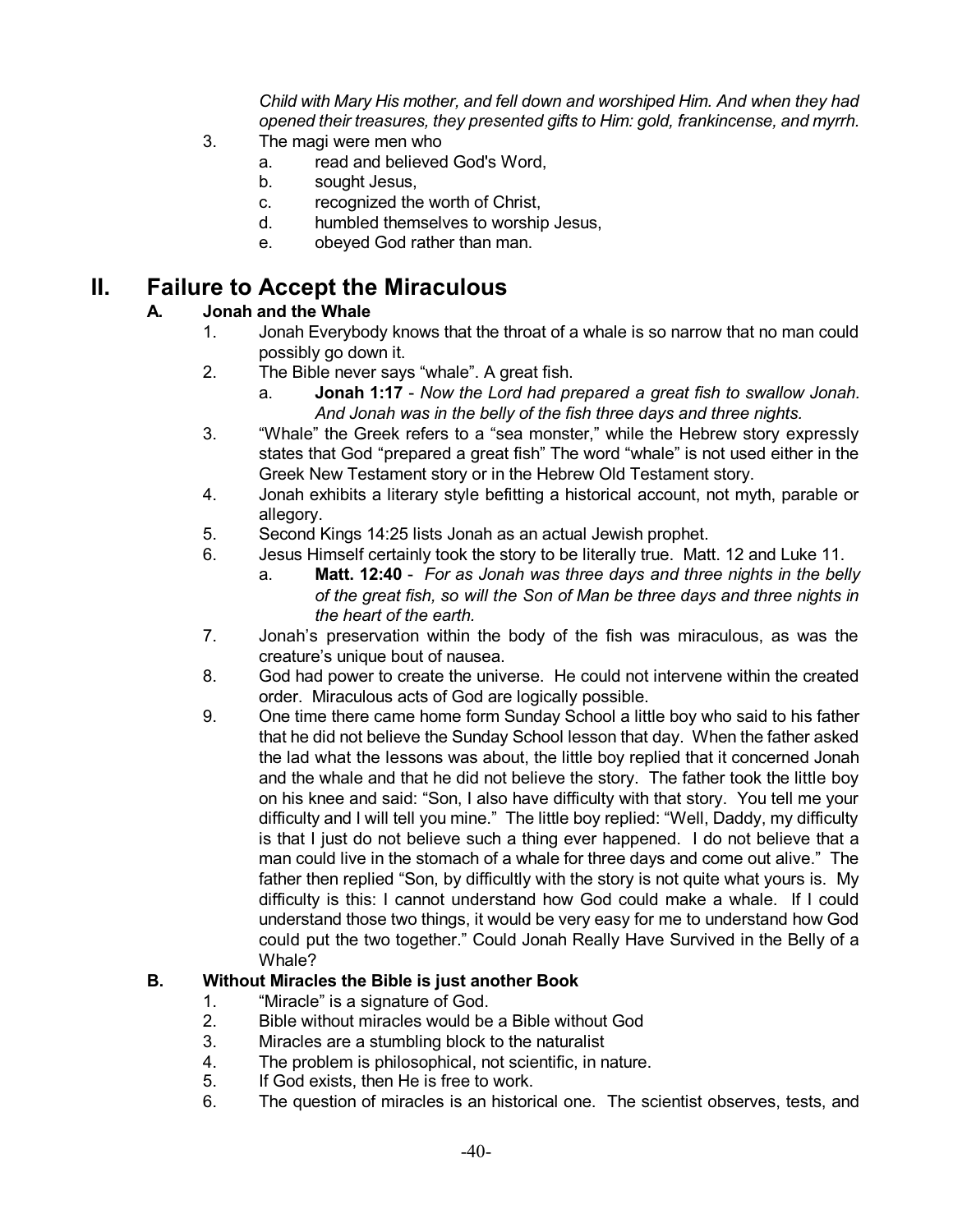experiments. Proof is empirical. Historical proof in this sense simply does not exist. Historical evidence depends on the credibility of witnesses.

- 7. The miracles in the Bible were not constant and frivolous as in Mythology.
- 8. Miracles were clustered at the introduction of an era to validate God's intervention: miracles attended Abraham, Moses, Joshua, the prophets in the divided kingdom, Christ, and the apostolic church.
- 9. The provision of the bread for the hungry crowd pointed to the Bread of Life. All the miracles of Christ were signs showing who He was.

## **C. Naturalist Try to explain away Miracles**

- 1. *"Technology and a better understanding of natural processes may explain how these seemingly impossible events occurred. ...Now - with the help of high-tech methods including radar imaging, computer simulation and chemical analysis scientists are becoming convinced that there may be another dimension to these miraculous tales. What the Bible's authors interpreted as miracles may have been phenomena of nature. ... Popular Mechanics reports these latest scientific explanations of some of the most awe inspiring miracles of the Bible."* (Mike Fillon"Science Solves The Ancient Mysteries of the Bible", by, Dec. 1996, Popular Mechanics. pp. 39,40).
- 2. How a solar eclipse could cause the darkness at Jesus' crucifixion when in fact Passover takes place when the moon is full. 32
	- a. But the Bible nowhere mentions an eclipse.
- 3. An unbelieving teacher told her class there were no real miracles in the Bible. She said, "Take for instance, the crossing of the Red Sea. We know this body of water was only about six inches deep." A boy toward the back of the room shouted, "Praise God for the miracle!" The irritated teacher asked, "What miracle?" "god drowned the whole Egyptian army in just six inches of water," said the boy. "That had to be a miracle!"

## **D. Joshua's Long Day**

- 1. Joshua God's lengthening the day in the battle of Gibeah in the valley of Ajalon.
- 2. Herodotus, the great Greek historian tells us that the priests of Egypt showed him a record of a long da.
- 3. Chinese writings state that there was such a day in the reign of a long-ago emperor.
- 4. The ancient Mexicans also have a record that the sun one time tarried above the horizon far beyond the regular length of day.

# **III. Preconceived False Doctrines**

## **A. Faith Only**

- 1. Martin Luther decided to insert the word "alone" after faith in his personal translation of Roman's 3:28.
- 2. Rom. 4 speaks of Abraham as being justified by faith.
- 3. Was not Abraham our father justified by works when he offered Isaac his son on the altar?
- 4. **Js. 2:21** *Was not Abraham our father justified by works when he offered Isaac his son on the altar?*
- 5. Luther called the Epistle of James an epistle of straw.
- 6. He even separated the epistle of James for the Bible relegating them to an appendix.
- 7. **Js. 2:24** *You see then that a man is justified by works, and not by faith only.*
- **B. Kingdom Yet in the Future**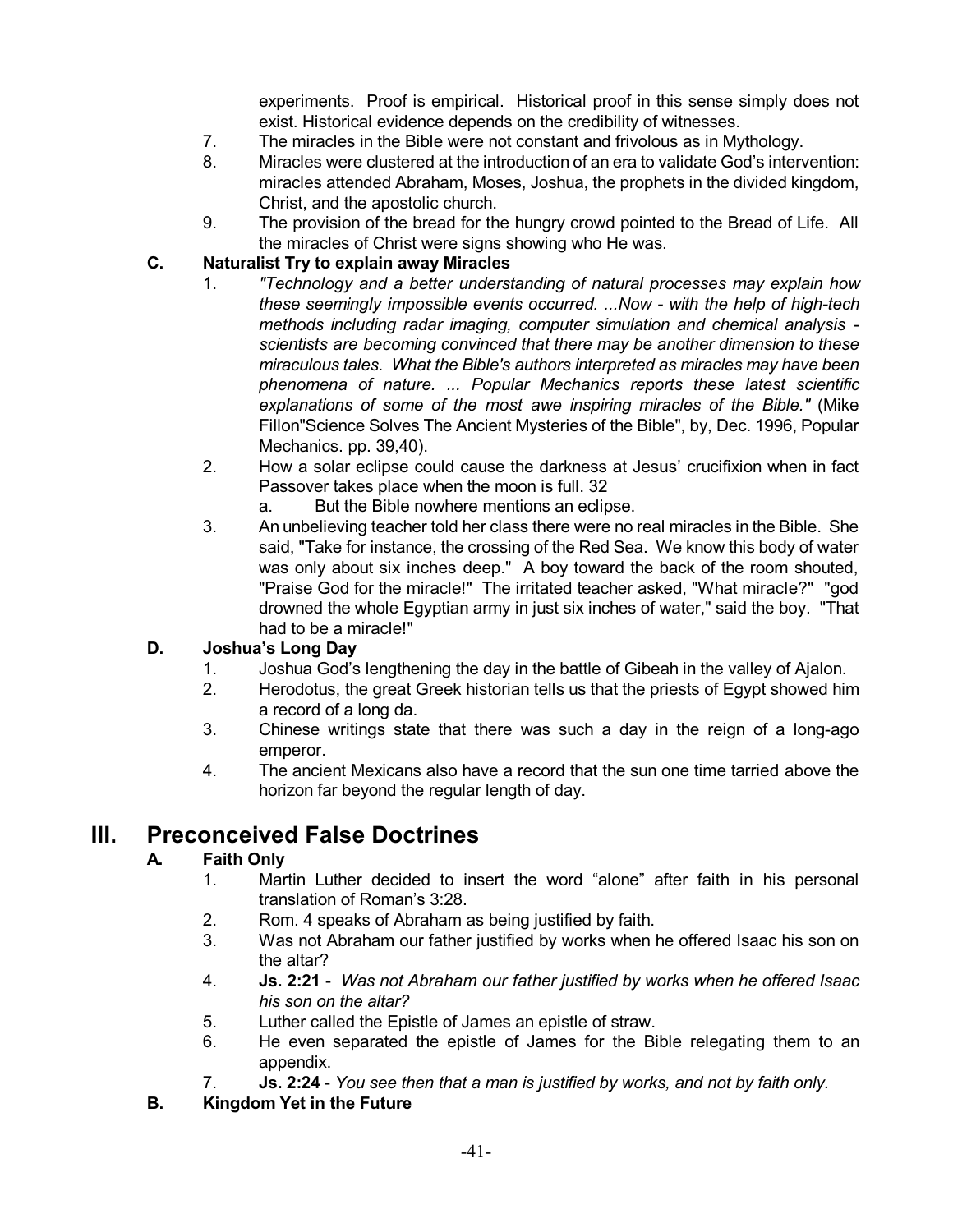- 1. Matthew 16:28 as a failed prophecy.
- 2. **Matt. 16:28** *Assuredly, I say to you, there are some standing here who shall not taste death till they see the Son of Man coming in His kingdom."*
- 3. Pentecost Acts 2, event took place in the lifetime of many who were present to hear Jesus make the statement of Matthew 16:28.
- **C. Some Reject the Bible because is does not agree with their beliefs.**
	- 1. Role of Women
		- a. Paul was just a grouchy old bachelor.
	- 2. Homosexuality

# **Conclusion**

- A. Mark Twain: "My problem is not with the parts of the Bible I don't understand but with those I do!"
- B. Not problems of understanding but problems of faith or of the will.
- C. People do not reject the Bible because it contradicts itself, but because it contradicts them.

# **Questions:**

- 1. Does the information in the center column, margins or footnotes in your Study Bible equivalent to the inspired Words of God in the verses? Explain.
- 2. Does the Bible ever give an exact date as to the time of the creation?
- 3. How could Moses have written Deuteronomy when it records his death and events which took place after his death?
- 4. Why do some people think that there were three wisemen who visited with Jesus?
- 5. Does the Bible teach that Jonah was swallowed by a whale? Is it unscriptural to say he was swallowed by a whale? Explain.
- 6. True False Bible without miracles would be a Bible without God.
- 7. True False A miracle that can be explained by the laws of nature is not a Biblical miracles.
- 8. Why could the three hours of darkness at Jesus crucifixion not be explained by an eclipse?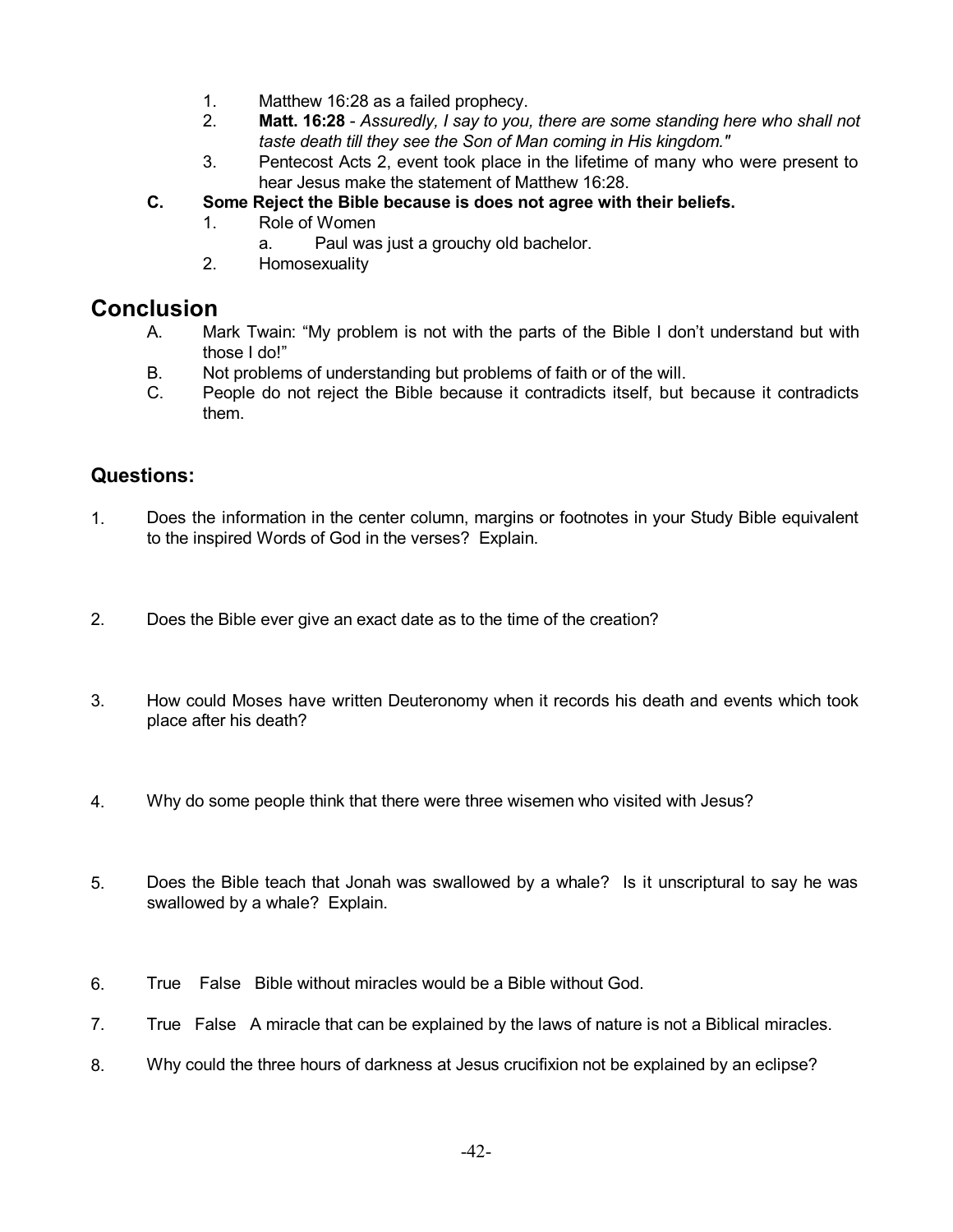- 9. List some false doctrines which result from personal failures to correctly study the Bible.
- 10. List some personal beliefs people have today which causes them to reject the Bible.

## **Application & Discussion:**

1. Make a list of good Bible study habits and attitudes which could help students avoid difficulties with the Bible.

**Homework:** Examine your personal failures at proper Bible study attitudes and habits and start correcting them this week.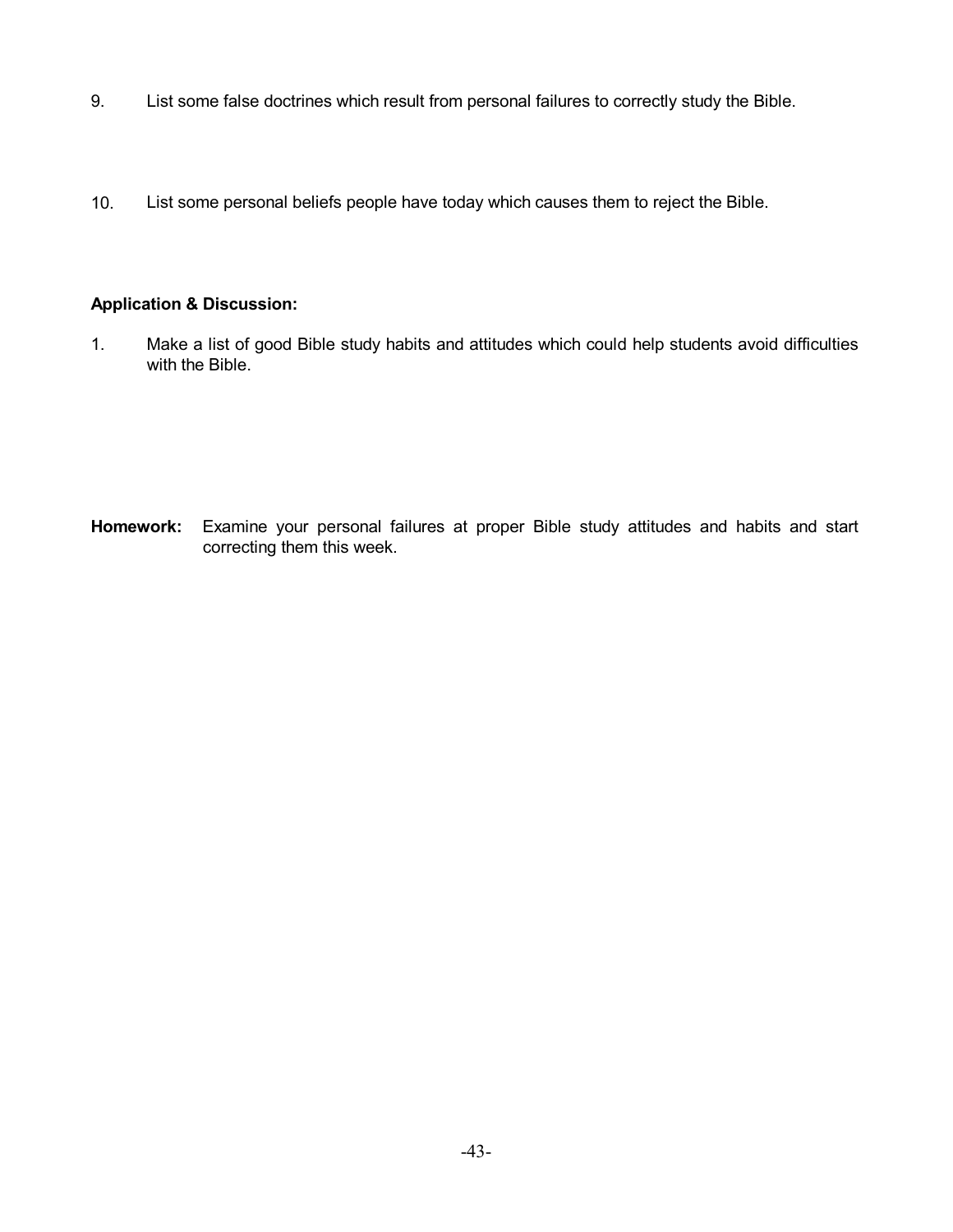# **More Reasons for Alleged Bible Discrepancies**

# **Introduction**

## **A. Someone will argue: "The Bible is Full of contradictions."**

- 1. Response: "Name one." He was unable to produce one.
- 2. He was merely echoing an assumption he'd heard.
- 3. Grossly exaggerated.
- 4. We do disagree with the initial premise that the Scriptures are full of mistakes. It is easy to accuse but another matter to prove.
- 5. Their information is only secondhand and provides them with an easy excuse for not reading or obeying the Bible. Found not to be errors afer all.

# **B. The Bible is Inerrant**

- 1. **2 Tim. 3:16,17** *16 All Scripture is given by inspiration of God, and is profitable for doctrine, for reproof, for correction, for instruction in righteousness, 17 that the man of God may be complete, thoroughly equipped for every good work.*
- 2. **Ps. 119:160** *The entirety of Your word is truth, And every one of Your righteous judgments endures forever.*

# **C. Review of other Reasons**

- 1. Personal Presumptions
- 2. Failure to Accept the Miraculous
- 3. Preconceived False Doctrines
- 4. Failure To Reconcile Parallel Accounts
- 5. Errors in Translating the Bible
- 6. Use of Archaic Language
- 7. Inadequate Translation of Words
- 8. Difficulty Transcribing Numbers
- 9. Alleged Historical Contradictions
- 10. Alleged Scientific Contradictions

# **I. Different Methods for Telling Time**

# **A. When Was Jesus on Crucified?**

- 1. At which hour was Jesus crucified? "Third hour" (Mark 15:25), while John indicates that his trial was still going on at the sixth hour (John 19:14).
- 2. Without clocks or even calendars rough approximations are the best we get in ancient literature.
- 3. Sundown to sunrise to sundown marking time in 12 hour increments.
- 4. Noon to midnight marking time in 12 hour increments from either.
- 5. 9:00 AM "the third hour" from sunrise John was counting from midnight around 6:00 AM
- 6. Based on John 1:39 there is good reason to think John used the Roman method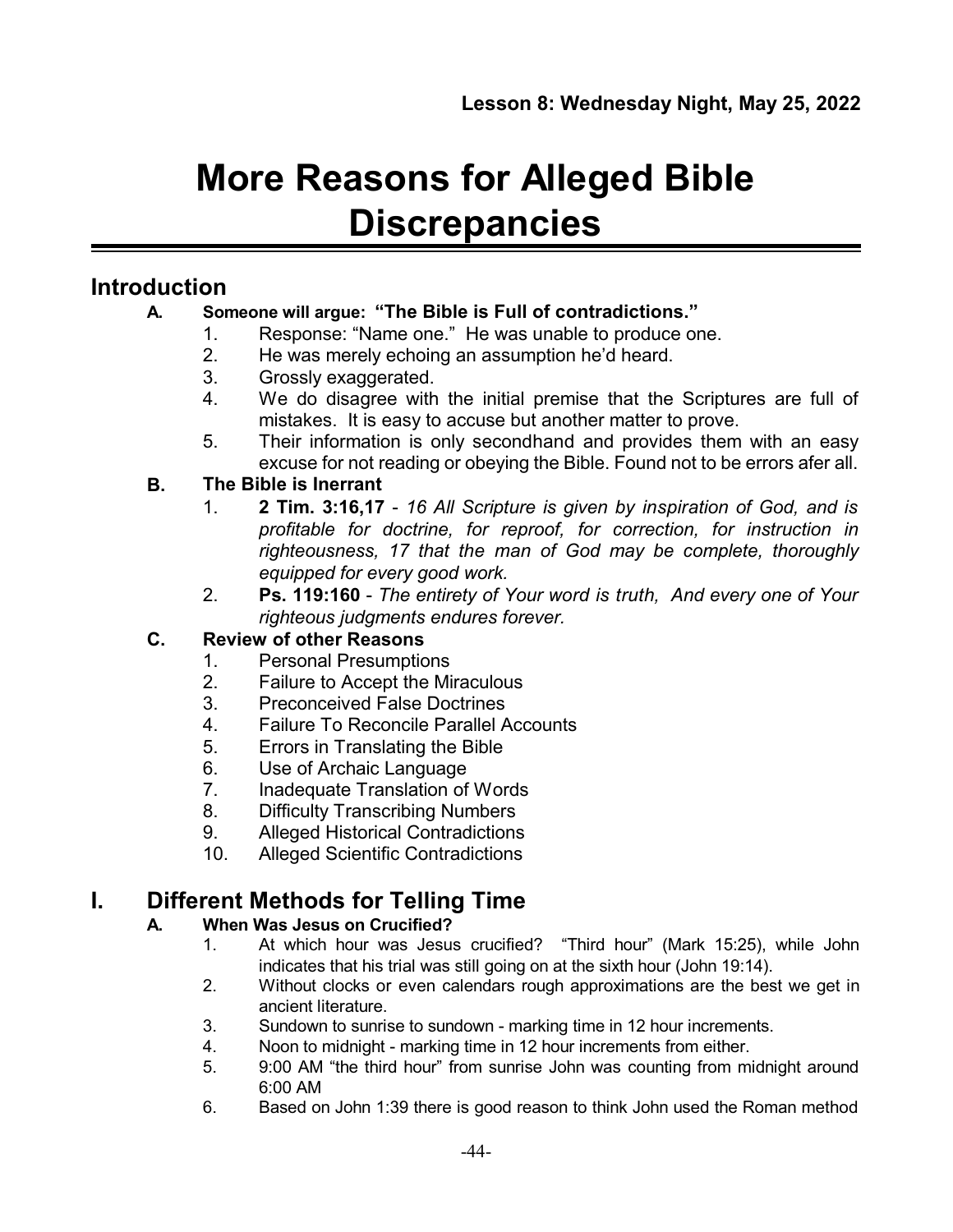of counting form midnight.

- **B. How Long Was Jesus In the Tomb?**
	- 1. Three days and three nights in the tomb?
		- a. **Matt. 12:40** *For as Jonah was three days and three nights in the belly of the great fish, so will the Son of Man be three days and three nights in the heart of the earth.*
		- b. Crucified on Friday and rose on Sunday.
		- c. He was in the tomb two full nights, one full day and part of two days.
		- d. "One day and one night" was an idiom employed indicating a day.
		- e. Jerusalem Talmud, "We have a teaching, 'A day and a night are an Onah and the portion of an Onah is as the whole of it.'" An Onah simply means, "a period of time."
	- 2. After Third day = third day
		- a. **Mark 8:31** *And He began to teach them that the Son of Man must suffer many things, and be rejected by the elders and chief priests and scribes, and be killed, and after three days rise again.*
		- b. **Matt. 16:21** *From that time Jesus began to show to His disciples that He must go to Jerusalem, and suffer many things from the elders and chief priests and scribes, and be killed, and be raised the third day.*
		- c. **Matt. 27:63** *saying, "Sir, we remember, while He was still alive, how that deceiver said, 'After three days I will rise.'*
		- d. If the phrase, "After three days," had not been interchangeable with the "third day," the Pharisees certainly would have asked for a guard for the fourth day.
		- e. Child will be born before midnight December 31. 11:59 PM, the IRS as being born 365 days and 365 nights of that year.

# **II. Different Standards of Weight**

## **A. How Many Talents?**

- 1. **2 Ki. 18:14** *Then Hezekiah king of Judah sent to the king of Assyria at Lachish, saying, "I have done wrong; turn away from me; whatever you impose on me I will pay." And the king of Assyria assessed Hezekiah king of Judah three hundred talents of silver and thirty talents of gold.*
- 2. When the archaeologists discovered the Assyrian record of this transition, the accuracy of which no one questions since it was Sennacherib's own account, the amount of tribute there was stated as being 800 talents of silver, not 300 tablets.
- 3. The standard of calculating talents of gold was the same in Judea and Assyria, but the standard for calculating the talent of silver was all together different for calculating the talent of silver was altogether different in each country. In fact, it took exactly 800 Assyrian talents of silver to equal 300 Heb. talents.
- **B. Korean Bible cost \$13,000 or \$18 it all depends on whether you use the Korean wen or the U.S. dollar.**

# **III. Use of Doublets**

## **A. Do Doublets or Triplets (repeated stories in the Bible) prove contradictions?**

## **B. Examples.**

1. The fact that Abraham lied the first time about his wife (who was, in reality, his half sister) would rule out the possibility that he did the same thing a second time (Gen. 12:10-20 and 20:1-13). When Isaac, later on, fell into the same sin, the "doublet"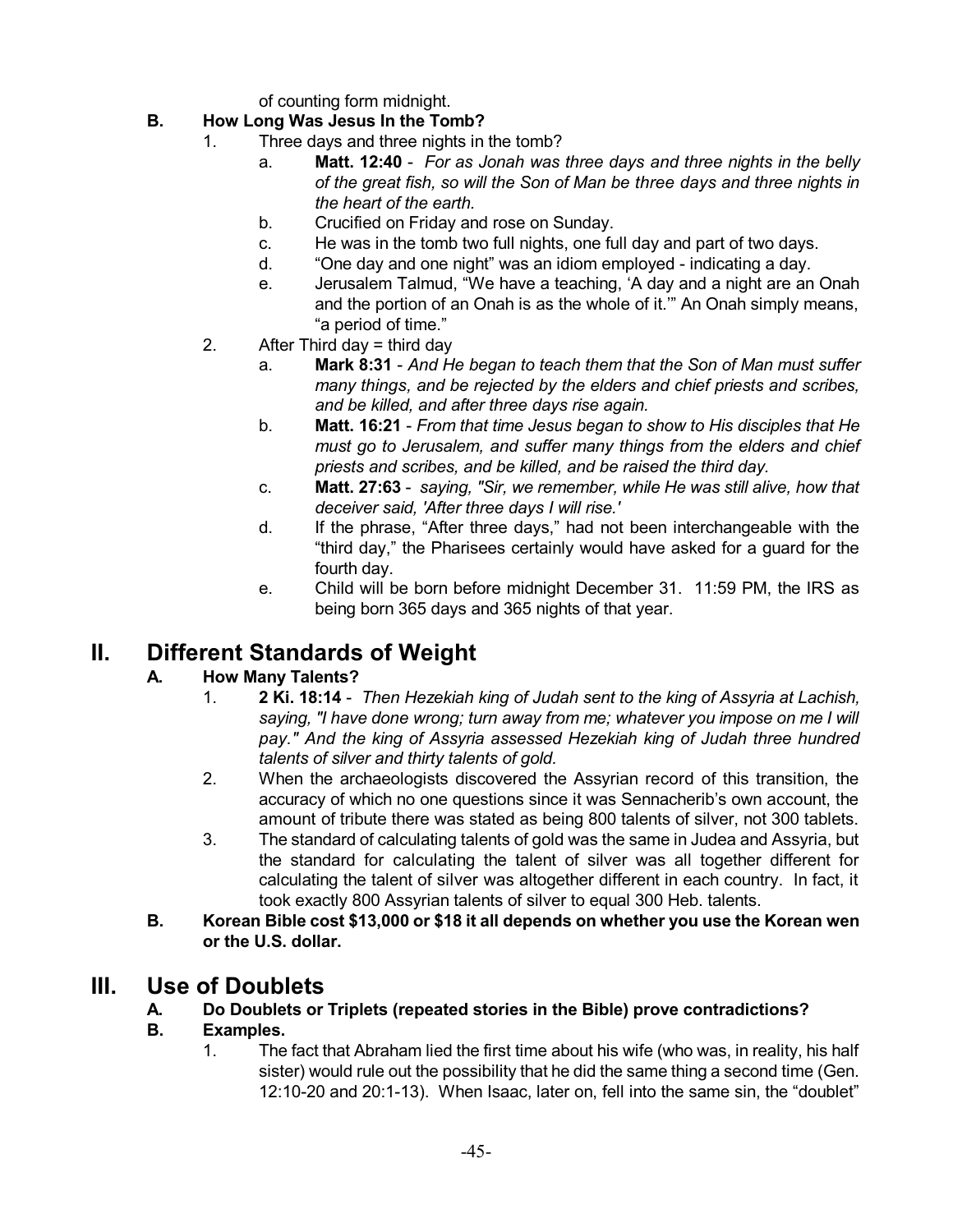suddenly becomes "triplet" Gen. 26:7-11.

- 2. The two rocks struck by Moses (Ex. 17:1-7; Num. 20:1-3).
- 3. The double giving of the tables of the law Ex. 31:18; 32:19 and 34:1-4,28
- 4. Comparison of the visit of the angle to Joseph (Matt. 1:18-25) and the announcement made to Mary (Lk. 1:26-38).
- 5. The repetition of the Lord's Prayer, Matt. 6:9-13; Luke 11:1-4
- 6. The Sermon on the Mount, Matt. 5-7 and Luke 6:20-29
- 7. The two multiplications of bread, Matt. 14:15-21 and 15:32-38
	- 1. Feeding of the 5000
	- 2. Feeding of the 4000
- 8. We cannot see any reason why Jesus could not have repeated which kind of miracle under slightly different circumstances.
- 9. Christ said similar things on different occasions.

# **IV. Generalizations**

## **A. Perfect Parenting?**

- 1. **Prov. 22:6** *Train up a child in the way he should go, And when he is old he will not depart from it. Prov 22:6 (NKJV)*
- 2. Possible meanings:
	- a. "Dedicate the child to God,"
	- b. "Prepare the child for his future responsibilities
	- c. "Exercise or train the child for adulthood"
- 3. Though he may stray during his young adulthood, he will never be able to get away completely from his parental training and example of a God-fearing home.
- 4. Does this verse furnish us with an iron-clad guarantee that all the children of conscientious, God-fearing, nobly living parents will trun out to be true servants of God? Will there never be any rebellious children.
- 5. These maxims are meant to be good, sound, helpful advice.
- 6. Highlights the correlation between godly instruction and how our children turn out. This is a generalization, not an ironclad promise.
- 7. **Prov. 22;15** *Foolishness is bound up in the heart of a child; The rod of correction will drive it far from him.*
- 8. The rate of success in child-rearing is extremely high when the parents follow the guidelines of Proverbs.
- 9. **Eph. 6:4** *And you, fathers, do not provoke your children to wrath, but bring them up in the training and admonition of the Lord.*
- 10. They have done their best before God. The rest is up to each child himself.

## **B. Maxims or generalizations are not contradictions.**

- 1. Many wisdom saying in the book of Proverbs, for example, are not intended to be promises. Maxims of Moral wisdom intended to guide one's life.
- 2. We also jump to conclusions by assuming a biblical passage contains the entire truth on a subject. Proverbs are generalizations about life.
	- a. **Prov. 16:3** *Commit your works to the Lord, And your thoughts will be established.*
	- b. **Prov. 26:4,5** *4 Do not answer a fool according to his folly, Lest you also be like him. 5 Answer a fool according to his folly, Lest he be wise in his own eyes.*

# **V. Figures of Speech**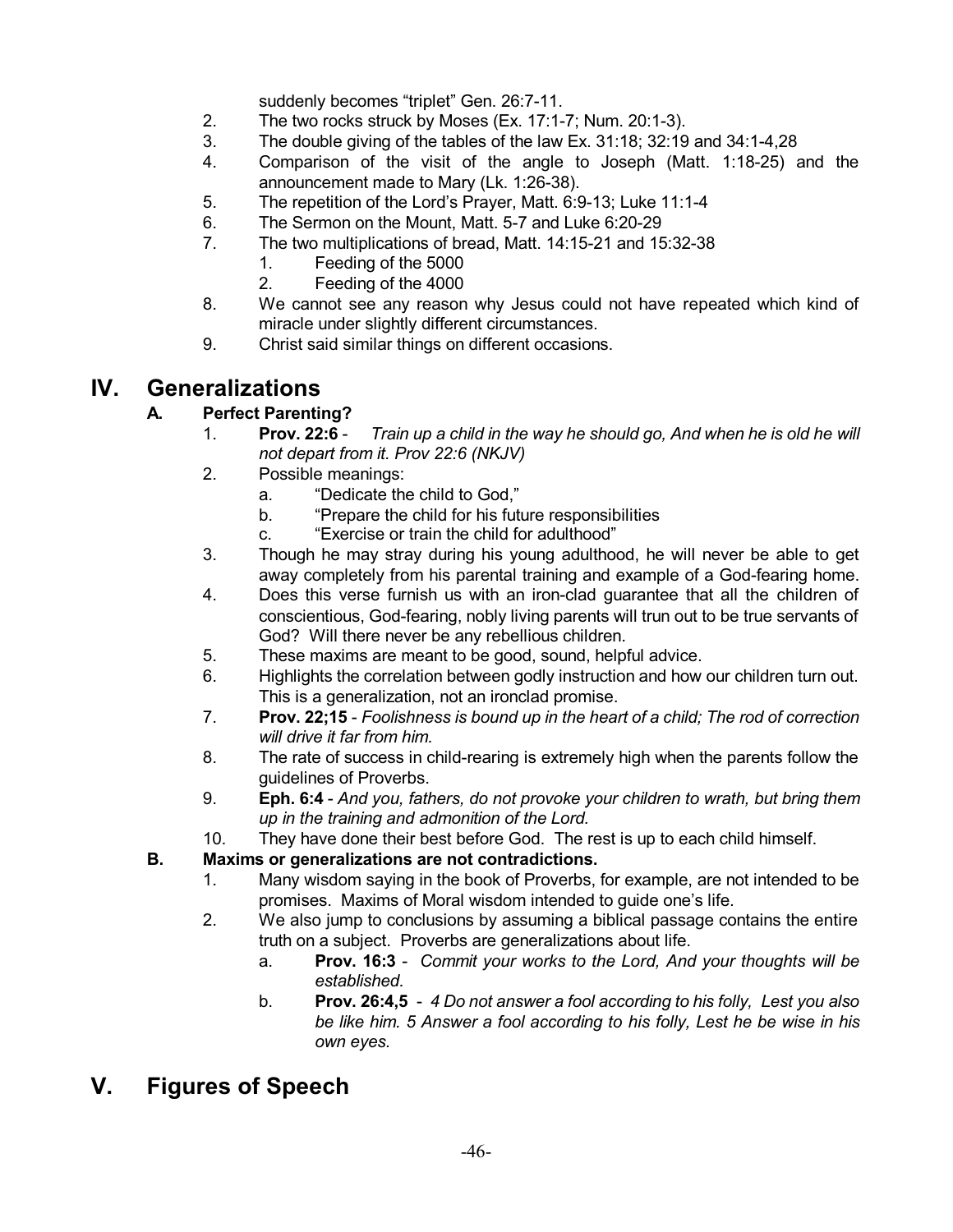# **A. What is it?**

- 1. If he meant what he said in a literal way, it is wrong to take it figuratively; but if he meant what he said in a figurative way, it is wrong to take it literally.
- 2. Jesus often spoke in metaphor and figures of speech.
	- a. He called the Pharisees blind guides (Matt. 23:37)
	- b. Herod a fox (Luke 13:32)
	- c. "I am the true vine" Jn. 15:1.
	- d. "I am the gate" Jn. 10:9
	- e. "This is my body" Matt. 26:26
	- f. Was Jesus referring to His physical body?
	- g. **John 6:53** *Then Jesus said to them, "Most assuredly, I say to you, unless you eat the flesh of the Son of Man and drink His blood, you have no life in you.*

## **B. Hyperbole**

- 1. **Luke 14:26** *"If anyone comes to Me and does not hate his father and mother, wife and children, brothers and sisters, yes, and his own life also, he cannot be My disciple.*
- 2. Luke 14:26 does Jesus advocate hating one's mother, father, spouse, and children for His sake?
- 3. Jesus' teaching leaves no room for truly hating anyone.
- 4. We are to love even our enemies, Lk. 6:27.
- 5. The first commandment of the law was to love God and to obey His voice.
- 6. **Ex. 20:12** *"Honor your father and your mother, that your days may be long upon the land which the Lord your God is giving you.*
- 7. Hyperbole (an exaggeration or extravagant statement used as a figure of speech.
- 8. To hate means to love less
- 9. Our supreme love must be for Him alone. Everything else (and everyone else) must take second place.
- 10. **Matthew 10:37** *He who loves father or mother more than Me is not worthy of Me. And he who loves son or daughter more than Me is not worthy of Me.*
- 11. Measuring our supreme love for Christ against other lesser loves may make these lesser loves seem like hate by comparison.
- 12. He is speaking here of something relative, as Jesus did when He said that we are to "hate" father and mother (Lk. 14:26).

# **2. Metaphor**

- 1. **Luke 9:60** *Jesus said to him, "Let the dead bury their own dead, but you go and preach the kingdom of God."*
	- a. Certainly the burial of the dead of a father is an important thing. But the demands fo the kingdom were even more important in Jesus' view.
	- b. "Let he spiritually dead bury the physically dead. You, however, have a higher priority, for I have now called you to the greater work of proclaiming the kingdom of God to other people".
	- c. The man's son was essentially saying that he wanted to wait to serve the kingdom until the future time.

# **VI. Progressive Revelation**

# **A. The Bible Does not give every detail at first.**

- 1. The doctrine of Satan was partially worked out in the Old Testament but completed in the New.
- 2. First-grade teacher never told us about long-division.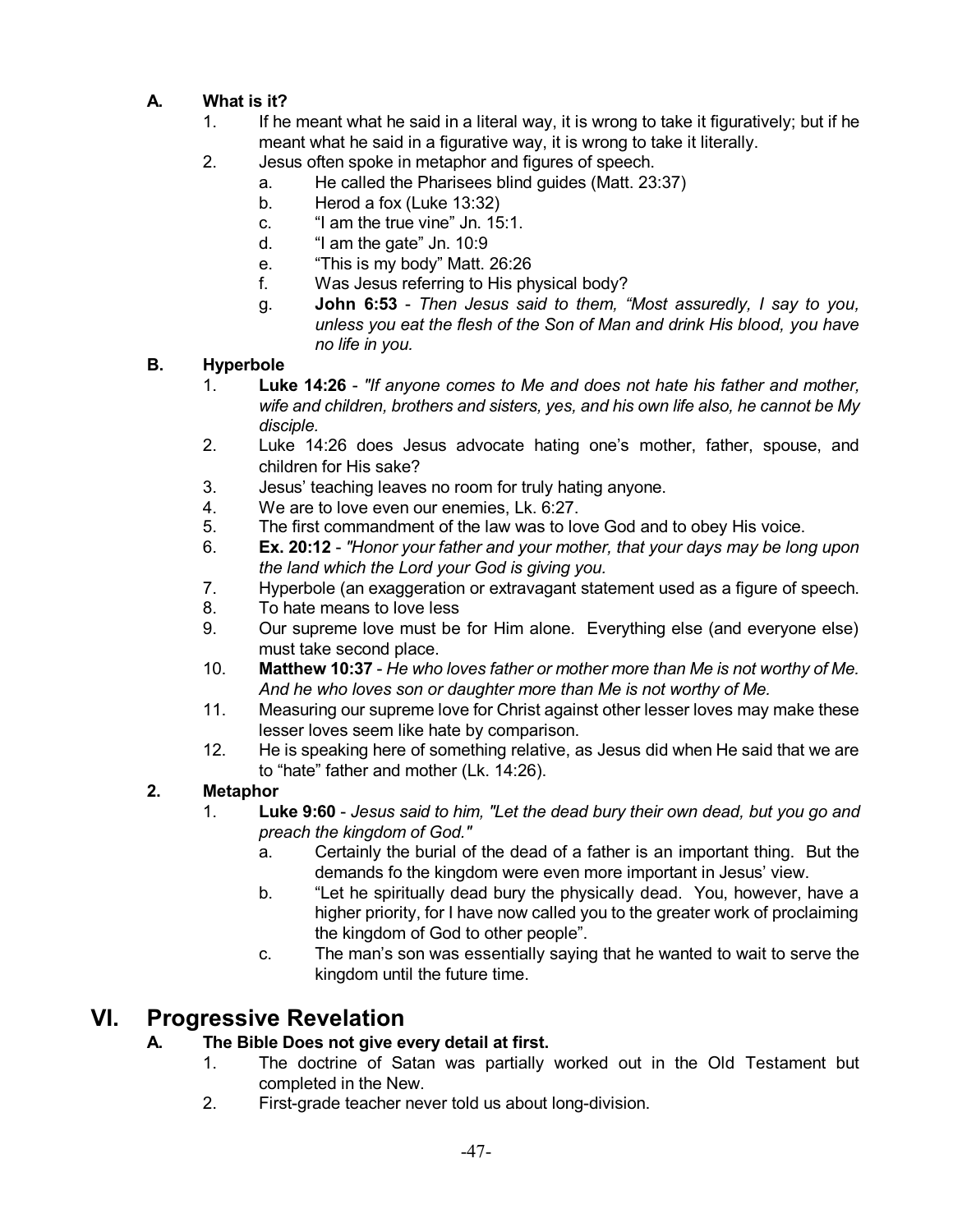- 3. My algebra teacher did not explain trigonometry either.
- 4. Trinity
- 5. Holy Spirit
- **B. How could Zechariah son of Berechiah be the last of the martyrs?**
	- 1. **Matt. 23:34,35** *Therefore, indeed, I send you prophets, wise men, and scribes: some of them you will kill and crucify, and some of them you will scourge in your synagogues and persecute from city to city, 35 that on you may come all the righteous blood shed on the earth, from the blood of righteous Abel to the blood of Zechariah, son of Berechiah, whom you murdered between the temple and the altar.*
	- 2. Zechariah the son of Jehoiada, who was stoned to death in the court of the temple at the order of King Joash, because Zechariah had the temerity to rebuke the government and the citizenry for their cultivation of idolatry.
	- 3. **2 Chr. 24:20-22** *20 Then the Spirit of God came upon Zechariah the son of Jehoiada the priest, who stood above the people, and said to them, "Thus says God: 'Why do you transgress the commandments of the Lord, so that you cannot prosper? Because you have forsaken the Lord, He also has forsaken you.' " 21 So they conspired against him, and at the command of the king they stoned him with stones in the court of the house of the Lord. 22 Thus Joash the king did not remember the kindness which Jehoiada his father had done to him, but killed his son; and as he died, he said, "The Lord look on it, and repay!"*
	- 4. Zechariah ben Jehoiada, who died 800 BC, was by no means the last of the OT marturs.
	- 5. Zechariah, son of Berechiah (Zech. 1:1), whose ministry began around 520 and ended a bit later than 480 BC
	- 6. 27 different individuals mentioned in the OT bear the name Zechariah.
- **C. Where in the Old Testament are we told that Jannes and Jambres were the magicians who opposed Moses?**
	- 1. **2 Tim. 3:8** *Now as Jannes and Jambres resisted Moses, so do these also resist the truth: men of corrupt minds, disapproved concerning the faith;*
	- 2. Not a single O.T. verse provides this information.
	- 3. Due to the inspiration of the Holy Spirit.
	- 4. Ex. 7:11; 9:11
	- 5. This legend appears in Pseudo-Philo, the Dead Sea Scrolls, the Talmud, Targums, Pliny the Elder AD 23-79 and Apuleius AD 130. The pythegoeran philosopher Numenius (second century AD) also speaks fo these two.

# **Conclusion**

- A. Bernard Ramm: "A thousand times over, the death knell of the Bible has been sounded, the funeral procession formed, the inscription cut on the tombstone, and the committal read. But somehow the corpse never stays put. No other book has been so chapped, sliced, sifted, scrutinized and vilified. What book on philosophy or religion or psychology or bells letters of classical or modern times has been subject to such a mass attack as the Bible? With such venom and skepticism? With such thoroughness and erudition? Upon every chapter, line and tenant? The Bible is still loved by millions and studied by millions. (Protestant Christian Evidences, 232,33).
- B. We should never let the few parts we can't understand keep us from obeying the many parts we can.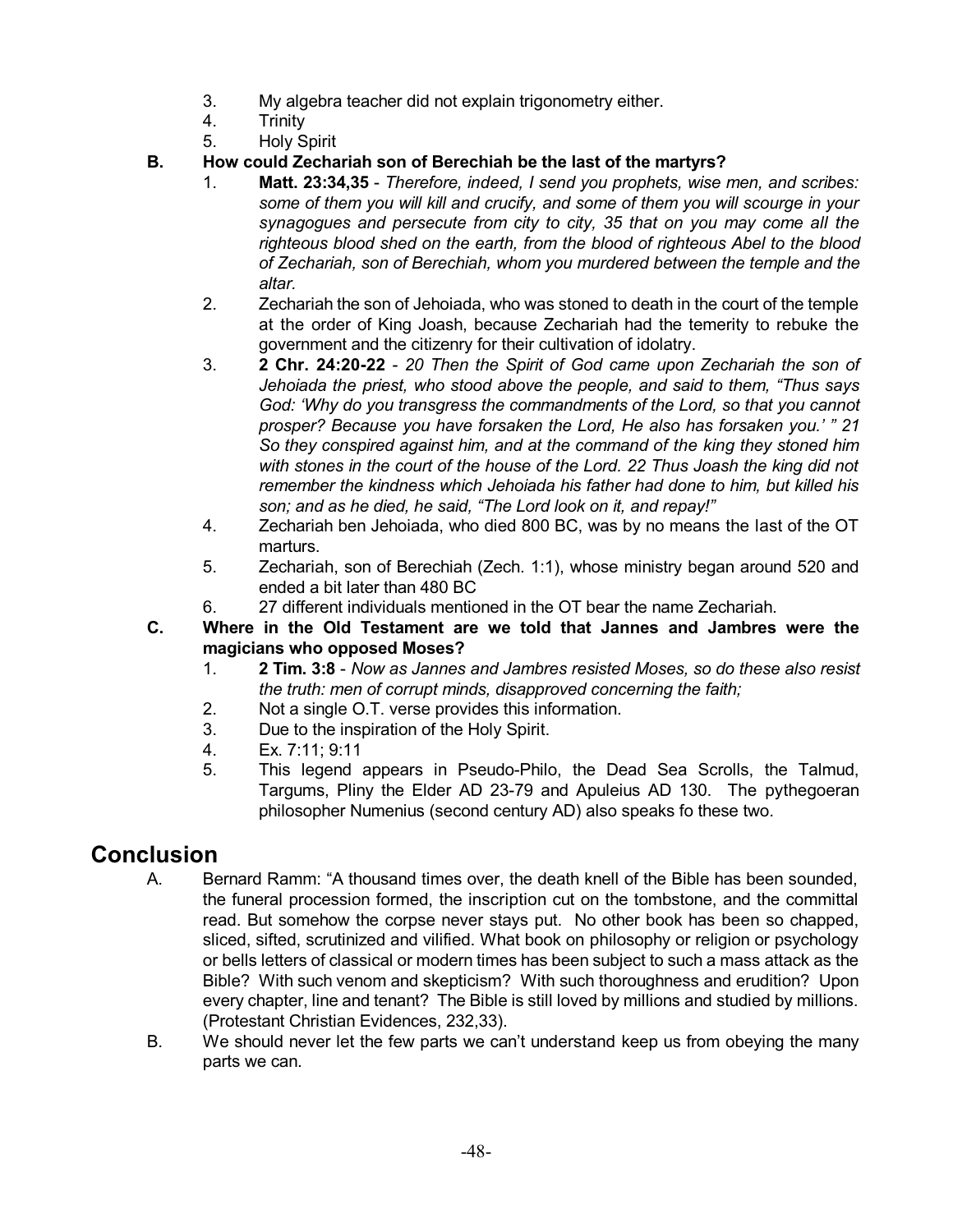## **Questions:**

- 1. Is it honest and logical to claim the Bible is full of mistakes before making and effort to investigate the Bible? Explain.
- 2. When was Jesus on crucified?
- 3. How long was Jesus In the tomb?
- 4. What is a doublet? Give to Biblical examples.
- 5. What is a generalization?
- 6. What don't all children who are trained up properly, stay faithful? Is the Bible wrong?
- 7. Explain why Jesus is not promoting cannibalism in John 6:53?
- 8. What is the definition of a hyperbole?
- 9. What is the hyperbole in Luke 14:26?
- 10. How could Zechariah son of Berechiah be the last of the martyrs?
- 11. Where in the New Testament and where in the Old Testament are we told that Jannes and Jambres were the magicians who opposed Moses?

## **Application & Discussion:**

- 1. How should a Bible student react when coming across an apparent Bible contradiction?
- **Homework:** Pray to God this week for help and wisdom in dealing with apparent Bible contradictions and errors.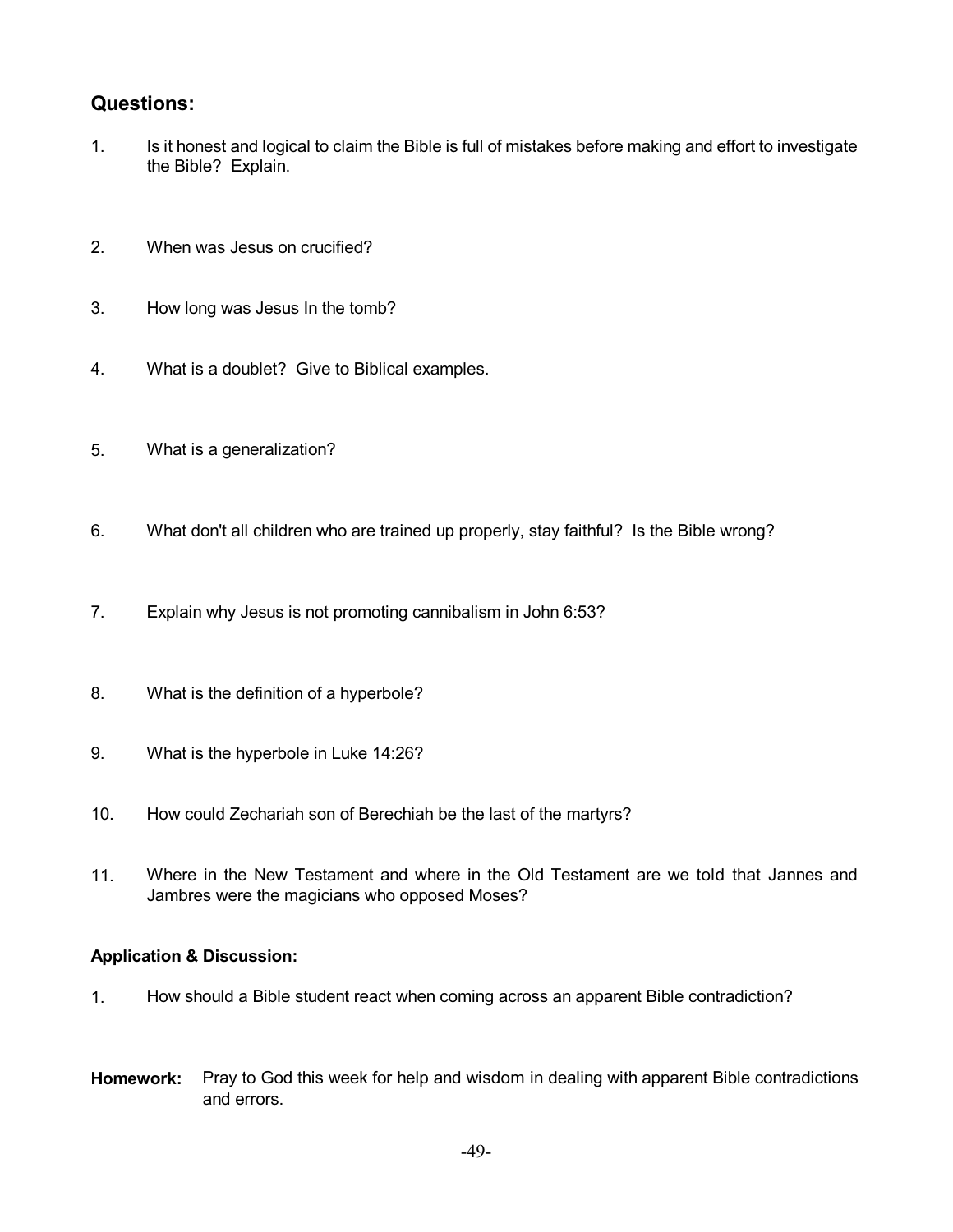# **Biblical Inerrancy Vs. The Qur'an's Perfection**

In the Qur'an can be found over one hundred and thirty references to the Law of Moses (Tauret) the Psalms of David (Zabur) and the Gospels (Injil). Just how do Muslims view the Old and New Testaments? The Qur'an declares these to be inspired works of Allah. However, since the Bible conflicts with the Qur'an on many historical events and doctrines and does not mention the coming of Muhammad as Allah's final prophet many Muslims believe the Bible has been corrupted.

## **Islamic Attacks on the Innerrancy of the Bible**

## • **Doctrine of Tahrif**

The Muslims teach that the Jewish and Christians scriptures have been corrupted. They call this the Doctrine of tahrif.

"The first five books of the Old Testament do not constitute the original Torah, but parts of the Torah have been mingled up with the other narratives written by human beings and the original guidance of the Lord is lost in that quagmire. Similarly the four Gospels of Christ are not the original Gospels as they came from Prophet Jesus...The original and the fictitious, the Divine and the human are so intermingled that the grain cannot be separated from the chaff. The fact is that the original Word of God is preserved neither with the Jews nor with the Christians. Qur'an on the other hand is fully preserved and not a jot or tittle has been changed or left out of it" (10.6 Alhaj A. D. Ajijola, The Essence of Faith in Islam, 79).

Islam does not hold to the idea that all or most of the Bible has been corrupted and that it contains no truth. The doctrine of tahrif mostly targets the teaches that contradict the Qur'an, such as, the misinterpretation of the coming of Muhammad, the incarnation of Christ, the Trinity, etc. Jewish Christian Conspiracy Theory

Muhammad goes so far as accusing the Jews and the Christians of conspiring to change the Old Testament for their personal benefit (surah 5:13-15). However, the Jews and Christians were so hostile to each other during these centuries it would be hard to conceive of them co-operating on such a monumental task. First of all, where is the historical evidence of such meetings or conferences ever taking place. The number of copies of either the Old or New Testaments in existence at the time would have made it impossible to change all of them. To successfully alter the Bible they would have had to make similar alterations in all the various translations as well. If they made these changes, why didn't they remove all the unfavorable statements about the Jewish nation found throughout the Old Testament?

## • **Bible Writers Not Directly Inspired**

Muslims believe that the Bible is not accurate since God did not write it Himself. The Qur'an was given to Muhammad word for word by the angel Gabriel. Although much of the Qur'an is in first person there are many places where it speaks from human point of view. The first surah is an example of this. "Praise be to Allah, Lord of the Worlds: The Beneficent, the Merciful: Owner of the Day of Judgement. Thee (alone) we worship; Thee (alone) we ask for help Show us the straight path" (surah 1:2-6).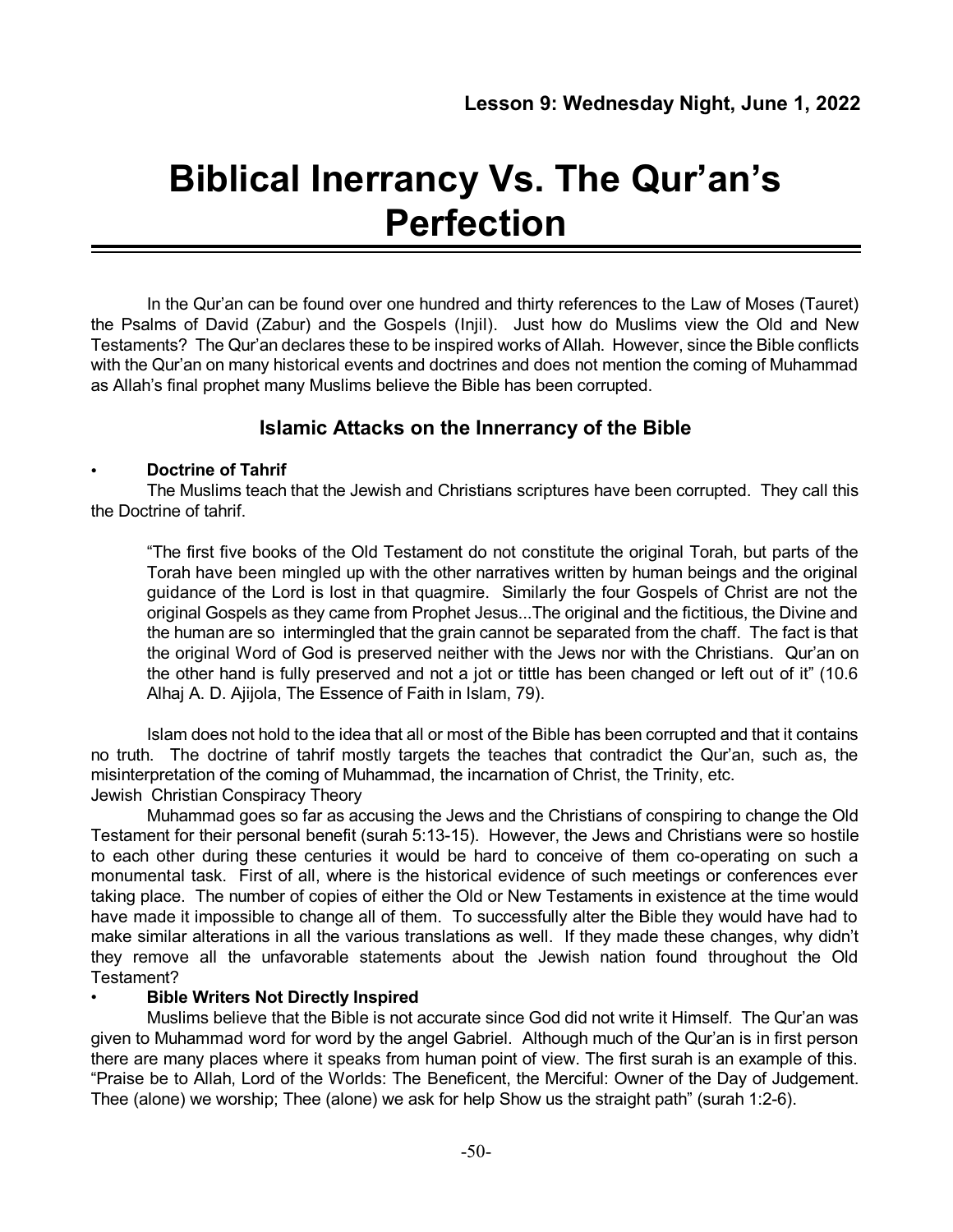The fact that the Bible speaks from a human perspective does not negate the idea of Divine inspiration. Throughout the Old Testament the reader will find over and over again the phrases: "Thus says the Lord" or "The word of the Lord came to me" (Is. 1:10,18; 6:8; Jer. 1:4; Ezek. 1:3). Several passages of the New Testament claim that "all Scripture is given by inspiration of God" (2 Tim. 3:16a) through the agency of the Holy Spirit. "These things we also speak, not in words which man's wisdom teaches but which the Holy Spirit teaches, comparing spiritual things with spiritual" (1 Cor. 2:13). "For the prophecy came not in old time by the will of man: but holy men of God spake as they were moved by the Holy Ghost" (2 Pet. 1:21).

#### • **Many Versions**

Muslims argue that there are many different versions of the Bible. This is not an accurate representation of the facts. The King James, the New King James, the Revised Standard, the American Standard, or the New International are not contradicting versions. These are merely different translations of the Hebrew and Greek manuscripts into English. The Bible has been translated into nearly 2000 different languages or dialects. Instead of representing different versions they are merely the same message in a different language.

The Qur'an as well has been translated into several different languages. Would it be fair to argue that there are many different or differing versions of the Qur'an. The message of the Qur'an has not been changed. Neither has the message of the Bible been changed by various transactions.

#### • **4000 Different Gospels**

Muslim apologist Ahmed Deedat claimed "Out of over four thousand differing manuscripts the Christians boast about, the church fathers just selected four which tallied with their prejudices and called them Gospels of Matthew, Mark, Luke and John" (8.20 Ron Rhodes). Although there many be many different copies of ancient manuscripts in existence these do not represent different or differing gospels. We have thousands of manuscripts of the twenty-seven books of the New Testament. Several hundred of these may be of Matthew or Mark or Luke or John. This would not add up to be several hundred different gospels, but multiple copies of the four Gospels.

The four Gospels may differ in content, but they are the same. One may provide different details or events of the life of Jesus, but they do not contradict each other. Many have been able to harmonize the four Gospels into one story. This would not be possible if they were differing Gospels.

Muslims may be confusing the various manuscripts with the pseudo-gospels written by gnostics starting in the late second century. At most there are a dozen different gnostic gospels not 4000. These are not included in the New Testament because they contradict the rest of the Bible and each other. Only the Gospels which are considered inspired by God have been included into the New Testament. Historically Unreliable

Muslims attack the historical reliability of the Bible. Time and space will not permit an exhaustive list of the supposed historical inaccuracies.

Before the flood of Noah's day the descendants of Adam lived to be over nine hundred years of age. God told Noah He would shorten it to "one hundred and twenty years" (Gen. 6:3). Yet, Muslims argue that the descendants of Noah lived far beyond that age. God never promised the age reduction would be immediate. It instead came about gradually. In fact, the inspired author of these words, Moses, lived to be exactly one hundred and twenty years (Deut. 34:7).

Islam also sees a historical contradiction with the genealogical lists of Matthew and Luke. According to Luke Jesus' grandfather was Heli, but Matthew lists Jacob as the name of Jesus' grandfather. The answer to this alleged discrepancy is simple. While Matthew traces Jesus' paternal genealogy through his legal father Joseph, Luke traces it through His mother, Mary.

In fact, no other book of antiquity is as historically accurate as the Bible. Nelson Glueck wrote, "It may be stated categorically that no archaeological discovery has ever controverted a Biblical reference. Scores of Archaeological findings have been made which confirm in clear outline or exact detail historical statements in the Bible" (11.46 Geisler).

#### • **Scientific Inaccuracy**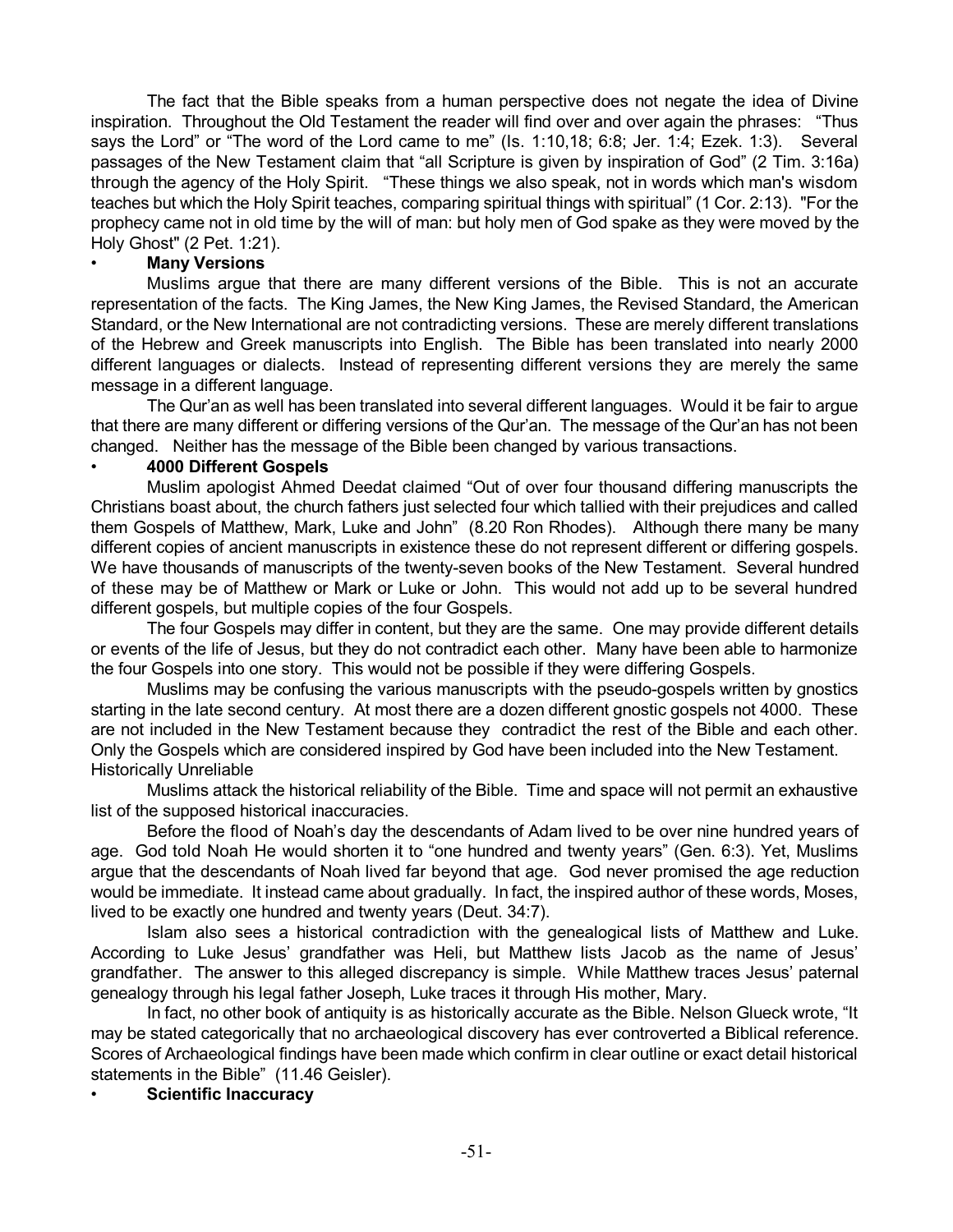A modern Muslim apologist, Maurice Bucaille, contends that Genesis 1 is "a masterpiece of inaccuracy from a scientific point of view" (10.28 Geisler). Each point and day of creation is shown to be illogical and scientifically unacceptable. The scientific information used to refute Genesis 1 is from the highly speculative theories of evolution. Indeed the creation of the sun and moon after the creation of the Earth does not work with the prevailing views of science about the evolution of our solar system (Gen. 1:14-19). However, the scientific inaccuracies are only valid if you believe in evolution. In the Bible God is the all-powerful creator and in the Qur'an Allah is the mighty one who can do all things. Therefore, whether you are a Muslim or a Christian creation is a supernatural event that cannot be explained by scientific laws.

## **Defense of Biblical Inspiration**

## **The Qur'an Borrows from the Bible**

As mentioned in a previous lesson, much of the content of the Qur'an can be traced back to the Bible as its original source. To attack the inspiration of the Bible and its content is to indirectly discredit the Qur'an. To remove all the Biblical influence found in the Qur'an would destroy it. Muslims also use select passages from both the Old and New Testaments to prove the prophethood of Muhammad. Ironically, Islam claims this very Bible to be corrupt.

## **The Bible Considered Inspired by Qur'an**

The Qur'an validates the legitimacy of the Bible. Allah commanded Muhammad to seek help from those who read the Bible in order to eliminate any doubts. "And if thou (Muhammad) art in doubt concerning that which We reveal unto thee, then question those who read the Scripture (that was) before thee. Verily the truth from thy Lord hath come unto thee. So be not thou of the waverers" (surah 10:94). The Qur'an specifically supports the inspiration of the Torah and the Gospel "He hath revealed unto thee [Mohammed] the Scripture with truth, confirming that which was (revealed) before it, even as he revealed the Torah and the Gospel" (surah 3:3). In fact, the Qur'an goes to great lengths showing the many prophets of the Bible that were inspired by Allah. "We divided them into twelve tribes, nations; and We inspired Moses" (surah 7:160). "And We inspired Moses and his brother" (surah 10:87). "Lo! We inspire thee as We inspired Noah and the prophets after him, as We inspired Abraham and Ishmael and Isaac and Jacob and the tribes, and Jesus and Job and Jonah and Aaron and Solomon, and as We imparted unto David the Psalms;" (surah 4:163). It even claims the Allah inspired the teachings of Jesus through the Holy Spirit (surah 2:87). Sublime titles are given by the Qur'an to the Bible, such as:"The Book of God," "The Word of God," "the lucid Book," "A light and guidance to man," "A decision for all matters," "A guidance and mercy," "The illumination," etc.

Oddly enough the Qur'an suggested that the same God produced both the Qur'an and the Bible. "And argue not with the People of the Scripture unless it be in (a way) that is better save with such of them as do wrong; and say: We believe in that which hath revealed unto us and revealed unto you; our God and your God is One, and unto Him we surrender" (surah 29:46). "We believe in God and the revelation given to us and to Abraham, Ishmael, Isaac, Jacob, the Tribes, to Moses, Jesus and that given to all prophets from their Lord. We make no distinction between them and bow to God in submission" (Surah 2:136).

The Qur'an claims that the Bible is the Word of God and should be followed by both Jew and Christians (surahs 2:285; 3:3; 48; 70; 184; 5:44; 46,77; 5:68; 6:91, 154; 11:110; 17:2,4,14; 19:12,30; 21:7; 23:49; 24:35; 28:2, 43,52; 29:46; 32:23; 37:117; 40:53; 41:45; 45:16; 57:25, 26,27a; 62:5; 98:4).

## **The Bible is Immutable**

Muslims claim that the Bible is "The word of Allah" (surah 72:75). The Qur'an claims that God's Word (both the Qur'an and the Bible) is inerrant and cannot be changed. " there is none to change the words of Allah [meaning that the Bible could not be altered], and certainly there has come to you some information about the messengers" (surah 6:34). "HE said: The knowledge thereof is with my Lord in a book [the Bible]; my Lord neither errs nor forgets" (surah 20:52). "And recite that which hath been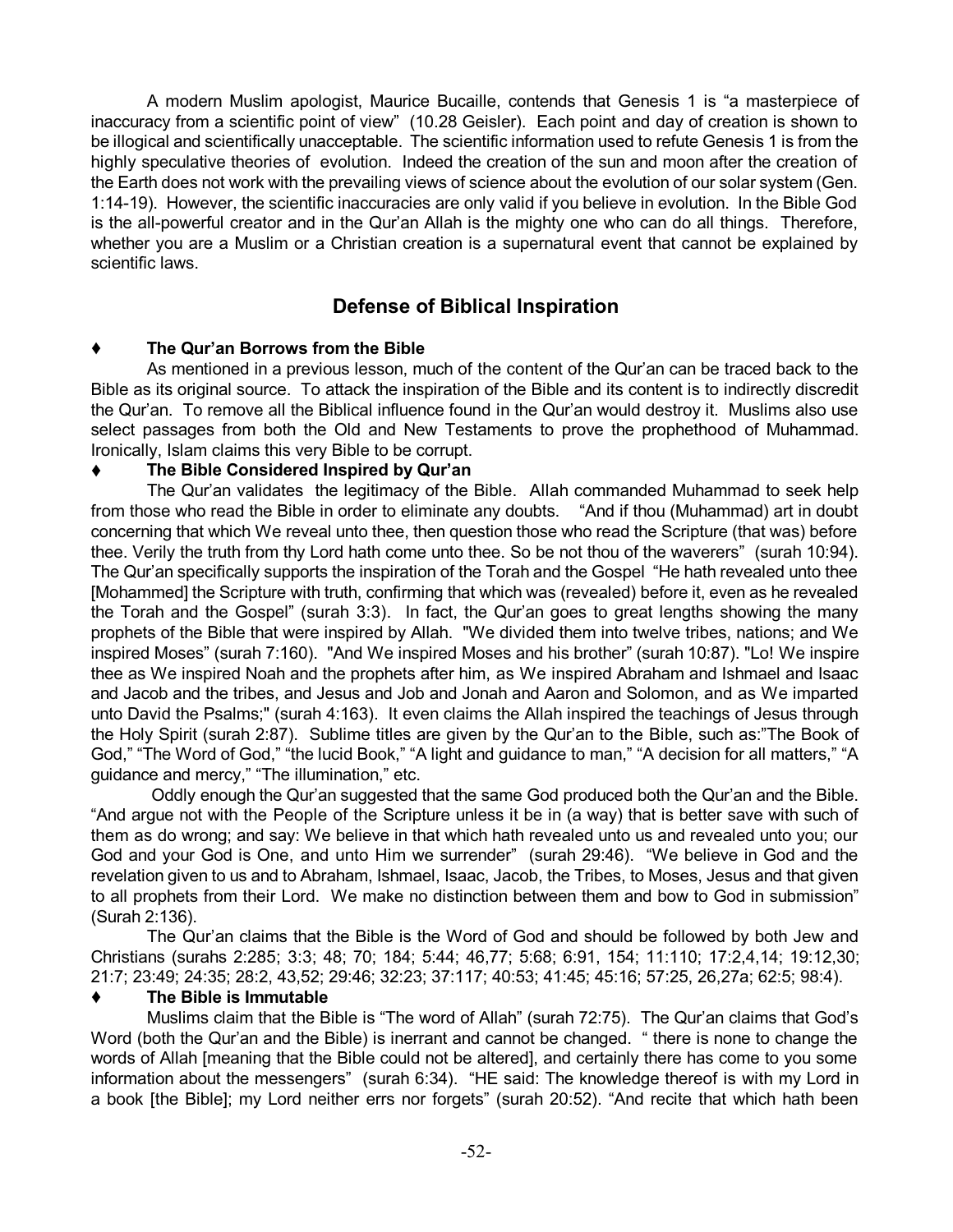revealed unto thee of the Scripture of thy Lord. There is none who can change His words, and thou wilt find no refuge beside Him" (surah 18:27). "There is no changing the Words of Allah" (surah 10:64). Therefore, the Bible must be inerrant and has not been changed.

The Bible argues against the possibility of corruption. "The grass withers, the flower fades, but the word of our God stands forever'' (Is. 40:8). "Heaven and earth will pass away, but My words will by no means pass away" (Matt. 24:35).

If Allah has the ability to preserved the Qur'an from corruption for fourteen centuries, why could he not do the same for the Bible. If Allah cannot preserve his word than he is not omnipotent. Either Allah can protect his word from corruption or he cannot. If he cannot then the Qur'an is wrong about its claims about Allah and is not inspired by him.

If the Bible has not been preserved than Allah is not its author. The Qur'an claims he is the author. Therefore, the Qur'an is wrong. If the Qur'an is wrong it is not from Allah, because Allah is perfect. The Bible and the Qur'an contradict each other to such a point that they must have two different authors.

## **The Qur'an Condemns Those Who Reject God's Word**

Those who reject the words of Allah are unjust and will be punished. "But the unjust deny the communications of Allah" (surah 6:33). "Surely they do disbelieve in the communications of Allah, they shall have a severe chastisement; and Allah is Mighty, the Lord of Retribution" (surah 3:4). Muslims reject the words of Allah by rejecting the Old and New Testaments, therefore they will be punished. Islam cannot escape these conclusions without rejecting the Qur'an.

#### **The Qur'an Contradicts the Bible**

The older revelation must be the judge of all so-called new revelations. Thus the Bible must be the standard which judges all new revelations including the Qur'an itself. Even the Qur'an treats the Bible as the barometer of truth. "And that which we have revealed to you of the Book [Bible], that is the truth verifying that which is before it; most surely with respect to His servants Allah is Aware , Seeing" (34:31). If Allah inspired the Bible, the Quran will never contradict the Bible, otherwise Allah would be contradicting himself.

The fact is, the Qur'an does contradict the Bible. Concerning the crucifixion of Jesus it states, "They killed him [Jesus] not, nor did they cause his death on the cross, but he was made to appear to them as such" (surah 4:157). The Bible claims the Jesus is the Son of God. The Qur'an emphatically denies this. Therefore, The Qur'an does contradict the Bible.

Since both the Bible and the Qur'an cannot be right. The Qur'an states the Bible is Allah's word that cannot be changed. Then it follows that when the Qur'an disagrees with the Bible it must be in error. Perhaps, it is the Qur'an and not the Bible that has been corrupted.

#### **Massive Manuscript Evidence**

Allah would not have encouraged Muhammad to rely on a corrupted Bible. Muhammad would not have asked fellow Muslims or Christians or Jews to accept a corrupted version of the Bible . Thus, some Muslims say that the Bible must have been corrupted after the time of Muhammad.

The number of Bibles that predated Muhammad are numbered into the thousands. Many more Bibles in various languages were made during and since the time of Muhammad. The content of both groups of Bibles are virtually identical.

At Qumran near the Dead Sea in 1947 a vast set of well preserved manuscripts of the Old Testament were found in two caves. When compared to the oldest manuscripts used at the time the accuracy was incredible. No corruption of the text had taken place. The text of the Old Testament is the same today has it was six hundred years before Muhammad.

#### **Few Variants**

One Muslim writer argues, "It is admitted by the most learned men in the Hebrew language, that the present English version of the Old Testament contains at least 100,000 errors (this would amount to approximately three errors in every verse)" (8.9 Ron Rhodes).

The above statement does not represent the facts. There are about 200,000 errors or variants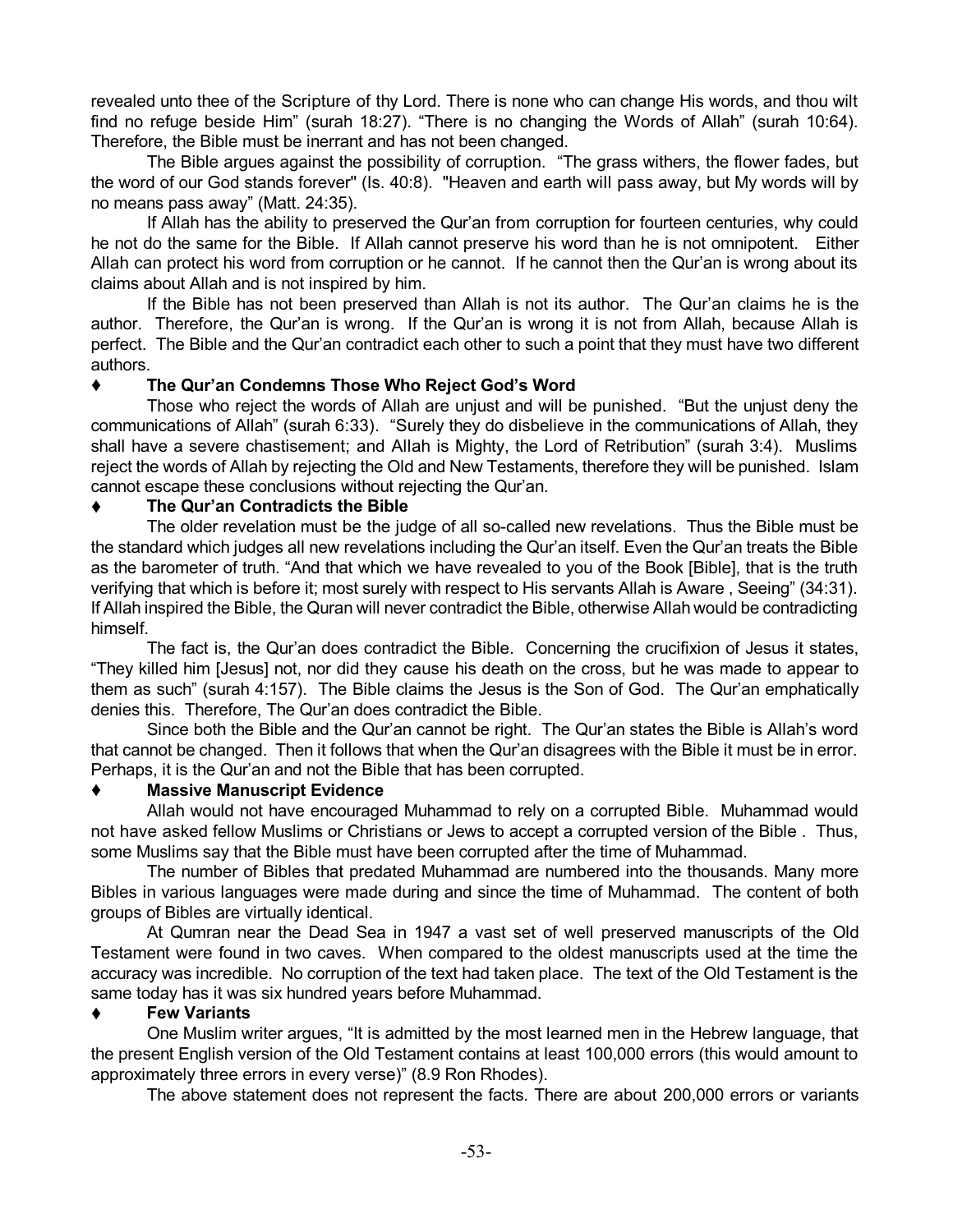found among the thousands of different ancient copies of the Bible. Most of these are variant spellings or grammatical errors or a change in word order. To put these in a proper perceptive of the 5,300 manuscripts of the New Testament one word with one letter change in 2000 manuscripts would equal 2000 variants. This alone would account for one percent of the 200,000 errors. Over ninety-nine percent of these errors or variants are insignificant and do not affect the meaning of the text. For example, if five variants are found among five manuscripts you would still be able to understand the meaning of the original writer.

- 1) Jesus Christ is the Son of God
- 2) Christ Jesus is the Son of God
- 3) Jesus Christ is God's Son
- 4) Jesus is the Son of God
- 5) Jesus Christ is hte Son of God

Because of its age and the number of manuscripts available for comparison the Bible is the most accurately transcribed book in the world. The Qur'an is only a medieval book. Uthman had all the divergent copies of the Qur'an burned so that he could standardize the text.

#### **Summary**

It is easy to make a claim that the Bible has been corrupted. Providing genuine proof that it has been corrupt is not so easy. Just because the Bible contradicts the Qur'an is not proof of its corruption.

According to Islamic doctrine the Bible cannot be corrupted. The Qur'an accepts the Bible as the Word of God. The Qur'an says the Word of God cannot be corrupted. Therefore, the Bible is not corrupted.

## **Questions:**

- 1. What is the Muslim doctrine of tahrif?
- 2. Why is a Jewish/Christian conspiracy to change and thus corrupt the Old Testament very unlikely?
- 3. True False Muslims believe that the Bible is not accurate since God did not write it Himself.
- 4. True False The Qur'an is always written in first person with Allah doing the speaking?
- 5. List passages showing the Bible claims to be inspired of God.
- 6. Why do Muslims believe there are many different and differing Bibles?
- 7. The Muslims argue that there were over 4000 gospels and that Christians on chose the four the liked to be included in the New Testament. Explain why this is not true.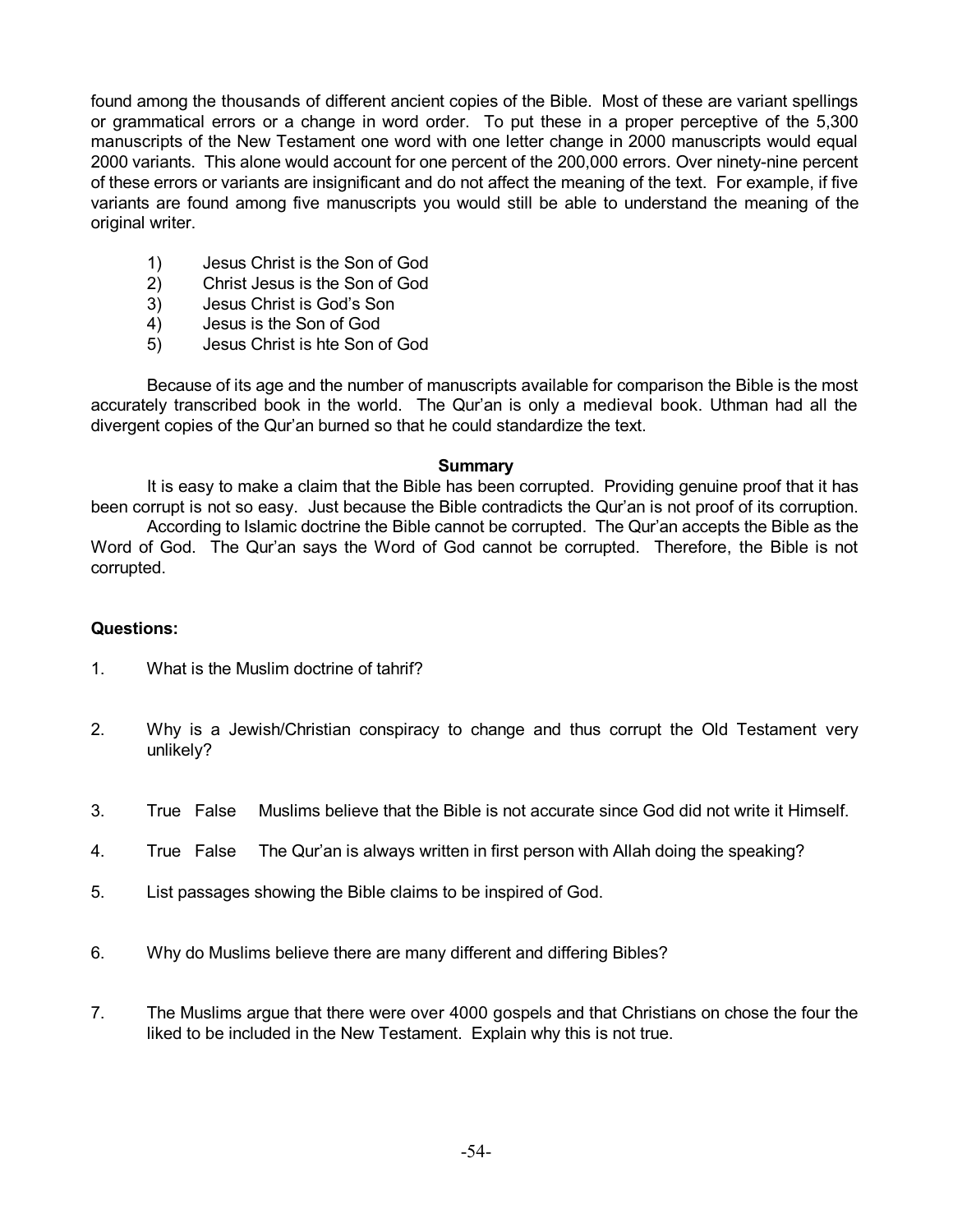- 8. Give an example of where Muslims say that the Bible is historically unreliable? Explain.
- 9. Give an example of where Muslims say that the Bible is scientifically inaccurate? Explain.
- 10. Why is it ironic for Islam to claim that the Bible is unreliable because it has been so corrupted?
- 11. True False Allah commanded Muhammad to seek help from those who read the Bible in order to eliminate any doubts.
- 12. List the Biblical prophets that the Qur'an claim were inspired by Allah?
- 13. According to the Qur'an can the Word of God be changed or corrupted?
- 14. According to the Qur'an what will happen to those who reject the Word of God?
- 15. Give an example of how the Qur'an contradicts the Bible?
- 16. Explain how the Dead Sea scrolls can be used to refute the Muslim argument that the Bible has been corrupted throughout the years.
- 17. Are there there errors to every verse in the Bible? Explain.

## **Application & Discussion:**

1. "But sanctify the Lord God in your hearts, and always be ready to give a defense to everyone who *asks you a reason for the hope that is in you, with meekness and fear"* (1 Peter 3:15). How does this verse apply to this lesson?

**Homework:** Talking to a Muslim neighbor about his need to read the Bible.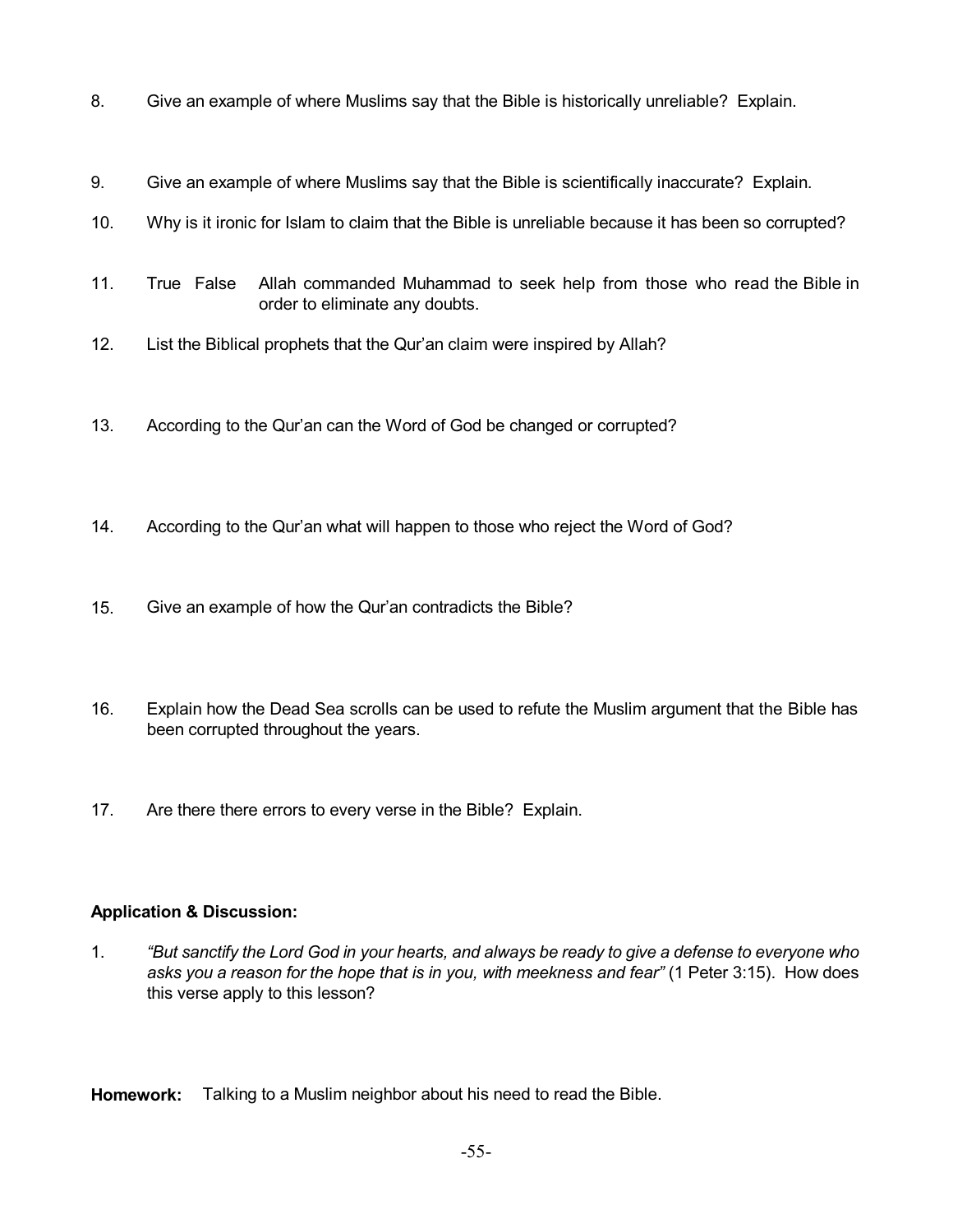# **Is the Bible Filled with Myths Like Unicorns?**

Unicorns are mentioned in the King James version of the Bible nine times, in five different books (Numbers 23:22; 24:8; Deuteronomy 33:17; Job 39:9,10; Psalms 22:21; 29:6; 92:10; and Isaiah 34:7). They are mentioned by at least five different authors: by Balaam, Moses, David, Isaiah, and even God himself in the book of Job. In some of these passages unicorns are included among known species of animals.

According to the current definition of a unicorn in the English language a unicorn is "a fabled creature symbolic of virginity and usu. represented as a horse with a single straight spiraled horn projecting from its forehead...Lat., having one horn: unis, one;...cornu, horn..." (The American Heritage College Dictionary, 3rd edition, 1475).

The mention of a fabled creature as if it were a real animal has given many skeptics cause to attack veracity of God and His Word. From a wide variety of sources on the internet one can find many of their arguments:

- < "I'm an a-unicornist, just like I'm an a-theist."
- < "I don't believe in unicorns, nor do I believe in God."
- < "There's as much evidence for unicorns as for God."
- < Atheist's apologist Richard Dawkins is pleased however, having "disproved" the existence of unicorns to extend his method to the question of God.
- < "If you believe in God, you believe in unicorns."
- < "If we are going to use the bible for science we have some tough things to explain. What are you going to do? Where are the unicorns talked about in the Bible?"
- < "No scientist has ever found a fossil of one."

Is the Bible just a collection of fair tales including such mythical creatures as the unicorn? Do the Bible's unicorns parallel the mythological monsters, such as, Bigfoot and the Loch Ness Monster.

It is true that legends of the unicorn abound throughout many cultures. The Chinese philosopher Confucius was believed by his mother to be special because she was visited by a unicorn. In 551 B.C. Confucius' pregnant mother met one in the woods and was given a small jade as the unicorn placed its head in her lap. At the end of his life Confucius himself saw a unicorn and believed it to be an omen concerning his coming death. The unicorn also figures into Jewish legends. The Midrashim associate the unicorn with Adam. When he left Eden with Eve the unicorn came with them as a simple of virtuousness and decency. The creature is also referenced in the Talmud. Folk tales among the Jews claim the unicorn to be the more fierce animal able to kill even an elephant with a single thrust of its horn. According to folklore all died out because they were to large for Noah to stow on the ark. However, another tale claims they swam the duration of the flood. Various forms of Christianity throughout the ages have made mention of the unicorn. Augustine claimed its single horn symbolized the unity of the church. The unicorn was considered a type of Christ who spiritually provided man a with the horn of salivation. Other Christian legends used the unicorn as an emblem of chastity.

The horn of a unicorn has been sought by many famous figures of history. King James I of England paid ten thousand pounds sterling for a unicorn horn. Another psuedo unicorn horn went for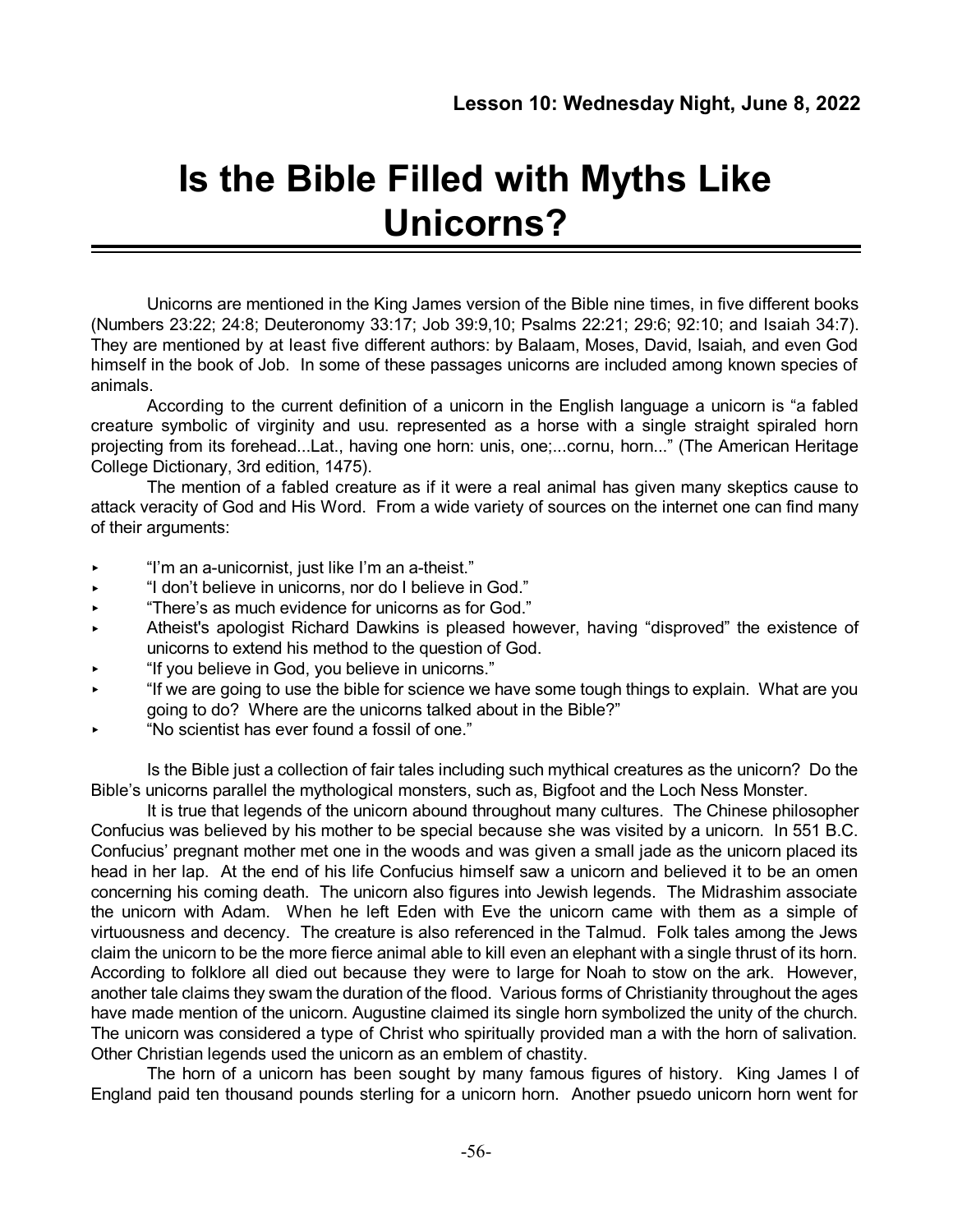twelve thousand pieces of gold paid by Pope Paul III. These fake horns have turned out to be in many cases a stag's horn or an elephant's tusk. The most realistic looking horns often depicted in art are the spiral horns from the male narwhal. It is a species of whale found in the arctic ocean.

Why is it important to explore the concerns over the use of the term "unicorn" as it is mentioned in the Bible? It is of grave concern if the Bible does pander to pagan mythology. If the Bible treats one fabled creature as if it is real how can anyone trust the Bible in regard to its claims concerning the miracles of the Bible or the existence of heaven or hell or God as Creator or Jesus Christ as His Son? Christians are to defend the Bible. Peter commanded, "But sanctify the Lord God in your hearts, and always be ready to give a defense to everyone who asks you a reason for the hope that is in you, with meekness and fear" (1 Peter 3:15).

#### **Are the Unicorns of the Bible Symbolic Creatures?**

In the prophecies of Daniel is mentioned a singled-horned goat. "And as I was considering, behold, an he goat came from the west on the face of the whole earth, and touched not the ground: and the goat had a notable horn between his eyes" (Daniel 8:5). However, this is an obvious use of figurative language used in apocalyptic literature.

In the King James Version in the nine times "unicorn" is used in this translation, it symbolizes power. This is true even in those passages where the unicorn is treated as a real animal.

- ► Numbers 23:22 "God brought them out of Egypt; he hath as it were the strength of an **unicorn**."
- < Numbers 24:8 "God brought him forth out of Egypt; he hath as it were the strength of an **unicorn**: he shall eat up the nations his enemies, and shall break their bones, and pierce them through with his arrows."
- < Job 39:9 "Will the **unicorn** be willing to serve thee, or abide by thy crib?"
- < Job 39:10 "Canst thou bind the **unicorn** with his band in the furrow? or will he harrow the valleys after thee?"
- Psalms 29:6 "He maketh them also to skip like a calf; Lebanon and Sirion like a young **unicorn**."
- < Psalms 92:10 "But my horn shalt thou exalt like the horn of an **unicorn**: I shall be anointed with fresh oil."
- < Deuteronomy 33:17 "His glory is like the firstling of his bullock, and his horns are like the horns of **unicorns**: with them he shall push the people together to the ends of the earth: and they are the ten thousands of Ephraim, and they are the thousands of Manasseh."
- < Psalms 22:21 "Save me from the lion's mouth: for thou hast heard me from the horns of the **unicorns**."
- < Isaiah 34:7 "And the **unicorns** shall come down with them, and the bullocks with the bulls; and their land shall be soaked with blood, and their dust made fat with fatness."

#### **Are Unicorns Real?**

Unicorn horses are unknown in natural history. However there are genetic disorders of horned animals. In Italy a roe deer was discovered with one horn in the middle of its forehead in 2008. However, it was an unusual genetic mutation which did not give the animal more power or strength.

The Bible does indeed treat unicorns just as real as the well known animals found mentioned within the same context. In the book of Job God is asking the patriarch a list of questions concerning his knowledge concerning zoology. God cites the unicorn in the context of familiar animals, such as, peacocks, lambs, lions, bullocks, goats, donkeys, horses, dogs, eagles, and calves (Job 39:9f). In this passage God reminds Job of the unicorn "whose strength is great" and is ineffective for agricultural work. An imaginary fantasy animal would have defeated the purpose of God's illustration. In other passages it is pointed out they are known to skip like calves (Psalm 29:6), traveling like bullocks, and bleeding when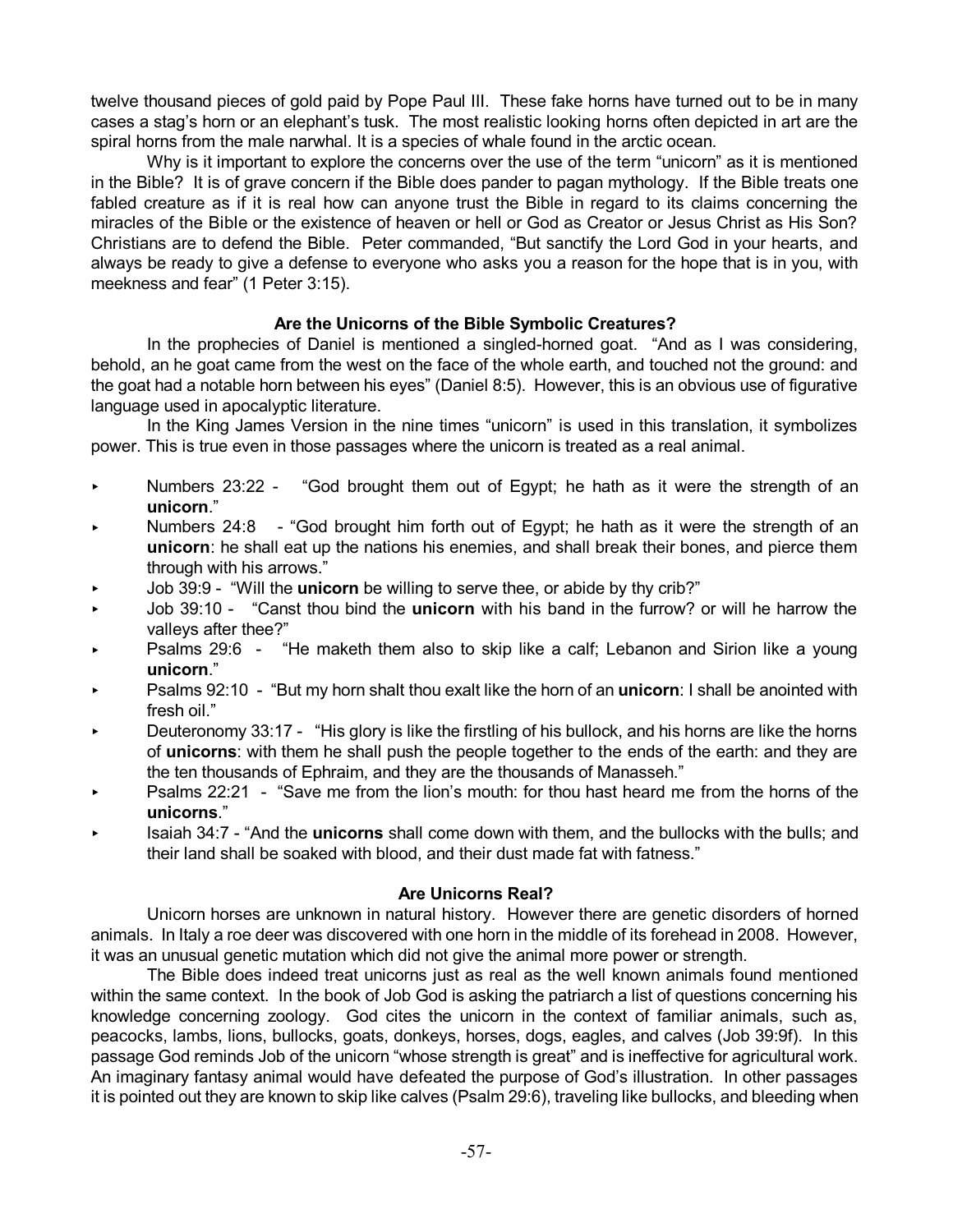#### they die (Isaiah 34:7).

After an honest investigation of the use of "unicorn" in the Bible and the contexts in which it is used, this writer has come to some conclusions. First, unicorns in at least some places in the Bible are real creatures. Secondly, based upon an understanding of what is being referred to in the Bible as unicorns, it is also believed they are real animals which can be found in nature and zoos today. An explanation will come in next week's article.

Nine times in the King James Version unicorns are mentioned as bona fide creatures right along with well-known animals. Did unicorns exist in Bible times? Yes they did! Do they now exist? This author has seen several up close at multiple zoos across the country.

#### **How Do Modern Translations Read?**

Today the Bible student is blessed with having the Bible translated into English and many other languages over an over again. This often aids in research by giving various scholars a chance to interpret the meaning of some rare or obscure words found in the Hebrew or Greek texts. Translators are widely divided over how to translate the Hebrew term used for unicorn into modern English. Consider the list below showing the various number of translations which differ and how many claim it was a "wild oxen."

- wild oxen 18
- buffalo 1
- rams 1
- oxen 1
- bullocks 1
- wild animals 1

Many of the foreign translations also differ as to how to render the term. The four French versions all refer to buffalo (buffles). The dozen Spanish versions also refer mostly to buffalo (búfalos), but with wild oxen (bueyes salvajes) and wild bull (toros salvajes) as variants.

The Hebrew word is translated as "ox" or "wild ox" in every other English version of the Bible. Why do so many modern translations use "wild oxen"? Technically, there is not such thing as a wild ox. An ox is a domesticated bull. The English word "unicorn" in modern Hebrew is had-keren, which is the compound of two words: qeren meaning "horn" and "had" (from 'echad) meaning one. The term is clearly equivalent to the meaning of uni (one) and -corn (horn).

Some believe the Hebrew term re'em is actually derived from an Assyrian word for a auroch which was a wild bull. Note the similarity between the Assyrian word rimu and the Hebrew word re'em. When they are depicted on Ashurnasirpal II's palace wall and the stone prism of Esarhaddon their profile gives the appearance of a one-horned bovine. However, it is highly unlikely the Hebrews or Assyrians borrowed terms from their unrelated languages in this case.

## **Why Did the King Jesus Version Use "Unicorn"?**

The King James version followed the Latin Vulgate and the Greek Septuagint which translated re'em with a term meaning a "one-honored" beast. Martin Luther also translated it into a similar German term. Words change in mean over time, it is also prudent for translators to understand the meaning of a term as it was understood by the audience who read these Old Testament books. This is also true of the readers of the King James version when it was published four hundred years ago. In the original printing of the King James, the term unicorn found in Isaiah 34:7 has a footnote which reads, "Or Rhinoceros." In the Latin text of Job 39:9 the Hebrew term is translated "rinoceros." (numquid volet rinoceros servire tibi, aut morabitur ad praesepe tuum). Out of the nine scripture verses that mention unicorns, there are five different Latin words that are being used: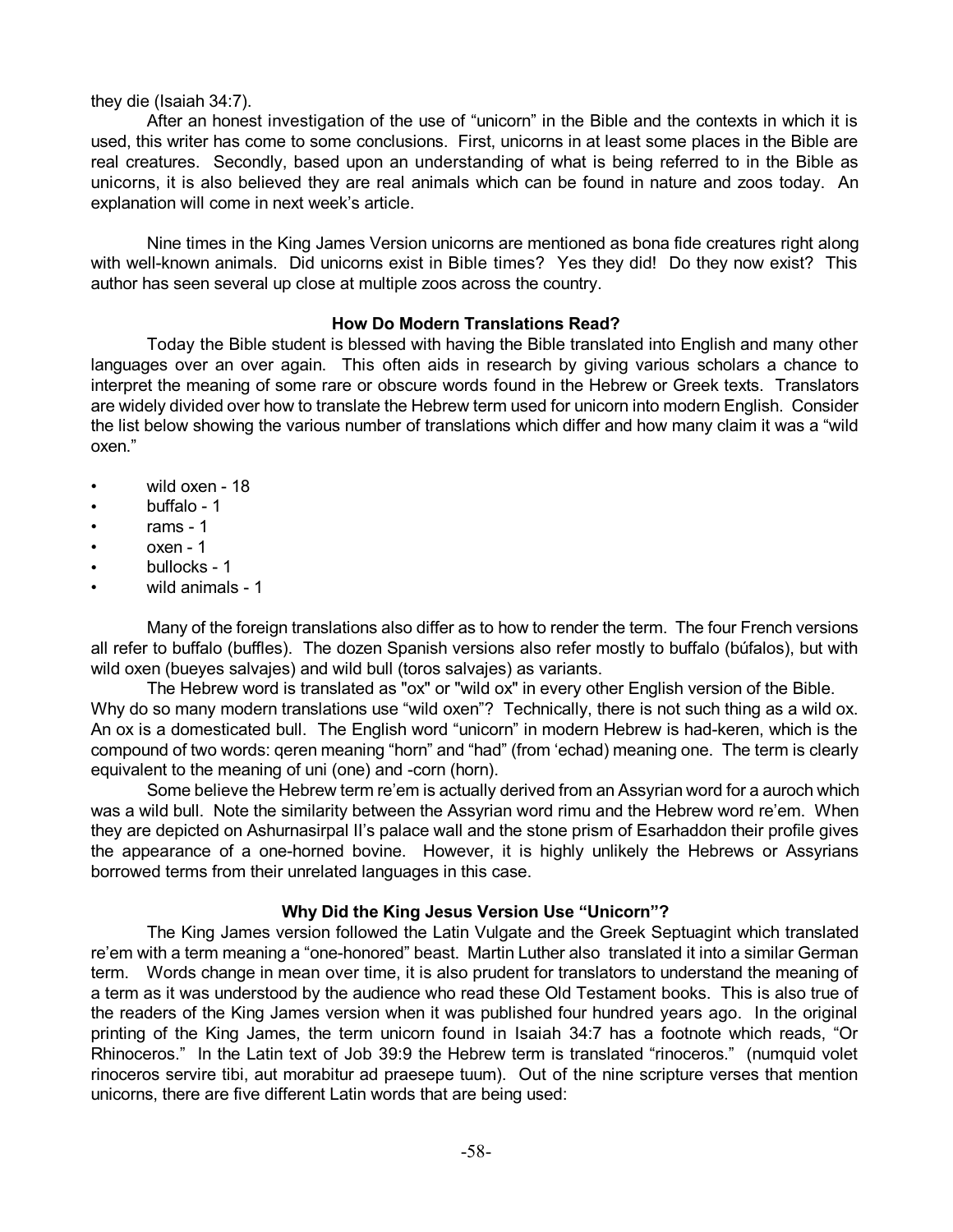- rinoceros
- rinocerotis
- rinocerota
- unicornium
- unicornis

Back in 1828 if one looked up the definition of unicorn in Noah Webster's Dictionary, they would find the following definition: "An animal with one horn; the monoceros. this name is often applied to the rhinoceros." If they turned back to the read the meaning of "rhinoceros", they would find: "A genus of quadrupeds of two species, one of which, the unicorn, has a single horn growing almost erect from the nose. This animal when full grown, is said to be 12 feet in length. There is another species with two horns, the bicornis. They are natives of Asia and Africa." So, whether one goes to the English of four hundred years ago or two hundred years ago they would discover "unicorn" was another term from "rhinoceros."

When compared to the Biblical references portraying the characteristics of unicorns it is easy to see how the rhinoceros fits the description. A full-grown rhino has great strength (Num. 23:22; 24:8). They are not easily penned in an normal animal coral (Job 39:9). It would be suicide to try to hitch them up to a plow (Job 39:10). They have been known to skip when they are moving fast (Ps. 29:6). The have one horn (Ps. 92:10). Rhinos can push with their horns (Deut. 33:17). One would need great help to be delivered from the threat of their horns (Ps. 22:21).

Today, science recognizes five distinct species of rhinoceros. Three of these have two horns and the two other species have one horn. In fact, the scientific name of the Asian One-Horned Rhinoceros (also known as the Indian Rhinoceros or the Javan Rhinoceros) is rhinoceros unicornis. This in contrast to the two-horned Black Rhino known in science as the diceros bicornis (two-horned). Unicornis and bicornis are Latin words. Scientists often refer to an adult male rhinoceros as a bull. Eric Dinerstein's book about the one-horned rhinoceros is titled: "The return of the Unicorns."

The Greek term for unicorn is monoceros. It was the term found in the Septuagint translation of the Old Testament. They were aware of the Indian rhino. Pliny the Elder mentions the an Indian ox as one-horned beasts, as well as "a very fierce animal called the monoceros which has the head of the stag, the feet of the elephant, and the tail of the boar, while the rest of the body is like that of the horse; it makes a deep lowing noise, and has a single black horn, which projects from the middle of its forehead, two cubits in length" (Book 8. Chapter 31).

Marco Polo described the one-horned rhino as "scarcely smaller than elephants. They have the hair of a buffalo and feet like an elephant's. They have a single large black horn in the middle of the forehead... They have a head like a wild boar's… They spend their time by preference wallowing in mud and slime. They are very ugly brutes to look at. They are not at all such as we describe them when we relate that they let themselves be captured by virgins, but clean contrary to our notions."

So called-prehistoric man depicted one-horned wooly rhinoceros in their pictographs. Scientist know of a now extinct elasmotherium sibiricum which was a giant one-horned rhinoceros often referred to as "The Giant Unicorn."

Today's definition of the word "unicorn" says absolutely nothing about a rhinoceros, and today's definition of "rhinoceros" says absolutely nothing about a unicorn. The definitions have changed over time. However, it is clear that the translators of the King James Version were referencing the one-horned rhinoceros and not the fabled horse like creature of mythology with a single-horn protruding from its forehead.

If you cannot trust God to know the difference between a mythical creature and reality how can you call His word inerrant? If His Word is errant how can you thrust your soul's salvation to an fraudulent Bible? But God's Word is truth, it is not filled with myths. Our Bible is trustworthy or reliable.

## **Questions:**

1. How many time are "unicorns" mentioned in the King James Bible?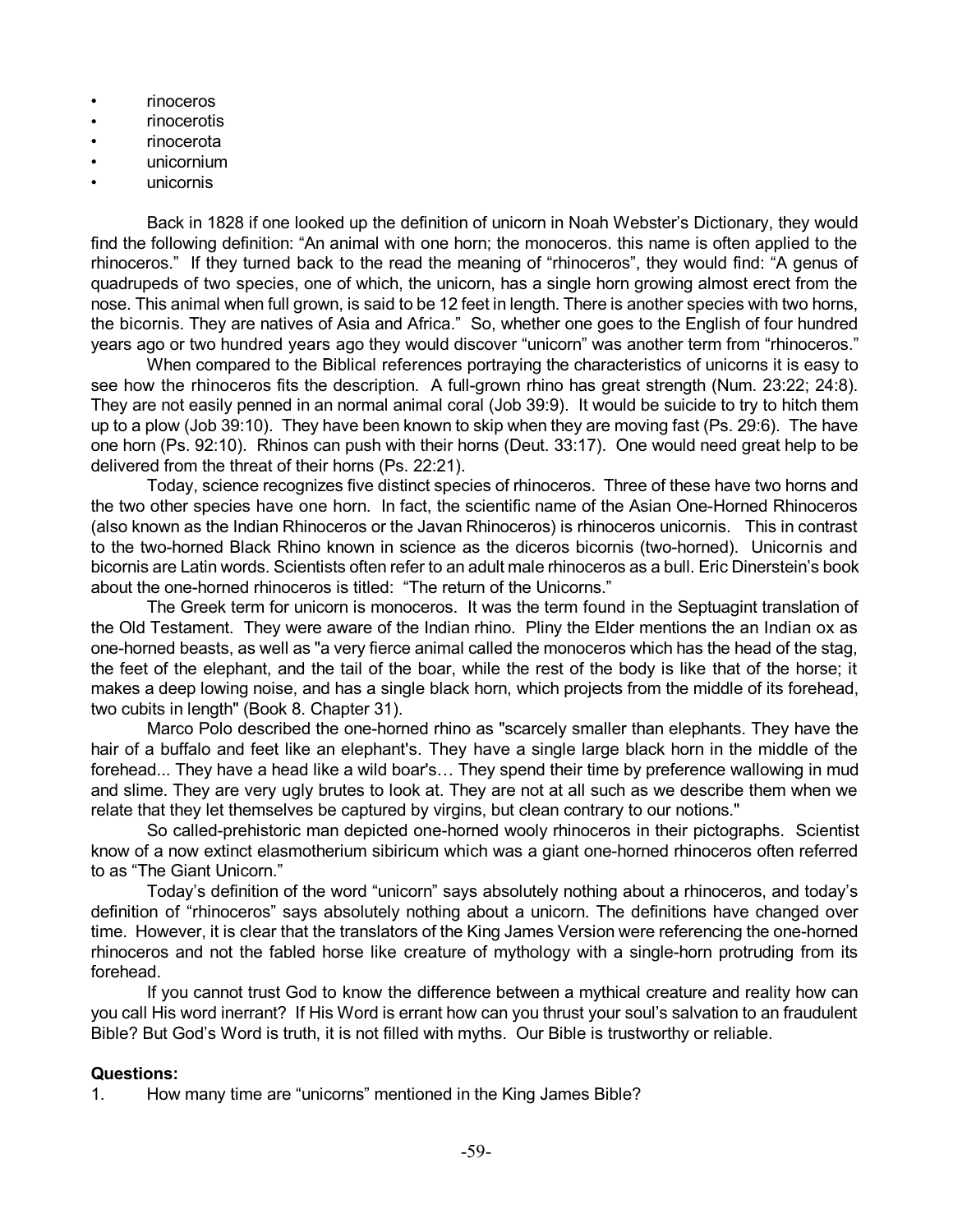- 2. Unicorn in Hebrew is Had-keren which means...
	- a) one horn
	- b) auroch
	- c) wild ox
	- d) hello kitty
- 3. Matching
- \_\_\_\_ Confucius a. horn used as a fake unicorn horn Lewish folklore **b.** when they left paradise the unicorns went with them drown in Noah's flood c. able to kill an elephant with a single blow equal theists atheists and the stead of the control of the paid 10,000 pounds sterling for a fake unicorn horn Adam and Eve e. believe the Bible to be filled with myths Augustine f. unicorns too big to fit in ark Narwahl whale example and the settlement of the unicorn to be a symbol of the unity of the faith of the church King James I h. His mother met unicorn in woods which foretold his birth
- Pope Paul III **I.** Paid 12,000 pieces of god for one
- 4. True False Unicorns are known fo their great power in the Bible.
- 5. True False Single-horned animals are never found in the animal kingdom.
- 6. True False The book of Job lists the unicorns among real animals like peacocks, lambs, lions, bullocks, goats, donkey, horses, dogs, eagles, and calves.
- 7. From Noah Webster's Dictionary (1828). The mannimal with one horn; the monceros, this name is often applied ot the rhinoceros.
- 8. From Noah Webster's Dictionary (1828). **Constrained a genus of quadrupeds of** two species, one of which, the unicorn, has a single horn growing almost erect from the nose. This animal when full frown, is said to be twelve feet in length. There is another species with two horns, the bicornis. They are natives of Asia and Africa.
- 9. In Isaiah 34;7 in the original printing of the King James Version, when the word *"unicorn"* is used there is a footnote that said "or  $\blacksquare$
- 10. The scientific name for the Asian one-horned rhinoceros is: \_\_\_\_\_\_\_\_\_\_\_\_\_\_\_\_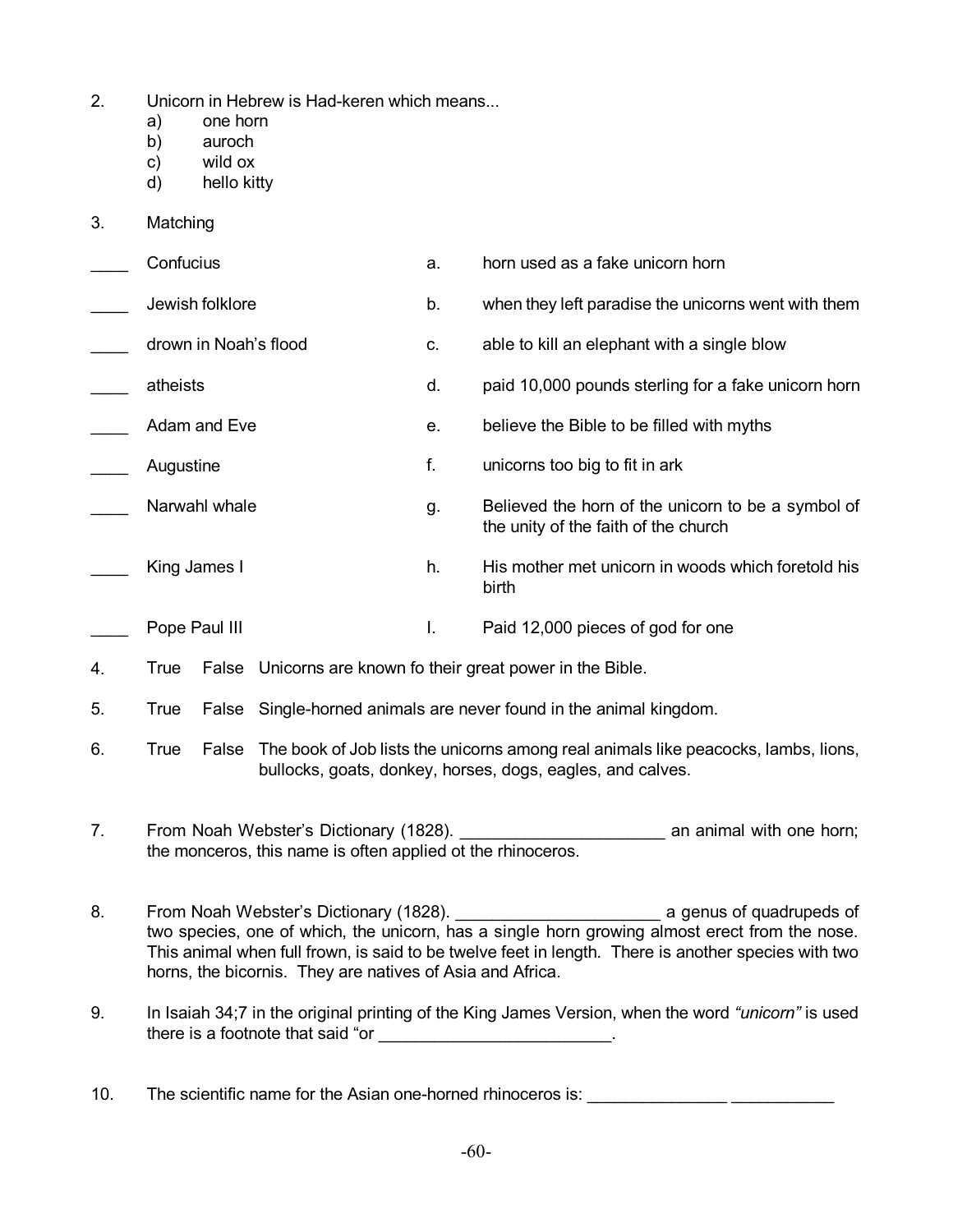- 11. Which for the following words have been translated in the place of *"unicorn"* in some translations?
	- a) wild oxen
	- b) elephant
	- c) hippo
	- d) buffalo
	- e) oxen
	- f) wild animals
	- g) rhino
	- h) dinosaur<br>i) rams
	- i) rams<br>j) bulloc
	- bullocks
- 12. Matching:

| Pliny the Elder                                           | а. | mentions a very fierce animal called the monoceros<br>meaning "one horn"                                                                               |
|-----------------------------------------------------------|----|--------------------------------------------------------------------------------------------------------------------------------------------------------|
| Marco Polo                                                | b. | Place where one can see a real live "unicorn"                                                                                                          |
| woolly rhinoceros                                         | C. | wrote that the unicorns have the hair of a buffalo<br>and feet like and elephant. The have a single large<br>black horn in the middle of the forehead. |
| Z00                                                       | d. | a book about the singl-horned rhinoceros                                                                                                               |
| "The Return of the Unicorns"<br>a book by Eric Dinerstein | е. | single-horned extinct animal                                                                                                                           |

## **Application & Discussion:**

1. There are thirty-four references to *"dragons"* in the King James Version. How can you explain this when most people believe that dragons are mythical creatures?

**Homework:** Explain to someone that the Bible is not filled with myths. However, many misunderstand the Bible words. Use unicorns as an example.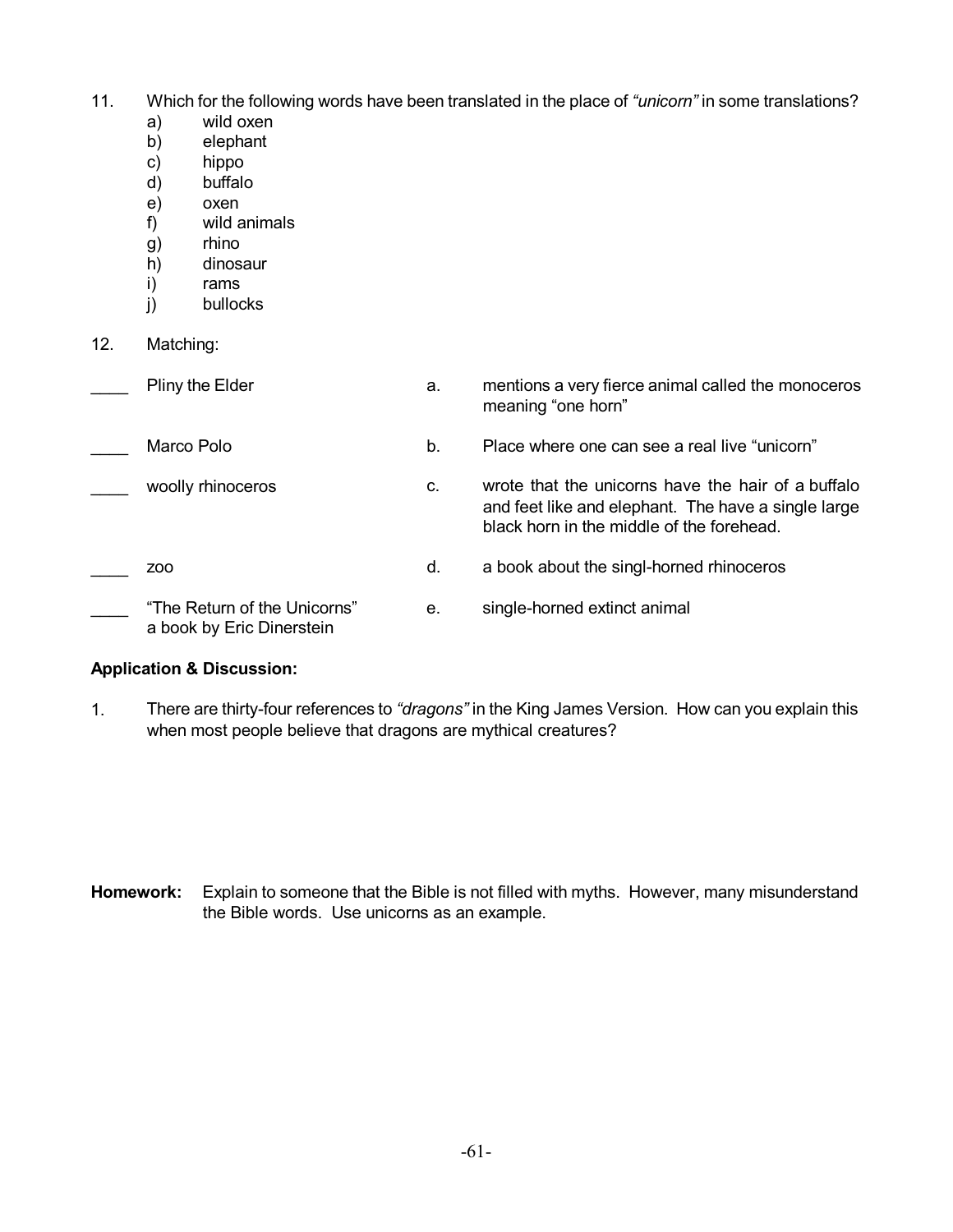# **Does God Condone or Overlook Lying?**

God hates lying*. "Lying lips are an abomination to the Lord, But those who deal truthfully are His delight"* (Proverbs 12:22). He hates *"a lying tongue"* and *"a false witness that speaketh lies"* (Proverbs 6:16-19).

Although all men can and do lie God does not. *"Let God be true but every man a liar"* (Rom. 3:4). "And also the Strength of Israel will not lie nor relent. For He is not a man, that He should relent" (1 Samuel 15:29). God will never break one of His promises. *"God is not a man, that He should lie, Nor a* son of man, that He should repent. Has He said, and will He not do? Or has He spoken, and will He not *make it good?"* (Numbers 23:19). For God to hate lying and then lie would be the very height of hypocrisy.

As previously noted from Scripture God cannot and does not lie. He never has or will He ever practice any form of dishonesty. Are there instances when lies or deceptions are appropriate, justified or at least to be overlooked by God? Would God ever reward lying?

According to the observation of some students of the Bible it would appear there are times when God allows men and women to lie with impunity and even with God's blessing. Does the Lord have a double-standard? Is God dishonest about the sinfulness of lying?

The God of the Bible never commends, commands or rewards lying. However, men of God have never been perfect or flawless. Sometimes their faith in God is lacking. They attempt to save themselves from trouble. Momentarily they fail to realize that God could have delivered them from evil without them fabricating a story. Even though the people who told lies in the Bible did not always get in trouble, God knew and disapproved of the lies they were involved in. This is true even when He does not specifically address the sin or punish them for it. Again, this does not necessarily mean that God approves or condones such a sin.

The Bible is filled with myriads of illustrations of good men of faith in God resorting to telling lies instead of trusting in God. Abraham, a friend of God, falls into this category. On two occasions Abraham passed off his wife Sarah as his sister in order to save himself from getting killed. In the first instance Abraham lied by omission to Pharaoh. A famine afflicted Canaan so severely that Abraham felt he had to move to Egypt to survive. "And it came to pass, when he was close to entering Egypt, that he said to Sarai his wife, *"Indeed I know that you are a woman of beautiful countenance. ...Please say you are my* sister, that it may be well with me for your sake, and that I may live because of you." ... And Pharaoh called Abram and said, "What is this you have done to me? Why did you not tell me that she was your *wife?"* (Genesis 12:11,13,18). In fact, Abraham was asking Sarai to tell the truth - she was his "sister." This is partly true. Yet he implores her to leave out the part about being married. Nevertheless, he obviously meant to convey non-marriage with Sarah. The threat to his life was real. Pharaoh could have murdered Abraham to seize his beautiful wife for the kings' harem. Abraham's ploy did not keep Sarah from being taken into Pharaoh's harem. Note, she was still beautiful after sixty-five. In return the king of Egypt bestowed lavish gifts upon Abraham (Gen. 12:16;13:2). God showed his disapproval of this situation by striking Pharaoh with a sudden illness. He could not take Sarah to his bed before he fell deathly ill. After finding out Sarah was Abraham's wife, Pharaoh's conscience was pained with the thought he came close to committing adultery with another man's wife. Although Pharaoh realized Abraham had acted logically to save his life, he felt deceived. He sent Abraham out of Egypt with the gifts. This does not imply God approved of Abraham's lie. Instead, the patriarch's lack of faith was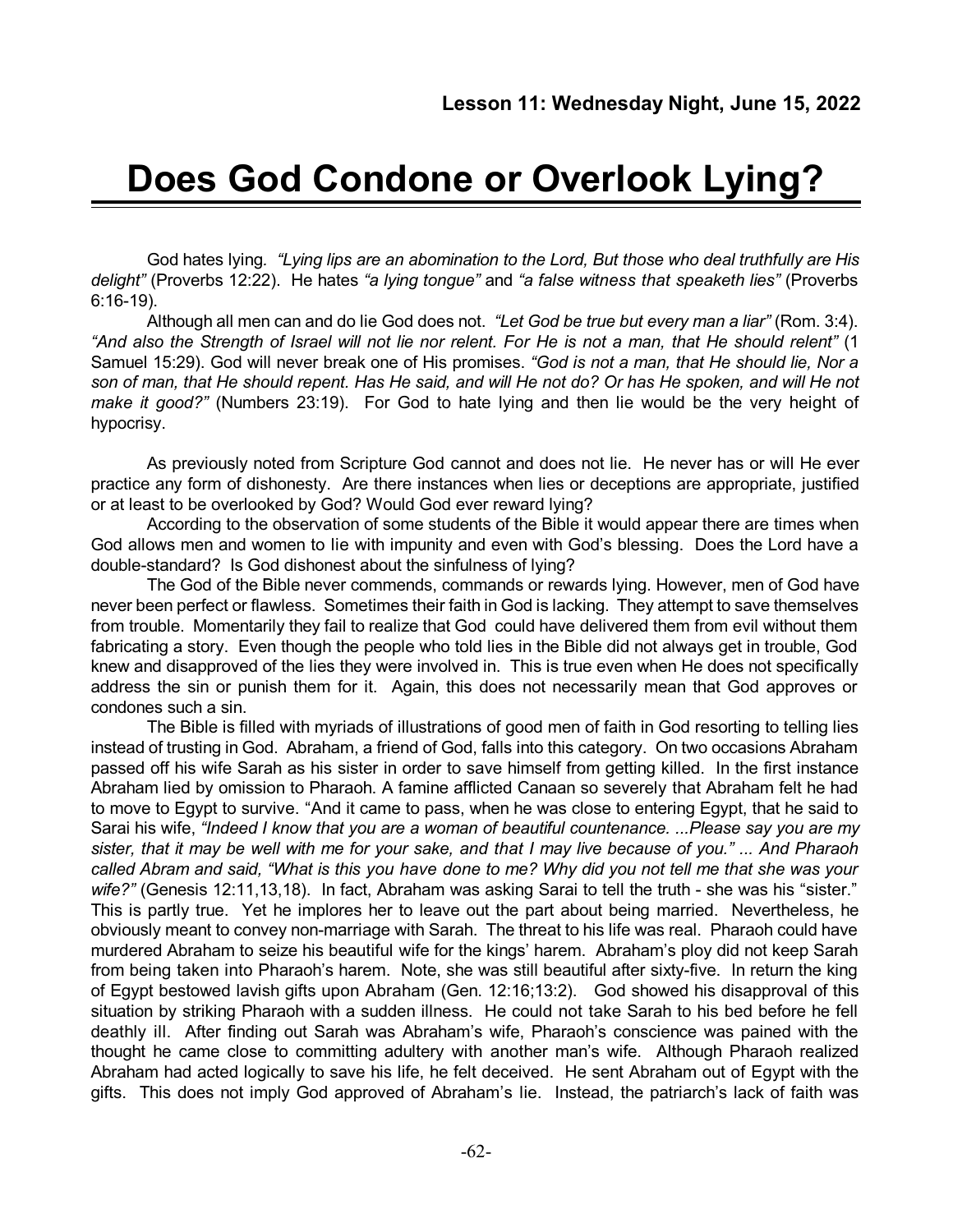manifested by this entire episode.

Later, Sarah laughed at the promise of God to bless her with a son within the year. When confronted with this irreverent response to God's promise, she lied to God. Angels sent by God asked Abraham, "Where is Sarah your wife?' So he said, 'Here, in the tent.' And He said, 'I will certainly return to you according to the time of life, and behold. Sarah your wife shall have a son.' (Sarah was listening *in the tent door which was behind him.) Now Abraham and Sarah were old, well advanced in age; and Sarah had passed the age of childbearing. Therefore Sarah laughed within herself, saying, 'After I have* grown old, shall I have pleasure, my lord being old also?' And the Lord said to Abraham, 'Why did Sarah laugh, saying, "hall I surely bear a child, since I am old?" Is anything too hard for the Lord? At the appointed time I will return to you, according to the time of life, and Sarah shall have a son.' But Sarah denied it, saying, 'I did not laugh,' for she was afraid. And He said, 'No, but you did laugh!"" (Genesis 18:9-15). God kept His promise and gave her the miraculous son of promise: Isaac. "Isaac" means "He will laugh." The fact Sarah lied and was still blessed by God does not prove God approved of her lie. It only proves God always keeps His promises.

Once more out of fear for his life Abraham deceived Abimelech concerning the true nature of his relationship to Sarah, his wife. After the ruse was discovered Abraham explained the situation to Abimelech. "Because I thought, surely the fear of God is not in this place; and they will kill me on account of my wife. But indeed she is truly my sister. She is the daughter of my father, but not the daughter of my *mother; and she became my wife"* (Gen. 20:11-12). He was given a thousand shekels by way of atonement for Abimelech's having taken Sarah into his palace. Although he had not touched Abraham's wife. God is not allowing Abraham to be blessed because he lied, but in spite of his lie. God is keeping His promise that He would bless His servant.

Abimelech was also told this same lie for the same reason by Abraham's son, Isaac. *"So Isaac* dwelt in Gerar. And the men of the place asked about his wife. And he said, "She is my sister"; for he was afraid to say, "She is my wife," because he thought, "lest the men of the place kill me for Rebekah, because she is beautiful to behold." Now it came to pass, when he had been there a long time, that *Abimelech king of the Philistines looked through a window, and saw, and there was Isaac, showing endearment to Rebekah his wife. Then Abimelech called Isaac and said, "Quite obviously she is your* wife; so how could you say, 'She is my sister'?" Isaac said to him, "Because I said, 'Lest I die on account of her."" And Abimelech said, "What is this you have done to us? One of the people might soon have lain *with your wife, and you would have brought guilt on us." So Abimelech charged all his people, saying,* "He who touches this man or his wife shall surely be put to death." Then Isaac sowed in that land, and *reaped in the same year a hundredfold; and the Lord blessed him. The man began to prosper, and continued prospering until he became very prosperous; for he had possessions of flocks and possessions of herds and a great number of servants. So the Philistines envied him"* Gen. 26:6-14). Again, God kept His promises to bring blessings to Abraham and Isaac in spite of the fact Isaac lied to protect himself.

After God blesses Isaac and Rebekah with twin sons, the lies continue. Esau sold his birthright to Jacob for some bread and a bowl of lintels. As God prophesied the young brother, Jacob, supplanted his elder brother, Esau. (Genesis 25:31-34). With the help of his mother, Jacob lied to his father saying, "I am Esau your firstborn; I have done just as you told me; please arise, sit and eat of my game, that your *soul may bless me."24 Then he said, "Are you really my son Esau?"He said, "I am"* (Genesis 27:19,24). Once more God permits a liar to be blessed while God Himself keeps His promises.

At a later date Jacob's wife Rachel lies to her father Laban. Rachel was deceptive regarding idols she had stolen (Genesis 31:34-35). God no more approved of her lying than He did her stealing or her idolatry. God's grace is at work in men even though men are at work in unrighteousness.

At this point the pattern of lying found in the linage of Abraham makes deception a family tradition. Jacob's sons lied to him about what really happened to their little brother, Joseph. At least ten sons of Jacob conspired to sell their brother, Joseph, into slavery. They then lied to their father by deceiving him into believing he was killed by wild beast. Decades later Joseph would allay their fears concerning what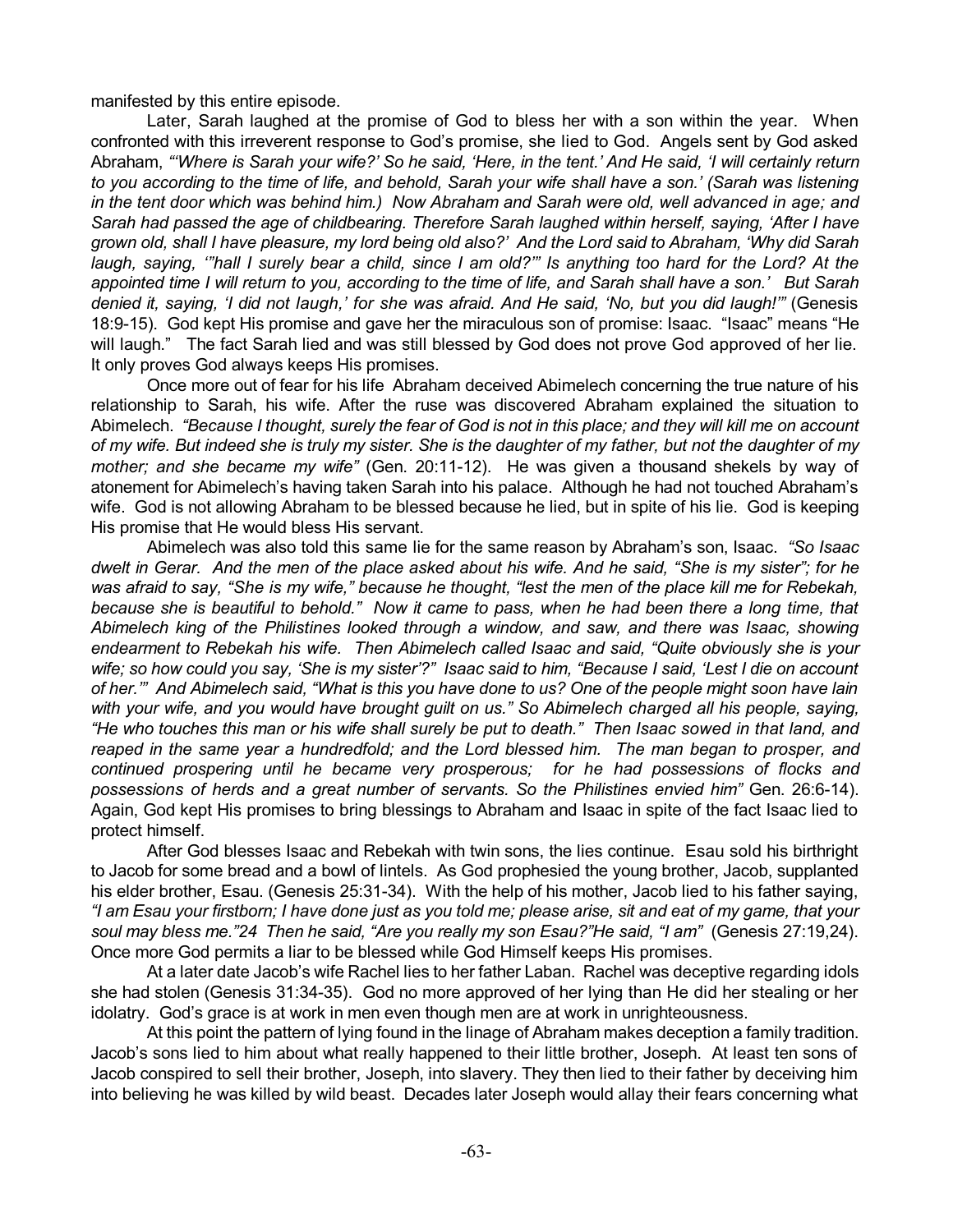they had done to him when he was but a youth. He said, *"God sent me before you to preserve a* posterity for you in the earth, and to save your lives by a great deliverance. So now it was not you who sent me here, but God; and He has made me a father to Pharaoh, and lord of all his house, and a ruler throughout all the land of Egypt...But as for you, you meant evil against me; but God meant it for good, in order to bring it about as it is this day, to save many people alive. Now therefore, do not be afraid; I *will provide for you and your little ones." And he comforted them and spoke kindly to them" "* (Genesis 45:7,8; 50:20,21). While all men keep on lying, all the while God keeps His promises. By Divine providence their sins resulted in God's mercy. This in no way exonerated them from the evil they did their brother? In fact, they suffered with guilty consciences over the matter.

A lie was used to produce the lineage of King David, thus also leading to the Messiah (Ruth 4:12). Judah's sons did not produce a son through Tamar. So Judah was tricked by Tamar, which led to his admission of wrongdoing and the birth of an heir of the promises of God (Genesis 38:1-30). Tamar was not directly punished for her lie, but God kept His promise that the Messiah would come through the lineage of Judah. God did not approve of her lie anymore than He approved of their fornication.

The daughter of Jacob, Dinah, was raped by Shechem. Two of her brothers, Simeon and Levi, confronted Shechem and acted like they were not going to seek revenge for this crime. *"But the sons of Jacob answered Shechem and Hamor his father, and spoke deceitfully, because he had defiled Dinah their sister"* (Genesis 34:13). The two brothers killed all the men and took their possessions, wives, and children. It would seem they two got off free of punishment for lying and murdering. Levi's lineage would become the Levitical priesthood of God for Israel. However, Jacob did rebuke and curse these two sons in his prophecy just before he died. (Genesis 49:5-7).

Regardless of all the lying done throughout the generations of Abraham, some things are very apparent: blessings or rewards were not for lying, God's apparent failure to punishment immediately is not approval for lying, and God always keeps His word, even when men use their words to lie.

The Patriarchs were not the only ones who appear to be blessed even though they lied. Throughout the history of God's chosen people, the Israelites, lying is common. Sometimes there are actual lies involved and at other times it has been assumed by students of the Bible that lying has taken place. For instance, the midwives are said to have lied to Pharaoh (Ex. 1:15-21). Out of fear concerning the ever increasing population of the Israelites Pharaoh commanded the Israelites midwives, *"when you* do the duties of a midwife for the Hebrew women, and see them on the birthstools, if it is a son, then you *shall kill him; but if it is a daughter, then she shall live"* (Ex. 1:16). First, they resorted to a strategy of delay. They postponed their response to the call from the woman in labor to such an extent that the baby was already born and safely tucked away in its crib by the time these midwives finally arrived at the house*. "And the midwives said to Pharaoh, "Because the Hebrew women are not like the Egyptian women; for they are lively and give birth before the midwives come to them"* (Ex. 1:19). They simply did not divulge the fact that their tardy arrival was deliberately planned. They did not tell a lie to Pharaoh. He did not ask them why they were always too late for the delivery. At any rate, God blessed them for their willingness to incur personal danger in order to save the lives of innocent babies. *"And so it was, because the midwives feared God, that He provided households for them"* (Ex. 1:21). The midwives are commended for fearing the Lord and not killing the babies. Both in verse seventeen and twenty-one the motive for their actions is mentioned: they *"feared God."* This is why they were blessed. The result was lives were spared. Even if they were lying in this situation such lies are not explicitly commanded or approved or rewarded by God.

One of the most famous lairs in both the Old and New Testaments was not an Israelite, but a pagan prostitute living in the doomed city of Jericho. Her name was Rahab. In this story of the destruciton of Jericho, she told at least two lies. First, she lied when she said she did not know the two spies were Israelites. "So she said, 'Yes, the men came to me, but I did not know where they were from. And it happened as the gate was being shut, when it was dark, that the men went out. Where the men went I do not know; pursue them quickly, for you may overtake them'" (Josh. 2:4,5). The second lie came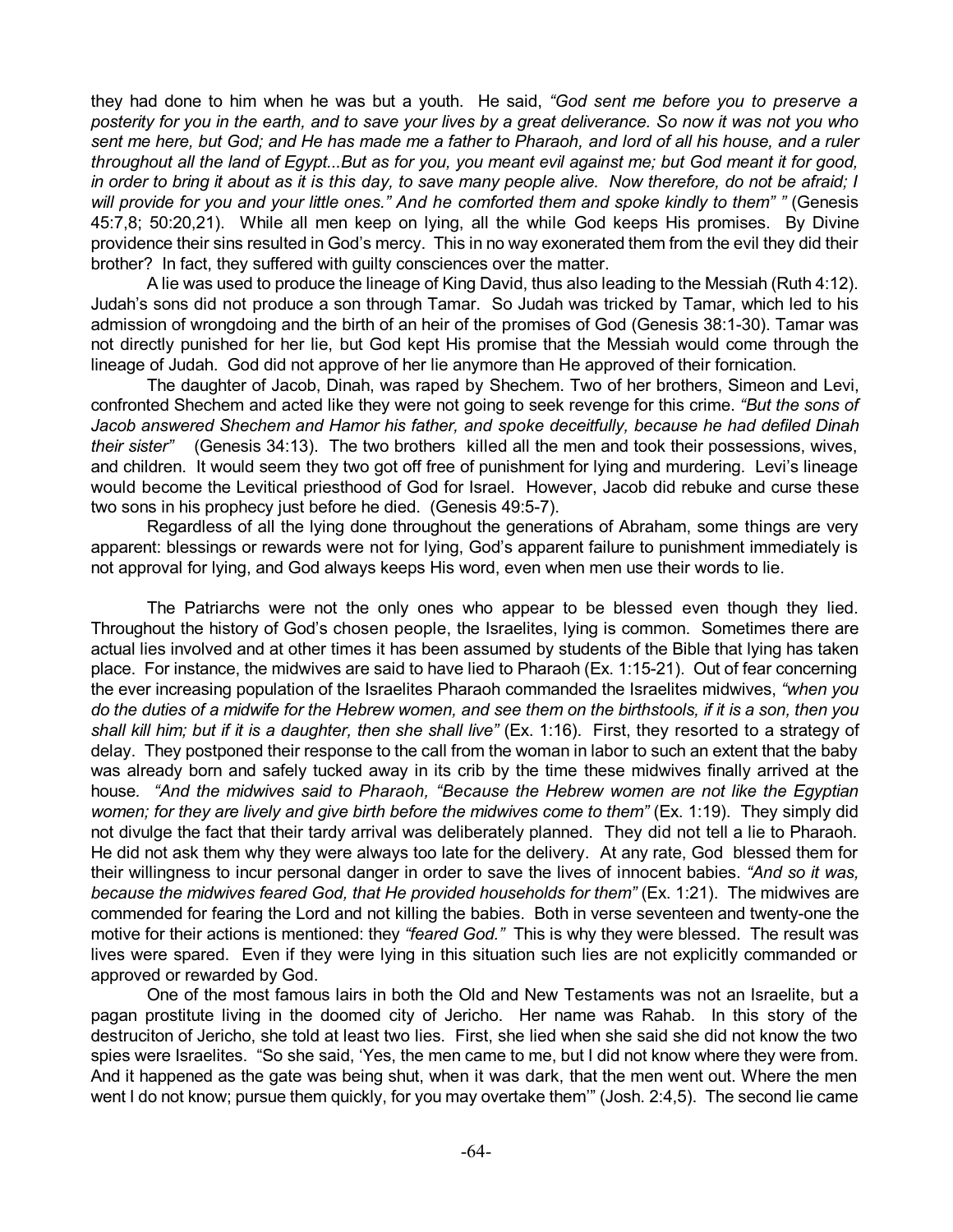when she told those searching for the spies that these Israelites had escaped the city by means of the main gate under the cover of night. Notice the spies never asked Rahab to lie. They may have never known about her lies, especially since they were hiding on the roof of her home (Joshua 2:8). The spies told her to place a scarlet cord in the window as a sign to the Israelite army that she and her family were to be spared because of her help. They were not trying to give approval for her lies but for her faith in risking her life for them. After she was spared in the destruction of Jericho, Rahab joined the Israelites and married Salmon of Judah. She bore him as son, Boaz. This is the same Boaz through whose linage King David was born. Not only was she an ancestress of David but also of Jesus Christ (Matt. 1:5,6).

Twice in the New Testament Rahab is honored by God's inspired prophets. The Hebrew writer gave her as an example of faith that is pleasing to God. *"By faith the harlot Rahab did not perish with those who did not believe, when she had received the spies with peace"* (Heb. 11:31). Next James points our her example of justification by faith. Likewise, was not Rahab the harlot also justified by works when she received the messengers and sent them out another way?" (James 2:25).

The actual problem with the story of Rahab is not whether she lied. Clearly she did tell lies. The concern here is whether or not God blesses Rahab as a result of her lies? She was blessed because of her active, obedient faith before God. God blessed her despite her lies.

God no more rewarded Rahab for her lying than he did for her being a harlot. Remember she was a prostitute who lived in a pagan city. Wayne Jackson has observed: "The case of Rahab is an example of where God honored a person due to their obedient faith in spite of a personal character flaw. Consider the following facts about this incident. Rahab was from a pagan environment. Her concept of morality and her personal lifestyle (she was a harlot) needed considerable refining. In spite of this sordid background, she had developed a genuine faith in Jehovah (Josh. 2:9ff.)" [1986, 22:23]. What is surprising here is not Rahab's lying to pagan government officials, but her faith in God. Both New Testament passages praise her faith, they do not mention her lies but her being a prostitute. If the Old Testament story proves God justifies lying to saved the two spies, than the New Testament passages prove God justifies prostitution in certain situations. Who can believe it?

Rahab lied. Does this mean she remained a liar throughout her life? Can it be proven that God never held her accountable for her lies or never forgave her? Many men women of faith in the Bible committed sins for which there is not mention of God's direct condemnation or of their repentance. In James 2:23, Abraham is referred to as "the friend of God." Yet he agreed to Sarah's plan to help God's promises to be fulfilled by taking Hagar as a second wife and fathering Ishmael. Furthermore, the incomplete information about Rahab concerning her lies and prostitution in no way should be used to over look on the plain passages of scripture which condemn the wickedness of both lying and fornication.

The next proof text used by some to claim God approves of lying is found when Rahab's descendant David is announced king of Israel by the prophet Samuel. What if one lies to protect his life or that of a loved one? Wouldn't lying at such a situation be acceptable to God? Some might find such a proof text with 1 Samuel 16: *"Now the LORD said to Samuel, `How long will you mourn for Saul, seeing* I have rejected him from reigning over Israel? Fill your horn with oil, and go; I am sending you to Jesse the Bethlehemite. For I have provided Myself a king among his sons.' And Samuel said, `How can I go? If Saul hears it, he will kill me.' And the LORD said, `Take a heifer with you, and say, `I have come to sacrifice to the LORD.' `Then invite Jesse to the sacrifice, and I will show you what you shall do; you shall anoint for Me the one I name to you.' So Samuel did what the Lord said, and went to Bethlehem. And the elders of the town trembled at his coming, and said, `Do you come peaceably?' And he said, `Peaceably; I have come to sacrifice to the LORD. Sanctify yourselves, and come with me to the sacrifice.' Then he *sanctified Jesse and his sons, and invited them to the sacrifice"* (1 Sam. 16:1-5). Some believe God has instructed Samuel the prophet to lie to King Saul by his failure to tell the rejected king about the real purpose of his visit to the household of Jesse.

First, God reproved Samuel for his continued sorrow over God's rejection of Saul as king, then He sent Samuel to anoint a king from the household of Jesse. However, the old prophet was fearful of what would happen if Saul found out about his orders from God to anoint a new king. Samuel's faith was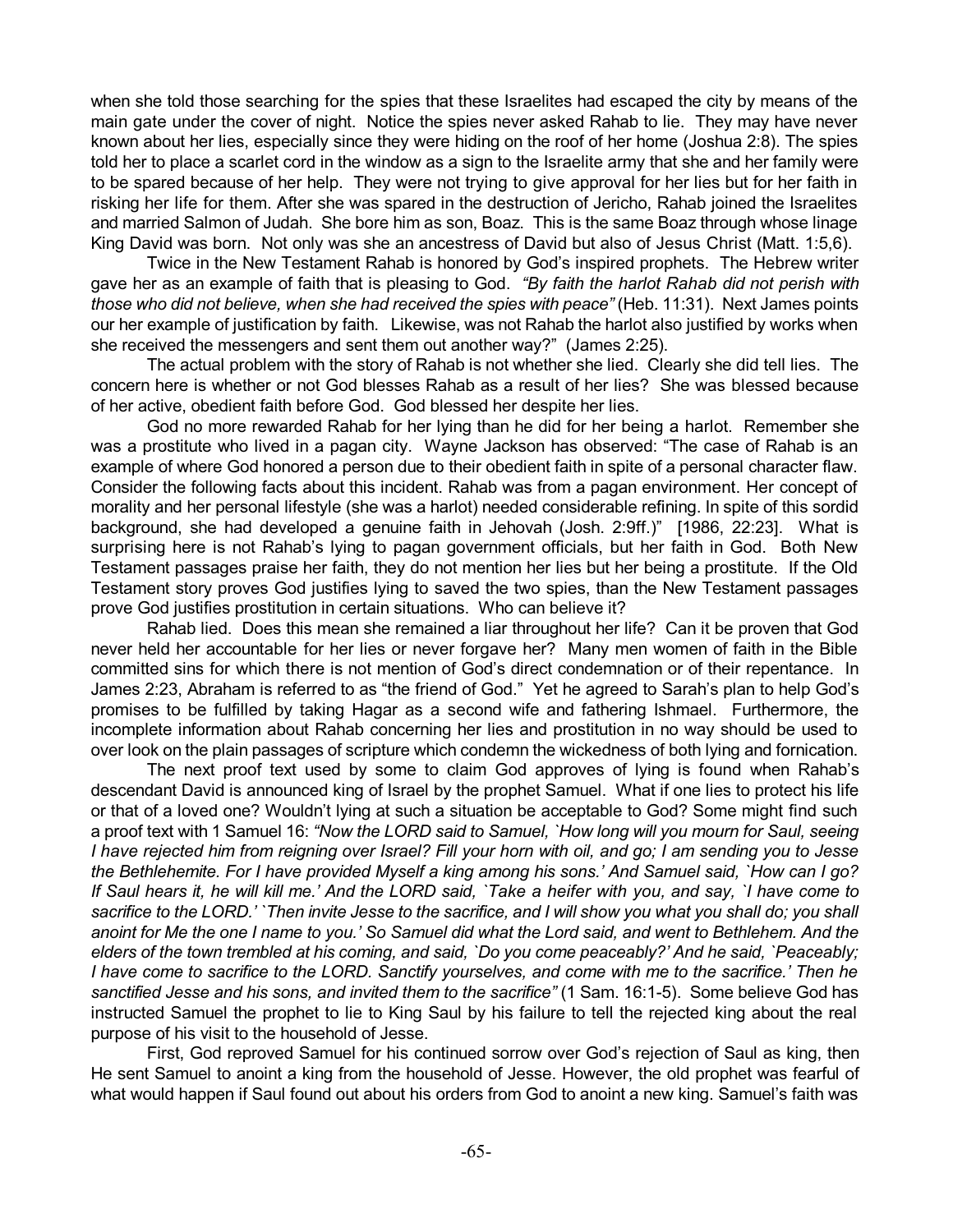not so strong as one would have expected, else he would not have feared the rage of Saul. However, God informed him to take a heifer for sacrifice and say, *"I have come to sacrifice to the Lord."* This statement by God has been interpreted by some as God suggesting that Samuel should lie.

What happened here is not at all inconsistent with the laws of truth; it was proper that Samuel should sacrifice when anointing a king. When Saul was made king there were peace offerings sacrificed at Gilgal. God has a right to request sacrifice. Samuel had a right and responsibility to sacrifice. He told the elders of Bethlehem in a matter of fact way: *"I have come to sacrifice to the Lord"* (v. 5, NASV). All of this was true and demonstrated the prophet's willingness to carry out the instructions of God Himself.

Was there a deception or lie taking place due to the fact that Samuel was not divulging the entire scope of his Divine mission? Only if the withheld information itself was deceitful. Note that it is the Divine prerogative of God to reveal as much of His will as He sees fit. The scriptures are replete with examples of God limiting knowledge of His designs to a few persons and also limiting the amount and pace of His revelation. For example, Moses was not at liberty to tell Pharaoh of God's entire plan for the Israelites (Ex. 7:16; 8:1, 9:13). God was merely setting the limit of the information His prophet was to reveal. This passage is in no way justification for an "expedient lie."

Do we tell all we know on a given subject to just anyone? Refusal to give out privileged and private information is not duplicity and falsehood, but wise. The same God who not only hates lying lips, but also hates those who stir up strife with their words (Prov. 17:14, 28; 20:3). Just think of the quarrels and hurt feelings that would result if we spoke all the facts all the time to all people. Remember, one can freely tell the truth, the whole truth, but still end up sinning with his tongue, by gossiping, stirring up strife, hate, etc.

Consider the previous chapter where Samuel informed Saul that God would take the throne from him. In describing the character of God he said, *"and also the Strength of Israel will not lie nor relent. For He is not a man, that He should relent"* (1 Sam. 15:29). This is in keeping with Hannah's praise of God earlier in the book: "No one is holy like the Lord, for there is none besides You, nor is there any rock like our God" (1 Sam. 2:2). Surely, the God of 1 Samuel would not suggest His prophet should lie!

Is there evidence from the Word of Truth which would demonstrate God's blessings upon those who tell a lie provided that their motive is "just?" So far investigation of the passages in the Old Testament have shown no proof of this.

It is true that in many other passages, the Bible appears to commend people for using deception. The judge Ehud pretended to carry a message from God to Eglon, King of Moab, when his real mission was to kill him (Jg. 3:16-23). Jael invited the battle weary Sisera into her tent under the pretense of providing him safety, but after lulling him to sleep with warm milk, drove a tent peg through his head (Jg. 4:17-22). She is celebrated for this act that eradicated a mighty adversary of God's people (5:24-27). The Gibeonites deceived the Israelites and appear to be blessed for doing so (Jgs. 16:6-17). King Saul promised to give David his oldest daughter Merab in marriage, but gave her to Adrel instead ( 1 Sam. 18:17-19). It should not be any wander that Saul youngest daughter, Michal lies to him. King Saul sent men to David's home to kill him. Michal put an image in the bed and lied to them saying David was sick. When King Saul confronted her concerning this deception, she lied again, claiming David threatened her life (1 Sam. 19:11-17). Were these justifiable lies since she was trying to save the life of her husband, David? Later, Saul's son, Jonathan lied to him. David and Jonathan were best friends. They realized Saul was out to take David's life. David was only going to risk showing up at Saul's table for the new moon feast. As son-in-law to the King he would have been expected to attend. He had Jonathan cover for his absence with a story about David going to Bethlehem to join the rest of his family in celebrating the new moon festival in the house of his father, Jesse (1 Sam. 20:6; 28,29). To protect a friend's life Jonathan was motivated to lie. Is this justifiable? Again in 1 Samuel chapter twenty-one, David lied to Ahimelech, professing to have a mission from the King, in order to obtain provisions and armor. In fact, David was not in King Saul's service; he was running for his life from him. And Jesus referred to the event in which David lied, and used this story as a lesson in Matthew 12:1-4. After Doeg killed on the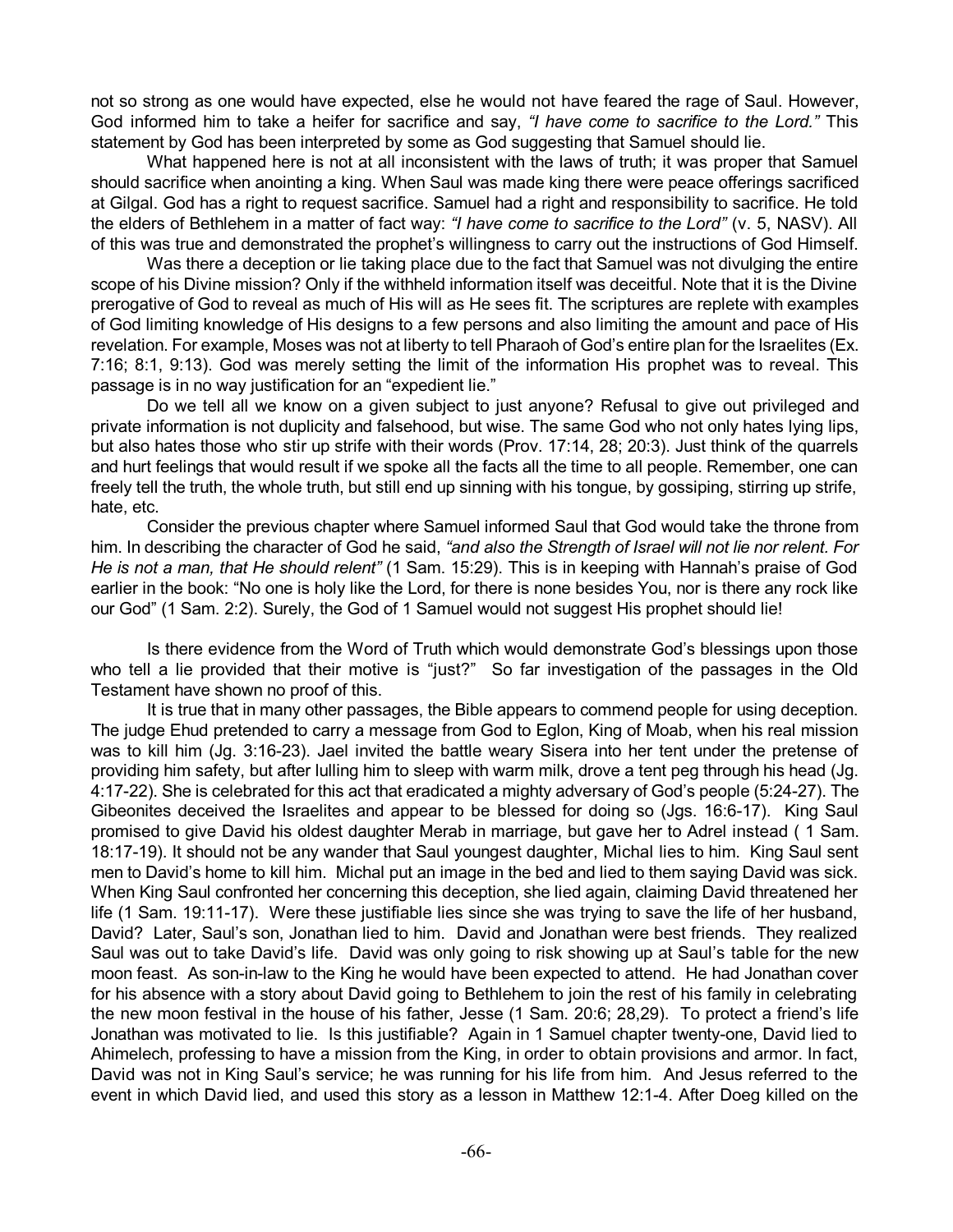preists by order of King Saul, David had to acknowledge how inexcusably guilty he was when he lied to Ahimelech about this mission at Nob and gave the priest no opportunity to choose whether he was willing to court death for David's sake. "So David said to Abiathar, "I knew that day, when Doeg the Edomite was there, that he would surely tell Saul. I have caused the death of all the persons of your father's house (1 Sam. 22:22).

David was described as a man after God's own heart, but he acted out a lie by feigning madness before the Philistines (1 Sam. 21:10-15). He lies to the Philistine king Achish a second time by telling him that he was attacking Jewish towns, when he was actually raiding other Philistine settlements (1 Samuel 27:8-12). Again, there is no censure from God and no penitence from David.

David's sent Hushai the Archite to confuse Ahithophel's council to Absolom. David told him to "say to Absalom, 'I will be your servant, O king; as I was your father's servant previously, so I will now *also be your servant,' then you may defeat the counsel of Ahithophel for me"* (2 Sam. 15:34). Hushai's council was better for the true King David. Hushai's council told the truth.

As David lay dying Solomon's succession to the throne was in jeopardy. Nathan the prophet told David's wife and Solomon's mother Bethsheba to go in and present an idea as if it were her own while Nathan came in later with the same message. This deception resulted in securing the throne for Solomon (1 Kings 1:1-34). Did God bless them for lying? No, God kept His word to make Solomon king despite the their deception.

In 1 Kings 22:20-23 there is the story of a "lying spirit" sent out by God to the false prophets of Ahab. Did God promote lies or did God allow a spirit to lie?

God's prophet, Elisha, appears to instruct Hazel to give Ben-hadad a false prophecy (2 Kings 8:10). Elisha was answering the King Ben-hadad's question about his current illness and whether or not he would die. From the sickness he would not die. Bible Knowledge Commentary states: "In response to Ben-Hadad's question, Elisha told Hazael to tell the king that he would certainly recover (as he would have if Hazael would not have interfered)…"

Jehu, while serving the Lord, lied to the worshipers of Baal in order to gain the advantage and destroy them (2 Ki. 10:18-28). Did Jehu sin in using deception in order to do God's will, destroying Baal worship in Israel, a worship for which capital punishment was prescribed?

Before the Kingdom of Judah fell to the Babylonians King Zedekiah instructs Jeremiah to lie to the king's officials about the subject of Jeremiah's conversation with the king as a means of saving Jeremiah's life (Jer. 38:24-28). No condemnation is forthcoming from God towards Jeremiah when he follows this advice. Does the end justify the means? Was his lying acceptable behavior before God?

Those who support the view the Bible encourages lying especially when the end result is noble, have turned to New Testament for proof. Paul told the brethren at Corinth "but be it so, I did not burden you: nevertheless, being crafty, I caught you with guile" (2 Cor. 12:16). Guile is a form of lying. Did Paul use lie to catch the souls of men with the Gospel or lie for the Gospel's sake?

Much of the confusion to whether or not there are passages in the Bible where God encourages, approves, overlooks or just tolerates lying can be resolved with fair and proper methods of interpretation. First, keep in mind the Bible does not give every single detail of a story. Second, many of the events recorded in the Bible do not include any details as to whether God specifically is registering approval or disapproval. Third, God does not always immediately hold men accountable for every sin like with Ananias and Sipphira. Fourth, God has been very clear that He will hold all lairs accountable for their words (Matt. 10:38; Rev. 21:8). Furthermore, "If critics of the Bible would consider the Scriptures in their entirety, rather than isolating individual passages in an attempt to justify their preconceived conclusion that the Bible contains contradictions and discrepancies, controversy over such matters would cease to exist" (Miller, Eddie J. (1983), "Did God Approve Rahab's Lie," Words of Truth, 19[12]:4, March 25). Also good students of the Bible will not left select scriptures out of the general context of the teachings of the Bible and use them as "proof-tests" to justify lying. It would be just as logical to point out the multiple wives and concubines of such men as Abraham, Jacob, and David, as proof-texts that God approves of polygamy despite the clear commands through the Bible that marriage was designed by God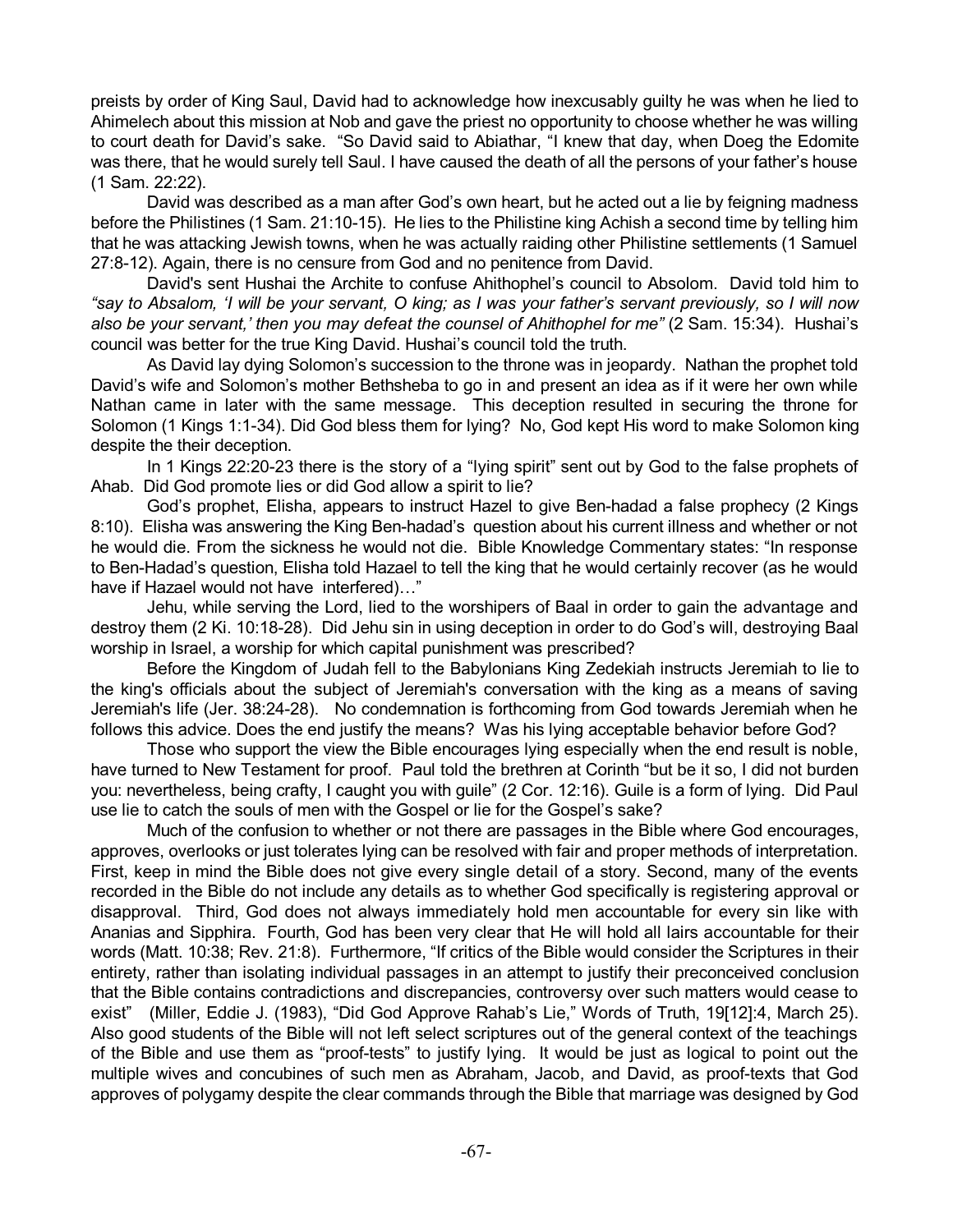to be one man joined with one woman (Mark 10:8; Gen. 2:21; Eph. 5:31). Finally, as Steve Lloyd wrote: "simply because something works out in the end does not imply that the means are justifiable before God" (1990, p. 356).

## **Questions:**

- 1. Is it possible for God to lie? Explain.
- 2. Was Sarah in any way Abraham's sister? Did Pharoah and Abhimlech feel they were lied to by Abraham?
- 3. How did Sarah lie?
- 4. Is the fact that a lair is blessed by God prove that He approves of their lies? Explain.
- 5. In Exodus chapter one did the midwives lie to Pharoah?
- 6. What lies did Rahab tell?
- 7. How id Rahab honored in the Bible? Is she being honored for lying?
- 8. Did God command Samuel to lie in 1 Samuel 16:1-5? Explain.
- 9. List the lies of David?
- 10. What five fair and proper methods of interpretation should be employed when investing one of these instances when it appears the God of Truth in encouraging, approving or overlooking the sin of lying?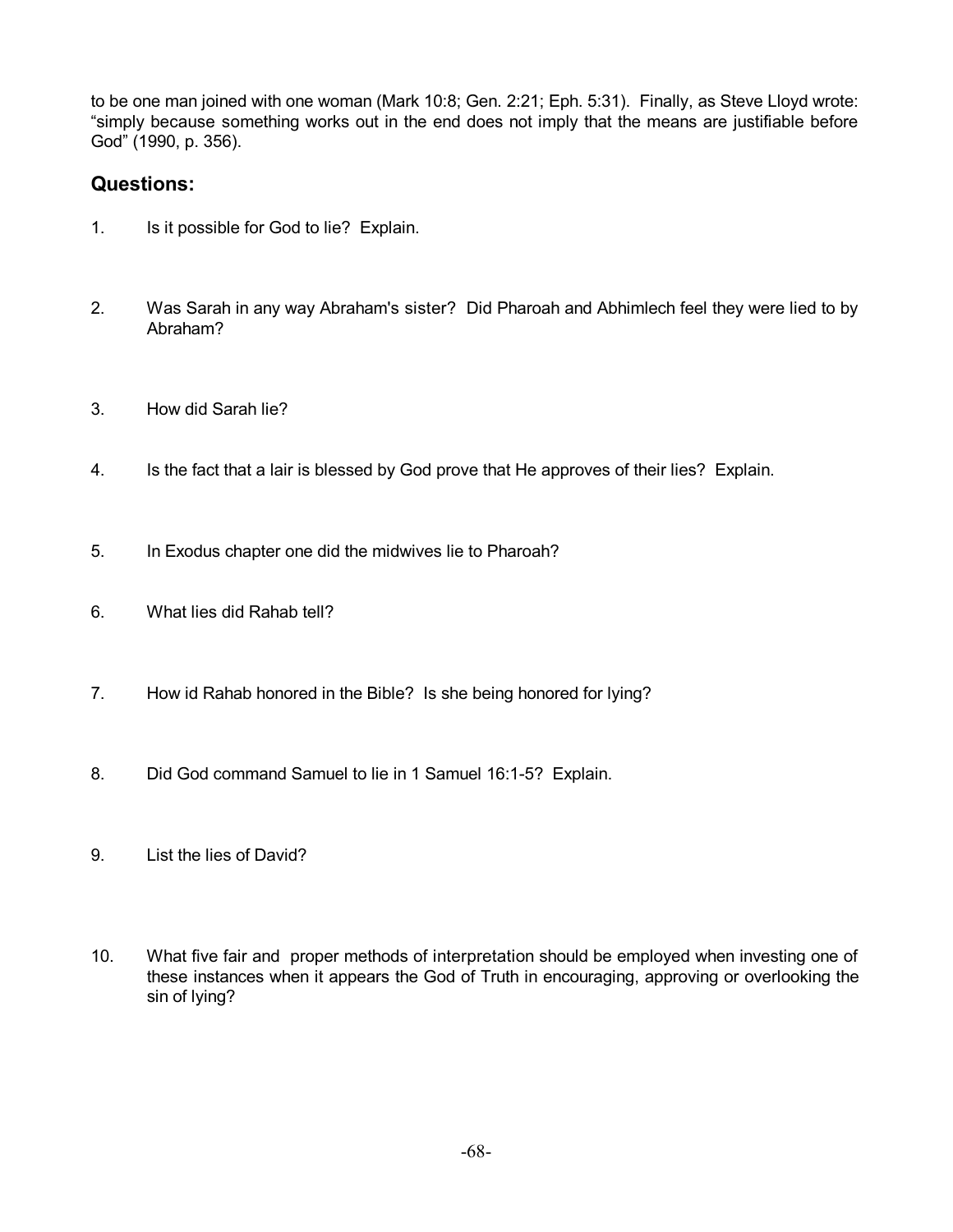## **Application & Discussion:**

- 1. When someone does not divulge all they know is this always the same as lying by omission? Explain.
- **Homework:** Look for the ways in your life you have approved, encouraged or overlooked lying in yourself and others and repent.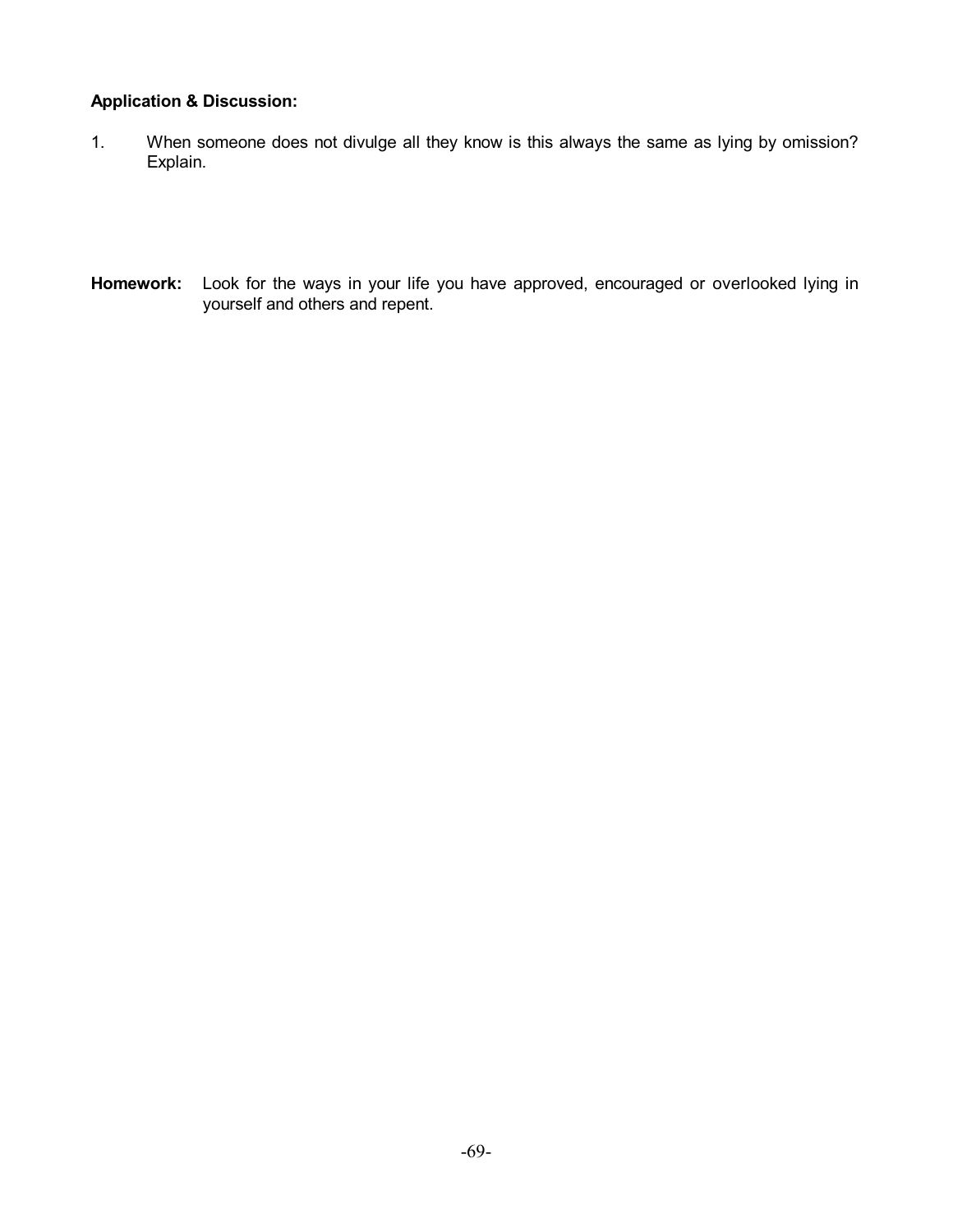# **Examining Examples of Alleged Contradictions**

Study the following examples of alleged Bible contradictions in their contexts. In the space provided resolve these difficulties.

1. God is satisfied with his works (Gen. 1:31) God is dissatisfied with his works (Gen. 6:6)

2. God knows the hearts of men (Acts 1:24; Ps 139:2,3) God tries men to find out what is in their heart (Deut. 13:3; Deut. 8:2; Gen. 22:12)

3. God is unchangeable (James 1:17; Mal 3:6; Ezek 24:14; Num 23:19) God is changeable (Gen 6:6; Jonah 3:10; 1 Sam 2:30,31; 2 Kings 20:1,4,5,6; Ex 33:1,3,17,14)

4. God is to be found by those who seek him (Matt 7:8; Prov 8:17) God is not to be found by those who seek him (Prov 1:28)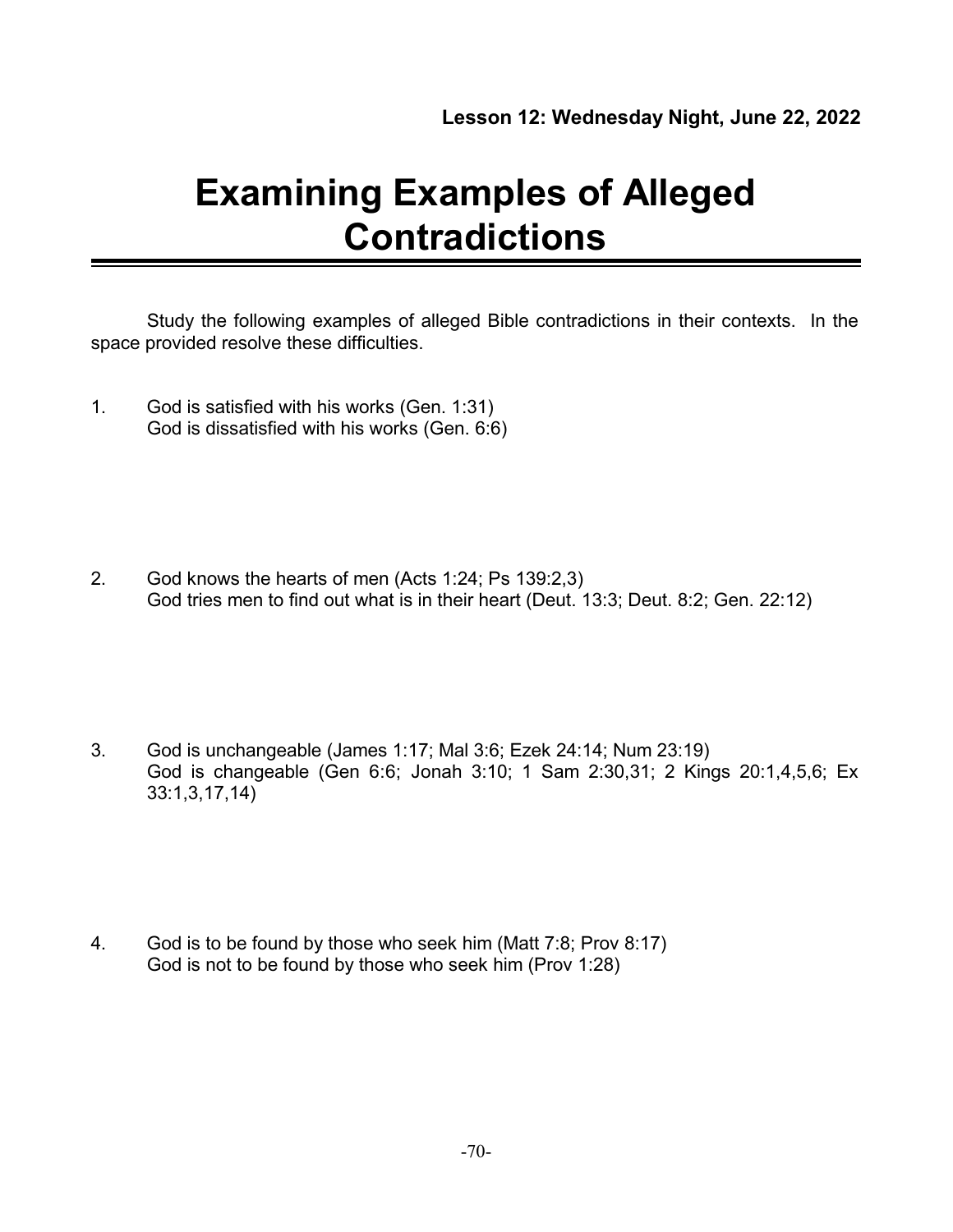5. God commands, approves of, and delights in burnt offerings, sacrifices ,and holy days (Ex 29:36; Lev 23:27; Ex 29:18; Lev 1:9) God disapproves of and has no pleasure in burnt offerings, sacrifices, and holy days (Jer 7:22; Jer 6:20; Ps 50:13,4; Isaiah 1:13,11,12)

6. God temps men (Gen 22:1; 2 Sam 24:1; Jer 20:7; Matt 6:13) God temps no man (James 1:13)

7. God's attributes are revealed in his works (Rom 1:20) God's attributes cannot be discovered (Job 11:7; Isaiah 40:28)

- 8. There is but one God (Deut 6:4) There is a plurality of gods (Gen 1:26; Gen 3:22; Gen 18:1-3; 1 John 5:7)
- 9. Killing commanded (Ex 32:27) Killing forbidden (Ex 20:13)
- 10. The making of images forbidden (Ex 20:4) The making of images commanded (Ex 25:18,20)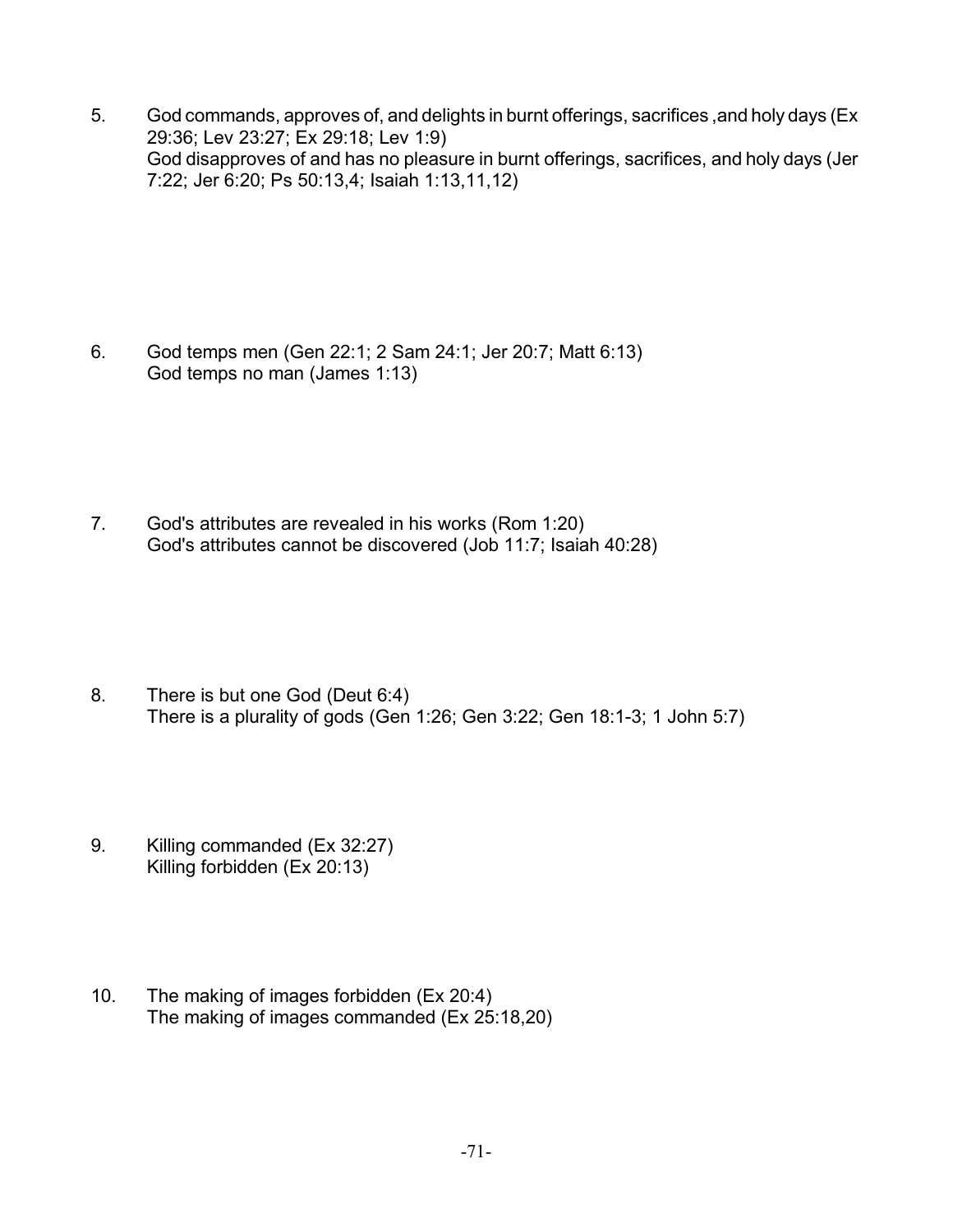11. Anger approved (Eph 4:26) Anger disapproved (Eccl 7:9; Prov 22:24; James 1:20)

12. Good works to be seen of men (Matt 5:16) Good works not to be seen of men (Matt 6:1)

13. Judging of others forbidden (Matt 7:1,2) Judging of others approved (1 Cor 6:2-4; 1 Cor 5:12)

14. No work to be done on the Sabbath under penalty of death (Ex 31:15; Num 15:32,36) Jesus Christ broke the Sabbath and justified his disciples in the same (John 5:16; Matt 12:1-3,5)

15. Baptism commanded (Matt 28:19) Baptism not commanded (1 Cor 1:17,14)

16. Marriage or cohabitation with a sister denounced (Deut 27:22; Lev 20:17) Abraham married his sister and God blessed the union (Gen 20:11,12; 17:16)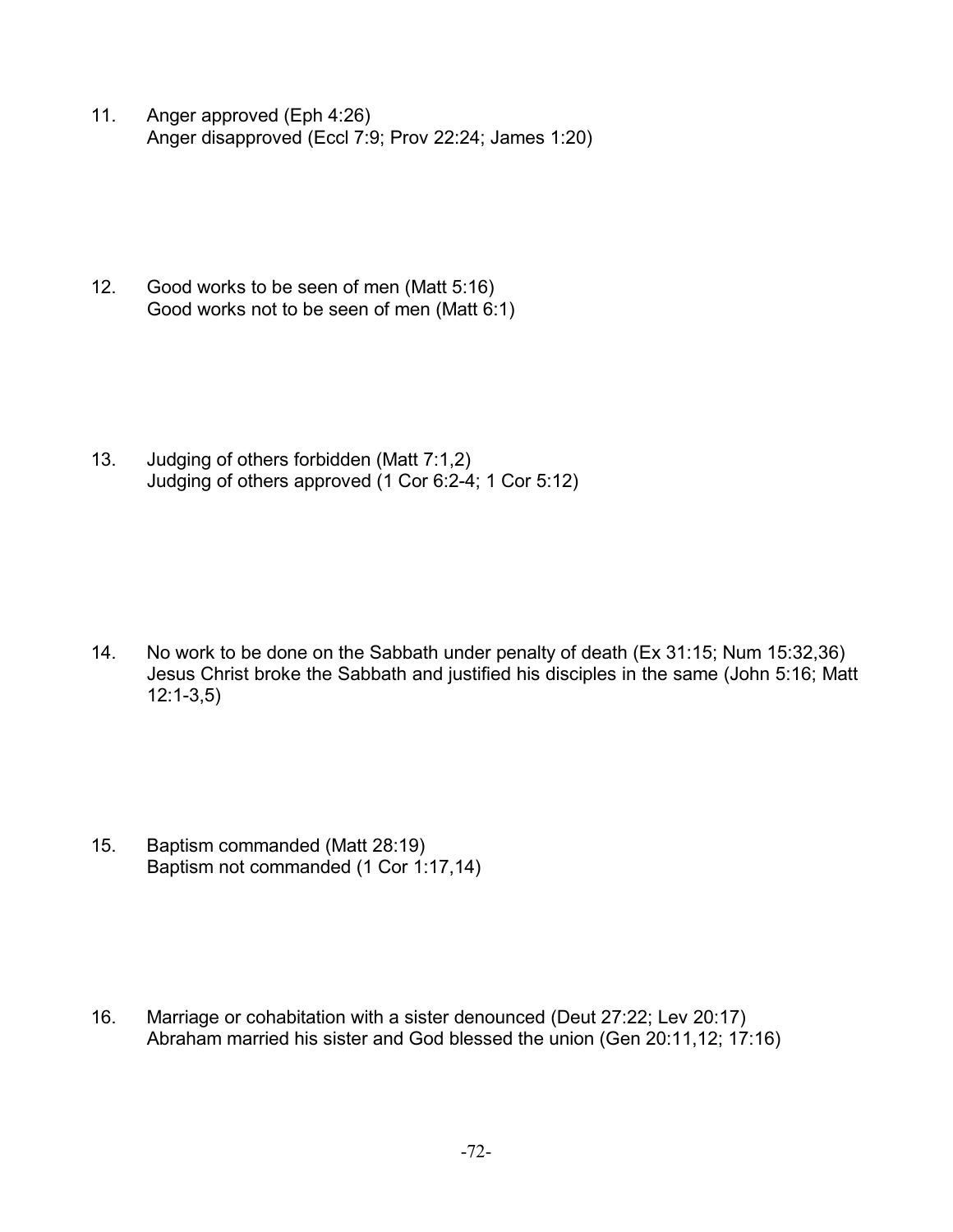17. God hardened Pharaoh's heart (Ex 4:21; 9:12) Pharaoh hardened his own heart (Ex 8:15)

18. All the cattle and horses in Egypt died (Ex 9:3,6; 14:9) All the horses of Egypt did not die (Ex 14:9)

19. John the Baptist was Elias (Matt 11:14) john the Baptist was not Elias (John 1:21)

20. Abraham had two sons (Gal 4:22) Abraham had but one son (Heb 11:17)

21. Keturah was Abraham's wife (Gen 25:1) Keturah was Abraham's concubine (1 Chron 1:32)

22. Abraham begat a son when he was a hundred years old, by the interposition of Providence (Gen 21:2; Rom 4:19; Heb 11:12) Abraham begat six children more after he was a hundred years old without any interposition of providence (Gen 25:1,2)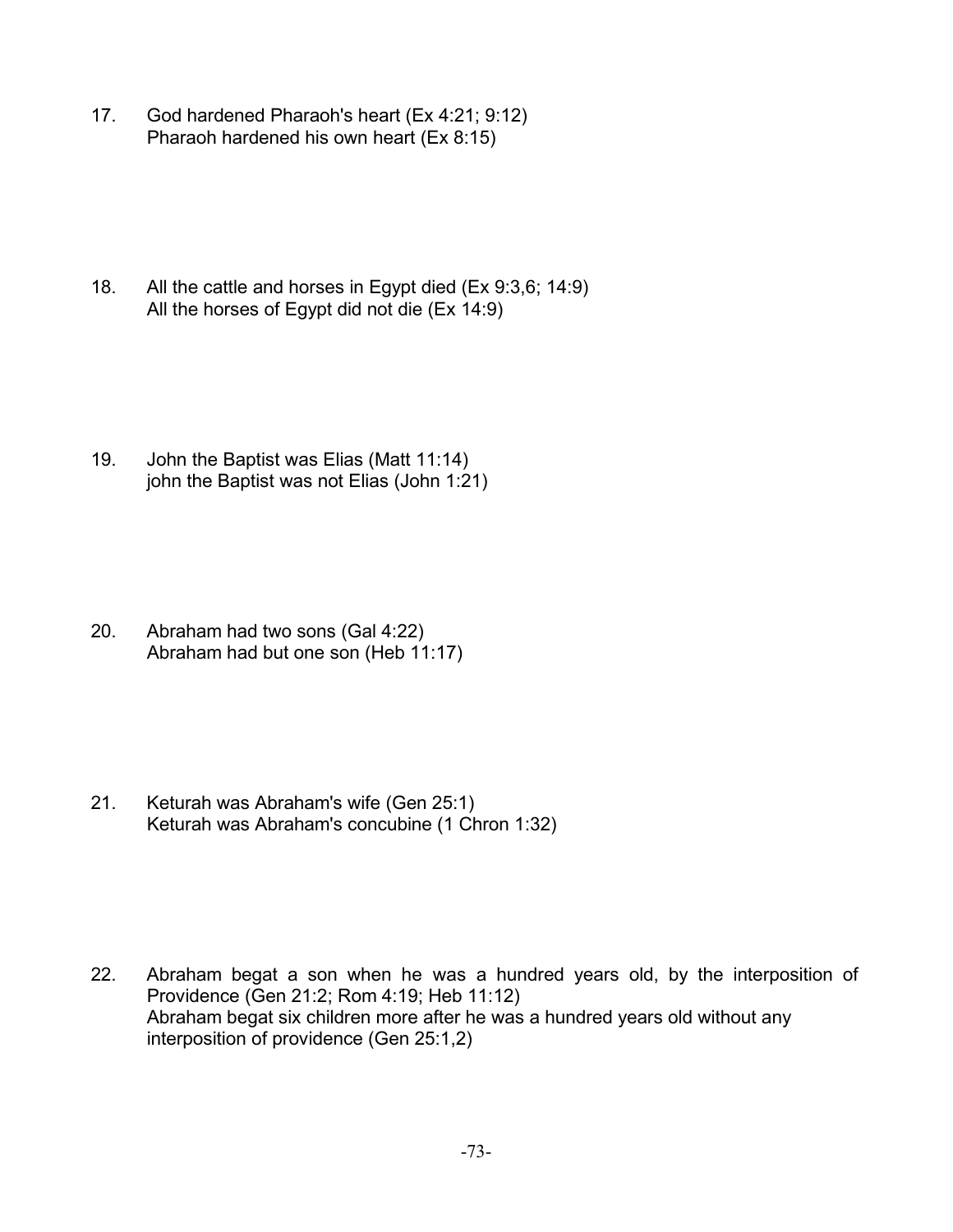23. Christ's witness of himself is true (John 8:18,14) Christ's witness of himself is not true (John 5:31)

24. Poverty a blessing (Luke 6:20,24; Jams 2:5) Riches a blessing (Prov 10:15; Job 22:23,24; Job 42:12) Neither poverty nor riches a blessing (Prov 30:8,9)

25. A fool should be answered according to his folly (Prov 26:5) A fool should not be answered according to his folly (Prov 26:4)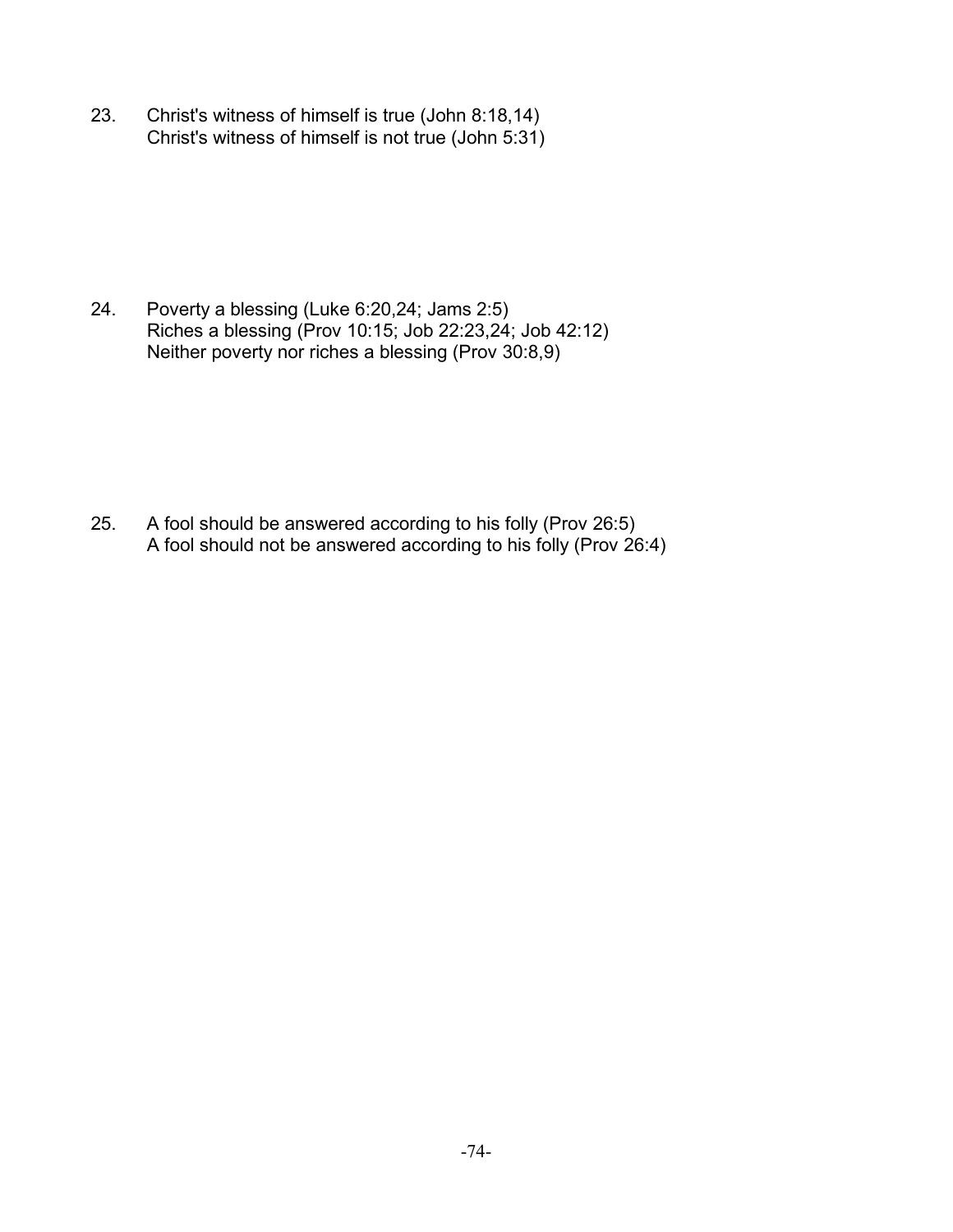## **Dealing With Your Bible Difficulties**

We all have had difficulties with certain Bible passages. Below is an example of one with the author has wrestled with and has studied to find a explanation.

After read it, a space is provide in this lesson for you to list your Bible difficulties that you would like the class to help work on together to find an explanation.

## **Example: "You Are Gods"**

Bruce R. McConkie, an "apostle" for the Latter Day Saints, wrote, "But in addition there is an infinite number of holy personages, drawn from worlds without number, who have passed on to exaltation and are thus Gods" (Fawn M. Brodie, No Man Knows My History: The Life of Joseph Smith, the Mormon Prophet [New York: Alfred A. Knopf, 1971], 6-33).

How can there be many gods in light of clear passages in the Word of God which claim there is one God? Paul wrote, *"For there is one God and one Mediator between God and men, the Man Christ Jesus,"* (1 Tim. 2:5). And in the Old Testament it says, *"I am the First and I am the Last; Besides Me* there is no God....Is there a God besides Me? Indeed there is no other Rock; I know not one'" (Is. 44:6,8).

However, in the Gospel of John Jesus Himself not only claims to be equal with God but quotes from the Law which calls mere men "gods.*" "Jesus answered them, 'Is it not written in your law, "I said, 'You are gods"'"?"* (Jn. 10:34). How can this alleged contradiction in the Bible be reconciled?

It is of primary importance to realize that whatever Jesus is teaching here must be understood in light of the context of both John 10 and Psalm 82. The tenth chapter of John is set in the last year of Jesus' life. This particular event is situated during the feast of Dedication (present-day Hanukkah). Unbelieving Jews demanded a clear declaration that He was the Christ. *"Then the Jews surrounded Him* and said to Him, 'How long do You keep us in doubt? If You are the Christ, tell us plainly.' Jesus answered them, 'I told you, and you do not believe. The works that I do in My Father's name, they bear witness of Me. But you do not believe, because you are not of My sheep, as I said to you" (Jn. 10:22-24).

For over three years Jesus has openly performed His miraculous works. The Jews were eyewitnesses to these. His Works and His Words had provided ample proof of His claims. Jesus went on to clearly identify Himself*. "My Father, who has given them to Me, is greater than all; and no one is able to snatch them out of My Father's hand. I and My Father are one"* (Jn. 10:29,30). To claim the same power as the Father was to claim oneness with the Father*. "I and The Father are one" is equivalent to saying "I am the Son of God"* (see 10:30,36).

The Jews immediately saw such a claim as blasphemous. So they tried to stone Jesus (10:31). Jesus answered them, "Many good works I have shown you from My Father. For which of those works do you stone Me?" (10:32). His works proceeded out of the Father and testified of His unity with the Father's purposes and power. Jesus was making Himself out to be God. Equality (sameness) with God. *"The Jews answered Him, saying, 'For a good work we do not stone You, but for blasphemy, and because You, being a Man, make Yourself God'"* (10:33).

Next, Jesus' counter-argument may be appear shocking as He quotes Psalm 82:6 to expose the Jews' inconsistency through an appeal to the authority of Scripture. *"Jesus answered them, 'Is it not written in your law, "I said, 'You are gods'" '?"* (10:34). His point is even God in the Law (the book of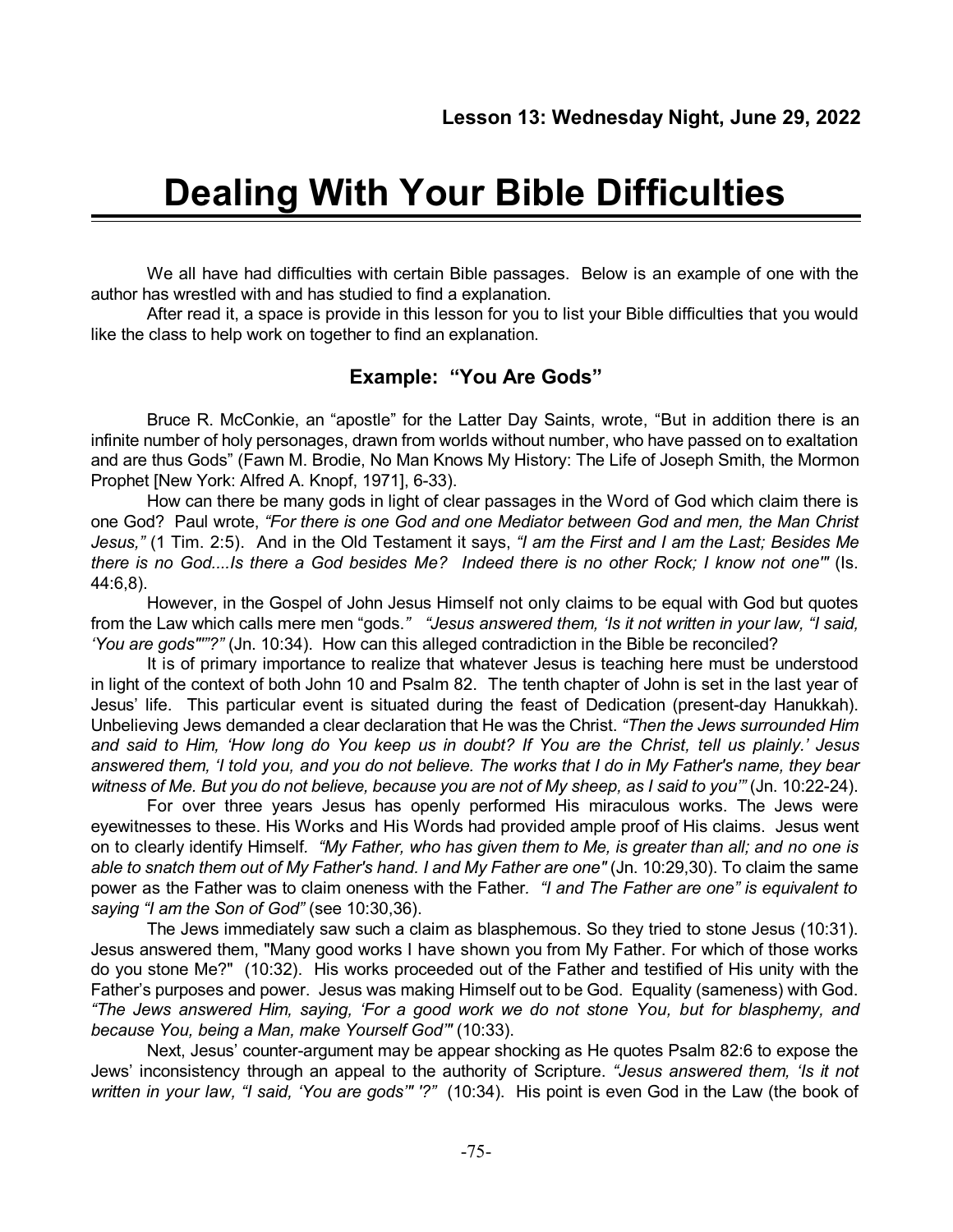Psalms was part of the Law of Moses) calls mere men *"gods"* and *"sons of the Most High."*

In the midst of verse thirty-five Jesus inserts a parenthetical statement: "and the Scripture cannot be broken." The Words of God stand and must be respected. Every word must stand. Jesus appealed to the authoritative force of Scripture. The Jews believed every word of the Law as from God and these must harmonize their beliefs. God's Law cannot be set aside when inconvenient to their argument. They must look the use of "gods" in the Psalms and reconcile it with their attack on Jesus.

In Psalm 82 God is addressing human judges and administrators who have been chosen to serve as His representatives in teaching and enforcing His holy Law. God appointed judges among His people as *"gods" "I said, "You are gods, And all of you are children of the Most High"* (82:6). These mortals were called "gods" because they stand in God's place when administering justice. It is as God described the role of Aaron to Moses*. "So he shall be your spokesman to the people. And he himself shall be as a mouth for you, and you shall be to him as God"* (Ex. 4:16). In a figurative sense, to go before the judge was to go before God (cf. Ex. 21:6; 22:8,9, 28), for they were charged with rendering God's judgments (Dt. 1:16,17). Yet, the Supreme Judge is warning these judges of men because they have exercised their office unjustly. *"How long will you judge unjustly, And show partiality to the wicked?"* (82:2). Because they failed to judge righteously, God would now judge them.*"God stands in the congregation* of the mighty; He judges among the gods.... But you shall die like men, And fall like one of the princes" (82:1,7). God the Judge judges His judges who are being unjust in the favor of the wicked and to the neglect of others. Although they should have represented His just judgments as God's representatives, these gods will ironically die like mere mortal men. It was these gods (judges) who should be stoned to death, not Jesus.

Back in John 10, the Jews were not being consistent in their reasoning. Since God's law called unrighteous men "gods," their Law could give limited divine status to divinely appointed judges. So why not call Jesus the Son of God? Is He not at least this much. However He is much more than these mortal judges who represented the Divine. They could sin and be judged worthy of death, Jesus could not.

Note that God attaches the name or title "god" to certain men, not to all men, but only "to those to whom the word of God came." Jesus said, *"If He called them gods, to whom the word of God came* (and the Scripture cannot be broken), do you say of Him whom the Father sanctified and sent into the *world, 'You are blaspheming,' because I said, 'I am the Son of God'?"* (10:35,36). Only Christ was sent from heaven to earth. Only He was sanctified (set apart) by God to do His work. Jesus often mentioned His status as the one sent down from God the Father (Jn. 4:34; 5:23,24; 14:24; 15:21; 16:5; 20:21). He declares to be the Son of God as the judges were called "sons of the Most High" in Psalm 82. However, Jesus is here arguing from the lesser to the greater. By no means, then, does our Lord imply here that we are sons of God just as He is.

Had the Jews believed His works, they would have readily received His words. *"If I do not do the* works of My Father, do not believe Me; but if I do, though you do not believe Me, believe the works, that *you may know and believe that the Father is in Me, and I in Him"* (10:37,38). The "gods" of Psalm 82 did not do God's works and were condemned, and yet the Son of God did the works of the Father and the Jews wanted to condemn Him.

The context shows that Jesus was talking to monotheistic Jews who believed whole heartedly in the one God. He was not supporting pagan polytheists who believe there are many gods. Jesus was clearly giving a defense for His own deity. He was not making an argument in favor of the deification of men. An excellent summation of Jesus' argument goes like this: "If God even called human judges gods with a small g, based on their work of making life-and-death decisions among human beings, how much more can I call myself a Son of God, in view of my many miraculous works." (Ron Rhodes, Commonly Misunderstood Bible Verses, 202).